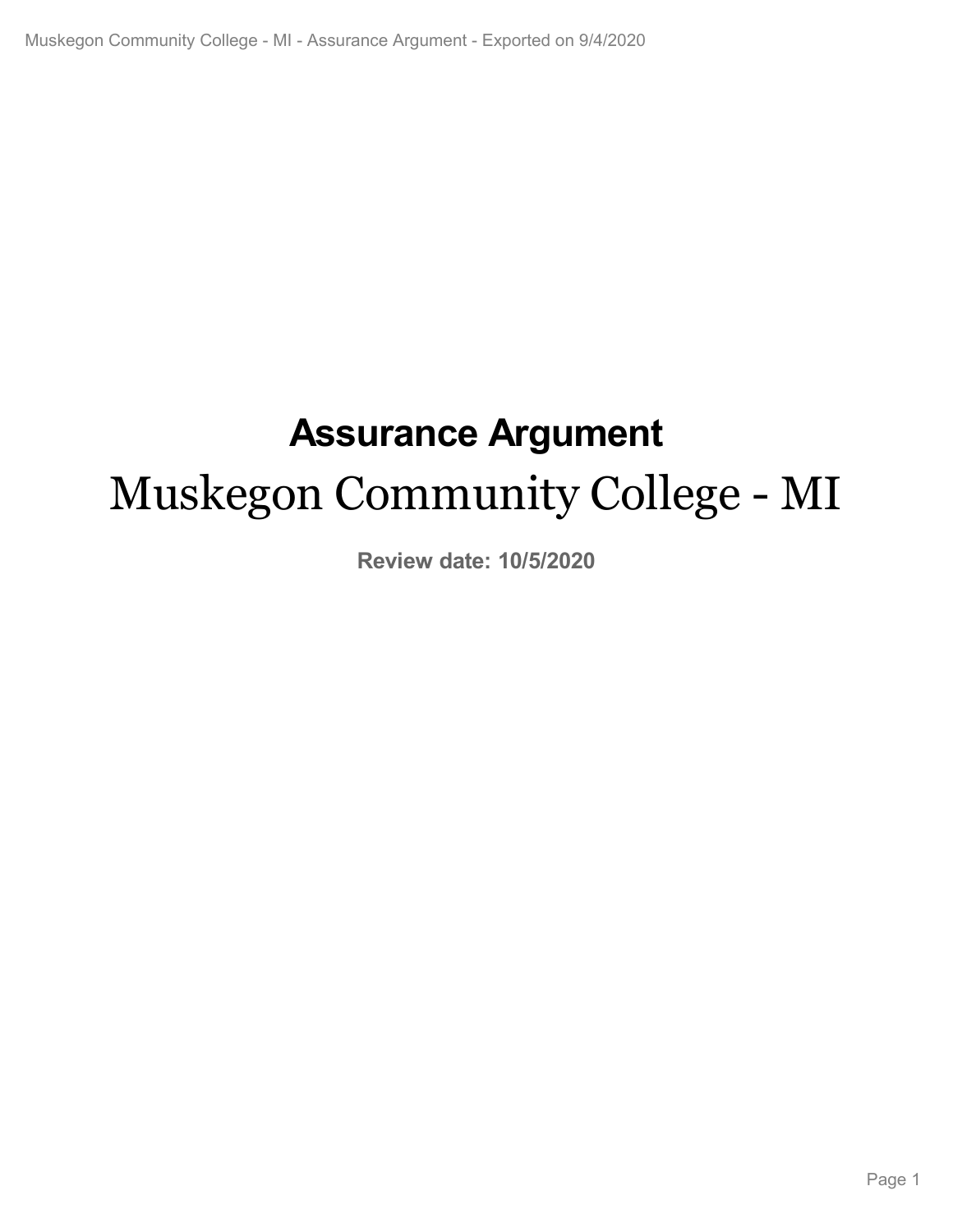# **1 -Mission**

The institution's mission is clear and articulated publicly; it guides the institution's operations.

# **1.A - Core Component 1.A**

The institution's mission is articulated publicly and operationalized throughout the institution.

- 1. The mission was developed through a process suited to the context of the institution.
- 2. The mission and related statements are current and reference the institution's emphasis on the various aspects of its mission, such as instruction, scholarship, research, application of research, creative works, clinical service, public service, economic development and religious or cultural purpose.
- 3. The mission and related statements identify the nature, scope and intended constituents of the higher education offerings and services the institution provides.
- 4. The institution's academic offerings, student support services and enrollment profile are consistent with its stated mission.
- 5. The institution clearly articulates its mission through public information, such as statements of purpose, vision, values, goals, plans or institutional priorities.

# **Argument**

# **1.A.1**

The mission [statement,](file:///D:/evidence/viewfile?fileId=1097023) "Muskegon Community College, dedicated to equity and excellence, prepares students, builds [communities,](file:///D:/evidence/viewfile?fileid=1068642#page=3) and improves lives," was adopted by the College's Board of Trustees in January 2017. The statement can be found on the College's website, many college materials, and is posted in all classrooms, laboratories, and faculty offices.

The Strategic Planning Committee, a group of over 180 college and community members, reviewed the previous mission statement and provided feedback through a [survey](file:///D:/evidence/viewfile?fileId=1068683) and guided discussion process. Although the previous mission comprehensively set out the goals of the institution, it needed to be more concise. The consensus was that the new mission statement should be memorable, [inspirational,](file:///D:/evidence/viewfile?fileId=1063221) and focused on student success. Based on this feedback, The Strategic Planning Steering Committee, President's Cabinet, and The Board of [Trustees](file:///D:/evidence/viewfile?fileId=1077286) developed four possible mission statements. The Board of [Trustees](file:///D:/evidence/viewfile?fileid=1068642#page=3) made the final selection.

# **1.A.2**

The mission, vision, and related statements are current and reference the values of the institution. To help create the Strategic Plan, both college and community members [participated](file:///D:/evidence/viewfile?fileId=1077285) in an integrated planning process to ensure that the mission and related statements accurately reflect current institutional values and meet the needs of the community**.**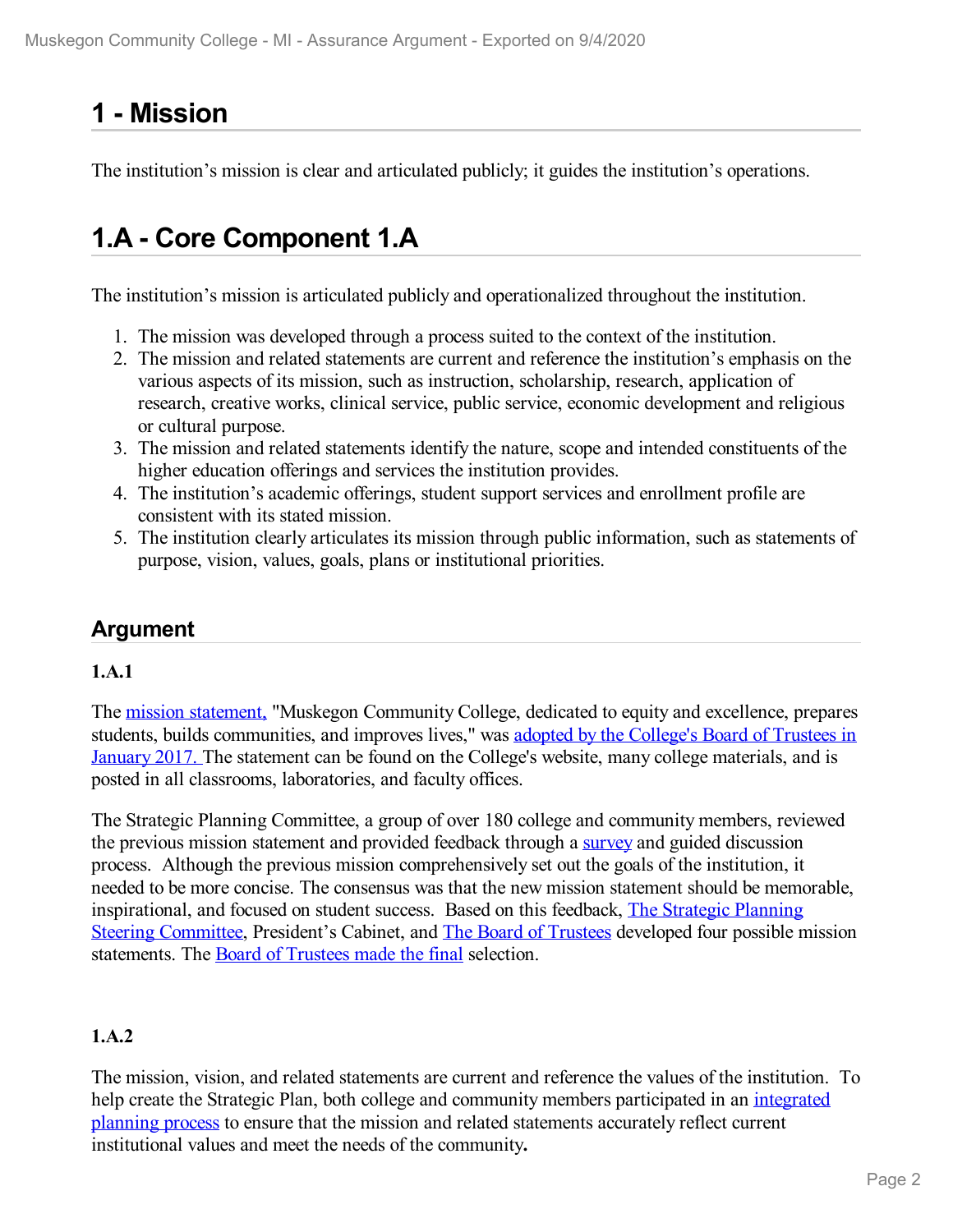Based on the various aspects of the mission statement and work done at the [committee](file:///D:/evidence/viewfile?fileId=1077285) level by college and community members, Five [Priorities](file:///D:/evidence/viewfile?fileid=1079290) were established to guide the activities for MCC through 2022. The priorities and the related goals further clarify various aspects of the Mission Statement. They are Student Support, Academic Programs, Facilities and Infrastructure, Engagement, and Culture. To guide specific actions across the institution, each of the five priorities has goals; each goal has measurable objectives. These goals show that, in addition to providing a quality education, MCC's mission also encompasses public service and economic development.

The current <u>Vision, [endorsed](file:///D:/evidence/viewfile?fileId=1097025#page=3) by the Board of Trustees</u> in August 2019, was developed by the [Implementation](file:///D:/evidence/viewfile?fileId=1063224#page=3) Advisory Team. It is based on the Mission Statement as well as responses to a survey sent to all employees and community members. The Vision, "An educated, inclusive community," emphasizes the institution's primary purpose of providing a quality education for all students. Through education, MCC will create an inclusive community. The [values](file:///D:/evidence/viewfile?fileid=1097023), which describe behaviors and the manner in which the institution achieves the vision will be defined next. During the process of updating the Mission, Vision, and Values, it was recognized that there was a need to regularly review these important statements. Therefore, a process was created for the Implementation Advisory Team to review each of these [statements](file:///D:/evidence/viewfile?fileId=1097026#page=1) during the second to last year of any strategic plan implementation period.

## **1.A.3**

The mission of the college is [demonstrated](file:///D:/evidence/viewfile?fileId=1077293) in the college's vision [statement,](file:///D:/evidence/viewfile?fileid=1097023) values and the 2017-2022 Strategic Plan. As mentioned previously, the Five [Priorities](file:///D:/evidence/viewfile?fileId=1079290) of the Strategic Plan further clarify the nature, scope and intended constituents of the higher education offerings and services as identified in the Mission Statement. Measurable Objectives, and Key Performance Indicators have been created for each of the Five Priorities to ensure that actions across all areas of the institution support the intent of the mission statement. The chart below provides a summary.

| <b>Priority</b>                                                                                                                              | <b>Examples of Key Performance</b><br><b>Indicators</b>                                                              |
|----------------------------------------------------------------------------------------------------------------------------------------------|----------------------------------------------------------------------------------------------------------------------|
| #1 Student Support<br>Provide comprehensive support systems to ensure<br>student success                                                     | Student goal attainment, graduation<br>rates, student satisfaction survey results                                    |
| #2 Academic Programs                                                                                                                         |                                                                                                                      |
| Develop, implement, and evaluate relevant and<br>innovative programs that meet current and<br>emerging student, business, and industry needs | Pass rates on occupational exams, HLC<br>accreditation reports, employer and<br>graduate satisfaction survey results |
| #3 Facilities and Infrastructure                                                                                                             |                                                                                                                      |
| Provide a state-of-the-art learning environment<br>that meets academic needs while promoting access<br>and sustainability                    | Student satisfaction survey results,<br>energy consumption, recycling rate                                           |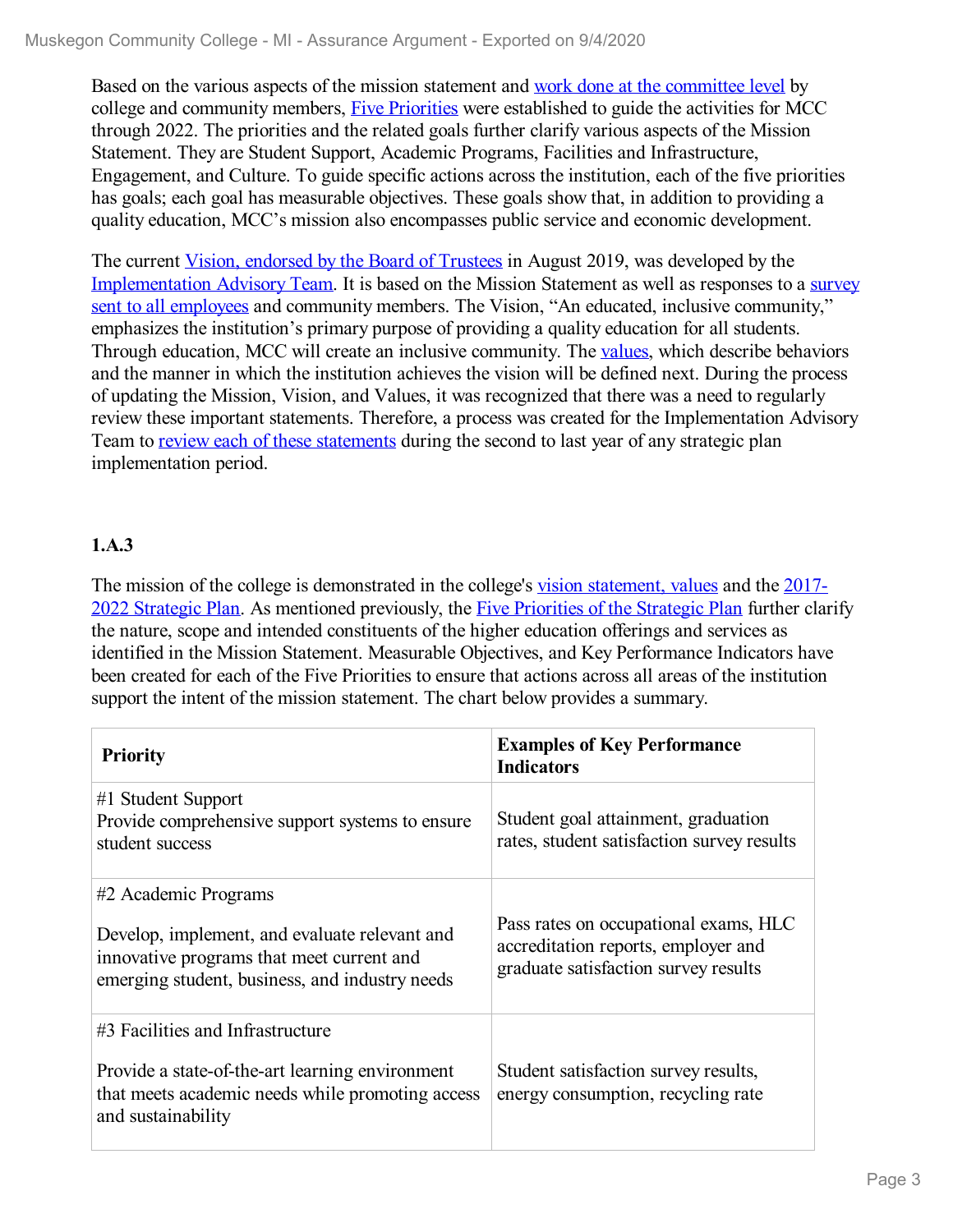| #4 Engagement                                  |                                               |
|------------------------------------------------|-----------------------------------------------|
| Expand collaborations and improve              | Dollars raised by the Foundation for          |
| communications to further engage the community | MCC, alumni event participation,              |
| in the mission of MCC                          | community perception survey results           |
| $#5$ Culture                                   | Pell Grant eligibility, wellness              |
| Strengthen our culture of inclusion, equity,   | participation, Achieving the Dream            |
| accountability, safety, and well-being         | <b>Institutional Capacity Assessment Tool</b> |

[Quarterly](file:///D:/evidence/viewfile?fileid=1100518) progress reports are published to inform college and community members of connections to the Mission and progress toward related goals. Progress is also shared in an [annual](file:///D:/evidence/viewfile?fileid=1077292) report and at the [Strategic](file:///D:/evidence/viewfile?fileId=1079303) Plan Summit held in the fall of each year.

Whether students are seeking a two-year degree, a certificate, or are preparing to transfer, the Strategic Plan includes a commitment to providing a wide array of academic offerings and student support to ensure success.

MCC remains committed to serving, building, and guiding the community it serves. Priority 4 sets out the college plan to engage with the community including business and industry, K-12 districts, community partners, alumni and retirees. Therefore, the institution provides services that support the community. Examples include a [television](file:///D:/evidence/viewfile?fileId=1079299) and [radio](file:///D:/evidence/viewfile?fileId=1079296) station, a [lecture](file:///D:/evidence/viewfile?fileId=1079300) series for students and the community, West Michigan's only free [planetarium,](file:///D:/evidence/viewfile?fileId=1079298) and the Center for Holocaust and Genocide Studies.

# **1.A.4**

"Muskegon Community College, dedicated to equity and excellence, prepares students, builds communities, and improves lives." The [2017-2022](file:///D:/evidence/viewfile?fileId=1077293) Strategic Plan outlines Five Priorities and corresponding goals to ensure that the institution's academic offerings, support services and enrollment profile are consistent with the stated mission. See chart in 1.A.3 for details.

Each area of the mission in bold text below is supported by the Five Priorities, goals, and measurable objectives for each.

"Muskegon Community College, dedicated to **equity** and excellence, prepares students, builds communities, and improves lives."

Equity is maintained by MCC's open [enrollment](file:///D:/evidence/viewfile?fileId=1082267) policy which states, "As an 'open door' institution, Muskegon Community College welcomes applications from all who wish to attend." [Enrollment](file:///D:/evidence/viewfile?fileId=1077291) data are displayed to maintain transparency and can be reviewed. A review of the enrollment data provided above shows that MCC's enrollment profile is consistent with its mission. These data show an alignment to the demographics of MCC's service area, thus showing equity and evidence of building the community and improving lives as set out in the mission statement. In further support of the mission to provide equity, one key [performance](file:///D:/evidence/viewfile?fileId=1100518) indicator for the Strategic Plan is to reduce the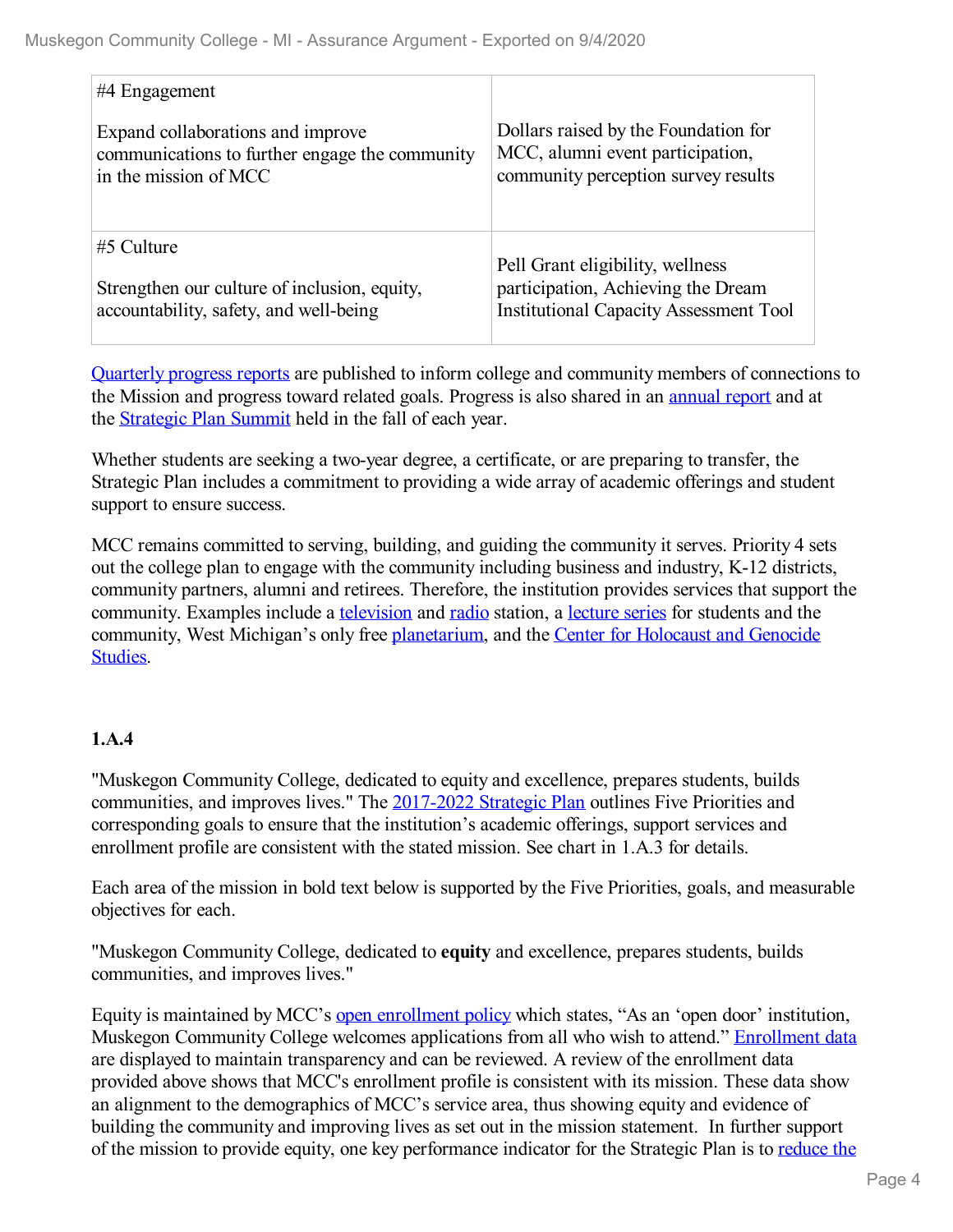achievement gap in degree/certificate attainment by students of color.

"Muskegon Community College, dedicated to equity and **excellence**, prepares students, builds communities, and improves lives."

Whether students are seeking a two-year degree, a certificate, or are preparing to transfer, MCC is committed to providing a wide array of relevant academic offerings and student support to ensure success. Excellence is maintained through the Program Review process. New [courses](file:///D:/evidence/viewfile?fileId=1079283), [certificates](file:///D:/evidence/viewfile?fileId=1077296), and [degrees](file:///D:/evidence/viewfile?fileId=1077295) must be reviewed and approved by the [Instructional](file:///D:/evidence/viewfile?fileId=1068863) Affairs Council (IAC) before being offered to students. The IAC also regularly reviews programs that need to be changed or closed. Generally, programs are closed when enrollment has been low for a period of time. Program review is also a focus area for the Strategic Plan: twenty percent of academic [programs](file:///D:/evidence/viewfile?fileId=1077292#page=5) are reviewed each year.

"Muskegon Community College, dedicated to equity and excellence, **prepares students**, builds communities, and improves lives."

The College strives to fully support its students. Retention and Completion are high priorities as are the physical and mental well-being of students. As an open-door institution, MCC provides services that support the diverse needs of all students. These services are designed to promote both equity and excellence. In addition to [coordinating](file:///D:/evidence/viewfile?fileId=1079275) many of the student support services listed below, the Student Success Department organizes social activities for students.

- The [Jayhawk](file:///D:/evidence/viewfile?fileId=1079269) Hub offers a one-stop location for providing MCC students with a wide range of student support services and resources ranging from a food pantry to tax preparation.
- [Hendrik](file:///D:/evidence/viewfile?fileId=1098555) Meijer Library
- [Career](file:///D:/evidence/viewfile?fileId=1079272) and [Transfer](file:///D:/evidence/viewfile?fileId=1079294) Services
- The College [Success](file:///D:/evidence/viewfile?fileId=1079271) Center
- [Counseling](file:///D:/evidence/viewfile?fileId=1079273) and Advising
- [Disability](file:///D:/evidence/viewfile?fileId=1079274) Support Services
- The Early College [Program](file:///D:/evidence/viewfile?fileId=1079270)
- [Tutoring](file:///D:/evidence/viewfile?fileId=1079292) Center
- [Upward](file:///D:/evidence/viewfile?fileId=1079295) Bound TRiO
- [Veterans](file:///D:/evidence/viewfile?fileId=1079293) Services

"Muskegon Community College, dedicated to equity and excellence, prepares students, **builds communities, and improves lives.**"

Based on the needs of the [community,](file:///D:/evidence/viewfile?fileId=1082268) MCC has developed a variety of academic options. MCC offers degrees in Associate in Arts and Sciences (ASA), Associate in Science (AS), Associate in Applied Science (AAS), and an Associate of General Studies (AGS) as well as many certificates and professional development credits.

Using IPEDS 150% graduation rate data for First-Time Full-Time Degree-Seeking students entering in fall 2016, MCC's overall graduation rate is 19.31%. Within that cohort, the graduation rate for students of color is 8.91%. These data, published on the Strategic Plan [quarterly](file:///D:/evidence/viewfile?fileId=1100518) update dashboard, share progress on the Key Performance Indicator "Equity," defined as reducing the achievement gap for students of color. Although the goal has not yet been achieved, progress has been made. [Previously,](file:///D:/evidence/viewfile?fileId=1077292#page=3) the overall graduation rate was 19% while the graduation rate for students of color was 4%.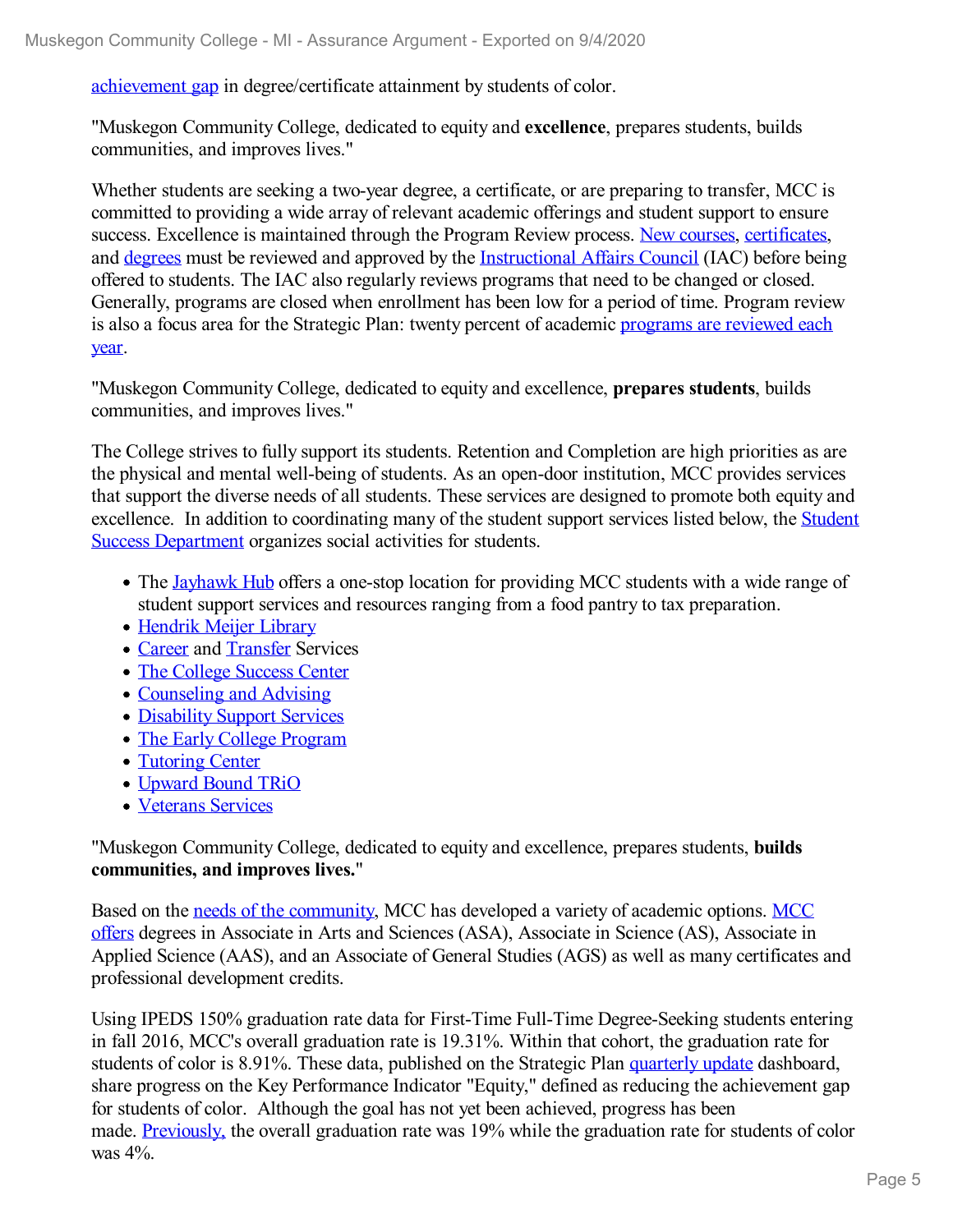The most recent [economic](file:///D:/evidence/viewfile?fileId=1063225) impact study demonstrates the college's influence in the community. "MCC is a primary source of education to MCC Service Area residents and a supplier of trained workers to MCC Service Area industries . . . MCC added \$261.2 [million](file:///D:/evidence/viewfile?fileId=1094474) in added income to the region during the analysis year as a result of its day-to-day operations. This figure represents the college's payroll, the multiplier effects generated by the spending of the college and its employees, and a downward adjustment to account for funding that the college received from state and local sources."

# **1.A.5**

Muskegon Community College clearly articulates its mission through public information. The college's external website has a page [outlining](file:///D:/evidence/viewfile?fileid=1097023) the mission, vision, and values which were updated as part of the Strategic Planning Process. The [Strategic](file:///D:/evidence/viewfile?fileid=1077293) Plan, created in partnership with community members, lays out the College's priorities and goals in five areas which all have measurable objectives. [Quarterly](file:///D:/evidence/viewfile?fileId=1097051) and [annual](file:///D:/evidence/viewfile?fileid=1077292) updates keep the community informed about progress. The statements and progress are shared publicly on the website and through printed materials. Graphic design students designed [posters](file:///D:/evidence/viewfile?fileId=1097052) to build awareness about the priorities for the Strategic Plan. The mission is posted in areas across campus such as classrooms, offices, and public spaces.

# **Sources**

- 1-18-17-BOT-Mtg-MINUTES New Mission Statement Adopted
- 1-18-17-BOT-Mtg-MINUTES New Mission Statement Adopted (page number 3)
- 12-21-16-BOT-Mtg-MINUTES
- 1-31-17 Steering Committee Meeting Minutes
- 1-31-17 Steering Committee Meeting Minutes
- 1A1 Our Mission Vision and Values Strategic Initiatives
- 1A2 8-21-19 BOT Mtg Minutes REV
- 1A2 8-21-19 BOT Mtg Minutes REV (page number 3)
- 1A5 Quarterly Updates MCC Goals and Progress Strategic Initiatives
- 20-21-Catalog-Admissions P8
- 20-21-Catalog-Web-Degrees and Certificates P47
- 8-21-19 BOT Mtg Minutes REV
- Community Needs Assessment Summary Results 2016
- Economic Impact of Muskegon CC 2018-2019
- HLC poster 2020
- IAC BYLAWS 2020
- IAC 2017 New Associates Degree Approval Form
- IAC 2017 New Certificate Approval Form
- IAC 2017 New Course Proposal Form
- Library Home Page MCC Website
- MCC Goals and Progress Strategic Initiatives Summer 2020
- MCC News 12.15.2015 Economic Impact
- MCC Website 6.16.2020 Goals and Progress Strategic Initiatives
- MCC Website 6-30-2019 Goals and Progress
- MCC Website 7.2.2020 Our Mission Vision and Values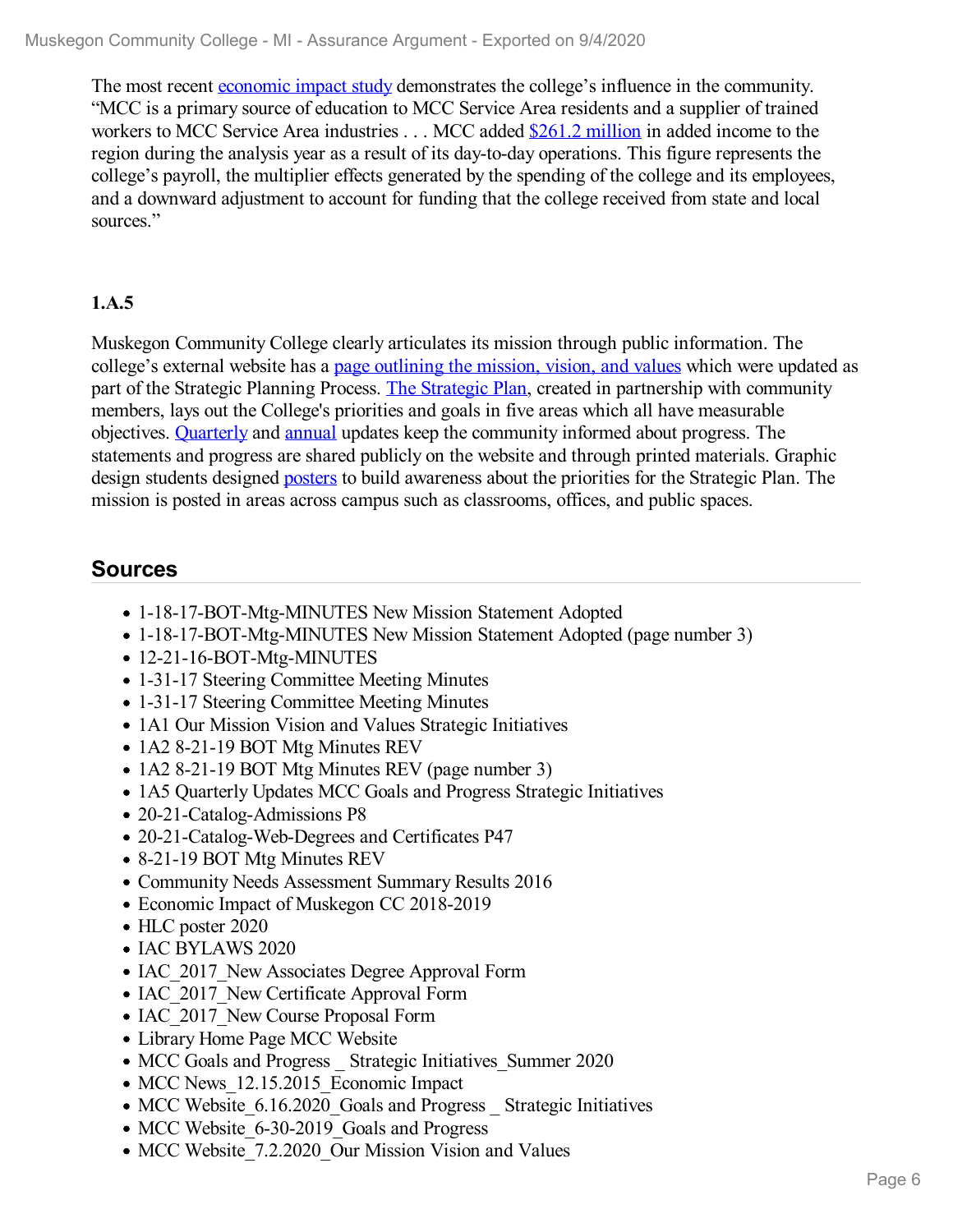- MCC Website 8-11-2019 Graphic Design Student Posters
- MCC Website Sept 2019 2017-2022 Strategic Plan Summit
- MCC 2017-18 Annual Report webversion2
- MCC 2017-18 Annual Report webversion2
- MCC 2017-18 Annual Report webversion2 (page number 3)
- MCC 2017-18 Annual Report webversion2 (page number 4)
- MCC 2017-18 Annual Report webversion2 (page number 5)
- MCC 2017-2022 Strategic Plan bookview
- MCC 2017-2022 Strategic Plan bookview (page number 3)
- MCC-Annual-Enrollment-Fast-Facts-2015-2016-06-30-17
- MCC-Retention-Graduation-Transfer-Rates-08-25-20
- MCCWebsite 9.13.19 CareerServices
- MCCWebsite 9.13.19 CollegeSuccessCenter
- MCCWebsite 9.13.19 CounselingandAdvising
- MCCWebsite 9.13.19 DisabilitySupportServices
- MCCWebsite 9.13.19 EarlyCollege
- MCCWebsite 9.13.19 JayhawkHub
- MCCWebsite 9.13.19 StudentSuccess
- MCCWebsite 9.13.19 TransferServices
- MCCWebsite 9.13.19 TutoringCenter
- MCCWebsite 9.13.19 UpwardBoundTRIO
- MCCWebsite 9.13.19 Veterans
- MCCWebsite 9.13.2019 CenterforHolocaustandGenocideStudies
- MCCWebsite 9.13.2019 LectureSeries
- MCCWebsite 9.13.2019 MCCRadio
- MCCWebsite 9.13.2019 MCCTV
- MCCWebsite 9.13.2019 Planetarium
- Mission Statement Sept. 7 2016
- Muskegon-Local-Strategic-Value 2018
- Presidents office 8-21-19-BOT-Mtg-Minutes-REV
- Strategic Initiatives 2017 Community Needs Assessment Results
- Strategic Planning April 2017 Strategic Initiatives Monthly Report
- Vision Statement 2019
- Vision Statement 2019 (page number 1)
- Vision Statement 2019 (page number 3)
- Vision Statement 2019 1A2
- Vision Statement 2019 1A2 (page number 1)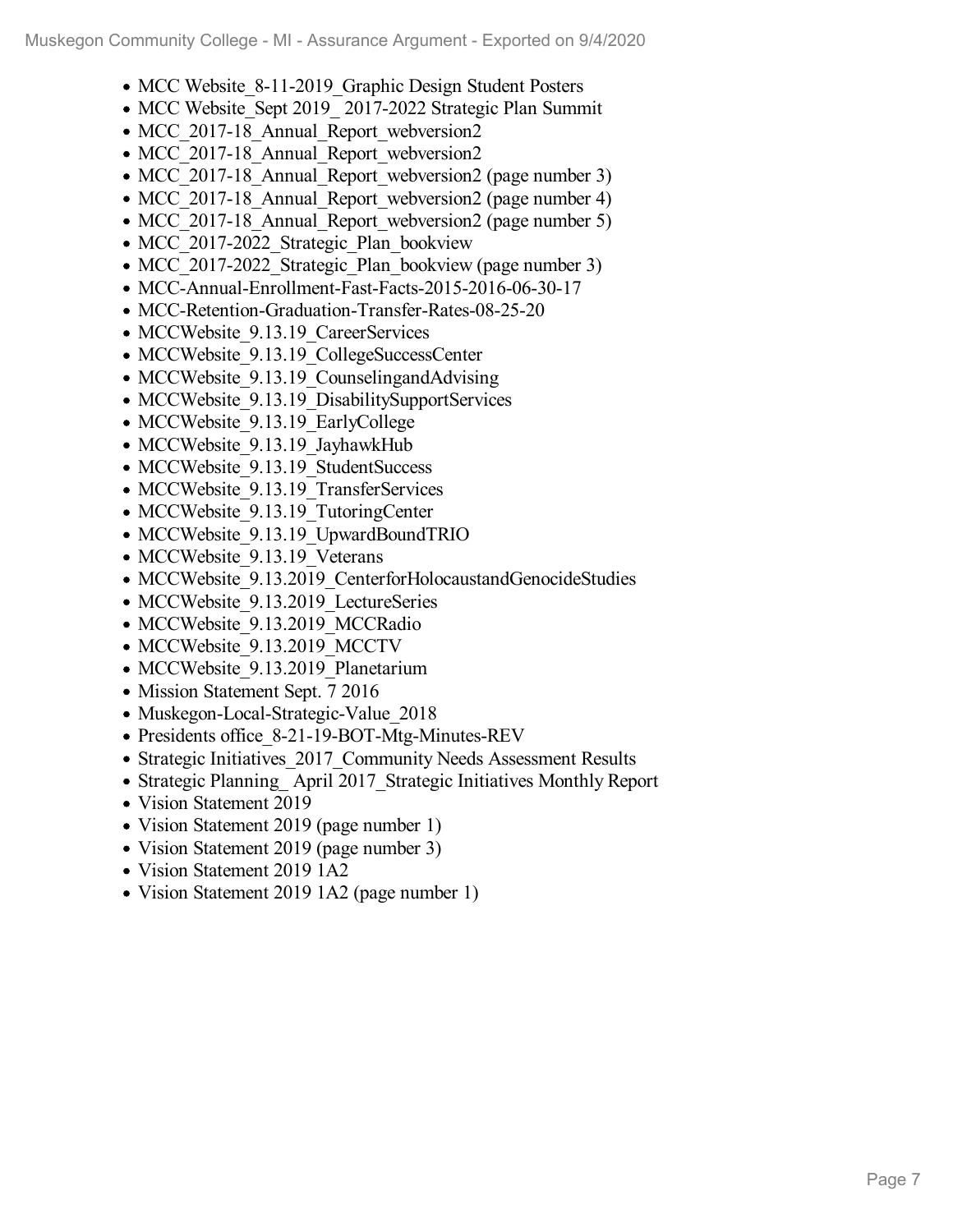# **1.B - Core Component 1.B**

The institution's mission demonstrates commitment to the public good.

- 1. The institution's actions and decisions demonstrate that its educational role is to serve the public, not solely the institution or any superordinate entity.
- 2. The institution's educational responsibilities take primacy over other purposes, such as generating financial returns for investors, contributing to a related or parent organization, or supporting external interests.
- 3. The institution engages with its external constituencies and responds to their needs as its mission and capacity allow.

# **Argument**

### **1.B.1**

Muskegon Community College, a public, non-profit institution, demonstrates a comprehensive commitment to its public obligation through its preparation of graduates, its many offerings and opportunities for non-students, and its ongoing connections to area employers and the community.

The College's primary purpose, as the mission states, is to prepare students, build communities, and improve lives.

For the current college Strategic Plan, 80 community members served on the 180-member committee, which developed the current mission statement among other tasks.

The new mission statement mentions equity, excellence, and improving lives. Commitment to community is embedded; in fact, Priority 4 of the [Strategic](file:///D:/evidence/viewfile?fileId=1068644) Plan's five priorities is to "Expand collaborations and improve communications to further engage the community in the mission of MCC."

The Muskegon Community College Board of Trustees consists of seven members elected for six-year terms on an "at large" basis from throughout the district (Muskegon County). The College's chief executive is the President, appointed by the Board of Trustees. The [Board's](file:///D:/evidence/viewfile?fileId=1068648) purpose is described in Section 2.01 of the Board Policy Manual: "The purpose of the Board, on behalf of the residents of Muskegon County, is to ensure that Muskegon Community College (a) achieves appropriate results for appropriate persons at the appropriate cost (as specified in the Board's Ends policies), and (b) avoids unacceptable actions and situations (as prohibited in the Board's Executive Limitations policies)."

The campus houses several entities that exist for the public and students. Specific departments include the Office of [Community](file:///D:/evidence/viewfile?fileId=1086545#page=35) Outreach and Continuing Education, which is responsible for marketin[g,](file:///D:/evidence/viewfile?fileId=1082271) communications, and continuing education. The office oversees [MCC](file:///D:/evidence/viewfile?fileId=1079299) TV, social media coordination, and offers courses, workshops, seminars and special events to meet the lifelong learning needs of the community. These non-credit classes emphasize professional development, personal enrichment and community outreach. The College also hosts events to promote diversity like the annual Martin Luther King Day Unity [Breakfast](file:///D:/evidence/viewfile?fileId=1068842) and The [Lecture](file:///D:/evidence/viewfile?fileId=1094560) Series, as well as And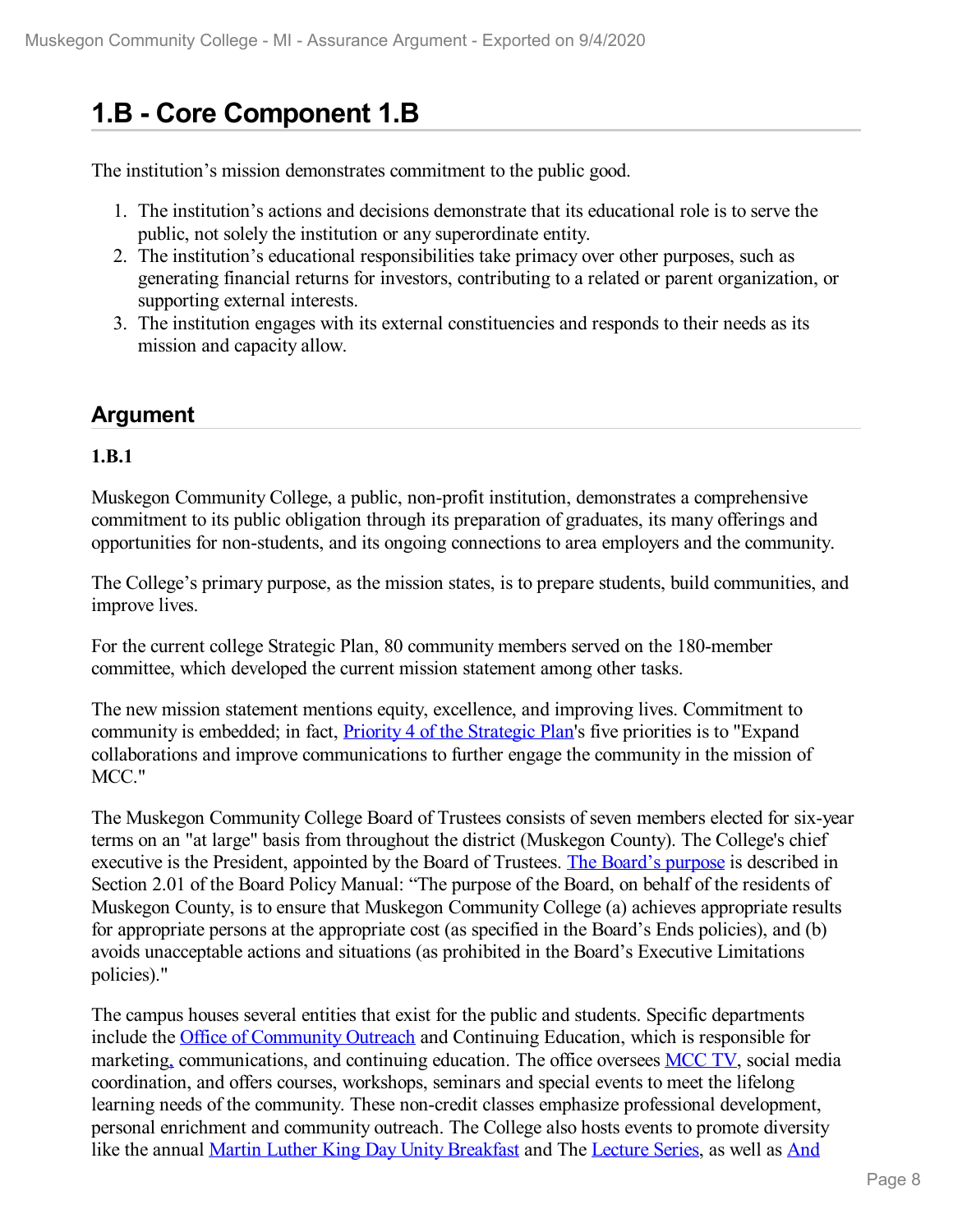### Justice for All.

Other opportunities for the public include free programs at the [planetarium,](file:///D:/evidence/viewfile?fileId=1079297) performances at the [Overbrook](file:///D:/evidence/viewfile?fileId=1068698) Theater, and exhibitions at the [Overbrook](file:///D:/evidence/viewfile?fileId=1097058) Art Gallery.

The Health and [Wellness](file:///D:/evidence/viewfile?fileId=1097063) Center offers continuing education opportunities for fitness and urgent care services through a partnership with Mercy Health. The [Lakeshore](file:///D:/evidence/viewfile?fileId=1097061) Fab Lab provides space where inventors can invent, businesses can experiment, and students can gain hands-on experience with STEM-based projects.

Other entities include [Conference](file:///D:/evidence/viewfile?fileId=1097060) and Catering, which offers dining and meeting facilities for up to 250 people. The [Upward](file:///D:/evidence/viewfile?fileId=1079295) Bound TRiO Project helps high school students successfully complete high school and enter college. The [Writing](file:///D:/evidence/viewfile?fileId=1097066) Center is free for students and non-students. The annual [Muskegon](file:///D:/evidence/viewfile?fileId=1083384) Writers' Series brings published authors to the community. The public is encouraged to visit the John Bartley [Science](file:///D:/evidence/viewfile?fileId=1097064) Center and the [Kasey-Hartz](file:///D:/evidence/viewfile?fileId=1097065) Natural Area. The [Hendrik](file:///D:/evidence/viewfile?fileId=1079213) Meijer Library is open to the public. Community members have free access to the research databases, the interlibrary loan program, and may participate in International Games Day each November. In addition, the [University](file:///D:/evidence/viewfile?fileId=1097062) Park Golf Course is a public golf course owned by the College.

The College has numerous [connections](file:///D:/evidence/viewfile?fileId=1068675) to area employers. The Lakeshore Business & Industrial Service Center provides credit and non-credit training programs for area employers. In addition, occupational programs have advisory [committees](file:///D:/evidence/viewfile?fileId=1068676) made up of community members that provide advice and support for each program. Another way the College serves the public good is by working as a partner with area employers to connect qualified graduates with job openings.

### **1.B.2**

No college funds are used to generate financial returns for investors, contribute to a parent organization, or to support external interests.

Muskegon Community College's primary role of educating students is illustrated by the recent completion of a 10-year building campaign to update and modernize facilities used by students. This building plan was part of the [2010-2016](file:///D:/evidence/viewfile?fileid=1082364) Strategic Plan.

The \$47.5 million dollar project included the new MCC Science Center, the new Sturrus Technology Center in downtown Muskegon, a new Health & Wellness Center, and the new Art and Music Building. This long-term [investment](file:///D:/evidence/viewfile?fileId=1079101) in college facilities will provide students and community members with a high quality learning experience for many years to come.

The Five [Priorities](file:///D:/evidence/viewfile?fileId=1077293) of the Muskegon Community College Strategic Plan (2017-2022) emphasize the central role of the college in serving and supporting students. Details can be found in section 1.A of this Assurance Argument.

### **Priority #1 Student Support**

**Priority #2 Academic Programs**

### **Priority #3 Facilities and Infrastructure**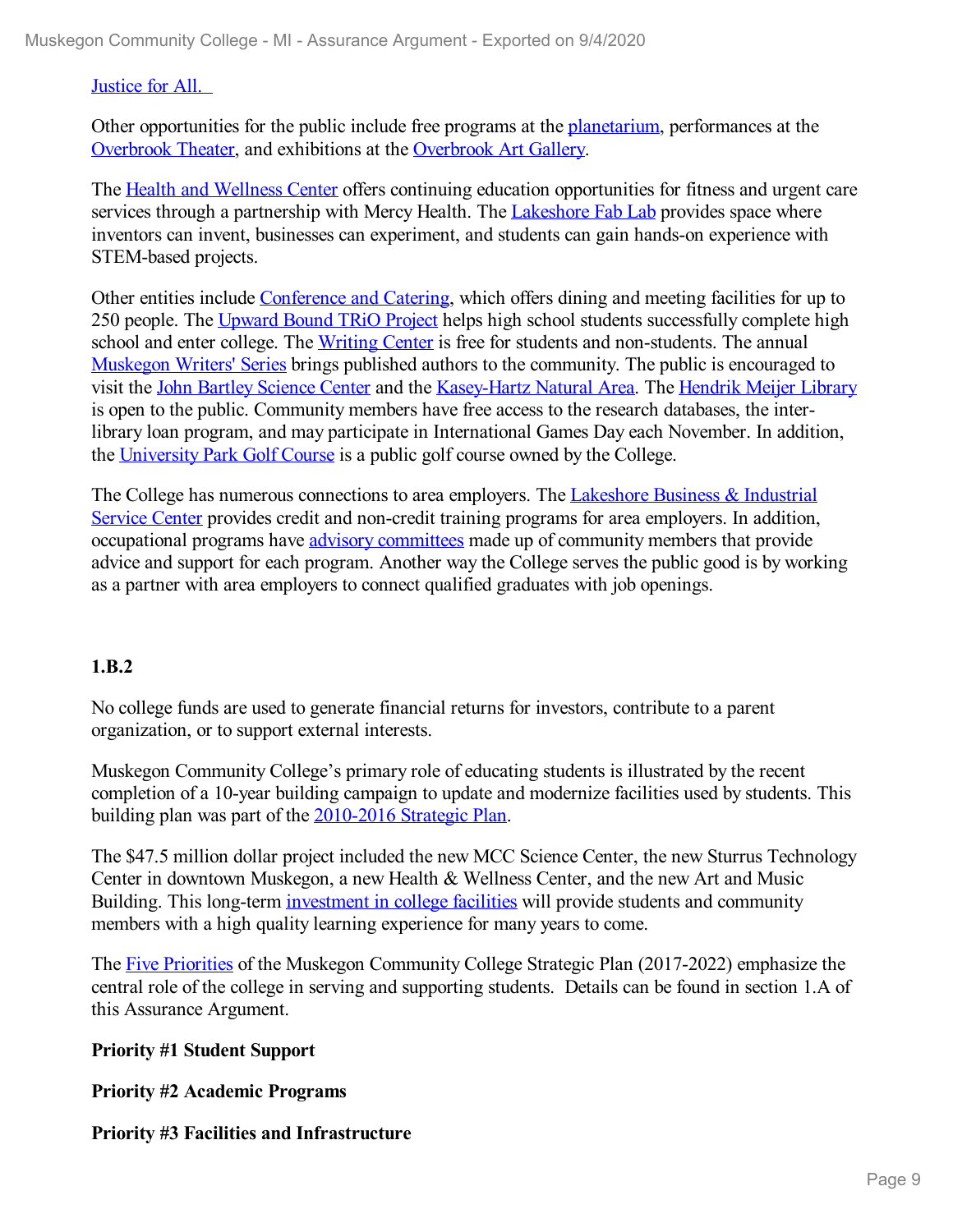### **Priority #4 Engagement**

### **Priority #5 Culture**

The planning and budgeting priorities at Muskegon Community College support its mission statement, and educational priorities take primacy over other areas.

The "Report on Financial [Statements,"](file:///D:/evidence/viewfile?fileId=1077332) released by Brickley, DeLong, Certified Public Accountants, on June 30, 2020, shows that 65% of operational expenses were spent on Instruction, Instruction Support, and Student Services, which directly impact the educational experience for students, and lead to excellence and equity in the classroom.

Operational expenses include all the costs necessary to perform and conduct the programs and primary purposes of the College. Included in the chart below are the operating expenses for the fiscal year ended June 30, 2019 and 2018.

|                                       | 2019       | 2018       |
|---------------------------------------|------------|------------|
| Instruction                           | 18,061,000 | 16,678,000 |
| <b>Student Services</b>               | 10,938,000 | 10,185,000 |
| Operation and maintenance of<br>plant | 6,624,000  | 6,560,000  |
| <b>Institutional Administration</b>   | 4,762,000  | 4,594,000  |
| <b>Instructional Support</b>          | 3,985,000  | 3,676,000  |
| Depreciation and<br>amortization      | 2,956,000  | 2,320,000  |
| <b>Public Services</b>                | 897,000    | 742,000    |
| <b>Information Technology</b>         | 2,589,000  | 2,596,000  |
| Total                                 | 50,812,000 | 47,351,000 |

Source: Muskegon Community College Audit [Management's](file:///D:/evidence/viewfile?fileid=1077332) Discussion / Analysis 2019

Indirect support for the mission statement is confirmed by the 13% of the budget allocated to plant operations, which is necessary to create a comfortable and safe learning environment that promotes student success.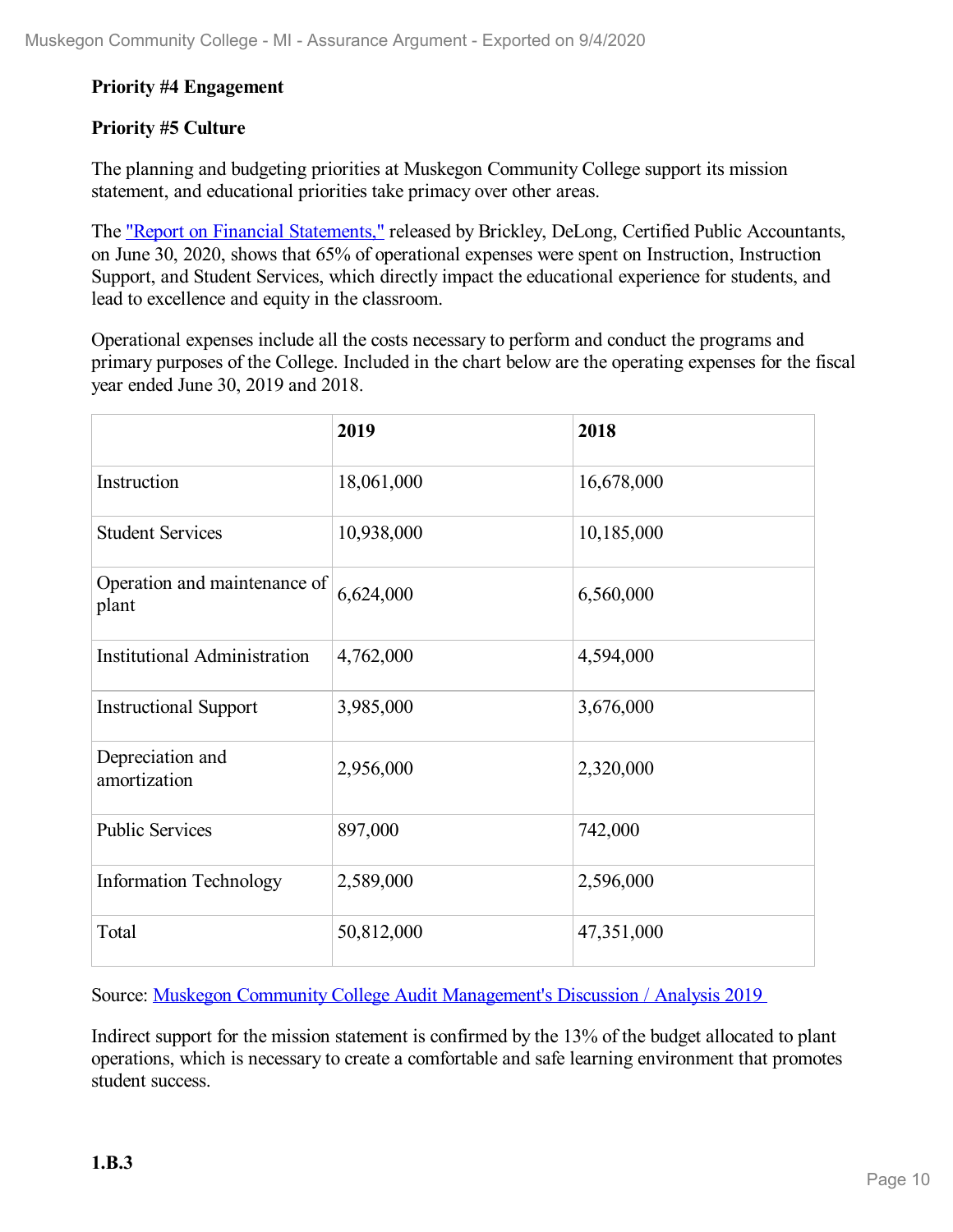Muskegon Community College engages with its external constituencies and responds to their needs.

In 2016, as part of the Strategic Planning Process, a community needs assessment survey was sent out to four groups: current students, high school 11-12<sup>th</sup> grade students, alumni / community, and business / industry. A total of 856 responses were received. The survey was a useful tool to help the college gather feedback on community needs. [Information](file:///D:/evidence/viewfile?fileId=1068654) from the survey was used to develop the 2017-2022 Strategic Plan.

The [Lakeshore](file:///D:/evidence/viewfile?fileid=1097061) Fab Lab opened to the community in 2018. It is located in the Sturrus Technology Center and is a unique space in downtown Muskegon that provides business start-up opportunities for students and community members. It provides space for entrepreneurs to test ideas, businesses to experiment, and students from local schools to participate in STEM-based projects.

In 2016, the college developed the Medical Assistant [Certificate](file:///D:/evidence/viewfile?fileId=1079207) program to meet employment needs for local hospitals. The program was a collaboration between Spectrum Health, Mercy Health, and community colleges in West Michigan. In 2016, the college received a statewide [Impact](file:///D:/evidence/viewfile?fileId=1068680) Award for this strategic partnership and effort to meet local employment needs.

As part of the yearly State of Michigan funding process, Muskegon Community College completes a report called the Local Strategic Value [Resolution](file:///D:/evidence/viewfile?fileId=1068684) (Section 230 of Michigan Public Act 265 of 2018). The reports lists multiple ways in which the College is active in the local and regional community providing opportunities for community involvement and interaction. Examples include nursing students working in area hospitals to gain clinical experience, collaborating with Michigan Works to provide job training for unemployed residents, creating Early [College](file:///D:/evidence/viewfile?fileId=1097187) programs to help high school students gain college credit, offering personal [enrichment](file:///D:/evidence/viewfile?fileId=1097193) and wellness-focused events for community members, and many others.

MCC connects with employers and the community through the Lakeshore Business and Industrial Service Center. The Center's mission states, "Increased [productivity](file:///D:/evidence/viewfile?fileid=1068675) goes hand in hand with a well trained workforce. Muskegon Community College will help you meet the challenge of global and local competition by working with you to develop a variety of cost-effective, flexible programming to meet your talent needs." The Center offers a host of services from job training and job posting to providing business resources.

# **Sources**

- 1B1 conference and catering
- 1B1 Fab Lab
- 1B1 Golf Course
- 1B1 Health and Wellness
- 1B1 John Bartley Science Center
- 1B1 Kasey Hartz
- 1B1 Overbrook Art Gallery Arts and Humanities
- 1B1 writing center
- 1B3 early college
- 1B3 life enrichment
- 2017-2022 Strategic Plan Priority 4 2019 MCC Website
- And Justice For All February 2020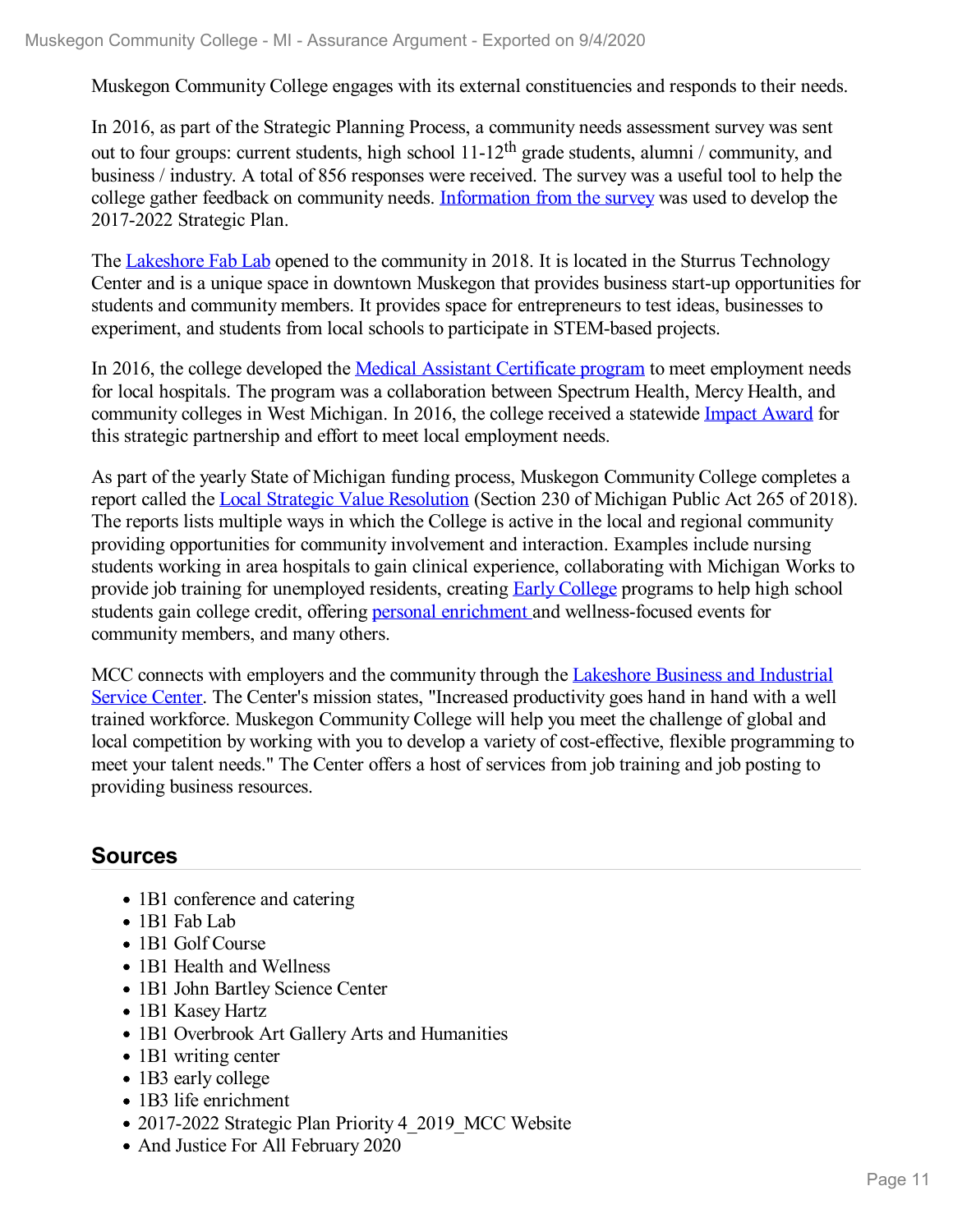- Board of Trustees Policy Governance Manual 2019 MCC Website 1B1
- Community Needs Assessment Summary Results 2016
- Financial Services 6.30.2019 Expenditures Report on Finances Audited Statements
- Lakeshore Business Services 2019 1B3
- Lecture Series 2020-21
- Local News Story on College Building Projects July 17 2019
- Machining Advisory Committee 2019 Meeting Minutes 1B1
- MCC receives Impact Award for Medical Assistant Program 4.20.2016 1B3
- MCC Website 20 Feb 2020 MA Program Accreditation
- MCC Website 24 Feb 2020 Library
- MCC Website 7.25.2020 Community Outreach
- MCC Website 7.25.2020 Continuing Education Classes
- MCC Website 7.25.2020 Office of Marketing and Communications
- MCC Website\_Overbrook Art Gallery \_ Arts and Humanities
- MCC 2017-2022 Strategic Plan bookview
- MCC Strategic Plan 2010-2015 FINAL REPORT
- MCCWebsite 9.13.19 UpwardBoundTRIO
- MCCWebsite 9.13.2019 LectureSeries
- MCCWebsite 9.13.2019 MCCTV
- MCCWebsite 9.13.2019 Planetarium
- MLK Unity Day Breakfast 2019 1C2
- Muskegon Writers Center Writers Series
- Muskegon-Local-Strategic-Value 2018
- Registrar 20-21 Course Catalog-Web
- Registrar 20-21 Course Catalog-Web (page number 35)
- Theater 1C1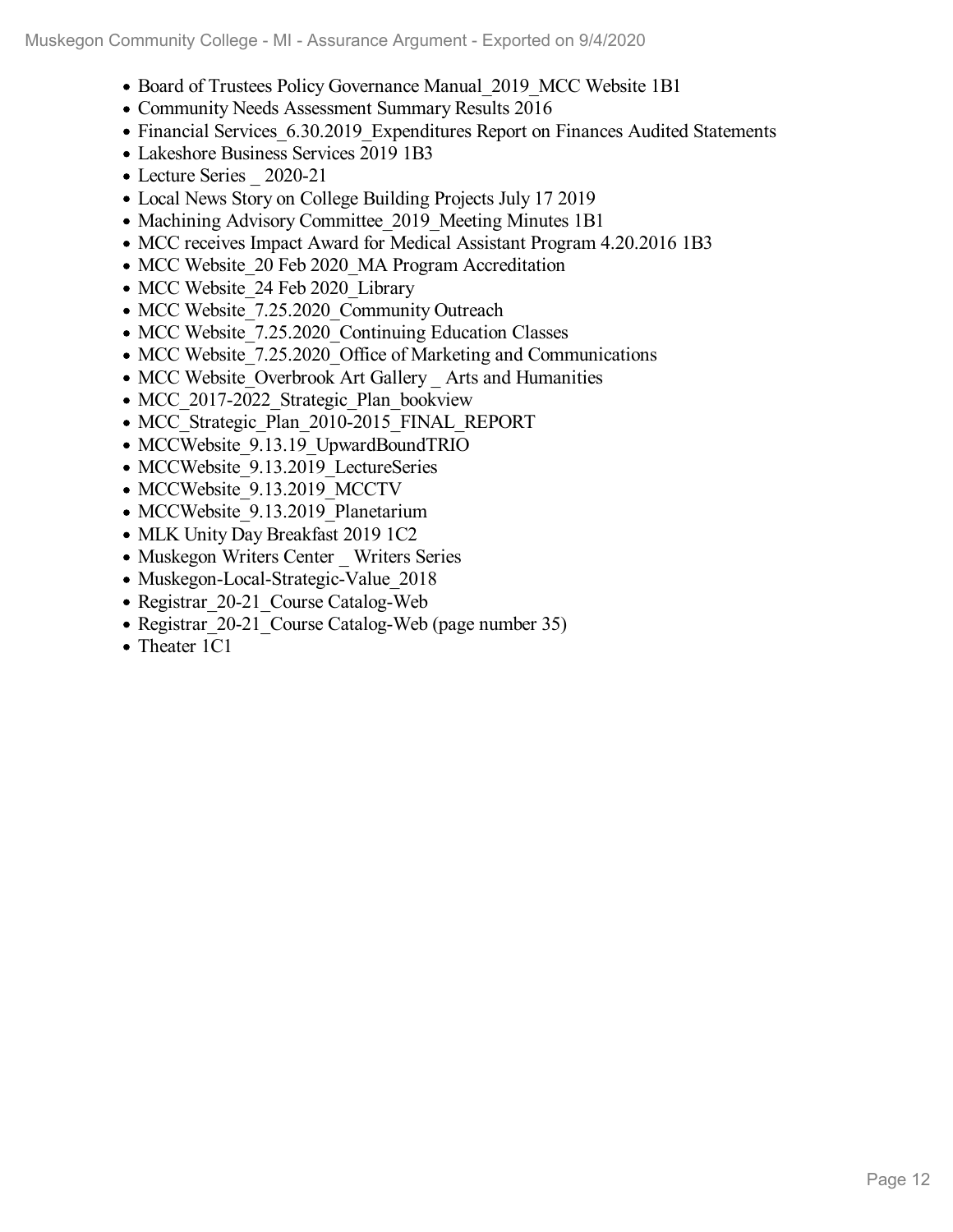# **1.C - Core Component 1.C**

The institution provides opportunities for civic engagement in a diverse, multicultural society and globally connected world, as appropriate within its mission and for the constituencies it serves.

- 1. The institution encourages curricular or cocurricular activities that prepare students for informed citizenship and workplace success.
- 2. The institution's processes and activities demonstrate inclusive and equitable treatment of diverse populations.
- 3. The institution fosters a climate of respect among all students, faculty, staff and administrators from a range of diverse backgrounds, ideas and perspectives.

# **Argument**

### **1.C.1**

## **Curricular**

Students at Muskegon Community College are exposed to a variety of viewpoints to help them become informed and well-adjusted members of a diverse society. One of the College's four core outcomes for general education is Personal, Social, and Cultural Awareness. This is defined as "knowledge and life skills required of an effective member of a diverse and global community." This outcome is currently taught and [assessed](file:///D:/evidence/viewfile?fileId=1068665) in six high demand courses: PSYC 201, ANTH 103, SPAN 101, PEA 101A, ECON 101A, and CSS 100A.

Other core outcomes for general education include Communication, Problem Solving & Technology, and Ethical Reasoning & Creativity. Each of these outcomes is [assessed](file:///D:/evidence/viewfile?fileId=1068665) in specific courses and also fosters citizenship while preparing students for workplace success.

Important issues of public concern are routinely addressed within college courses like Political Science, Sociology, English Composition, and Philosophy. In English Composition, for example, instructors routinely have students write about issues such as patriotism, the role of protest in American society, and the problematic nature of achieving the "American Dream." In Sociology courses, students [examine](file:///D:/evidence/viewfile?fileId=1068693) many issues of public concern, including economic inequality, education, race, gender, crime, and the family.

To become become an informed and well-adjusted member of a diverse society, one must make reasonable judgements and decisions. Making reasonable judgments and decisions about any event or situation relies first on having sufficient and reliable information. Second, the making of reasoned judgments depends on habits of mind that a college education specifically and necessarily promotes. A stated [objective](file:///D:/evidence/viewfile?fileId=1097316#page=1) of English 101,for instance, is that students will learn "to read critically, to think logically, to discuss intelligently, and primarily to write effectively using exposition, argumentation, and research." A major component within this course is teaching students to evaluate and weigh evidence in support of a thesis and to judge whether their research sources are from reliable or biased sources. It is important to note that ENG 101 is a required course for all degrees at the college.

[Philosophy](file:///D:/evidence/viewfile?fileId=1068691) courses include a heavy emphasis on making reasonable judgments on issues of public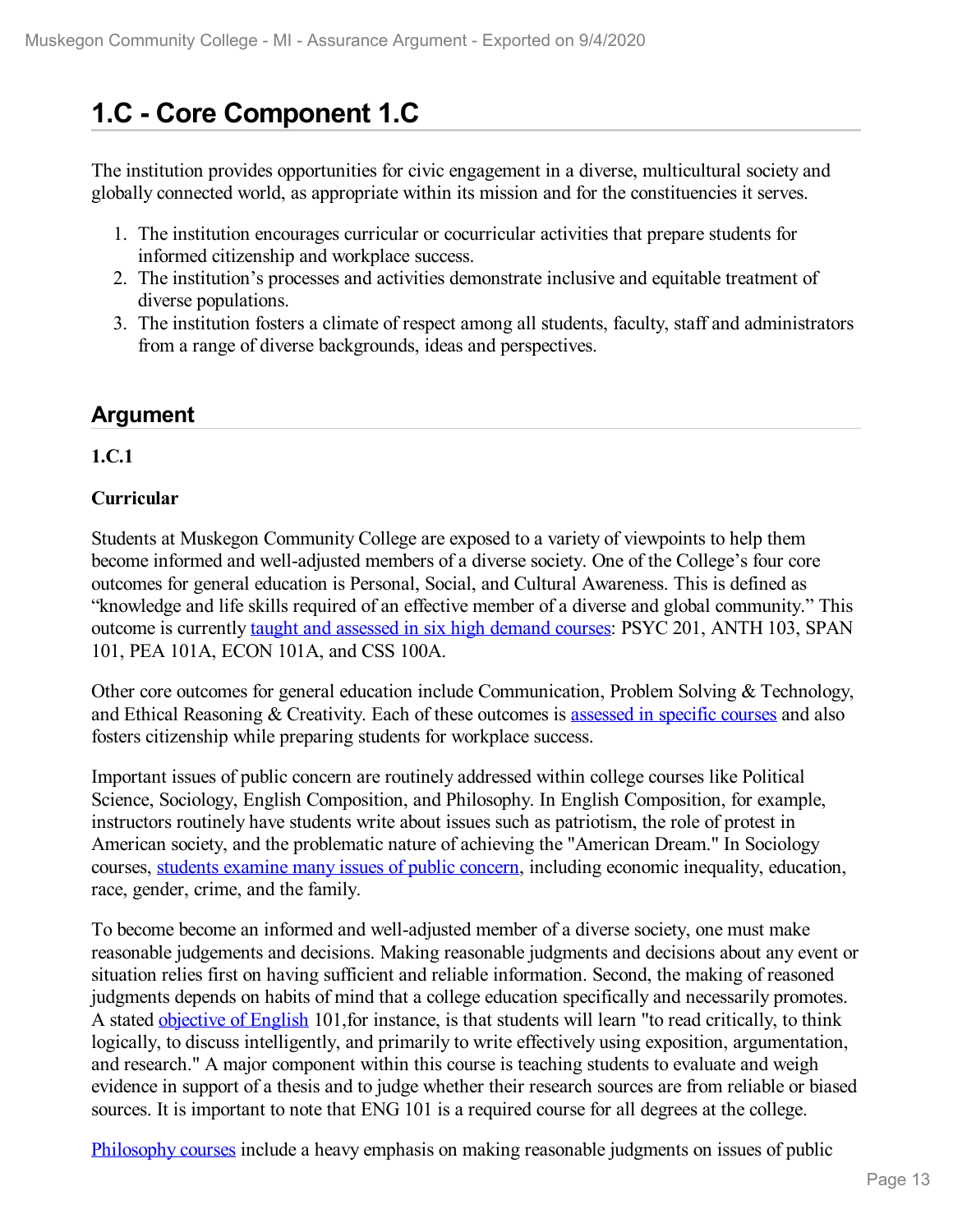concern within specific fields of study and work. Courses include PHIL 204 Biomedical Ethics, PHIL 205 Business Ethics, and PHIL 207 Environmental Ethics.

### **Co-Curricular**

Muskegon Community College offers many co-curricular opportunities for students to enhance the educational experience through clubs, events, organizations, and experiential learning. Students participate in co-curricular activities to gain leadership experience, cooperative planning, and to take advantage of social interactions which will complement the classroom learning. These activities help students to see the bigger picture and provide opportunities to learn and grow in new ways.

### **[Student](file:///D:/evidence/viewfile?fileId=1068697) Clubs**

The College hosts over twenty student clubs which augment classroom learning in a variety of ways. Students hear about the clubs, and have an opportunity to sign up, at a campus fair early in the year. The Business Professionals of America, for instance, allows students "to share job hunting tips and tricks; to explore internships; and to generate contacts that may assist them in future career success." The Health Pre-Professional Club provides students with guidance, resources, and support as they prepare for future study. The Student Veteran Organization works to increase awareness of veteran issues around the community.

### **Center for [Experiential](file:///D:/evidence/viewfile?fileId=1068664) Learning**

This center, located in the downtown Muskegon building, has regularly hosted [candidate](file:///D:/evidence/viewfile?fileId=1099442) forums for local and state elections as well as lecture series that have been well attended by students and community members. Several examples are the World War II [Lecture](file:///D:/evidence/viewfile?fileId=1099436) Series, which took place over [several](file:///D:/evidence/viewfile?fileId=1099432) years, and Let [Freedom](file:///D:/evidence/viewfile?fileId=1099433) Ring. The Center has also organized student trips including the Henry Ford [Museum](file:///D:/evidence/viewfile?fileid=1099430) and Ford F-150 [Assembly](file:///D:/evidence/viewfile?fileId=1099430) Plant, and [Cantigny](file:///D:/evidence/viewfile?fileid=1099427) Park. It has also planned weekend trips where community members and MCC students experienced history up close. Among the many trips are [Nashville,](file:///D:/evidence/viewfile?fileId=1099434) Tennessee with stops at historical and cultural attractions, and 6 trips over the last 10 years to [Gettysburg](file:///D:/evidence/viewfile?fileId=1099431) National Battlefield, including a supporting [Lecture](file:///D:/evidence/viewfile?fileId=1099443) Series. Special events for students and the [community](file:///D:/evidence/viewfile?fileId=1099444) have included, An Evening with Martin Luther King, Jr. featuring Stephon Ferguson in 2017, the Boogie Woogie Bugle Boy Statue [Dedication](file:///D:/evidence/viewfile?fileId=1099441) in 2018, and a [Holocaust](file:///D:/evidence/viewfile?fileId=1099435) survivor speaker in cooperation with the Center for Holocaust and Genocide Studies in 2014. Annual reports can be viewed here for [2015-16](file:///D:/evidence/viewfile?fileId=1099429) and [2018-19](file:///D:/evidence/viewfile?fileId=1099428). (See also 4.B.1 Co-Curricular Assessment.)

### **Student Travel [Opportunities](file:///D:/evidence/viewfile?fileId=1068673)**

The College offers students the opportunity to travel abroad as a way to expand their understanding of different cultures and populations. Belize Field [Studies](file:///D:/evidence/viewfile?fileId=1068646) was an interdisciplinary travel-study course that provided students an introduction to international culture and biology through cultural and biological field studies. Due to to external factors, the course has been discontinued and will be revised to have a social science focus. ["Tropical](file:///D:/evidence/viewfile?fileId=1097320) Coral Reef Ecology" takes students to the Caribbean island of Nevis for scuba diving and coral reef exploration.

### **[Undergraduate](file:///D:/evidence/viewfile?fileId=1068695) Research**

In this program, students are able to perform independent scientific research on a topic of interest under the guidance and direction of a faculty member. As part of the experience, students share the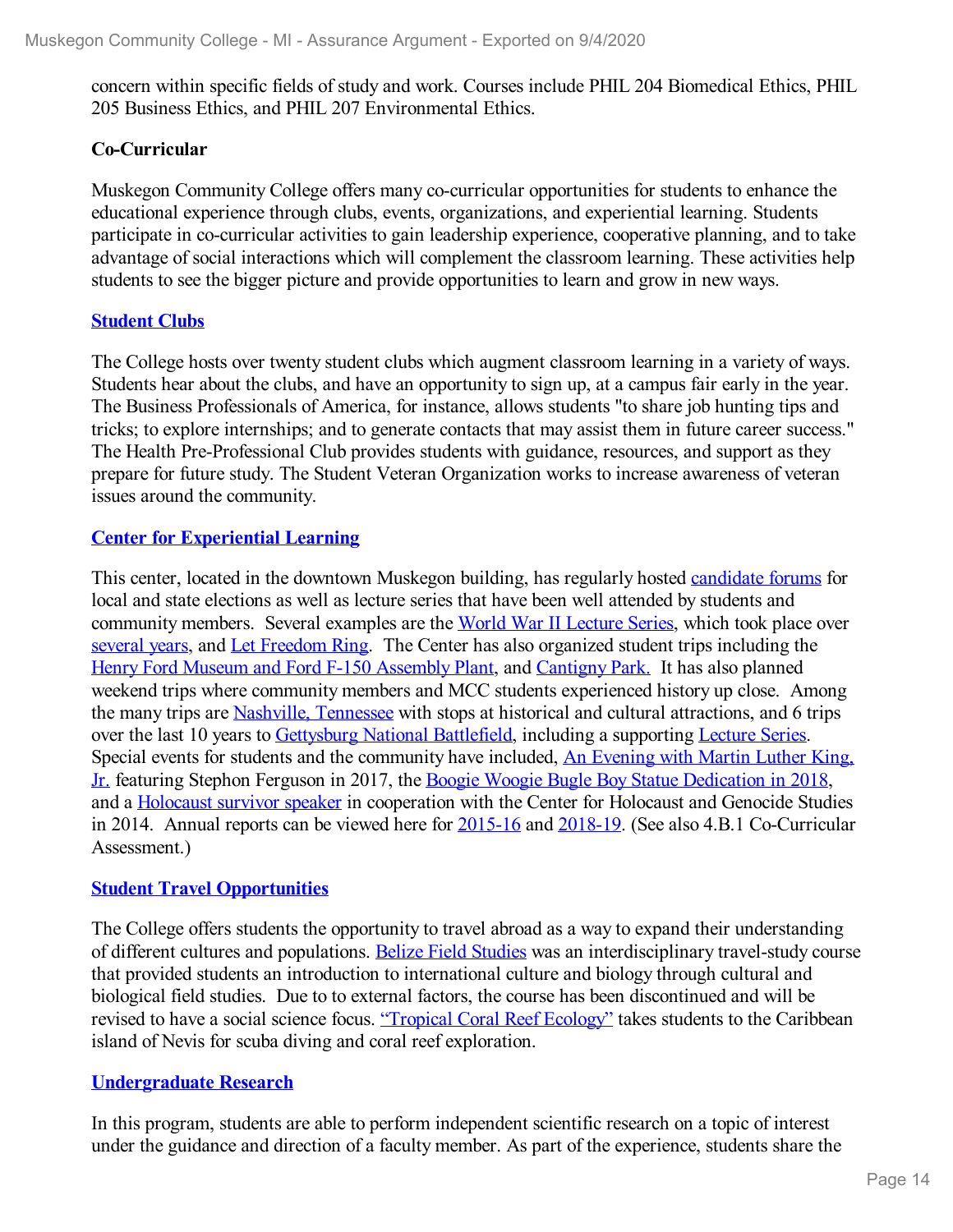results of their research at the Community College Undergraduate Research Initiative (CCURI) or another national conference.

### **[Theater](file:///D:/evidence/viewfile?fileId=1068698)**

The Center for Theater provides a variety of theater courses and offers a variety of plays and student trips for students and community members. There are many cross-curriculum partnerships where instructors collaborate with the theater department faculty to share resources and provide additional experiences for students.

### **[Internship](file:///D:/evidence/viewfile?fileId=1068674) Program**

MCC realizes that there are important components of learning which cannot be effectively taught without something closer to actual fieldwork. Internships are required in most Business majors and in all Education degrees. Many other programs of study, including Agriculture, Communications, Criminal Justice, Applied Technology, and Political Science, recommend or offer internships.

### **1.C.2**

The Mission of Muskegon Community College states the college is "dedicated to equity and excellence." Equity means making sure every student has the support they need to be successful. The college recognizes that some students need more help and support than others. This idea is explained in Priority 1 of the [2017-2022](file:///D:/evidence/viewfile?fileId=1079287#page=3) Strategic Plan: "Provide comprehensive support systems to ensure student success." To support the needs of all students, the College has created a Student Success [Department.](file:///D:/evidence/viewfile?fileId=1079275) This department provides a Counseling & Advising Center, a Tutoring Center, a Veterans Office, a Disability Support Office, and the Jayhawk Hub, which provides a variety of resources including a food pantry.

The College has a Diversity, Equity, and Inclusion [Committee](file:///D:/evidence/viewfile?fileId=1100426) that meets to promote training, initiatives, and special events.

The 2017-2022 Strategic Plan [emphasizes](file:///D:/evidence/viewfile?fileId=1079287#page=5) diversity and equitable treatment for all in Priority 5 Culture. The definition of this priority is to "Strengthen our culture of inclusion, equity, accountability, safety, and well-being." In addition, the first goal of Priority 5 states the College will "Develop and implement programs for students and employees to further promote inclusion and equity, creating a welcoming environment for all."

In the Policy [Governance](file:///D:/evidence/viewfile?fileId=1068647) Manual of the Board of Trustees, Section 4.01 is titled "Treatment of People." This sections states, "With respect to treatment of all students, staff and citizens from the community, the President may not cause or allow conditions that are inhumane, unfair, undignified, discriminatory or illegal."

The College has an Equal Opportunity / [Non-Discrimination](file:///D:/evidence/viewfile?fileId=1068668) Policy that applies to students and staff members. This document is widely shared in hiring [announcements](file:///D:/evidence/viewfile?fileId=1069042#page=3), the college website, and in the college catalog.

This policy states, "It is the policy of Muskegon Community College to provide equal opportunities and not discriminate in enrollment, education, employment, public accommodations, activities, or services, and the College prohibits discrimination based on the basis of age, citizenship, color,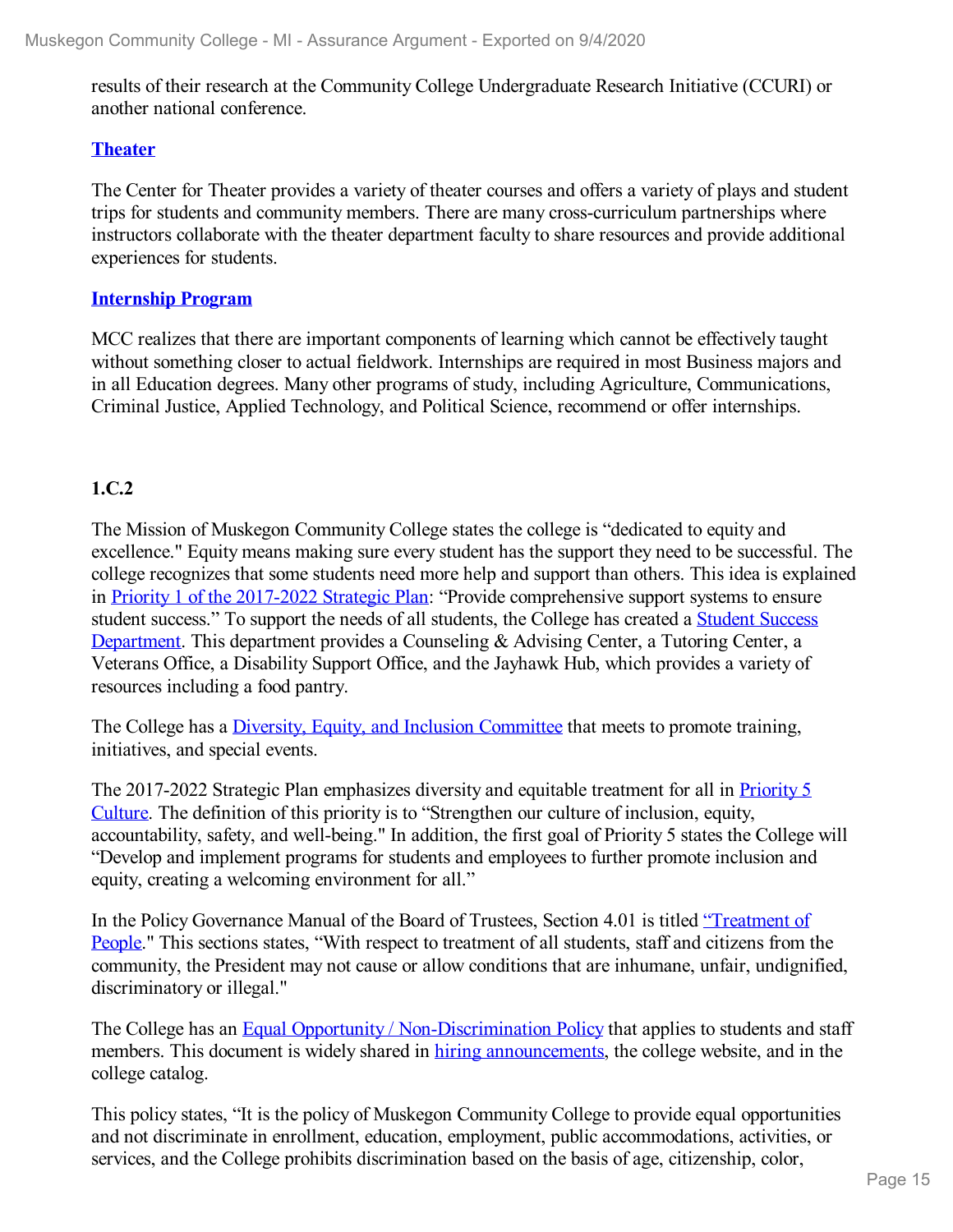disability, ethnicity, gender identity or expression, transgender status, genetic information, height, weight, marital status, national origin, political persuasion, race, religion, sex (including the condition of pregnancy), sexual orientation, veteran status, or other legally protected categories."

Students, staff, and community members can learn about diversity and equitable treatment of others through a variety of college-sponsored events. The Global [Awareness](file:///D:/evidence/viewfile?fileId=1068666) Festival provides events for a week in February that focus on a specific world region or culture. The Center for [Holocaust](file:///D:/evidence/viewfile?fileId=1068656) and Genocide Studies holds a variety of events on campus each year to remember past events and to draw attention to persecuted groups.

Each year, for the Martin Luther King [Holiday](file:///D:/evidence/viewfile?fileId=1068685), the College hosts a large community breakfast with special speakers who focus on diversity and inclusion.

As mentioned in 1.C.1, the College hosts over twenty student clubs and [organizations](file:///D:/evidence/viewfile?fileid=1068697). Many reinforce the importance of equitable and inclusive treatment of others. Examples include the Gender & Sexuality Alliance Club, the Power of Unity Alliance Club (focused on African American Leadership), and the Christian Fellowship Club.

Campus theater productions in the [Overbrook](file:///D:/evidence/viewfile?fileid=1068698) Theater provide another way for the community to be exposed to the ideas of inclusion and equitable treatment. Plays and other programs are chosen for their ability to challenge accepted norms. For example, The Diary of Anne [Frank](file:///D:/evidence/viewfile?fileId=1097335) was chosen for the fall 2019. This is a classic play that deals with oppression, diversity, and understanding others.

### **1.C.3**

Muskegon Community College is a place where students, faculty, and staff strive to value and respect each other. This value is captured in the 2017-2022 Strategic Plan. Priority 5 ["Culture"](file:///D:/evidence/viewfile?fileid=1079287#page=5) includes the goal to "Develop and implement programs for students and employees to further promote inclusion and equity, creating a welcoming environment for all."

The Office of Human [Resources](file:///D:/evidence/viewfile?fileId=1068672) provides leadership in emphasizing respectful, fair, and equitable treatment for all. Services they provide include Performance Planning, Employee Relations, and Grievance Solutions. These areas are defined as "encouraging a team work philosophy with open communication, a safe and healthy environment to promote long term growth and success of our people in support of our students and community while balancing work, family, commitment, professionalism, and our ability to have fun!"

To help foster an atmosphere of respect and collegiality, policies are in place to help employees resolve differences and disagreements. For example, in the policy manual for the Administrative, Professional, and Support Staff, there is a section called "[Resolution](file:///D:/evidence/viewfile?fileId=1068645) of Concerns." The language for the policy stresses the importance of dialogue and working to resolve disagreements:

"When an employee and a supervisor have a concern or a problem in working together . . . they should make every effort to resolve the concern by free and open discussion, in an attempt to outline a solution that is mutually acceptable."

When problems cannot be resolved by trying to talk about the issues, there are further steps outlined in the policy to encourage a positive solution: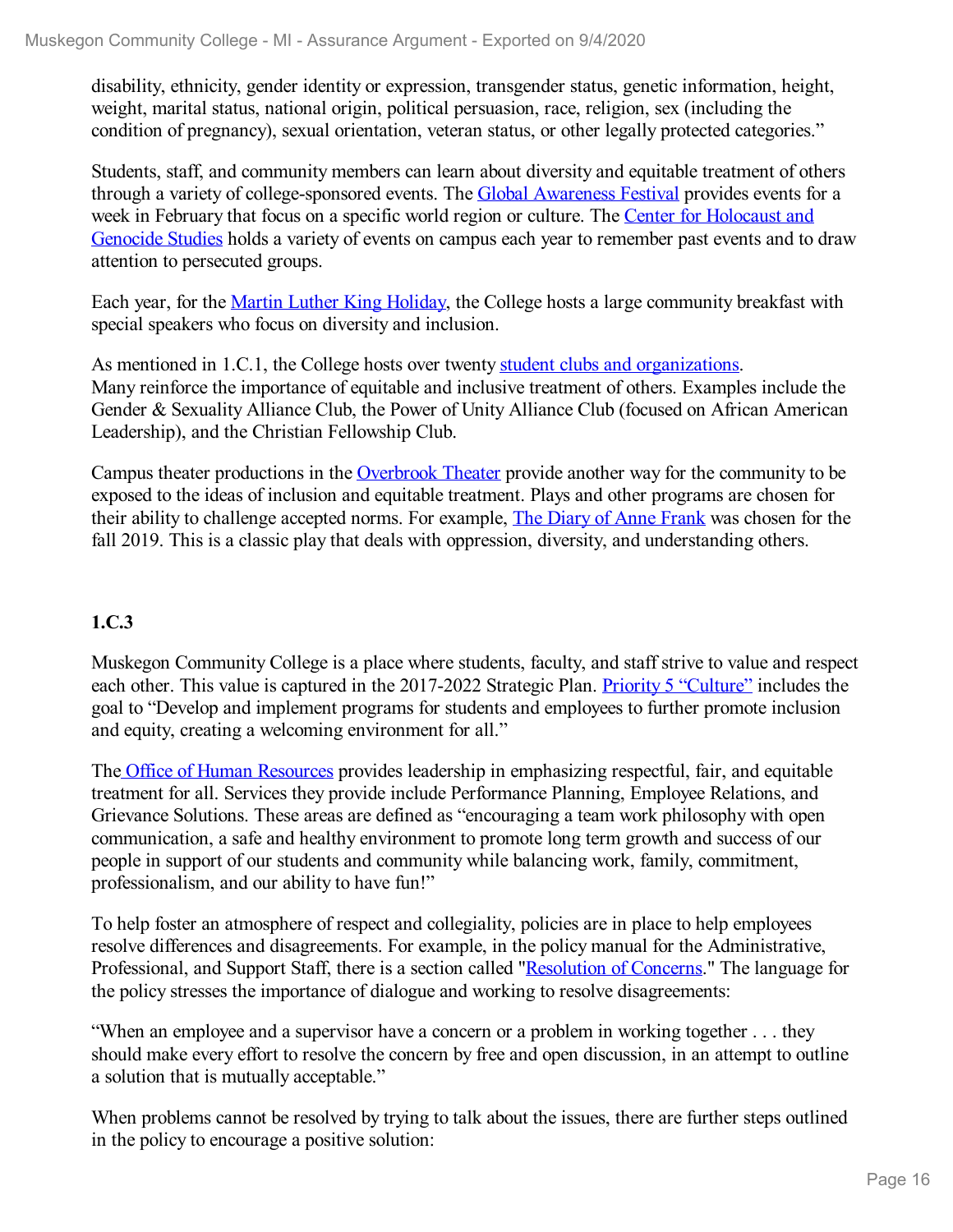"If no solution can be reached between the employee and the supervisor, the concern may be placed in writing on the form in [Appendix](file:///D:/evidence/viewfile?fileId=1097366#page=31) VI  $\dots$ ."

The College has a [Whistleblower](file:///D:/evidence/viewfile?fileId=1068699) Policy to support students and staff who wish to report possible violations of college policies or ethical concerns. The phone number is managed by an outside company so reports are kept confidential. The policy helps to foster a culture of professionalism and high standards of ethical behavior.

Two documents within the Faculty Master Agreement encourage faculty members to treat others with dignity and respect. The first document is called "Guiding [Principles](file:///D:/evidence/viewfile?fileId=1068663)." The introduction to the document summarizes the importance of respect and collaboration:

"The MCC Faculty Association and the MCC Administration subscribe to the following principles in order to promote a working relationship, which improves morale, reduces stress, provides for more effectiveness and efficiency, and produces quality education and service to students."

Another relevant document in the Faculty Master Agreement is the Statement on [Professional](file:///D:/evidence/viewfile?fileid=1068677) Ethics. This document outlines the expected professional behavior for faculty members. Section 2 states, "professors demonstrate respect for students as individuals and adhere to their proper roles as intellectual guides and counselors. . . They avoid any exploitation, harassment, or discriminatory treatment of students. They acknowledge significant academic or scholarly assistance from them. They protect their academic freedom."

Respect, collegiality, and professionalism are often topics for campus-wide training events. During the fall 2017 faculty [in-service](file:///D:/evidence/viewfile?fileId=1068667) event, Dr. Cindy Clark presented on the topic of Civility. One presentation was called "Best Practices for Creating and Sustaining Healthy Academic Work Environments." To follow up on Dr. Clark's presentation, book discussion groups were created around campus to read and discuss P. Forni's book *Choosing Civility*. The presentations and book discussion activities were useful for promoting civility around campus.

For students, a climate of respect and tolerance is emphasized in a variety of ways.

The Student Code of [Conduct](file:///D:/evidence/viewfile?fileId=1101240) describes appropriate behavior and consequences.

In the classroom [environment,](file:///D:/evidence/viewfile?fileId=1086727) respectful treatment of others is an important expectation. College syllabi for all classes are required to have the following Statement on Student Behavior:

Muskegon Community College is a community of scholars whose members include administrators, faculty, staff, and students. Mutual respect and civility are expected in the classroom and other college academic settings, as well as in any communication.

- MCC has the duty to provide students with privileges, opportunities, and protections that best promote learning;
- Students have the right to a non-threatening learning environment;
- Students have the responsibility to refrain from infringing on the right of others to learn and on the right of teachers to teach; and
- Any student whose behavior disrupts learning may be subject to disciplinary action as outlined in the Muskegon Community College Catalog*.*

Another way the College promotes healthy and affirming [relationships](file:///D:/evidence/viewfile?fileId=1068692) is with the Sexual Violence  $\&$ Harassment Policy. In the Introduction to this document, the purpose of the policy is explained: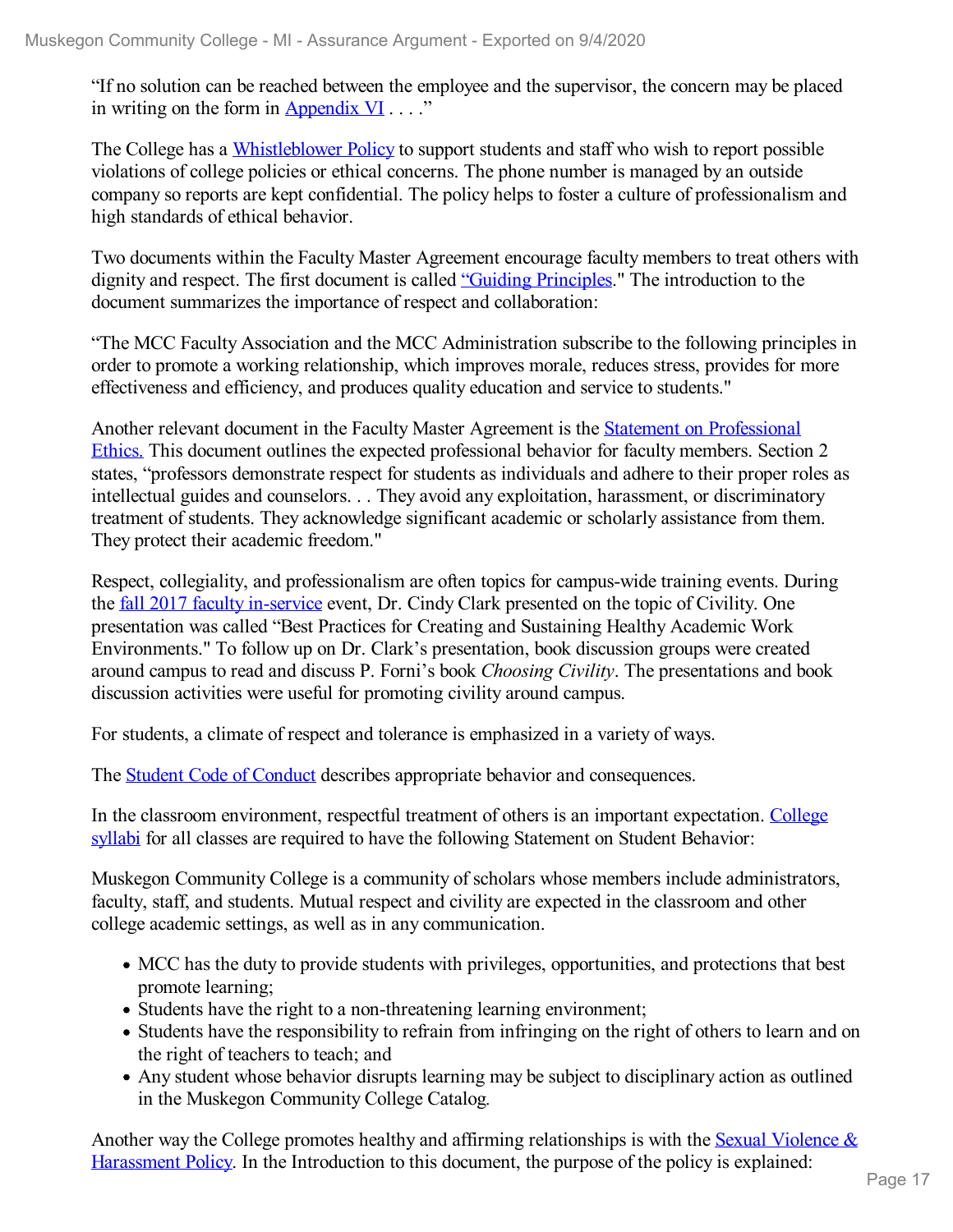"MCC is committed to developing and sustaining a healthy and diverse learning and working environment that recognizes the value of each individual. MCC advances a safe, pleasant and respectful culture for all, free from sexual violence and sexual harassment as well as dating violence, domestic violence, and stalking."

To further promote positive behaviors, the College uses a Care [Report](file:///D:/evidence/viewfile?fileId=1079301) support system and has a Behavioral [Intervention](file:///D:/evidence/viewfile?fileId=1101235) Team (BIT) that provides help and support for students having trouble in the classroom or some other area of life.

There are a variety of [student](file:///D:/evidence/viewfile?fileid=1068697) clubs on campus that promote the idea of acceptance, tolerance, and respect. For example, The Power of Unity Alliance Club has a mission "to not only educate ourselves on various concerns within the black community, but also educate different ethnic groups." The Gender & Sexuality Alliance Club has a mission "to promote awareness and understanding and provide a positive campus environment and to bridge the gap between the different cultures".

A variety of community events are held each year to promote inclusion, understanding, and respect. The "And [Justice](file:///D:/evidence/viewfile?fileId=1097377) for All" lecture series provides opportunities for staff, students, and community members to discuss important issues of social justice, mutual respect, and equality.

# **Sources**

- 1C1 coral reef ecology
- 1C1 ENG 1010 Syllabus
- 1C1 ENG 1010 Syllabus (page number 1)
- 1C2 Diary of Anne Frank
- 1C3 justic for all
- An Evening with Dr. Martin Luther King Jr 2017
- And Justice For All Series 1C1
- APS manual
- APS manual (page number 31)
- APS Manual 2014 Resolution of Concerns 1C3
- Associate Registrar Job Posting 2019
- Associate Registrar Job Posting 2019 (page number 3)
- Behavioral Intervention Team (BIT) Student Services and Administration
- BelizeFlyer2018
- $\bullet$  BIT 1C3
- Board of Trustees Policy Governance Manual 2019 MCC Website 1B1
- Board Policy 4.01 Treatment of People 1C2
- Boogie Woogie Bugler Memorial Statue Invitation 2018
- Candidate Forum 2018
- Cantigny Flyer 2016
- Center for Holocaust 2019 1C2
- DEI Information Updated 2019-2020
- Employment Opportunities 2019 1C2
- Equal Opportunity and Non-Discrimination Policy 1C2
- Experiential Learning 1C1
- Experiential Learning Report 2015.2016
- Experiential Learning Report 2018.2019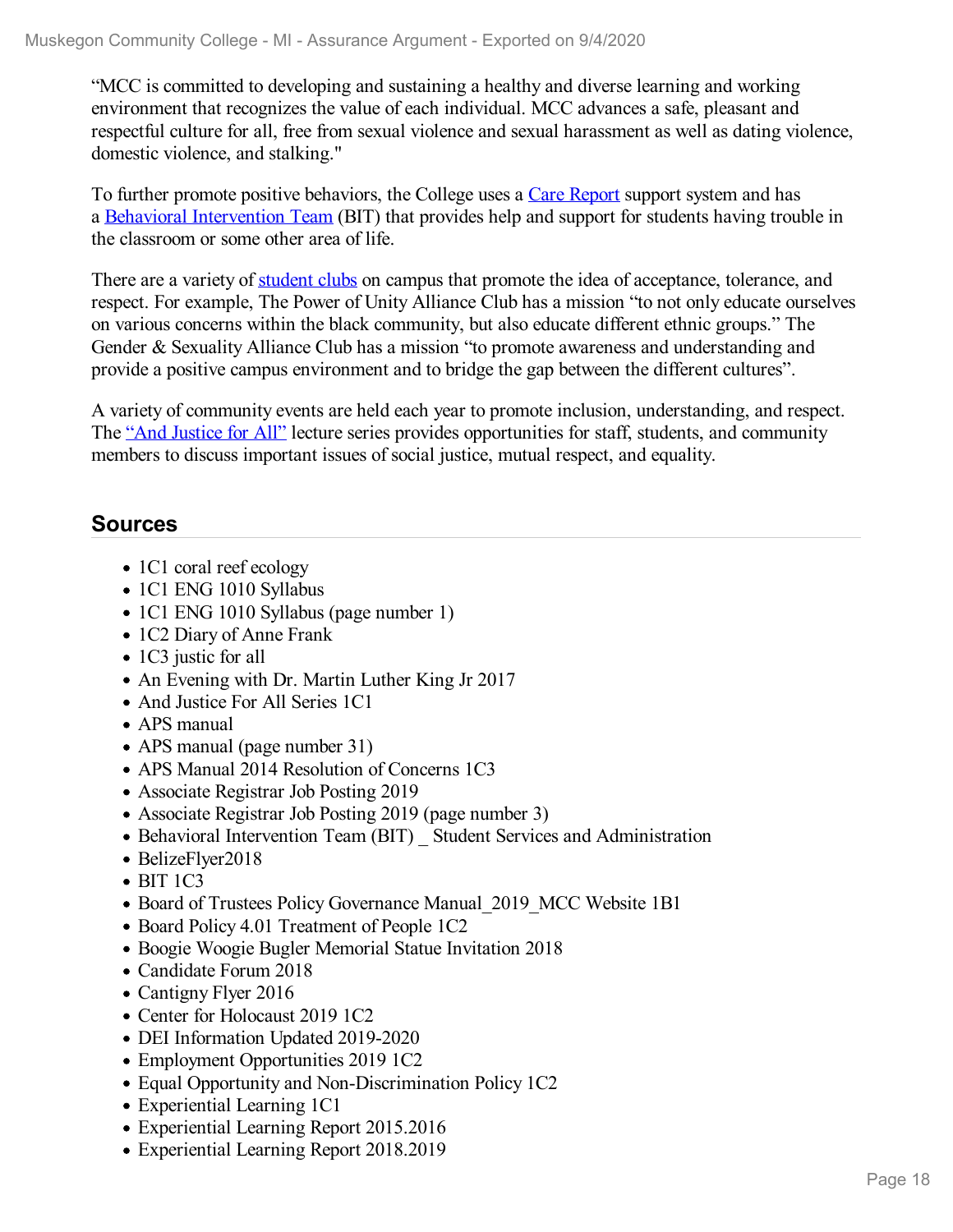- Faculty master agreement 2019 Guiding Principles 1C3
- Fall 2017 MCC Faculty Seminar Days Schedule
- Ford Factory Tour 2019
- General Education Courses and ADOs Assessed Fall 2019
- Gettysburg Information Flyer 2018
- Global Awareness Festival 2018 1C2
- Holocaust Flyer March 31 and April 7 2014
- Human Resources 1C3
- International Studies 2019 1C2
- Internships 2019
- Let Freedom Ring 2017
- Master Agreement Faculty Professional Ethics
- MCC Syllabus Content 2019
- MCC Syllabus Content 8.10.2020
- MCC 2017-2022 Strategic Plan bookview
- MCC 2017-2022 Strategic Plan bookview (page number 3)
- MCC 2017-2022 Strategic Plan bookview (page number 5)
- MCCWebsite 9.13.19 StudentSuccess
- MCCWebsite 9.13.2019 CareReport
- MLK Unity Day Breakfast 2019 1C2
- Nashville Weekend 2019
- Philosophy Syllabus 2019 Lubbers
- Public Lectures about the Battle of Gettysburg 2018
- Registrar 2019-20 Course Catalog Academic Integrity page298
- Sexual Violence and Harassment 1C3
- Sociology Syllabus 2018 Oaster
- Student Clubs 2019
- Student Research at MCC 1C1
- Student-Code-of-Conduct-2019-2020
- Theater 1C1
- Tropical Coral Reef Ecology in Nevis International Studies
- Whistleblower Policy 1C3
- WW II Lecture Series 2015
- WW II Topical Lectures Winter 2013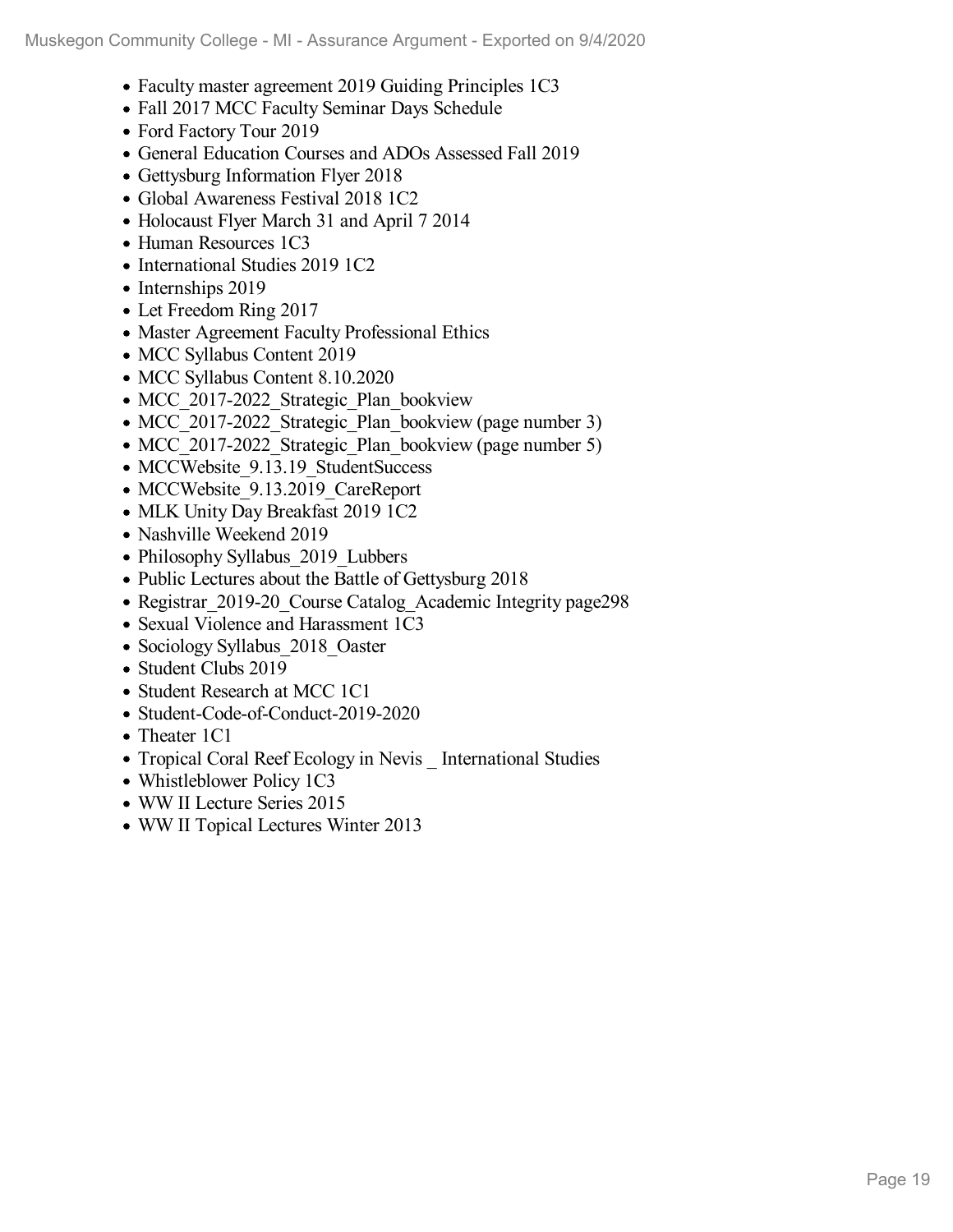# **1.S - Criterion 1 -Summary**

The institution's mission is clear and articulated publicly; it guides the institution's operations.

# **Summary**

The process to develop a new mission statement included college staff, students, and community members. Under the direction of the Strategic Planning Committee, the group discussed ideas and developed proposals for the new mission statement. Early in the process, the group decided that the new mission statement should be memorable, inspirational, and concise. The new Mission Statement meets these requirements and was adopted by the Board of Trustees in January 2017. The Mission Statement is displayed around campus in classrooms, offices, and other public spaces.

In 2019, a process was created to develop a new vision statement for the College. Input was gathered from the campus community through a survey and the results were evaluated by the Strategic Plan Advisory Team. The new vision statement was adopted by the Board of Trustees in 2019. The new vision statement fits well with the mission statement and the five priorities of the strategic plan.

The 2017-2022 Strategic Plan includes five institutional priorities that align with the mission statement. Each of the five priorities has goals and measurable objectives. The goals emphasize providing a quality education along with supporting public service and economic development. Quarterly reports, along with special events, are used to keep students, staff, and community members informed about the progress for the strategic plan's measurable objectives. A dashboard on the college website allows staff and community members to gauge progress on these important measures of success.

The College strives to fully support its students. Retention and Completion are high priorities as are the physical and mental well-being of students. As an open-door institution, the College provides services that support the diverse needs of all students. These services are designed to promote both equity and excellence.

Muskegon Community College offers many co-curricular opportunities for students to enhance the educational experience through clubs, special events, and experiential learning. Students participate in co-curricular activities to gain leadership experience and to take advantage of social interactions.

Students, staff, and community members learn about diversity and equitable treatment of others through a variety of college-sponsored events. For example, the annual Global Awareness Festival promotes diversity and understanding through events that focus on world regions and cultures. A variety of community events are held each year to promote inclusion, understanding, and respect. For example, the "And Justice for All" lecture series provides opportunities for the college community to discuss important issues of social justice, mutual respect, and equality.

# **Sources**

*There are no sources.*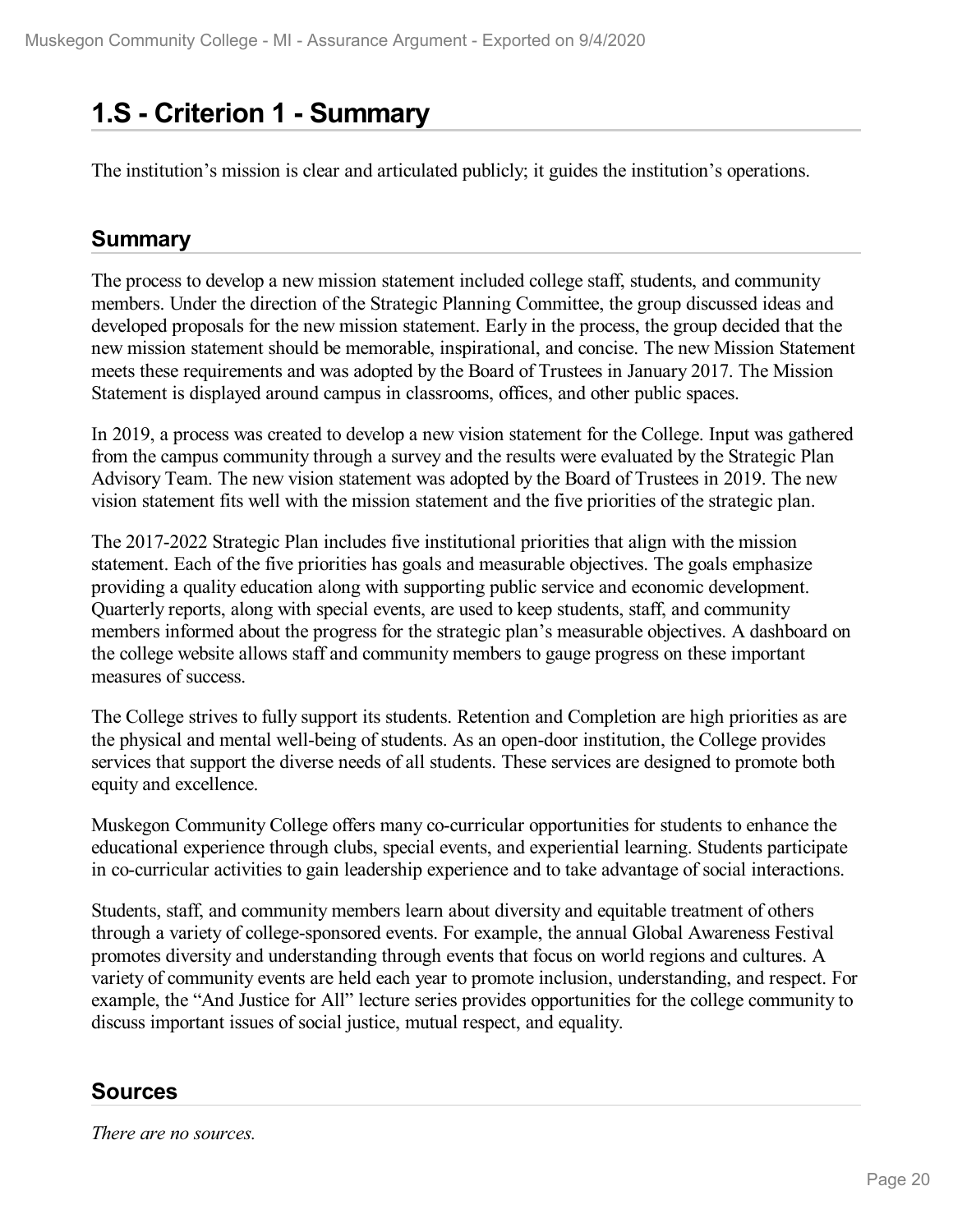# **2 -Integrity: Ethical and Responsible Conduct**

The institution acts with integrity; its conduct is ethical and responsible.

# **2.A - Core Component 2.A**

The institution establishes and follows policies and processes to ensure fair and ethical behavior on the part of its governing board, administration, faculty and staff.

- 1. The institution develops and the governing board adopts the mission.
- 2. The institution operates with integrity in its financial, academic, human resources and auxiliary functions.

# **Argument**

### **2.A.1**

The College mission statement was developed by the institution as a whole, soliciting input from faculty, staff, administration, students and the wider community.This process was led by the College's Office of Strategic Initiatives with more than 180 strategic planning committee members being asked to provide feedback on the previous statement and how to move forward to a new mission statement. The President's Cabinet, Achieving the Dream team, and the College's [communication](file:///D:/evidence/viewfile?fileId=1063226) manager also provided input into the proposed mission statement. Details of this process, as well as the reasons to update the mission statement, were provided to the Board of Trustees as preparation for the January 2017 meeting agenda.

The current mission statement was adopted by the Board of [Trustees](file:///D:/evidence/viewfile?fileId=1068642#page=3) in January 2017. The new vision statement, "An educated, inclusive community" was [endorsed](file:///D:/evidence/viewfile?fileId=1077035#page=3) by the board in August 2019.

# **2.A.2**

Muskegon Community College (MCC) has adopted and follows fair and ethical policies and processes for its Board of Trustees, administrators, faculty, and staff. These policies allow the institution to operate with integrity in its financial, academic, personnel, and auxiliary functions. Each year, members of the Board of Trustees sign code of [conduct](file:///D:/evidence/viewfile?fileId=1084958) forms, affirming their commitment to the Code of [Conduct](file:///D:/evidence/viewfile?fileId=1068722#page=8) in the Board of Trustees Policy Manual.

Title IX training and [resources](file:///D:/evidence/viewfile?fileId=1077019) are provided for faculty, staff and students. [Policies](file:///D:/evidence/viewfile?fileid=1077033) and processes are in place to support anyone who experiences sexual violence or [harassment.](file:///D:/evidence/viewfile?fileId=1099457) Campus Safety and Securtity Reports are prepared and published annually. The report also documents Title IX Train[ing](file:///D:/evidence/viewfile?fileId=1099457#page=14) provided to the campus [community.](file:///D:/evidence/viewfile?fileId=1099457#page=14)

To keep the MCC community safe during the COVID-19 Pandemic, safety [training](file:///D:/evidence/viewfile?fileId=1101101) was required for all MCC employees.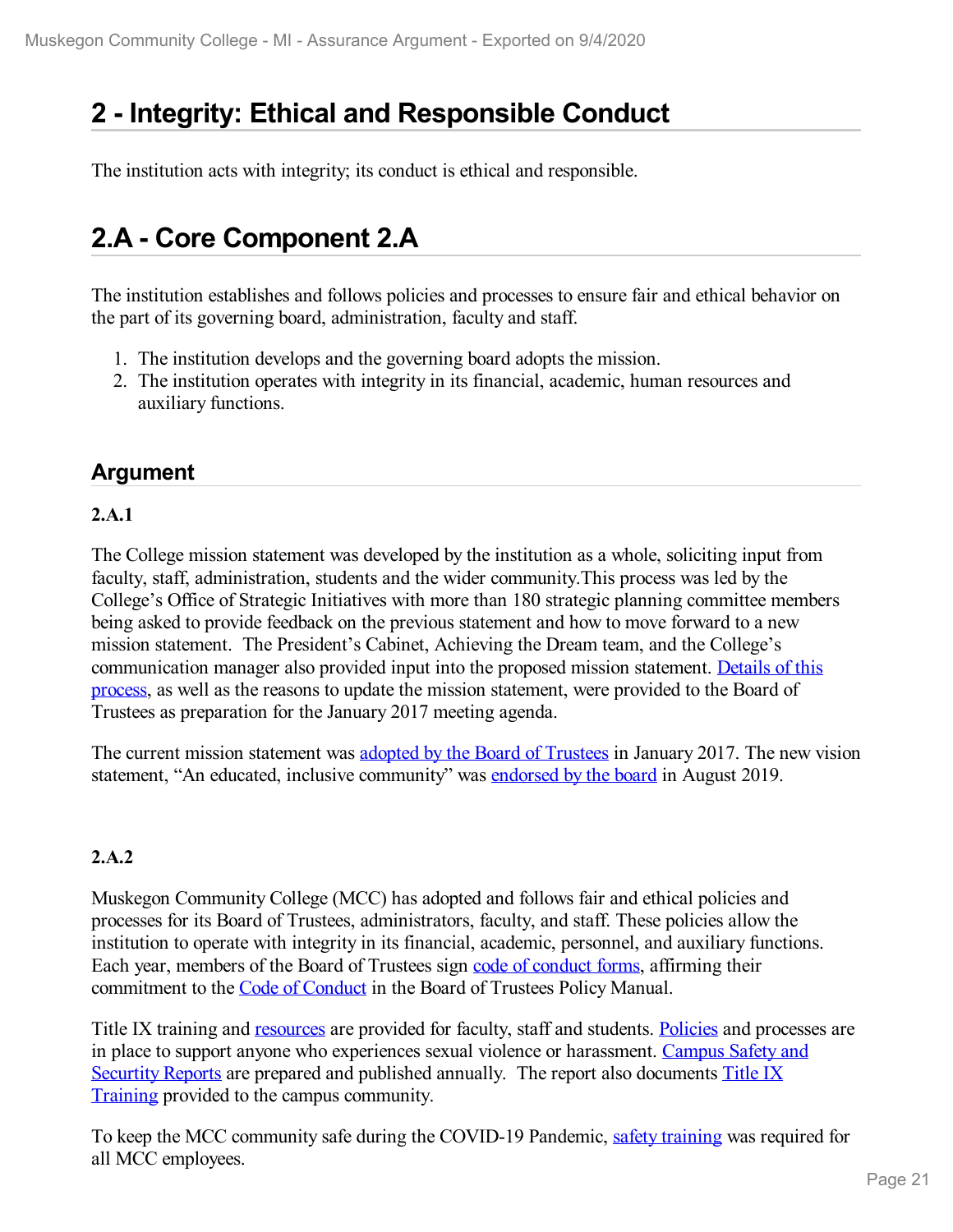#### **Human Resources**

The Equal [Opportunity/Non-Discrimination](file:///D:/evidence/viewfile?fileId=1085313) policy of Muskegon Community College is designed to provide equal opportunities and not discriminate in enrollment, education, employment, public accommodations, activities or services on the basis of race, color, religion, sex, national origin, marital status, sexual orientation, political persuasion, disability, height, weight, age, or other matters prohibited by law.

As positions become available, the College will review the necessity for the positions, revise the existing position, or institute a new position. Applications of candidates meeting the minimum qualifications are forwarded to the appropriate supervisor for review. Interview candidates will be selected using criteria established by the appropriate [administrator](file:///D:/evidence/viewfile?fileId=1097910) and the Human Resources Office. Candidates continuing to be considered for a position will be notified by the Human Resources Office regarding the progress of the search in a timely manner.

To maintain the efficiencies and hire talented diverse faculty members, a meeting to discuss the process is held with Department Chair/Coordinator prior to posting the position. Search committees for new faculty will recommend candidate(s) for hire following the selection process. New faculty meet the qualification requirements established by the accrediting bodies' criteria for qualified faculty in the area of their assignment.

The Faculty Master [Agreement](file:///D:/evidence/viewfile?fileId=1077024#page=16) states the provisions of the agreement shall be applied to faculty members in a manner which is not arbitrary, capricious or discriminatory and without regard to race, religion, color, national origin, age, sex, (including sexual harassment), marital status, height, weight, disability or other 16 statutory classification of discrimination pursuant to federal or state law and pursuant to College policy regarding political persuasion or sexual orientation, where applicable.

Each group of employees has a handbook, which is updated regularly. These document can be found on the Muskegon [Community](file:///D:/evidence/viewfile?fileId=1079252) College Webpage and/or MyMCC, the college's employee portal. Agreements and/or guidebooks exist for the following employee groups: [Educational](file:///D:/evidence/viewfile?fileid=1079249) Support**,** [Custodial/Maintenance](file:///D:/evidence/viewfile?fileId=1085317)**,** [Faculty](file:///D:/evidence/viewfile?fileid=1077024), [Administrative-Professional-Support](file:///D:/evidence/viewfile?fileId=1079250) Staff**,** and Adjunct Faculty. Bargaining agreements for all employee groups emphasize conditions of safety, reasonable expectations and performance standards. Grievance policies for faculty and staff can be found in the above listed handbooks.

#### **Academics and Student Conduct**

Muskegon [Community](file:///D:/evidence/viewfile?fileId=1077214) College's fair and ethical policies for academics are included in the standard syllabus language, which is required for all syllabi. The Academic Integrity Policy is included below.

"Muskegon Community College expects that all faculty and students will adhere to high standards of personal and academic honesty. Faculty members, for their part, will exercise care in the planning and supervision of academic work so that honest effort will be positively encouraged.

Academic dishonesty and its penalties consist of, but are not limited to:

1. Cheating. Cheating is defined as using or attempting to use, giving or attempting to give, and obtaining or attempting to obtain, materials or information, including computer material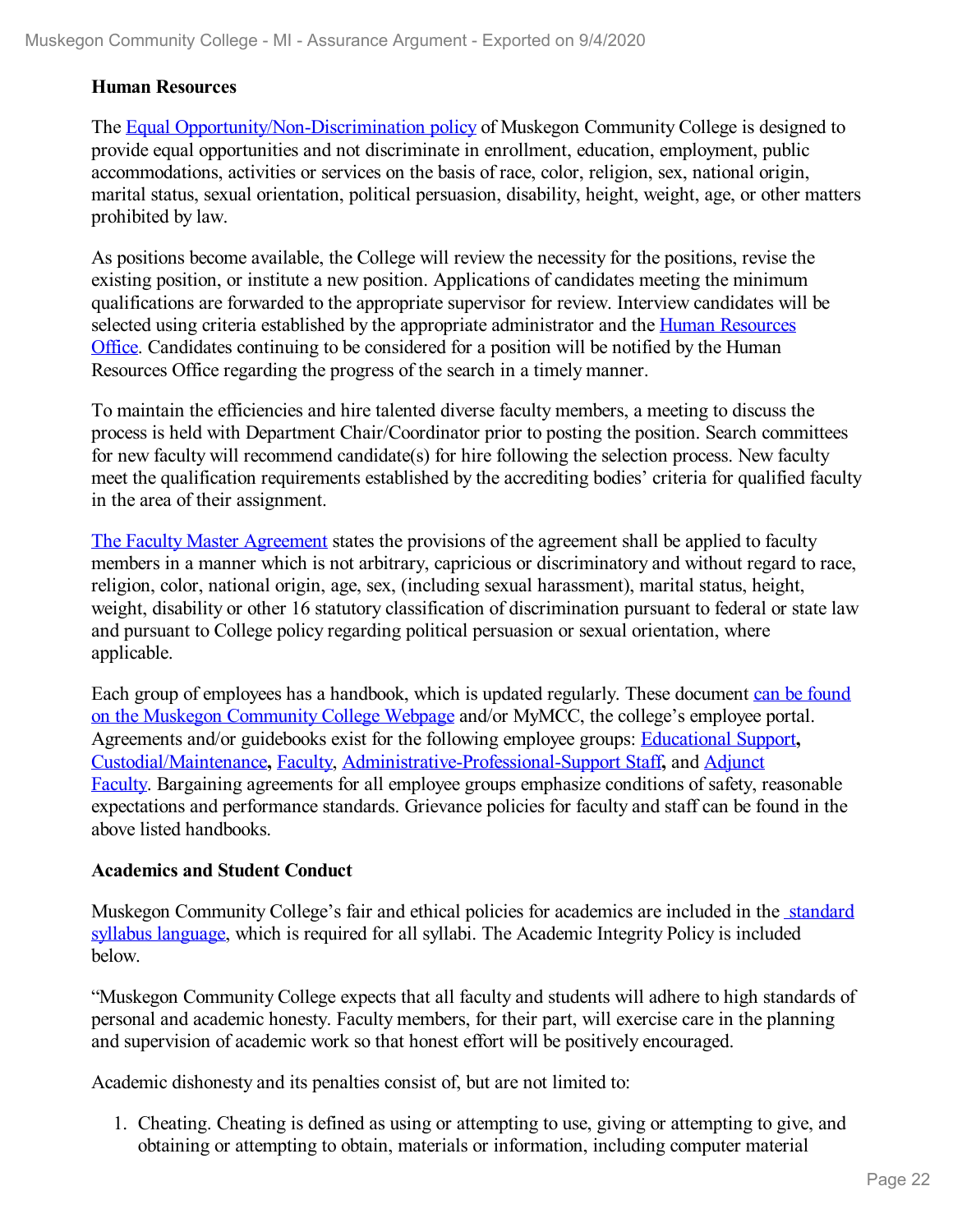pertaining to a quiz, examination, or other work that a student is expected to do alone.

- 2. Plagiarism. Plagiarism is defined as the use of another's words or ideas without acknowledgement.
- 3. Penalties for violation of these standards of conduct may result in sanctions of up to and including suspension or expulsion from Muskegon Community College."

A Behavioral [Intervention](file:///D:/evidence/viewfile?fileId=1079246) Team exists to ensure that concerns regarding student conduct are addressed in a manner that is both timely and in keeping with the Academic Integrity Policy. A summary of Academic Integrity reports can be [viewed](file:///D:/evidence/viewfile?fileId=1077017) here. The Center for Teaching and learning provides training and [information](file:///D:/evidence/viewfile?fileId=1077020) about technology tools like Safe [Assign](file:///D:/evidence/viewfile?fileId=1077013) and Respondus Lock Down Browser are used by faculty to promote academic integrity.

The Faculty Master [Agreement](file:///D:/evidence/viewfile?fileId=1077024#page=11), in keeping with the Statement of [Professional](file:///D:/evidence/viewfile?fileId=1077014) Ethics as published by The American Association of University Professors, charges faculty with making "every reasonable effort to foster honest academic conduct and to ensure that their evaluations of students reflect each student's true merit." The agreement also contains a detailed statement on [professional](file:///D:/evidence/viewfile?fileId=1077024#page=88) ethics.

### **Financial**

All College audits are on the College's State of Michigan [Transparency](file:///D:/evidence/viewfile?fileId=1097906) Reporting page.

An icon in the bottom right hand side of the [College's](file:///D:/evidence/viewfile?fileId=1085312) main web page links to the individual documents.

### **Auxiliary**

Auxiliary functions of Muskegon Community College include The Foundation for MCC, Intercollegiate Athletics, Information Technology Services, The Health and Wellness Center, Barnes & Noble Bookstore and Campus Dining Services.

- The [Foundation](file:///D:/evidence/viewfile?fileId=1079254) for MCC is a nonprofit  $501(c)3$  organization with the sole purpose to support the mission of MCC and the Board Ends Policies through fund [development.](file:///D:/evidence/viewfile?fileId=1085311) Audited Financial Statements for the Foundation are posted annually.
- College athletes are held to standards for [behavior](file:///D:/evidence/viewfile?fileId=1079255#page=4), Academic [Eligibility,](file:///D:/evidence/viewfile?fileId=1079255#page=11) and Academic Integrity as defined in the Student Athlete Handbook.
- As part of a long-term partnership, Ellucian manages the Information Technology resources at the College in cooperation with the [Technology](file:///D:/evidence/viewfile?fileId=1077279) Council made up of faculty and staff. The Office of [Information](file:///D:/evidence/viewfile?fileId=1079257) Technology plans, develops, and maintains the campus-wide information technology (IT) infrastructure. Additionally, they provide leadership in IT matters, communicate policies and directions with the campus community, and coordinate campus-wide IT services. Ellucian also provides training and supports MCC's [Information](file:///D:/evidence/viewfile?fileId=1079251) Security Policy to help safeguard the confidentiality, integrity, and availability of campus information resources.
- The Health and [Wellness](file:///D:/evidence/viewfile?fileId=1097909) Center, located on the main campus, has state of the art facilities, which include the Health, Physical Education and Recreation Department, Medical Assistant Department, Nursing and Respiratory Simulation Center, and a Nurse Practitioner Suite managed by Mercy Health, in partnership with Muskegon Community College and Grand Valley State University. This clinic provides services for residents in the currently underserved area of Muskegon. The facility also has state-of-the-art fitness equipment, a gymnasium and an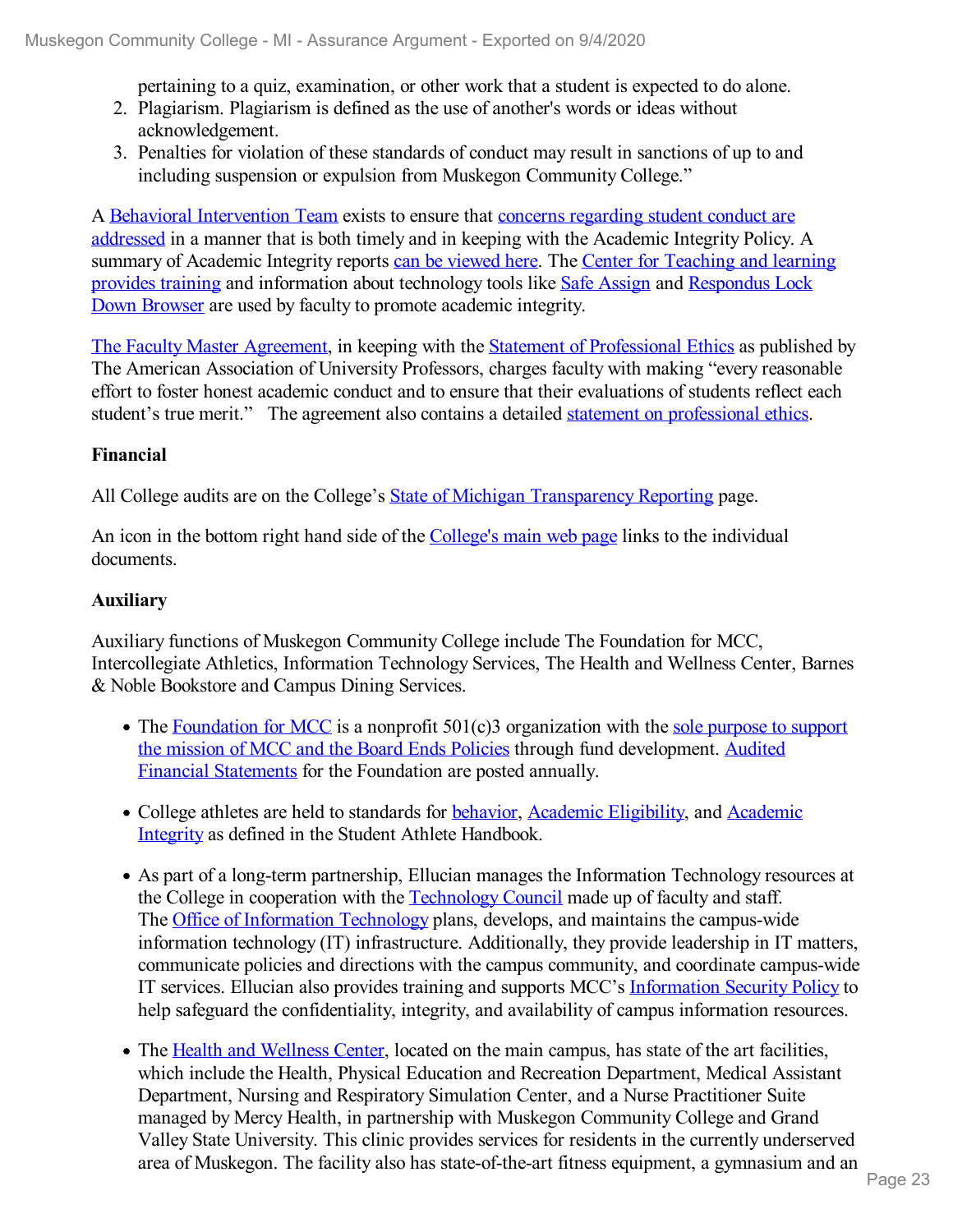indoor running/walking track.

- Barnes & Noble [bookstore](file:///D:/evidence/viewfile?fileId=1077034) at MCC offers textbooks, apparel, electronics & supplies, and gifts and accessories. It is open to students, college employees and the public.
- [Conference](file:///D:/evidence/viewfile?fileId=1097908) and Catering provides dining and meeting facilities for both the college and external groups.
- The [University](file:///D:/evidence/viewfile?fileId=1097911) Park Golf course is a public golf course owned by the College. Significant discounts are offered to students.

# **Sources**

- 1-18-17-BOT-Mtg-MINUTES New Mission Statement Adopted
- 1-18-17-BOT-Mtg-MINUTES New Mission Statement Adopted (page number 3)
- Academic Affairs 2019 Adjunct Faculty Guidebook
- Academic Affairs 2019 Faculty PD Survey Safe Assign
- Academic Affairs 2019 MCC Syllabus Content
- Adjunct Handbook page 9
- Administrative-Professional-Support-Staff-Personnel-Policy-Manual-Amedend-April-16-2014-
- American Association of University Professors Oct 10 2019 Statement on Professional Ethics
- BIT 2012 to 2019 MaxientAcademic Integrity Reports for HLC
- BIT Dec 2018 Academic Integrity Enforcement Process Redacted (2)
- Board of Trustees 8A Jan. 18 2017
- Board-of-Trustees-Policy-Governance-Manual-@-5-15-2019 2C
- Board-of-Trustees-Policy-Governance-Manual-@-5-15-2019 2C (page number 8)
- Code of Conduct forms BOT 2020
- Conference Catering 2A
- COVID-19 Safety Training 1
- Equal Opportunity Non Discrimination Human Resources
- Faculty-Agreement-Final ethics 88
- Foundation for MCC 10.28.19 FMCC and BOT MINUTES
- Foundation-for-MCC-FY18-Audited-Financial-Statements-002
- Health Wellness 2A
- Hood Oct 2019 Academic Integrity and the CTL
- $\bullet$  HR 2A
- Human Resources 2018-2021 Faculty Master Agreement
- Human Resources 2018-2021 Faculty Master Agreement (page number 11)
- Human Resources 2018-2021 Faculty Master Agreement (page number 16)
- Human Resources 2018-2021 Faculty Master Agreement (page number 33)
- Human Resources 2018-2021 Faculty Master Agreement (page number 88)
- Human Resources 2018-2022 Educational Support Staff Unit Agreement
- Human Resources 2019 Brochure-Title-IX-Faculty-Staff-Quick-Reference-Guide
- Maintenance Agreement2016-2020-Final
- MCC Athletics 2019 Student Athlete Handbook
- MCC Athletics 2019 Student Athlete Handbook (page number 4)
- MCC Athletics 2019 Student Athlete Handbook (page number 10)
- MCC Athletics 2019 Student Athlete Handbook (page number 11)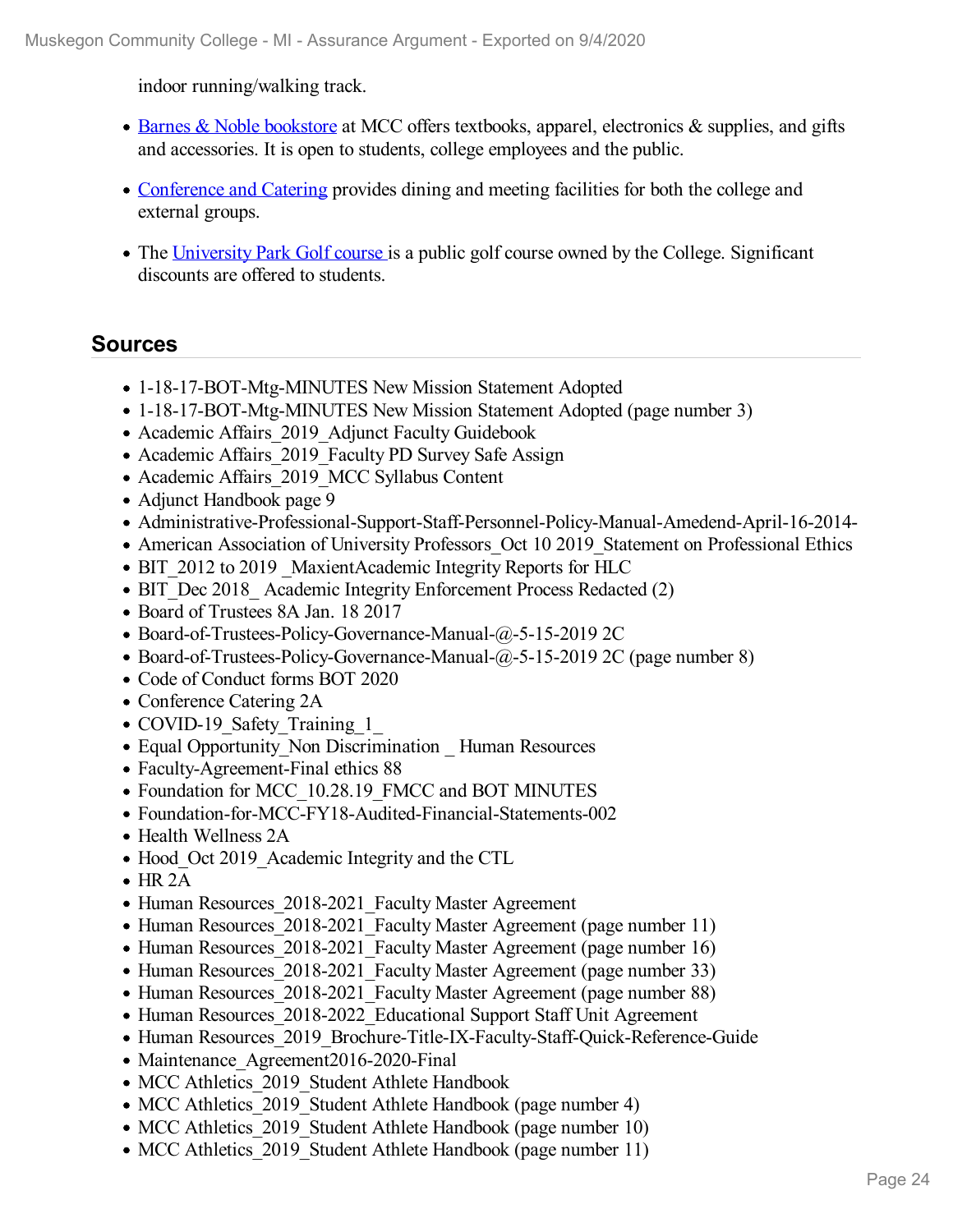- MCC BB Support 5.28.2020 RespondUS training
- MCC Main Webpage
- MCC Syllabus Content 8.10.2020
- MCC Website 10.11.2019 Foundation for MCC
- MCC Website\_10.11.2019\_Human Resources Agreements and Policies
- MCC Website 10.11.2019 Information Security Policy
- MCC Website 7.2.2020 Campus Dining Services
- MCC Website 7.2.2020 Conference and Catering
- MCC Website 7.2.2020 Former Lakeshore Member Offering
- MCC Website 7.2.2020 Inside the Health and Wellness Center Health and Wellness Center
- MCC Website 7.2.2020 Sexual Violence and Harassment Human Resources
- MCC Website 7.2.2020 The Muskegon CC Bookstore
- MCC Website Oct 4 2019 Behavioral Intervention Team
- MCC Website Oct 4 2019 Information Technology
- MCC Website Sept 20 2019 Our Mission Vision and Values
- President8-21-19-BOT-Mtg-Minutes-REV
- President8-21-19-BOT-Mtg-Minutes-REV (page number 3)
- safetybook2019
- safetybook2019 (page number 14)
- Strategic Planning April 2017 Strategic Initiatives Monthly Report
- Technology Council May 13 2019 Bylaws
- Transparency Reporting 2A2
- University Park 2A
- University Park Golf Course \_ Of Course You Can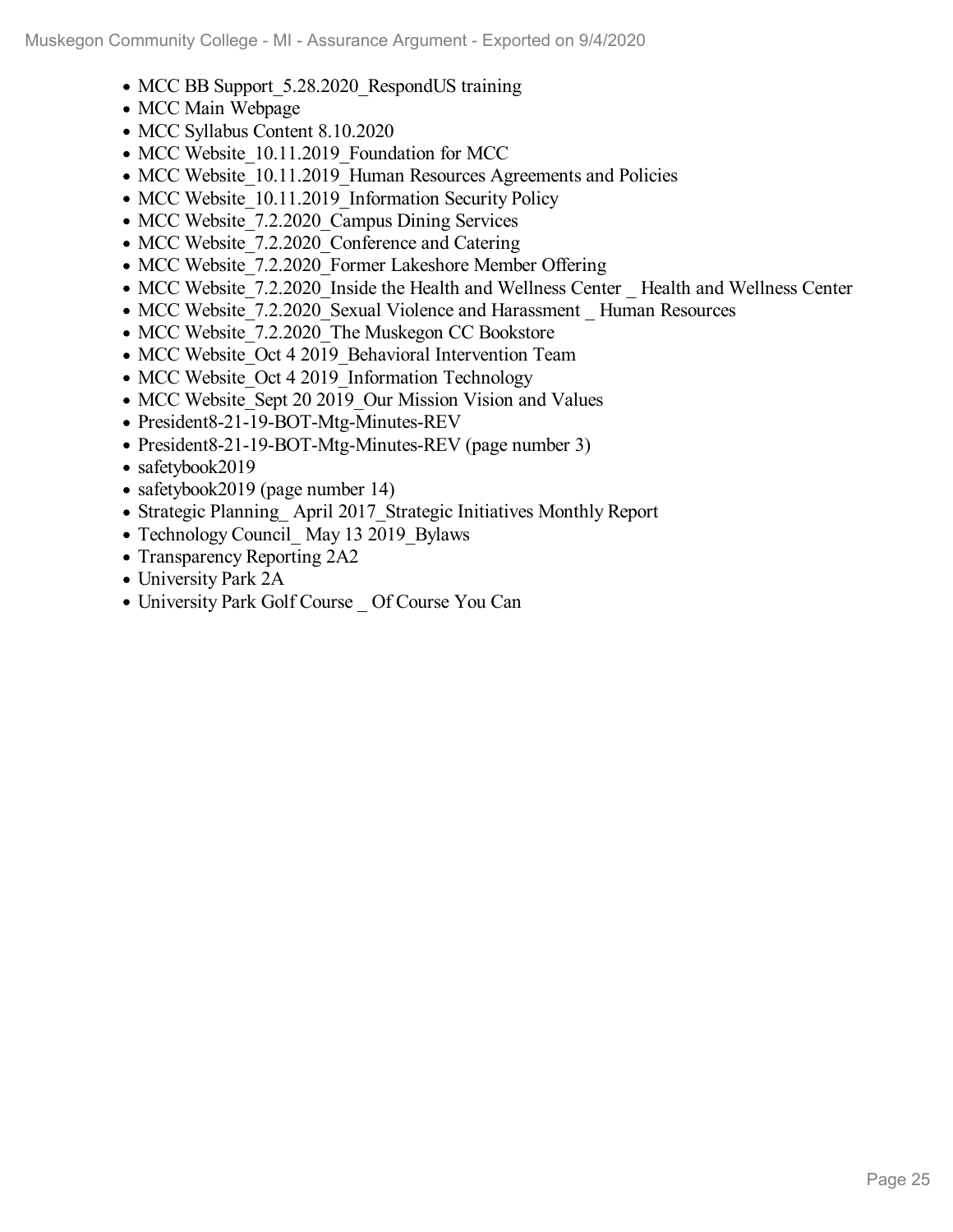# **2.B - Core Component 2.B**

The institution presents itself clearly and completely to its students and to the public.

- 1. The institution ensures the accuracy of any representations it makes regarding academic offerings, requirements, faculty and staff, costs to students, governance structure and accreditation relationships.
- 2. The institution ensures evidence is available to support any claims it makes regarding its contributions to the educational experience through research, community engagement, experiential learning, religious or spiritual purpose and economic development.

# **Argument**

## **2.B.1**

Muskegon Community College strives to provide clear and complete communication with internal and external audiences. To accomplish this both electronic and print publications are available. Primary sources of information include the website, MyMCC, social media, printed and online documents including the course catalog and class schedule.

During COVID-19, when state mandates required large-scale course format changes for fall 2020, students were advised via private email of any changes to courses in which they were registered, with the option of dropping the course and receiving a 100% refund if they were not satisfied with the changes. To create a seamless experience for winter 2021 [registration,](file:///D:/evidence/viewfile?fileId=1099506) course format decisions will be made prior to student registration.

- about 80% of course sections will be online in some form
- face-to-face classes will offered in areas where online is impossible or very difficult
- face-to-face classes will be offered if the subject matter is such that small group meetings are necessary

The college website is maintained by the Office of Community Outreach, which strives to have one point of contact for any communication-related activities. The website, [www.muskegoncc.edu](file:///D:/evidence/viewfile?fileId=1085312), serves as the primary external communications vehicle for the college. Its primary audiences, further denoted by the MCC website header links in parentheses below, are:

Prospective students and their families *(Future Students* and *Academics)*; Alumni, donors, and friends (*Alumni & Supporters*): and Community members, businesses (*Community & Business* and *About MCC*)

- ["About](file:///D:/evidence/viewfile?fileId=1068764) MCC" page which includes historical [information](file:///D:/evidence/viewfile?fileId=1068746), mission and related [statements](file:///D:/evidence/viewfile?fileId=1077288), and the [strategic](file:///D:/evidence/viewfile?fileId=1079262) plan which outlines priorities and goals for the College. There is a Web Advisory Committee and a Webmaster who have [responsibility](file:///D:/evidence/viewfile?fileId=1068772) for updating the website and making sure the materials are accurate and current.
- Social [Media](file:///D:/evidence/viewfile?fileId=1079256) is [used](file:///D:/evidence/viewfile?fileId=1068751) to keep students, employees and the community informed and engaged. The College uses Facebook, Instagram, and Twitter.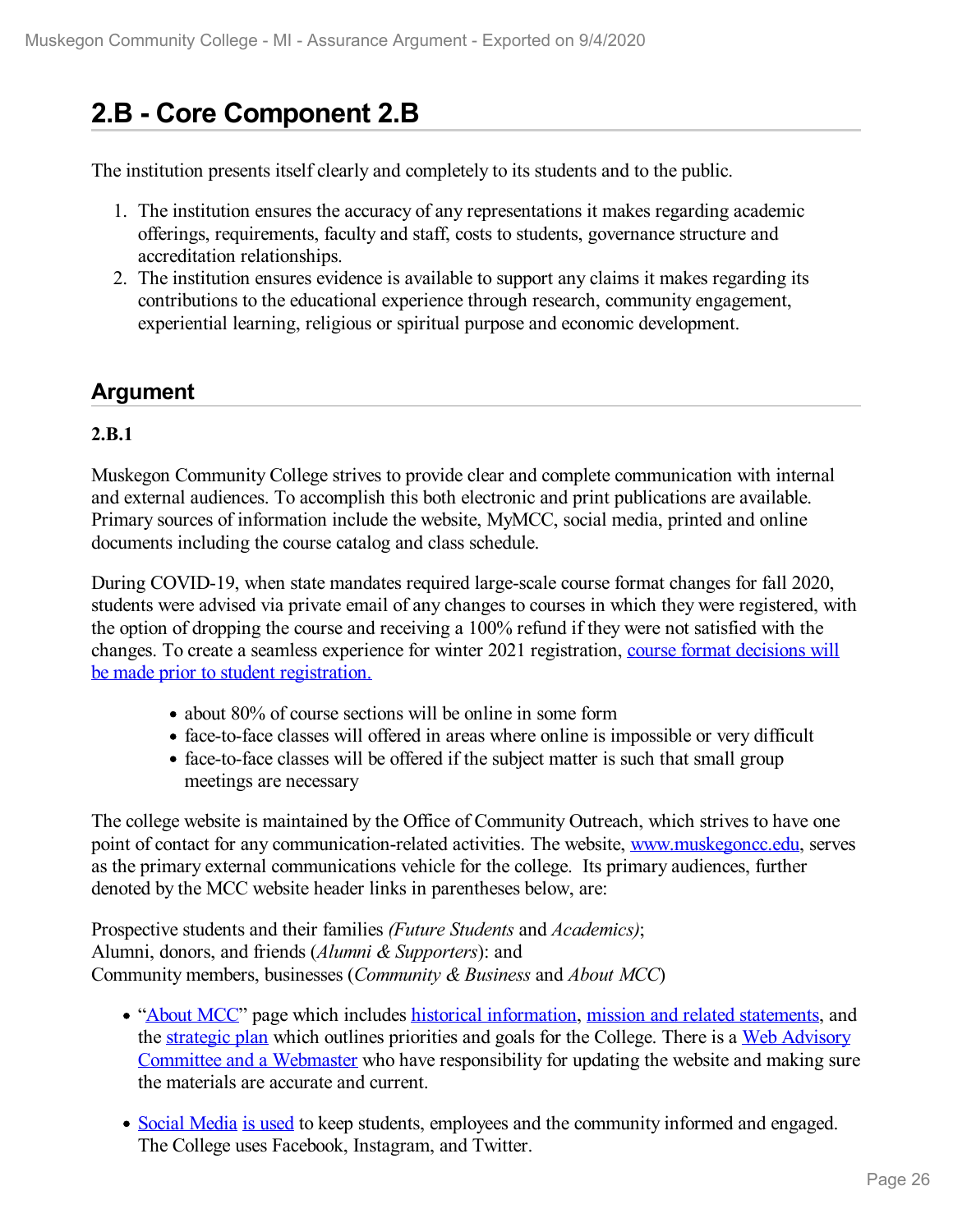- The consumer [information](file:///D:/evidence/viewfile?fileid=1098012) page contains compliance and disclosure documents including gainful employment, price of attendance, refund policy, crime statistics and other information that assist students in making informed decisions.
- Accreditation relationships are also displayed on the consumer [information](file:///D:/evidence/viewfile?fileId=1098012) page for the college and individual programs including Medical Assistant, [Respiratory](file:///D:/evidence/viewfile?fileId=1098014) Therapy and [Nursing](file:///D:/evidence/viewfile?fileId=1098013).
- The College belongs to [NC-SARA](file:///D:/evidence/viewfile?fileId=1068761), which supports distance education coursework for out-ofstate students.
- The Financial Aid Office assists students in locating the financial resources necessary to attend college. The [Financial](file:///D:/evidence/viewfile?fileId=1068734) Aid web page contains information regarding cost of [attendance](file:///D:/evidence/viewfile?fileId=1068725) and types of aid available including federal/state and [scholarships](file:///D:/evidence/viewfile?fileId=1068768). Instructions are provided to assist with applying for aid.
- The College website contains useful resources for students like current tuition and fees. Important [information](file:///D:/evidence/viewfile?fileId=1098032) about how to take an online [course](file:///D:/evidence/viewfile?fileId=1068761) can also found on the website.
- The Course [Catalog,](file:///D:/evidence/viewfile?fileId=1098033) reviewed and updated annually, provides information to students on college and program accreditation, admissions and program degree requirements, as well as course descriptions.
- The Financial Services State of Michigan [Transparency](file:///D:/evidence/viewfile?fileId=1068770) Reporting includes audited financial statements and general budget information that is available for the public to view. Financial responsibility and integrity is supported by the unqualified audit statement.

The Board Policy [Governance](file:///D:/evidence/viewfile?fileId=1068722#page=5) Manual outlines the policies and governance of the Muskegon Community College Board of Trustees. "The purpose of the Board, on behalf of the residents of Muskegon County, is to ensure that Muskegon Community College (a) achieves appropriate results for appropriate persons at the appropriate costs (as specified in the Board's Ends policies), and (b) avoids unacceptable actions and situations (as prohibited in the Board's Executive Limitations policies)."

# **2.B.2**

The Mission states, "Muskegon Community College, dedicated to excellence and equity, prepares students, builds communities, and improves lives." One important way in which the college "prepares students, builds communities, and improves lives" is through economic development and workforce training. Muskegon Community College has met or exceeds the best practice standards for "local [strategic](file:///D:/evidence/viewfile?fileId=1077016) value" which is defined in terms of the following three categories: 1) Economic Development and Business or Industry Partnerships 2) Educational Partnerships 3) Community Services.

The [Lakeshore](file:///D:/evidence/viewfile?fileId=1068744) Business and Industrial Service Center (LBISC) has a long history of helping area employers and workers. The LBISC provides [training,](file:///D:/evidence/viewfile?fileId=1068743) support, and a variety of other services to increase the number of trained [workers](file:///D:/evidence/viewfile?fileId=1068736) in the community.

An [Economic](file:///D:/evidence/viewfile?fileId=1068753) Impact Study conducted in 2013-2014 showed that graduates from Muskegon Community College added over 4,203 jobs to the community and produced increased earnings of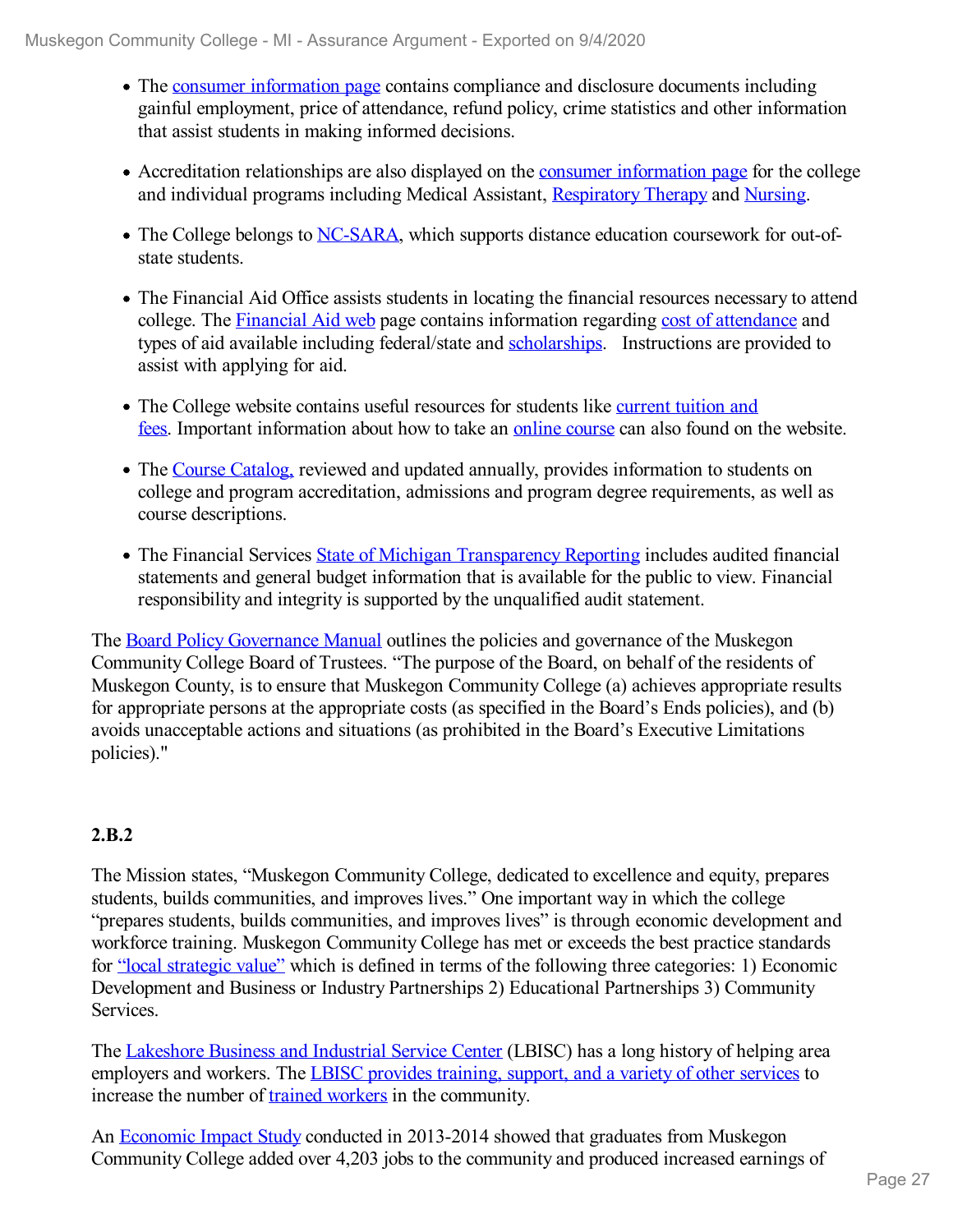### \$237 million dollars.

Besides the Mission, the best document that describes "claims" made by the College is the 2017-2022 Strategic Plan. Each goal of the strategic plan has measurable objectives and key [performance](file:///D:/evidence/viewfile?fileId=1077293) indicators. Progress is shared with campus [stakeholders](file:///D:/evidence/viewfile?fileId=1084959) at [special](file:///D:/evidence/viewfile?fileId=1068724) events each year. The main priorities of the strategic plan are listed below along with supporting examples.

**Priority 1** has a focus on Student Support. A good example of how the College provides student support is through the practice of Supplemental Instruction (SI). SI takes different forms, but it usually involves students getting additional support outside of the regular class through small group study sessions or a similar model. According to the June 2018 Useful Data [Report,](file:///D:/evidence/viewfile?fileId=1068767) since implementing SI in BIOL 105, "the percentage of students earning an A on Exam 1 increased from 15% to 60%." In addition, "Math 036 students who attended at least an hour of required SI per week passed at a rate of 75% compared to 43% for those with no SI."

**Priority** 2 has a focus on Academic Programs that meet current and emerging student, business, industry, and [community](file:///D:/evidence/viewfile?fileId=1068757) needs. This is primarily done through [advisory](file:///D:/evidence/viewfile?fileId=1098034) councils for occupational programs. A good example of this priority is the development of the Medical Assistant Program in 2016. This program was created after Mercy Health requested help in training new staff. The College worked with other regional colleges to develop an apprenticeship program to better serve students in the program. The program has been very successful with numerous graduates currently employed in clinical settings.

**Priority** 3 is focused on Facilities and Infrastructure. The new [buildings](file:///D:/evidence/viewfile?fileId=1068759) and updated facilities include The Science Center (opened in 2015), The Sturrus Technology Center (opened in 2018), The Health and Wellness Center (opened in 2019), and the new Art and Music Building (opened in 2019). Each of these facilities has an up-to-date learning environment that is accessible for all students.

**Priority** 4 is focused on Engagement with the community. The [Experiential](file:///D:/evidence/viewfile?fileId=1068735) Learning Program offers trips to state and national locations which have included over 30 events and have engaged more than 4,000 students and [community](file:///D:/evidence/viewfile?fileId=1099428) members annually. (See also 1.C.1 and 4.B.1.)

Experiential Learning Trips have included:

- A trip to Nashville, [Tennessee](file:///D:/evidence/viewfile?fileId=1099434) to experience Americana music and presidential history
- A visit to the Ford F-150 Factory and Henry Ford [Museum](file:///D:/evidence/viewfile?fileId=1099430) to see the fabrication and assembly of the most popular truck in the USA and gain an appreciation for the economic strength of the auto industry.
- A visit to the Vicksburg National Battlefield and the Abraham Lincoln Museum in Springfield, Illinois
- A fall 2019 trip to the Holocaust Museum in Detriot, MI in conjunction with the MCC Center for Theater production of The Diary of Anne Frank.

**Priority** 5 is focused on Culture, specifically regarding inclusion, equity, accountability, safety, and well-being. One example to support this claim is the **[Jayhawk](file:///D:/evidence/viewfile?fileId=1068740) Hub**, a one-stop location where students can get help with many situations. The Hub has a food pantry, staff from government agencies, a weekly Al-Anon meeting, and other supportive resources like free tax preparation. Another example is a Men of Color [Mentoring](file:///D:/evidence/viewfile?fileId=1068756) Program that began in 2019. This program is designed to increase retention and persistence rates for men of color, a group with low recent success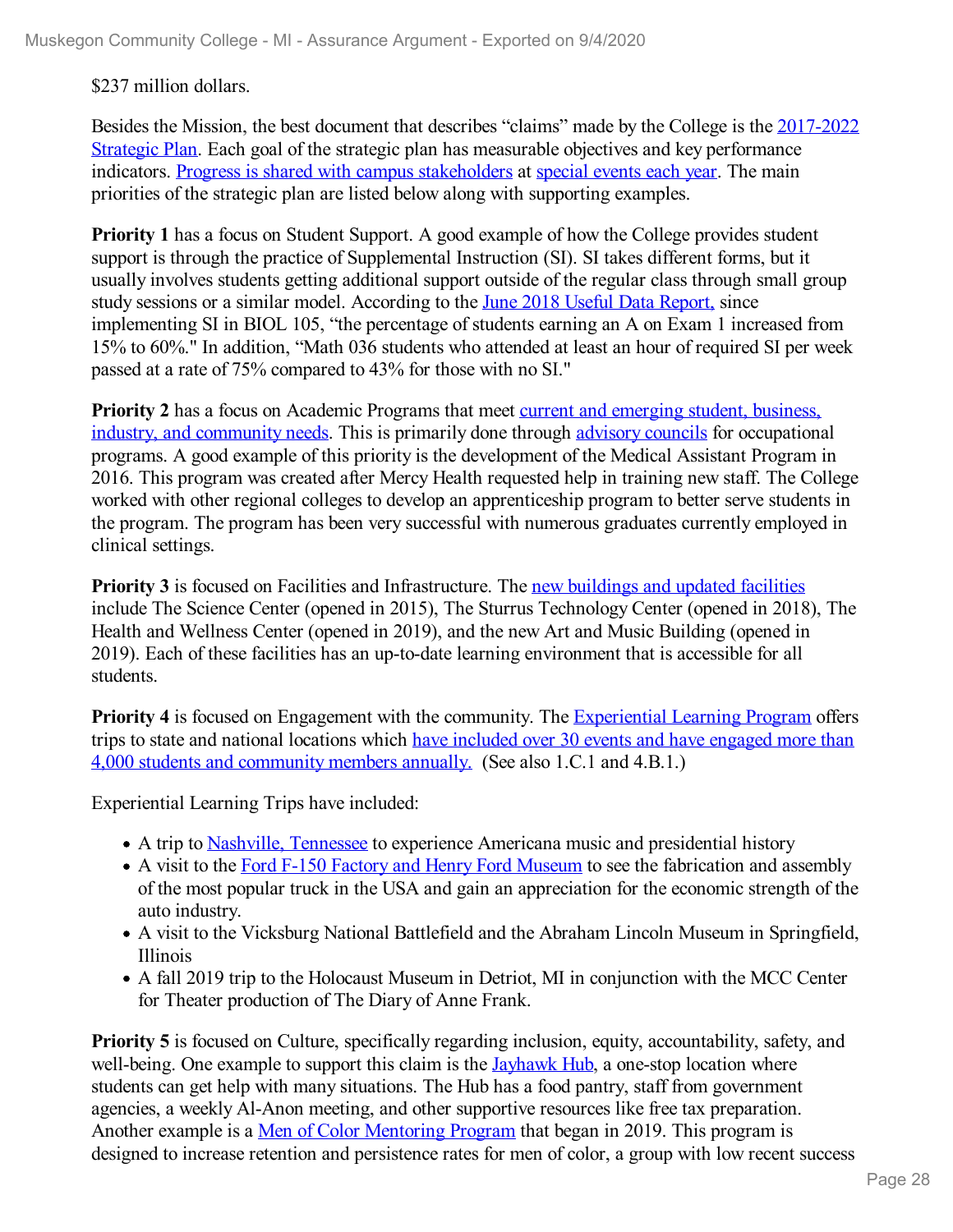#### rates.

# **Sources**

- Academic Affairs Daily Update Winter 2021 Courses
- annual review of progress made on strategic plan 10.8.19 1C1
- Board of Trustees 2019 Muskegon Local Strategic Value
- Board-of-Trustees-Policy-Governance-Manual-@-5-15-2019 2C
- Board-of-Trustees-Policy-Governance-Manual-@-5-15-2019 2C (page number 5)
- CAD Advisory Committee Meeting Minutes 10-17-18
- Community Summit Strategic Plan 2019
- consumer information 2B
- Cost of Attendance Financial Aid 2b1
- Course Catalog 2B
- Custom Training Workforce Training
- Experiential Learning Social Sciences 2B2
- Experiential Learning Report 2018.2019
- Financial Aid Of Course You Can 2b1
- Ford Factory Tour 2019
- Jayhawk Hub Student Success 2B2
- Lakeshore Business
- lbiscjune2019
- MCC History Library 2b1
- MCC Main Webpage
- MCC Social Media Directory Community Outreach 2b1
- MCC Website 10.11.2019 MCC Social Media Policies and Procedures
- MCC Website 8-11-2019 Mission Vision and Values
- MCC Website Sept 20 2019 Strategic Planning Committee
- MCC Social Media Policies and Procedures Community Outreach 2e1
- MCC 2017-2022 Strategic Plan bookview
- MCC 2018-19 Annual Community Report webview
- MCC-2013-2014-Economic-Impact-Study 2B2 page 4
- Men of Color 2019
- Muskegon-Local-Strategic-Value 2018 2B2 1
- Nashville Weekend 2019
- Nursing Accrediation 2B
- Office of the President Of Course You Can 2B2
- Online Instruction Of Course You Can 2b1
- Quick Facts Muskegon Community College 2b1
- Respiratory Therapy Accrediation 2B
- scholarships Of Course You Can 2b1
- State of Michigan Transparency Reporting \_ Financial Services 2b1
- supplemental instruction 2B2
- Transparency Reporting 2A2
- Tuition and Fees Fall 2020 2B
- Web-Guidelines-updated-October-31-2016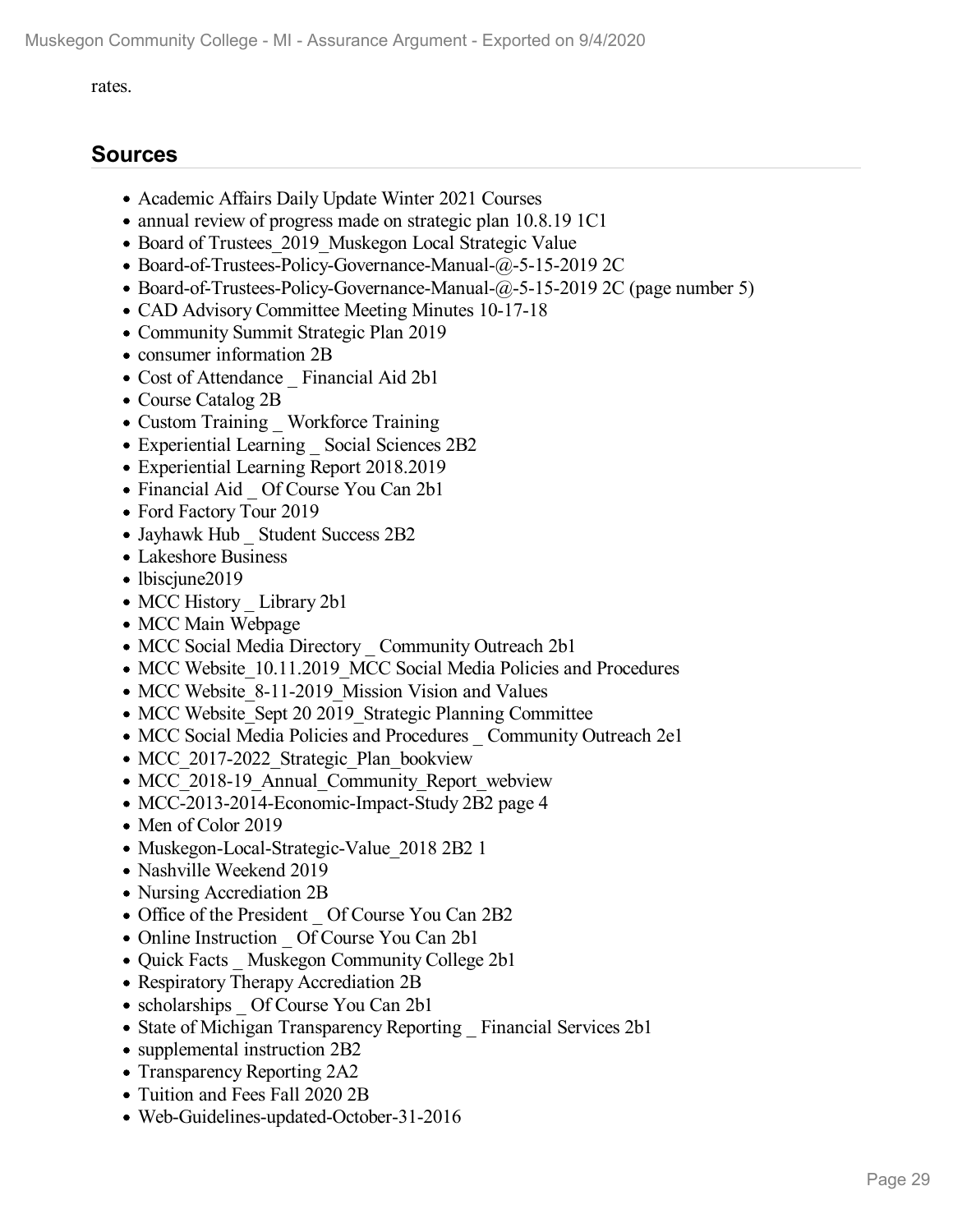# **2.C - Core Component 2.C**

The governing board of the institution is autonomous to make decisions in the best interest of the institution in compliance with board policies and to ensure the institution's integrity.

- 1. The governing board is trained and knowledgeable so that it makes informed decisions with respect to the institution's financial and academic policies and practices; the board meets its legal and fiduciary responsibilities.
- 2. The governing board's deliberations reflect priorities to preserve and enhance the institution.
- 3. The governing board reviews the reasonable and relevant interests of the institution's internal and external constituencies during its decision-making deliberations.
- 4. The governing board preserves its independence from undue influence on the part of donors, elected officials, ownership interests or other external parties.
- 5. The governing board delegates day-to-day management of the institution to the institution's administration and expects the institution's faculty to oversee academic matters.

# **Argument**

### **2.C.1**

Muskegon [Community](file:///D:/evidence/viewfile?fileId=1068754) College follows the Community College Act of 1996 (CCA), which sets the requirements for the governance, control, and administration of community colleges in the State of [Michigan.Consistent](file:///D:/evidence/viewfile?fileId=1068727) with CCA Article 389.34, MCC is governed by a seven-member board of trustees who are elected for six-year terms on an "at large" basis from throughout the district (Muskegon County). The Board is the ultimate authority in educational and policy decisions and in the acquisition, sale, and maintenance of buildings and other physical resources.

The Board of Trustees (BOT) carries out its responsibilities by using a policy governance model. This model is broken down into four areas that reflect the Board's values and leadership philosophy:

### **[Governance](file:///D:/evidence/viewfile?fileId=1079267#page=5) Process**

The Board outlines policies with which it instructs itself and sub-parts of itself, such as officers and committee, about its own job.

### **[Board–Management](file:///D:/evidence/viewfile?fileId=1079267#page=4) Delegation**

The Board clarifies how it transfers a large portion of its authority to management and how the proper use of delegated authority is monitored.

### **Executive [Limitations](file:///D:/evidence/viewfile?fileId=1079267#page=4)**

The Board details minimal but specific limitations on management's power to govern, which then enables the Board to withdraw safely from most details of operation.

### **[Ends](file:///D:/evidence/viewfile?fileId=1079267#page=4)**

The Board defines which needs are to be met, for whom, and at what cost. Written with a long- term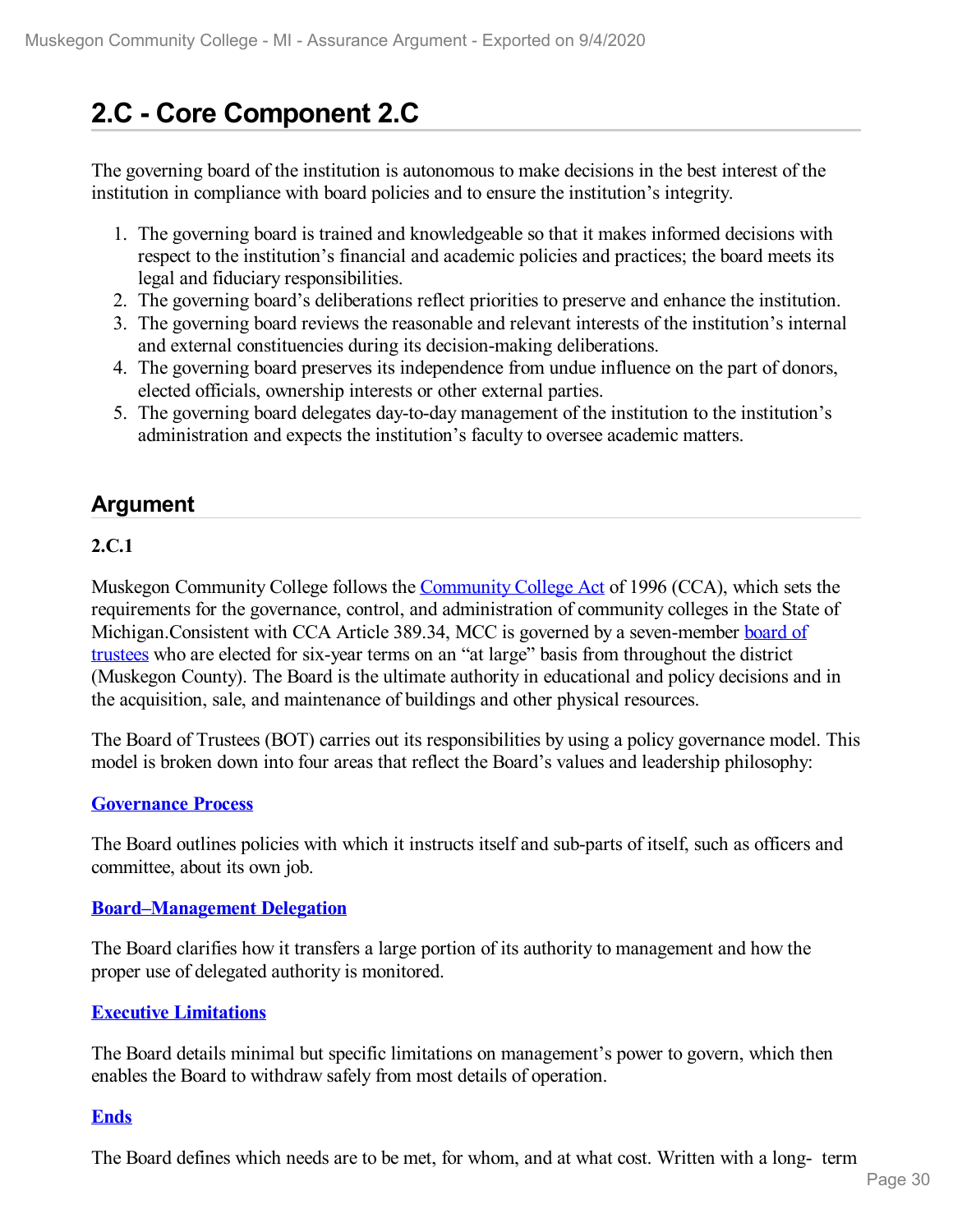perspective, these mission-related policies embody the Board's portion of long-range planning.

The Board Ends Policy-Related [Objectives](file:///D:/evidence/viewfile?fileId=1068718) are reviewed on an annual basis. Data is collected for each objective and used to measure progress.

The Board of Trustees Policy [Governance](file:///D:/evidence/viewfile?fileId=1079267#page=6) Manual includes information on the Chairperson's role, duties of officers, organization of meetings, agenda requirements, code of conduct, and information on presidential monitoring and delegation.

Regular meetings of the Board are held on the appointed time, day and place as determined annually in January, and that notice is provided in accordance with PA 2679 of 1976 as amended (The Open Meetings Act) and in accordance with Act 331 of 1966 as amended (The [Community](file:///D:/evidence/viewfile?fileId=1068754) College Act). The **[archived](file:///D:/evidence/viewfile?fileId=1068720) Board minutes** are available online.

Regular training [opportunities](file:///D:/evidence/viewfile?fileId=1079267#page=10) are available for Board members. Each Board member may spend up to \$4000 to attend conferences or workshops during the fiscal year.

Three examples of training are described below.

- At the MCCA Summer [Conference](file:///D:/evidence/viewfile?fileId=1077038#page=2) in 2019, members attended a session on understanding and supporting student economic stability and discussed four strategies for student support.
- Several board members attended the **ACCT** [meeting](file:///D:/evidence/viewfile?fileId=1077040#page=2) in San Francisco. The conference focused on student involvement, particularly in the area of governance.
- At the MCCA Academy for [Fundraising](file:///D:/evidence/viewfile?fileId=1077015#page=2) Excellence, Foundation Board members, the President and Foundation Director learned about how the Board and Foundation can work together to support the Board Ends Policies.

# **2.C.2**

The primary function of the Board is to oversee the education of people in the [community.](file:///D:/evidence/viewfile?fileId=1079267#page=4) The Board is responsible for establishing and implementing policy to maintain an excellent education for all students in a safe, secure learning environment. As stated in the Board's Policy Governance Manual, "Muskegon Community College's Board of Trustees Policies require, above all, that the Board provide vision."

The purpose of the Board, on behalf of the residents of Muskegon County, is to ensure that Muskegon Community College:

- Achieves appropriate results for [appropriate](file:///D:/evidence/viewfile?fileId=1079267#page=4) persons at the appropriate cost (as specified in the Board's Ends policies), and
- Avoids [unacceptable](file:///D:/evidence/viewfile?fileId=1079267#page=5) actions and situations (as prohibited in the Board's Executive Limitations policies)."

The monthly [meetings](file:///D:/evidence/viewfile?fileId=1079267#page=11) are held per the rules of OMA (Open Meetings Act) with the opportunity for the public, staff, and employees to make comments early in the agenda. Each BOT Meeting also includes reports from the President, MCC Foundation, staff, and presentations from vendors or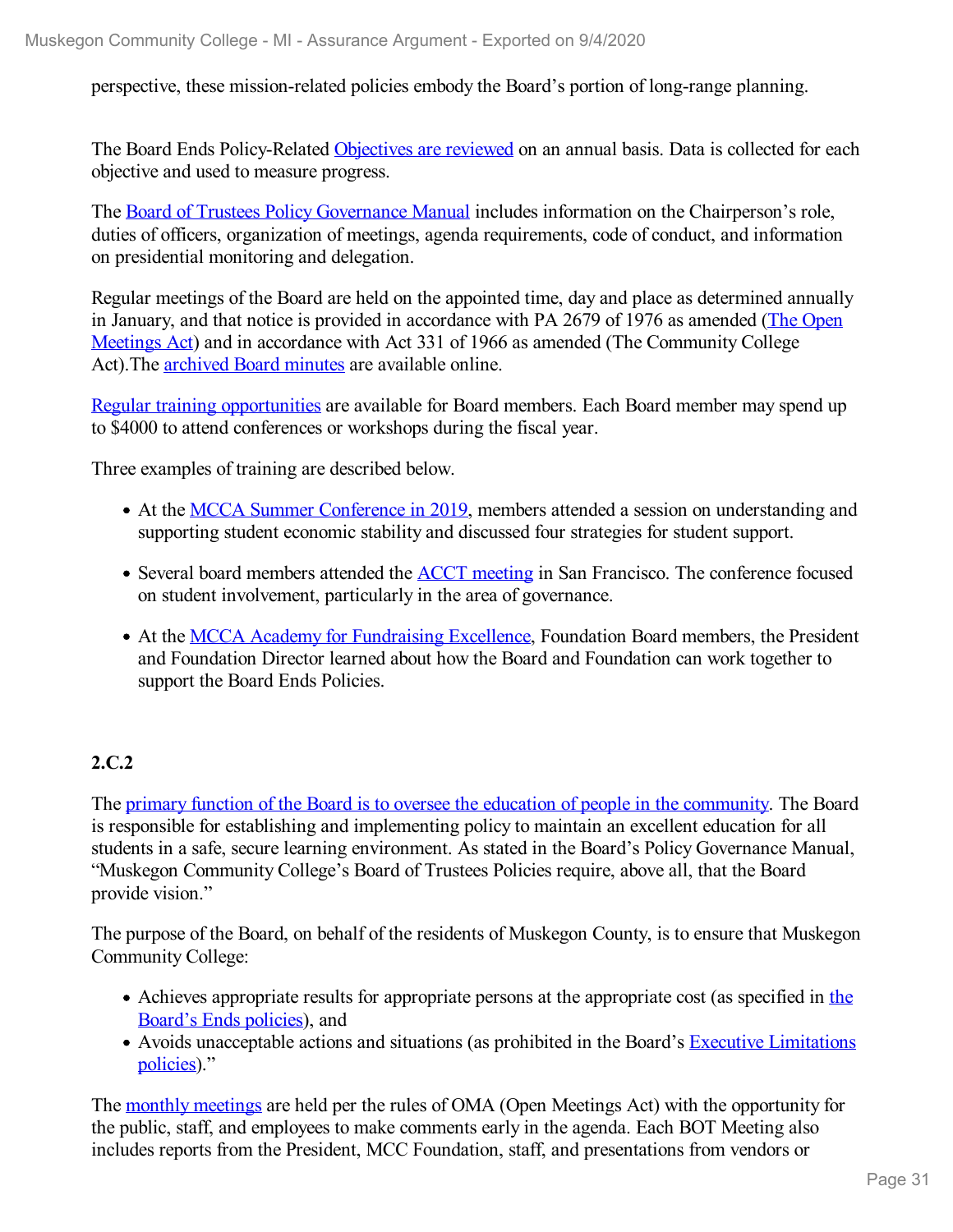appropriate experts from the community.

The Board [Minutes](file:///D:/evidence/viewfile?fileId=1068717) for June 19, 2019 show what a typical meeting is like.

After the agenda and minutes from the prior meeting were approved, there was a biology presentation during the public comment time slot. The biology presentation included two students and one faculty member who talked about their positive experience with the undergraduate research course (Biology 280). Next, there was a Student Success Report that focused on enrollment trends and the Student Success Completion Agenda. After this, there was an update on construction projects with the grand opening of the renovated Arts and Humanities Center scheduled for August 23 and the opening of the new Ottawa Center scheduled for September 11. Next, under "New Business" there was a request from IT to purchase Cloud hosting service for the Blackboard LMS, which was approved. The advantages of the new Cloud hosted system were faster service, less downtime, and a better experience for students. Later in the meeting, there was a President's Report, where the President shared news, updates, and information about campus and community events. The final item on the agenda was "Board Comments." This is the Board's opportunity to express thanks and share other comments.

### **2.C.3**

The Board of Trustees of Muskegon Community College makes decisions to support the Mission and Strategic Plan of the College. In addition, there are guidelines for making decisions in the Board of Trustees Policy Manual. [Section](file:///D:/evidence/viewfile?fileId=1079267#page=5) 2.02 states:

"The Board will govern lawfully, observing the principles of the Policy Governance model, with an emphasis on the following:

- 1. Outward vision rather than an internal preoccupation.
- 2. Encouragement of diversity in viewpoints.
- 3. Strategic leadership more than administrative detail.
- 4. Clear distinction of Board and chief executive roles.
- 5. Collective rather than individual decisions.
- 6. Future rather than past or present.
- 7. Proactivity rather than reactivity."

The college's organizational and governance councils, along with the Board of Trustees' policies and bylaws, provide a structure to help the Board make decisions based on input from both internal and external constituencies. The college's council system includes the Business Administration Council, Information Technology Council, Instructional Affairs Council, Joint Sustainability Council, and the Student Services Council, with all actions implemented and expedited through the college's Coordinating Council. These councils, in cooperation with the administration, Faculty Association, Student Government Association and non-teaching associations, provide orderly channels for seeking opinions, expressing ideas and developing recommendations. [2020-2021](file:///D:/evidence/viewfile?fileId=1086545#page=304) Course Catalog

The Board considers the interests of external groups in the community. In 2015, the College purchased the struggling YMCA building in [Muskegon.](file:///D:/evidence/viewfile?fileId=1068747) It was later renamed the Lakeshore Fitness Center. The Lakeshore Fitness Center had about 3400 members. The facility includes a [community](file:///D:/evidence/viewfile?fileId=1068741) pool and offered classes for community members.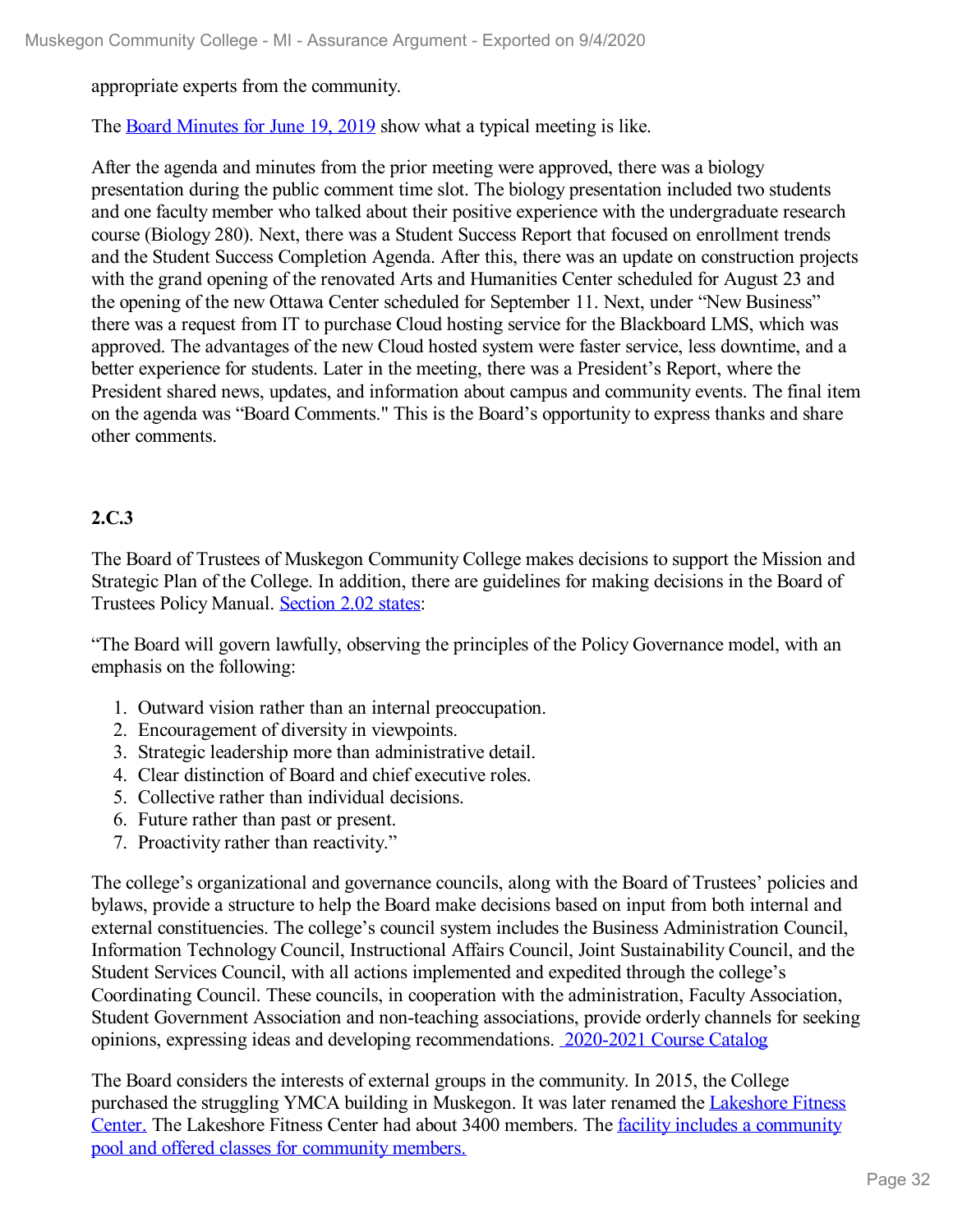This facility continued to operate at a financial loss for the college, and it remained a frequent item on the Board's agenda. There was some ongoing [disagreement](file:///D:/evidence/viewfile?fileId=1068716#page=3) with the Board's support for the Lakeshore Fitness Center. After hearing input, the Board of [Trustees](file:///D:/evidence/viewfile?fileId=1068716#page=4) passed a [resolution](file:///D:/evidence/viewfile?fileId=1068769) of support for the Lakeshore Fitness Center on March 20, 2019.

A special Board of Trustees Meeting was held on May 20, 2020 for the purpose of voting to close the Lakeshore Fitness Center. At the meeting there were several [community](file:///D:/evidence/viewfile?fileId=1086546) members voicing support for the facility. After much discussion, the Board voted to close the Lakeshore Fitness Center mainly due to annual financial losses. The Board plans to continue to work with [community](file:///D:/evidence/viewfile?fileId=1086547) members and interested parties to find a new use for the facility. In July, MCC sought proposals for a six-month lease to operate the fitness facility. No offers were received and, as of August 2020, the College is accepting bids for the purchase of the [Lakeshore](file:///D:/evidence/viewfile?fileId=1099547) Fitness Center.

## **2.C.4**

The Board of Trustees' policies and bylaws provide a [structure](file:///D:/evidence/viewfile?fileId=1079267#page=7) to help the Board retain its independence from undue influence of special interests. As a popularly elected body the Board conforms to the Michigan Community College Act 331 of 1966. Section 389.34 specifies the seven member board be elected on rotation, serving six-year terms. The actions and board turn-over help to discourage control by external parties or other elected officials. All board decisions require a majority vote and Board members rotate the positions of Chair, Vice Chair, Secretary, and Treasurer, so no one board member may exert undue control over the decision-making process.

The Board Members' Code of [Conduct](file:///D:/evidence/viewfile?fileId=1079267#page=8) Policy (section 2.11) also commits itself and its members to ethical, businesslike, and lawful conduct, including proper use of authority and appropriate decorum when acting as Board members. A variety of clauses address questions of conflicts of interest, other direct pecuniary interests, annual disclosure of organizations or vendors that possibly could cause conflicts of interest, and other issues. In January of each year, the Board Members each sign an Annual Code of Conduct [Acknowledgement](file:///D:/evidence/viewfile?fileId=1084958) of Agreement and disclose their involvements with other organizations, with vendors, or any associations that might be or might reasonably be seen as a conflict.

### **2.C.5**

The day-to-day management of the institution is delegated to the administration by the Board of Trustees. As part of the Board's policy governance model, there are limits on the Board's authority. Board [policies](file:///D:/evidence/viewfile?fileId=1079267#page=4) 1.02 and 1.03 explain these limits:

1.02 Board-Management Delegation

The Board clarifies how it transfers a large portion of its authority to management and how the proper use of delegated authority is monitored.

1.03 Executive Limitations

The Board details minimal but specific limitations on management's power to govern, which then enables the Board to withdraw safely from most details of operation.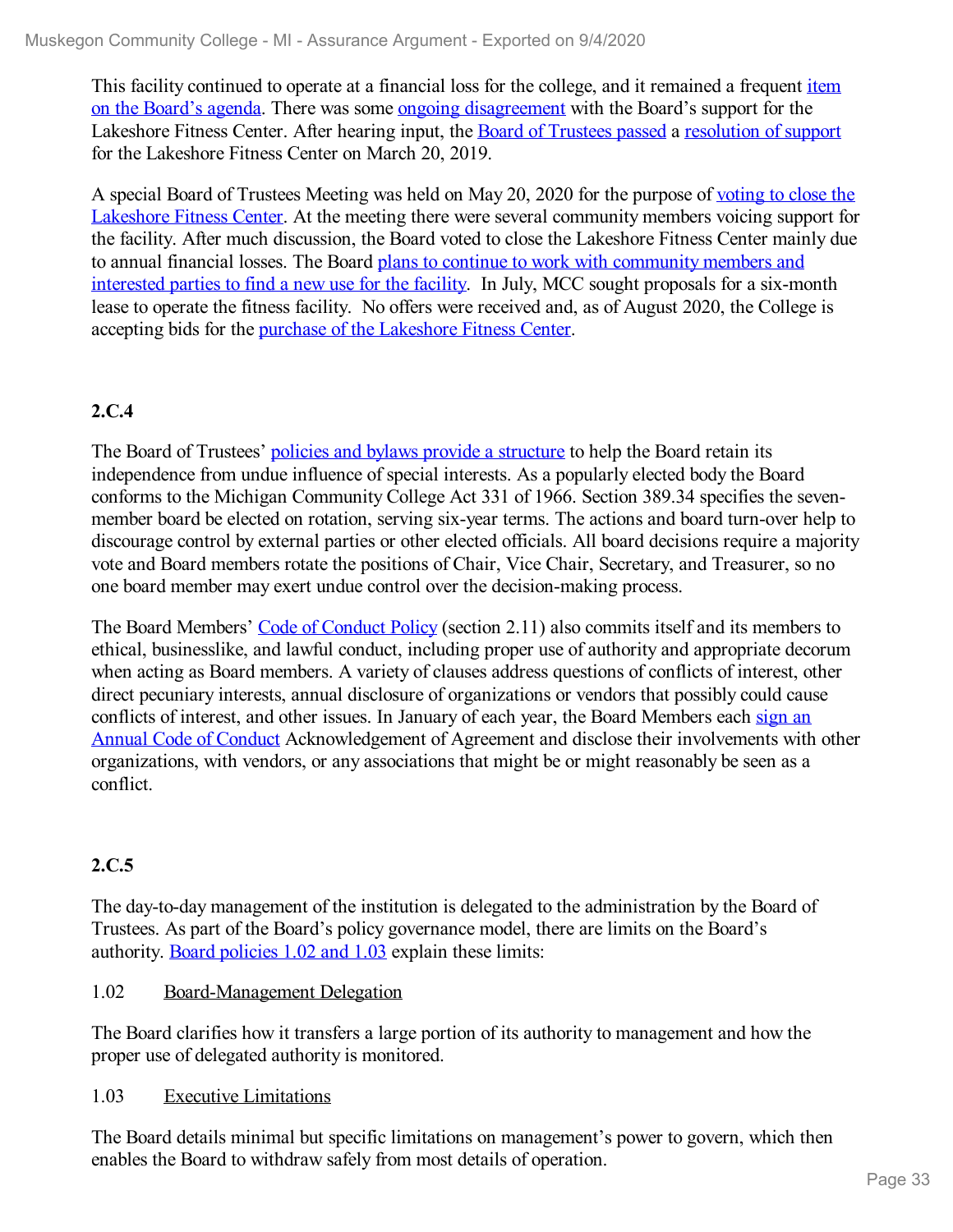The method in which the Board delegates authority to the President is outlined in Board [Policy](file:///D:/evidence/viewfile?fileId=1079267#page=14) 3.03:

### 3.03 Accountability of the President

The President is the Board's only link to operational achievement and conduct, so that all authority and accountability of staff, as far as the Board is concerned, is considered the authority and accountability of the President.

- 1. The Board will never give instructions to persons who report directly or indirectly to the President.
- 2. The Board will not evaluate, either formally or informally, any staff other than the President.
- 3. The Board will view the President's performance as identical to organizational performance, so that organizational accomplishment of Board-stated Ends and avoidance of Board-prescribed means will be viewed as successful Presidential performance.

The current [President](file:///D:/evidence/viewfile?fileId=1068765), Dr. Dale Nesbary, has successfully led the institution since 2009.

Faculty members oversee academic matters and initiatives through the College's council system (see 2C3 for more information). This is mainly done through the [Instructional](file:///D:/evidence/viewfile?fileId=1077119) Affairs Council (IAC). The purpose of the IAC, according to the [bylaws](file:///D:/evidence/viewfile?fileId=1068738), is "to seek opinions, express ideas, identify, investigate, review and recommend policy and procedural matters to the Coordinating Council that relate to the instructional affairs of the College."

# **Sources**

- 3-20-19-BOT-Mtg-MINUTES 2C
- 3-20-19-BOT-Mtg-MINUTES 2C (page number 3)
- 3-20-19-BOT-Mtg-MINUTES 2C (page number 4)
- 5-1-2020-SPECIAL-BOT-Mtg-MINUTES
- 6-17-2020-BOT-Mtg-MINUTES
- 6-19-19-BOT-Mtg-MINUTES 2C
- annual review of progress made on strategic plan 10.8.19 1C1
- Archived Board Meeting Minutes Administration 2C1
- Bay Window.Sept FINAL.10.5x13
- Bay Window.Sept FINAL.10.5x13 (page number 3)
- Board of Trustees Administration 2c1
- Code of Conduct forms BOT 2020
- Foundation for MCC 10.28.19 FMCC and BOT MINUTES
- Foundation for MCC 10.28.19 FMCC and BOT MINUTES (page number 2)
- IAC BYLAWS
- IAC 2019.12.11 IAC Minutes
- Lakeshore Fitness Center Dec 4 2019 Medical Advisory Committee Meeting Minutes 2A2
- MCC confirms commitment to Lakeshore Fitness Center for now mlive.com
- MCC Seeks Bids for Purchase of Lakeshore Fitness Center News and Events
- MCC May 2019 BOT Policy Governance Manual
- MCC May 2019 BOT Policy Governance Manual (page number 4)
- MCC\_May 2019\_BOT Policy Governance Manual (page number 5)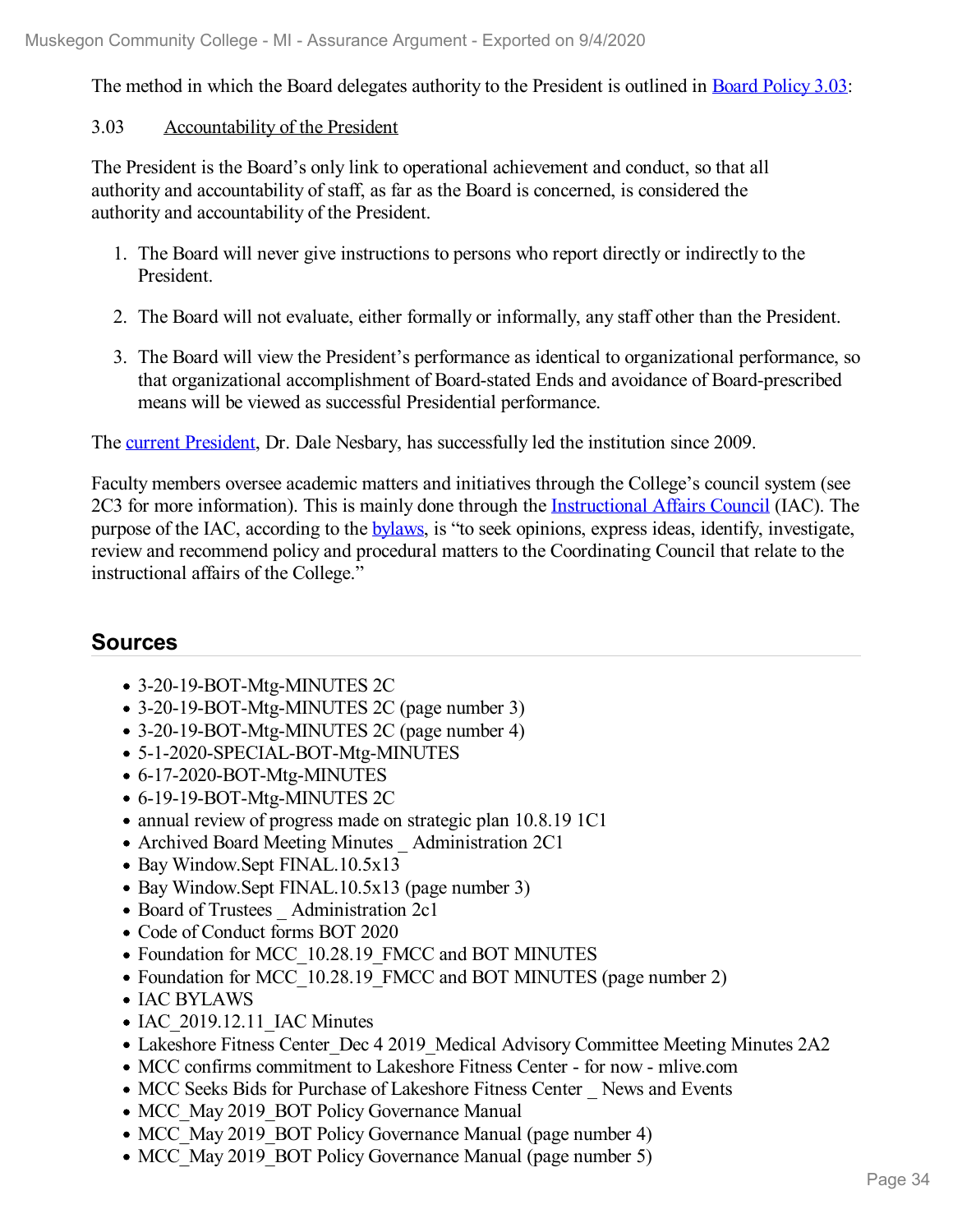- MCC May 2019 BOT Policy Governance Manual (page number 6)
- MCC May 2019 BOT Policy Governance Manual (page number 7)
- MCC May 2019 BOT Policy Governance Manual (page number 8)
- MCC May 2019 BOT Policy Governance Manual (page number 10)
- MCC\_May 2019\_BOT Policy Governance Manual (page number 11)
- MCC May 2019 BOT Policy Governance Manual (page number 14)
- mcl-act-331-of-1966 2C1
- President's Biographical Information 2C5
- Presidents Office 10.23.19 BOT Mtg MINUTES
- Presidents Office 10.23.19 BOT Mtg MINUTES (page number 2)
- Presidents Office 8.21.19 BOT Mtg Minutes
- Presidents Office 8.21.19 BOT Mtg Minutes (page number 2)
- Registrar 20-21 Course Catalog-Web
- Registrar 20-21 Course Catalog-Web (page number 304)
- Resolution Lakeshore Fitness Center 2019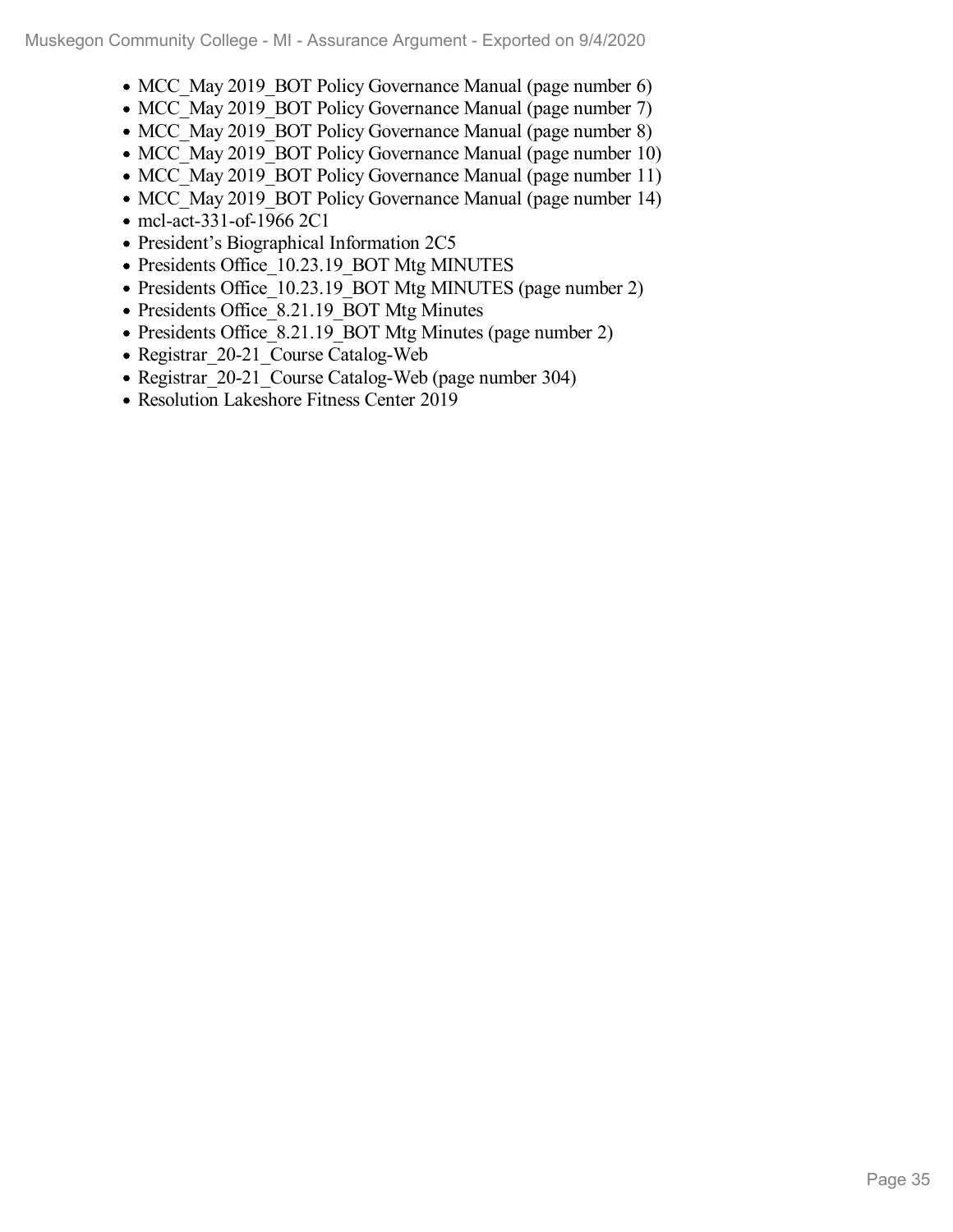# **2.D - Core Component 2.D**

The institution is committed to academic freedom and freedom of expression in the pursuit of truth in teaching and learning.

# **Argument**

## **2.D**

A commitment to academic freedom and freedom of expression have long been a tradition at MCC and continue to be reflected in the College's policies, values, and collective bargaining agreements. This commitment is articulated in the [College's](file:///D:/evidence/viewfile?fileId=1098559) Values which describe the college as "a place where freedom of expression and civility are practiced, encouraged, and protected among all groups."The Course Catalog [communicates](file:///D:/evidence/viewfile?fileId=1086545#page=2) this commitment with the following statement. "Muskegon Community College continues to promote staff diversity, and is an equal opportunity employer. MCC does not discriminate on the basis of race, color, religion, sex, national origin, marital status, sexual orientation, gender identity, transgender status, political persuasion, disability, height, weight, veteran status, age or any other protected class in any of its educational programs, activities or employment. Minorities, women, veterans, and the physically challenged are encouraged to apply. Anyone with a disability will be reasonably accommodated by the College."

The MCC Faculty Master [agreemen](file:///D:/evidence/viewfile?fileId=1069062)[t](file:///D:/evidence/viewfile?fileid=1069062)**,** negotiated with MCC's administrative team and approved by the Board of Trustees, addresses Academic freedom and freedom of expression. The Guiding Principles of the agreement begin by subscribing to the five principles listed in the Statement of [Professional](file:///D:/evidence/viewfile?fileId=1069062#page=88) Ethics as published by The American Association of University Professors. These principles focus on the practice of intellectual honesty, protection of academic freedom, honest academic conduct, promotion of free inquiry, and to further public understanding of academic freedom. [Section](file:///D:/evidence/viewfile?fileId=1069062#page=54) 13.1 states: "The faculty member shall have the freedom to report the truth as they see it both in the classroom and in reports of research activities. There shall be no restraints which would impair the faculty member's ability to present their subject matter in this context." [Article](file:///D:/evidence/viewfile?fileId=1069062#page=15) III recognizes the members' right to organize, use college resources, protection from discrimination, and entitlement to freedom of private life including religious or political activities.

Students' academic freedom and freedom of expression are also protected in various ways. The Statement of [Professional](file:///D:/evidence/viewfile?fileId=1069062#page=88) Ethics and the Faculty Master Agreement stipulate, that "professors demonstrate respect for students as individuals and adhere to their proper roles as intellectual guides and counselors" and "that no religious or political proselytizing shall be conducted in the classroom."

The Student [Government](file:///D:/evidence/viewfile?fileId=1086545#page=31) Association also provides students with the opportunity "for discussion, investigation and resolution of student problems, concerns and ideas."

Academic freedom and freedom of expression also extend to the online [environment.](file:///D:/evidence/viewfile?fileId=1079256) MCC's Social Media Policies and Procedures state that The College "is committed to fostering an educational environment that allows for freedoms of speech and expression in accordance with the First Amendment to the U.S. Constitution." To protect the rights of all, those protections end any activity or posting that includes "unlawful, defamatory, or obscene" content.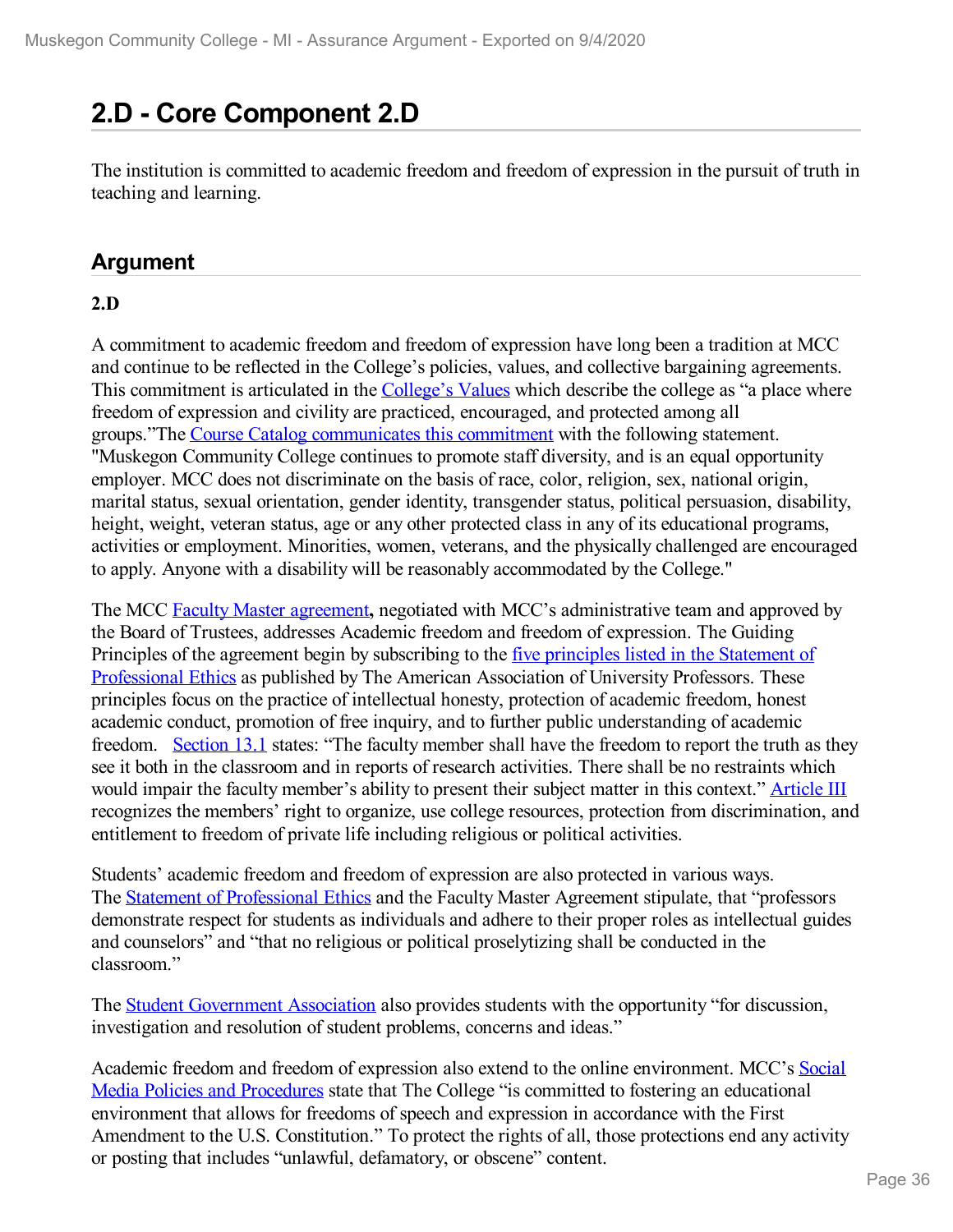### **Sources**

- Faculty-Agreement-Final
- Faculty-Agreement-Final (page number 15)
- Faculty-Agreement-Final (page number 54)
- Faculty-Agreement-Final (page number 88)
- Faculty-Agreement-Final ethics 88
- MCC Website\_10.11.2019\_MCC Social Media Policies and Procedures
- mission vision values 2D
- Registrar\_20-21\_Course Catalog-Web
- Registrar\_20-21\_Course Catalog-Web (page number 2)
- Registrar 20-21 Course Catalog-Web (page number 31)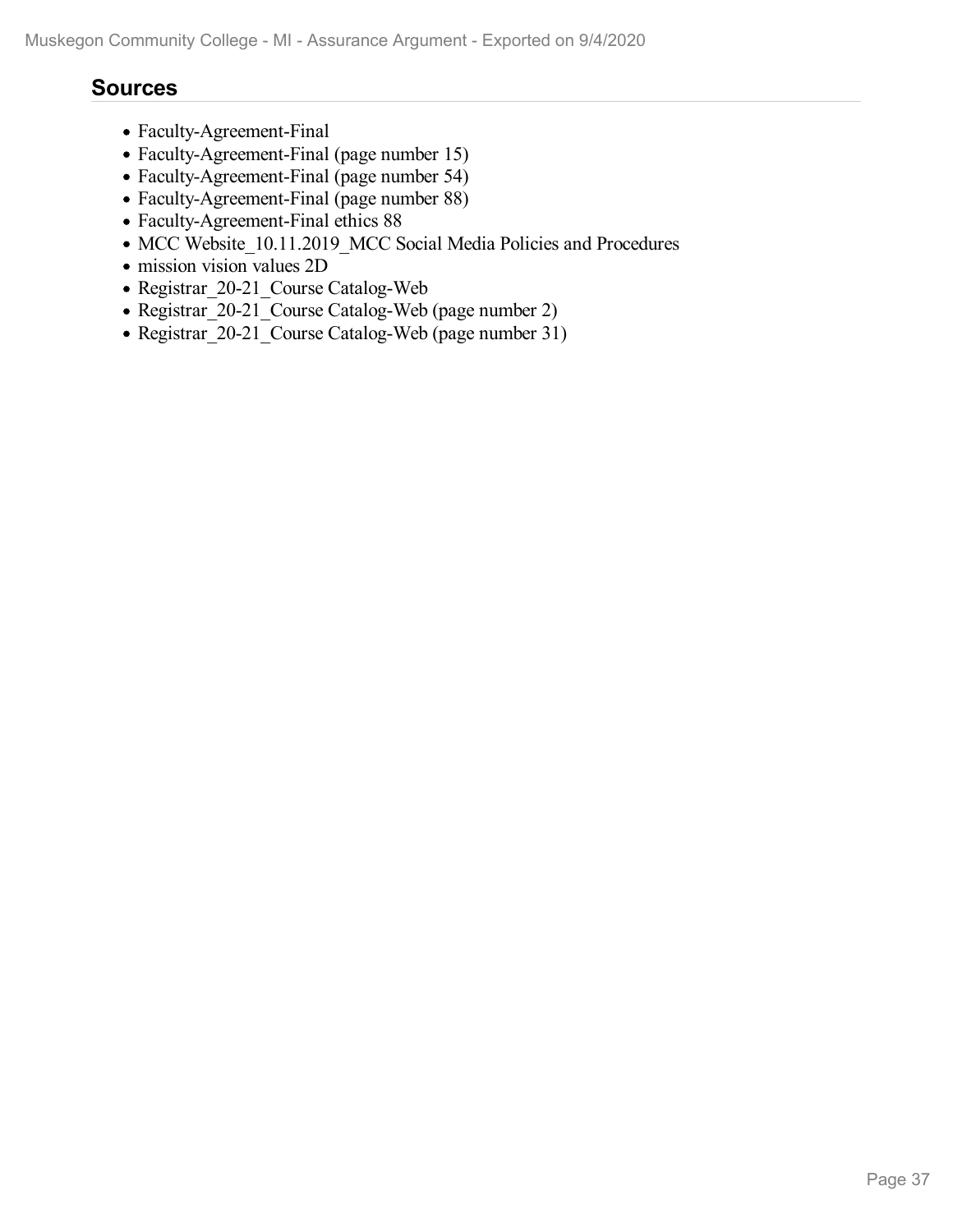# **2.E - Core Component 2.E**

The institution's policies and procedures call for responsible acquisition, discovery and application of knowledge by its faculty, staff and students.

- 1. Institutions supporting basic and applied research maintain professional standards and provide oversight ensuring regulatory compliance, ethical behavior and fiscal accountability.
- 2. The institution provides effective support services to ensure the integrity of research and scholarly practice conducted by its faculty, staff and students.
- 3. The institution provides students guidance in the ethics of research and use of information resources.
- 4. The institution enforces policies on academic honesty and integrity.

## **Argument**

### **2.E.1**

Applied research is not a significant area of focus at Muskegon Community College.

Students conducting research at Muskegon Community College do so under the guidance of faculty members or other appropriate staff. For example, in BIOL 280 Applied [Research](file:///D:/evidence/viewfile?fileId=1068721) in Biology [I,](file:///D:/evidence/viewfile?fileId=1068721) students define a research question, form a hypothesis, perform the experiment, and present the findings. All aspects of this work are performed under the direction of a qualified faculty member. In addition, [librarians](file:///D:/evidence/viewfile?fileid=1098555) guide and assist students conducting research in the Hendrik Meijer Library.

To maintain fiscal accountability, all research requests and grant applications need approval from the Vice President of Academic Affairs**.** An exception would exist for regular research done in classrooms that have already received funding through the normal budget approval process.

There is a plan to create an [Institutional](file:///D:/evidence/viewfile?fileId=1086728) Review Board (IRB) at MCC. This committee would review student, staff, and faculty research requests that fall outside the normal research conducted as part of a college course. Currently, research projects conducted by faculty, staff, or students that involve human or animal subjects operate under the authority of another Institutional Review Board (sanctioned by another college or research organization). For example, a faculty member working on a doctoral dissertation and conducting research at Muskegon Community College would get IRB approval from the institution where the doctoral program is located. Approval would also be needed from the Vice President of Academic Affairs at MCC before any research of this nature is conducted.

### **2.E.2**

Hendrik Meijer Library provides [instruction](file:///D:/evidence/viewfile?fileId=1077028) and support services to educate students about the integrity of research and scholarly practice.

There are numerous college polices that involve acceptable and appropriate practices for research and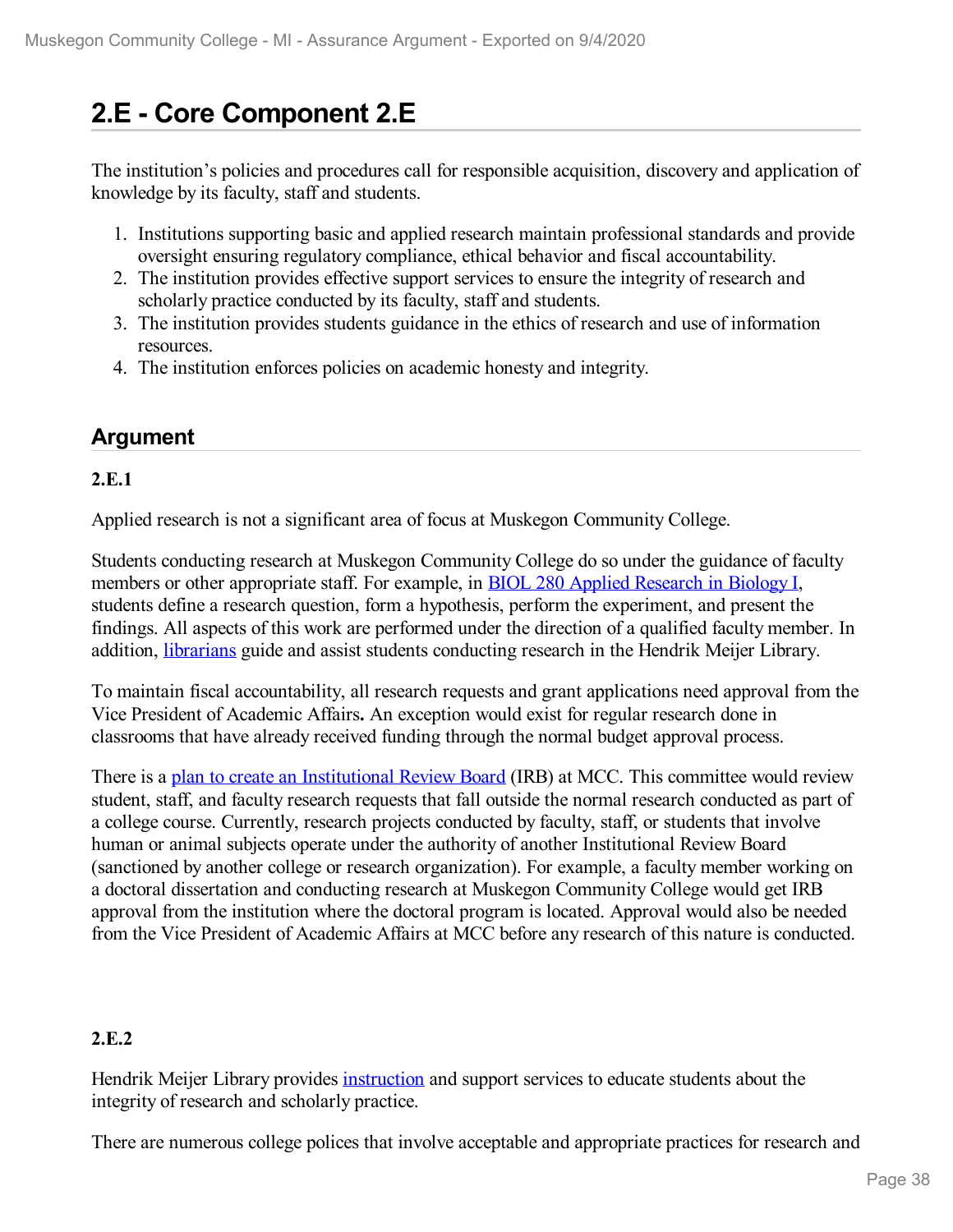scholarly practice involving technology. For example, the Computer Use Policy for Students and Community Members includes the following [information:](file:///D:/evidence/viewfile?fileId=1068723)

Acting in ways that are mutually respectful of others are good foundations for responsible, legal and ethical uses of our technology. In addition, you should consider your actions with respect to the following Standards of Acceptable Computer Use when using MCC's technological resources:

- Respecting the personal privacy of others
- Honoring the intellectual property of others
- Following established laws and college policies
- Treating people and equipment around you with care and respect as well as not engaging in any activities that would disrupt others
- Honestly representing yourself and the information you provide others
- Not exposing others to materials which may reasonably be construed as offensive
- Not changing the setup or configuration of software or hardware that does not belong to you

Other college policies include the [Network](file:///D:/evidence/viewfile?fileId=1068758) Access Policy, [Wireless](file:///D:/evidence/viewfile?fileId=1068752) Access Policy, and Social Media Policies.

The college website contains important information on appropriate use of copyrighted material under the heading "Copyright [Compliance"](file:///D:/evidence/viewfile?fileId=1068728):

This website addresses the lawful use of copyrighted materials, peer-to-peer networks, and fair use on Muskegon Community College's information technology systems, networks, and infrastructure. Additional information is given about some of the consequences of illegally uploading, downloading, and otherwise illegally sharing music, video, software, and other copyrighted intellectual property.

MCC offers sabbatical [opportunities](file:///D:/evidence/viewfile?fileId=1069062#page=39) for its faculty, including a two-semester, one-semester, or minisabbaticals no longer than three weeks in length. There is an [application](file:///D:/evidence/viewfile?fileId=1068766) process and a committee that approves all sabbaticals. Once the sabbatical is completed, faculty members are expected to share the findings during the annual faculty in-service.

The Office of [Institutional](file:///D:/evidence/viewfile?fileId=1068742) Research and Grants oversees the collection and reporting of college data. This office works closely with faculty and staff to gather important information and complete reports for federal, state, institutional and other purposes.

The College maintains a Faculty Statement of [Professional](file:///D:/evidence/viewfile?fileId=1069062#page=88) Ethics that contains provisions to safeguard the integrity of research. For example, provision two talks about ethical standards and mutual respect:

"As teachers, professors encourage the free pursuit of learning in their students. They hold before them the best scholarly and ethical standards of their discipline. Professors demonstrate respect for students as individuals and adhere to their proper roles as intellectual guides and counselors. Professors make every reasonable effort to foster honest academic conduct and to ensure that their evaluations of students reflect each student's true merit. They respect the confidential nature of the relationship between professor and student. They avoid any exploitation, harassment, or discriminatory treatment of students. They acknowledge significant academic or scholarly assistance from them. They protect their academic freedom."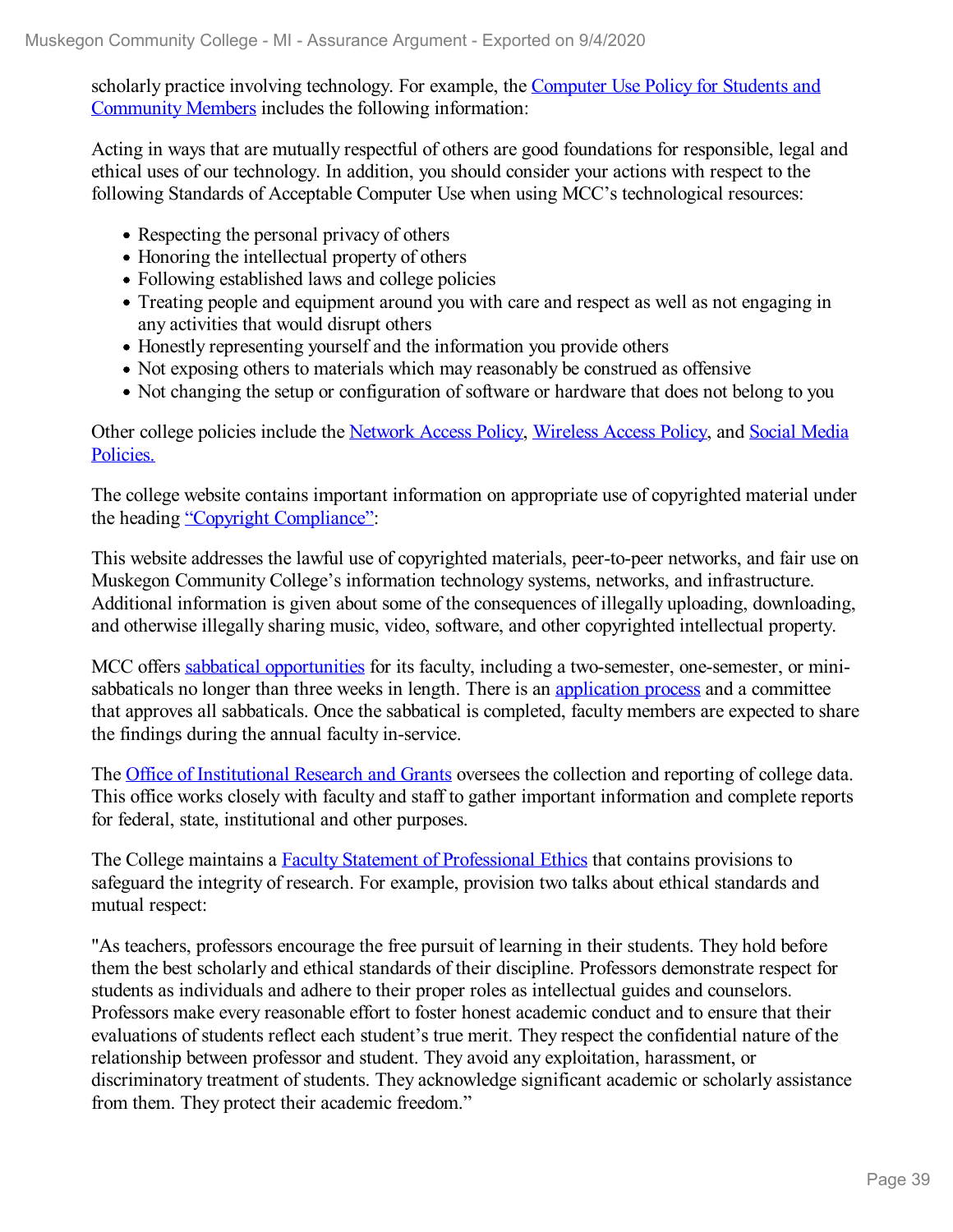### **2.E.3**

The College clearly outlines the expectation that academic integrity will be maintained in the college environment. [Course](file:///D:/evidence/viewfile?fileid=1086727) syllabi state the following:

"The College expects that all faculty and students will adhere to high standards of personal and academic honesty. This means that all academic work will be done by the student to whom it is assigned without unauthorized aid of any kind. Faculty members, for their part, will exercise care in the planning and supervision of academic work so that honest effort will be positively encouraged".

Ethical academic behavior is reinforced at the course level. All class [syllabi](file:///D:/evidence/viewfile?fileId=1086727) provide students with a definition of academic dishonesty and the consequences for dishonesty. Academic dishonesty and its penalties consists of, but is not limited to:

- Cheating. Cheating is defined as using or attempting to use, giving or attempting to give, and obtaining or attempting to obtain, materials or information, including computer material pertaining to a quiz, examination, or other work that a student is expected to do alone.
- Plagiarism. Plagiarism is defined as the use of another's words or ideas without acknowledgement.
- Penalties for violation of these standards of conduct may result in sanctions of up to and including suspension or expulsion from Muskegon Community College.

Teaching the ethics of research and use of information resources" is one of the main objectives in both **[English](file:///D:/evidence/viewfile?fileId=1079232) 101** and [102](file:///D:/evidence/viewfile?fileId=1068913), which all degree-seeking students are required to take and are encouraged to take as soon as they enroll. This is part of the assessment for General Education outcomes as well as the English discipline reviews and the discipline assessment.

All instructors have access to Safe Assign in their Blackboard Shells and can request individual training and [assistance](file:///D:/evidence/viewfile?fileId=1079247) through the Center for Teaching and Learning. Many require that [assignments](file:///D:/evidence/viewfile?fileId=1079264#page=4) be submitted to Safe Assign as a way to promote awareness of and discourage plagiarism. In a 2019 faculty survey with 73 responses, 41% of [faculty](file:///D:/evidence/viewfile?fileId=1077013) utilize Safe Assign.

MyMCC, the College's web portal, provides a link to [Hendrik](file:///D:/evidence/viewfile?fileId=1098555) Meijer Library, the College library. Here students will find instructional materials and information services to support the curricula offered by the College. The library strives to meet the informational and research needs of students, faculty, staff and administration. The library employs state-of-the-art technologies and userfriendly formats in making these materials and services accessible.

In addition to general assistance with finding information, conducting research, and accessing electronic resources, reference librarians create [Library](file:///D:/evidence/viewfile?fileid=1098552) Guides and conduct class sessions designed to teach students how to effectively use information resources.

[Instructional](file:///D:/evidence/viewfile?fileId=1098553) sessions help students to find and use appropriate library resources, understand the definition of plagiarism, and cover how to cite sources to avoid committing plagiarism. In addition to class instructional sessions, librarians provide individual student assistance. Finally, the library website also includes [Information](file:///D:/evidence/viewfile?fileId=1098556) Literacy Modules that students can independently use as an educational resource.

There is also a library guide dedicated to providing [Nursing](file:///D:/evidence/viewfile?fileId=1098554) students with information about effective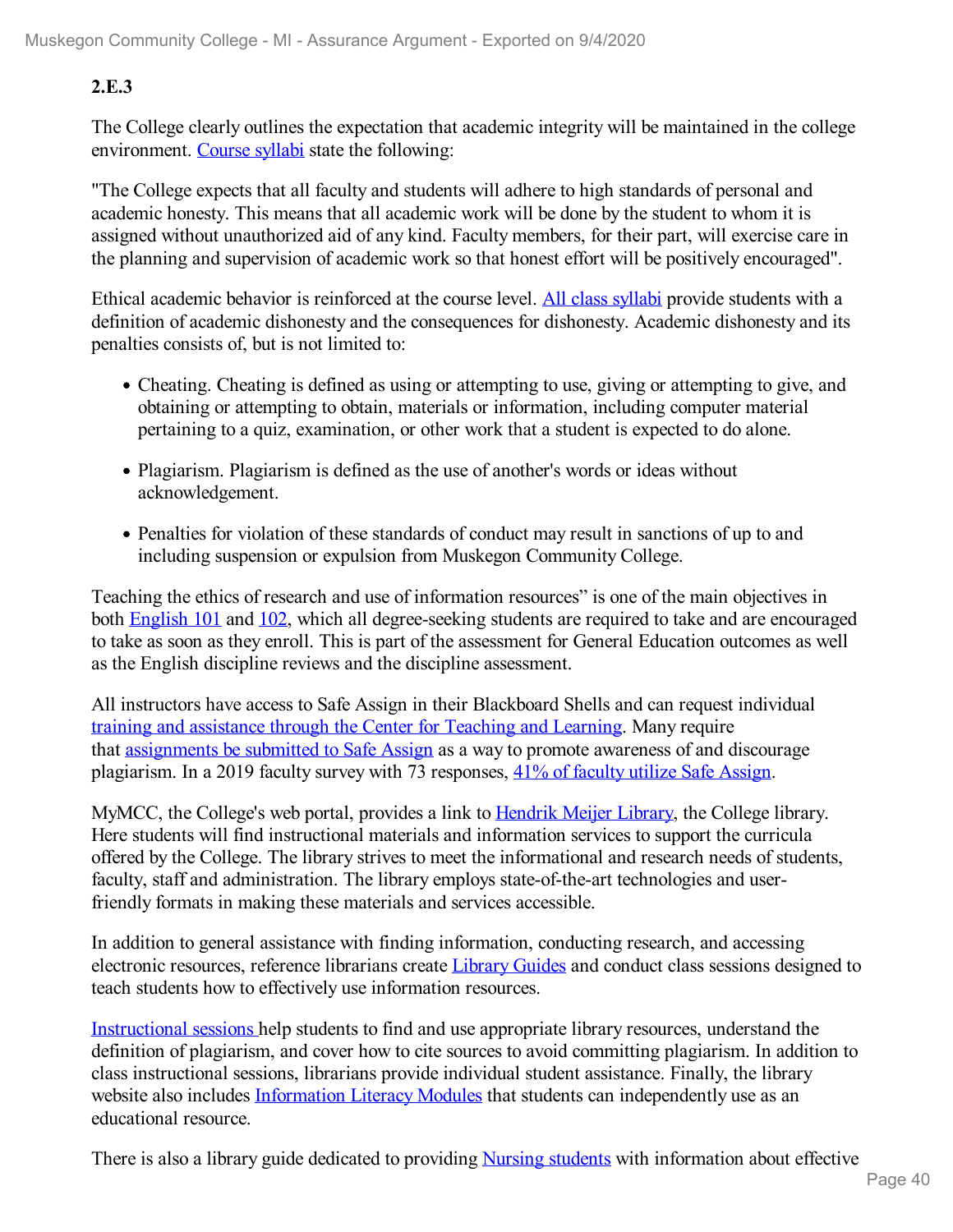research and the use of databases.

College Success [Seminar,](file:///D:/evidence/viewfile?fileId=1098549) MCC's first year experience course, includes an introductory module on information literacy. All students participate in a class session led by an librarian who teaches them the basics of using library sources, from research to citations.

Students enrolled in English classes also participate in librarian-led sessions. Furthermore, the English 101 General Education Assessment focuses on the first of MCC's four Purposes of General Education: **Communication**: Knowledge and application of written and verbal communication competencies using college level information literacy skills.

This ENG 101 [assessment](file:///D:/evidence/viewfile?fileId=1098550) has significant focus on the effective use of research and information sources. Instructors use a rubric to evaluate student essays for the following benchmarks:

- 1) College Level Grammatical Skills (80% C or better)
- 2) Proper MLA Styling and Citation (80% C or better)
- 3) Successful thesis and Essay structure (80% C or better)
- 4) Use of appropriate academic sources (80% C or better)
- 5) Use of proper academic tone (80% C or better)

For 2018, the benchmarks were met in each category. The lowest scores were still in MLA. Students perennially struggle with MLA documentation, but in the more important categories, critical thinking, proper academic tone, appropriate academic sources, students continued to show growth and success.

#### **2.E.4**

Muskegon Community College's policy on [academic](file:///D:/evidence/viewfile?fileid=1079265) honesty and integrity is widely publicized. Following reports of academic dishonesty, actions are two-pronged:

1.) Consequences for the specific course are spelled out in the standard syllabus [language](file:///D:/evidence/viewfile?fileid=1086727) and enforced by the instructor.

2.) When academic [dishonesty](file:///D:/evidence/viewfile?fileId=1101226) is reported, the Behavioral [Intervention](file:///D:/evidence/viewfile?fileId=1101235) Team**,** which documents the incident, [communication,](file:///D:/evidence/viewfile?fileId=1077017) and outcomes in Maxient. Maxient is used to track any and all cases of academic dishonesty and there are progressive penalties for dishonest behavior. This redacted report and timeline of an incident show the process of enforcement and [consequences.](file:///D:/evidence/viewfile?fileId=1079246)

The [Testing](file:///D:/evidence/viewfile?fileId=1079258) Center maintains and adheres to National College Testing Association (NCTA) Professional Standards and Guidelines.

Students charged with academic [dishonesty](file:///D:/evidence/viewfile?fileid=1086727) may appeal through the Student Complaint Policy and Procedure outlined in MCC's required syllabus language.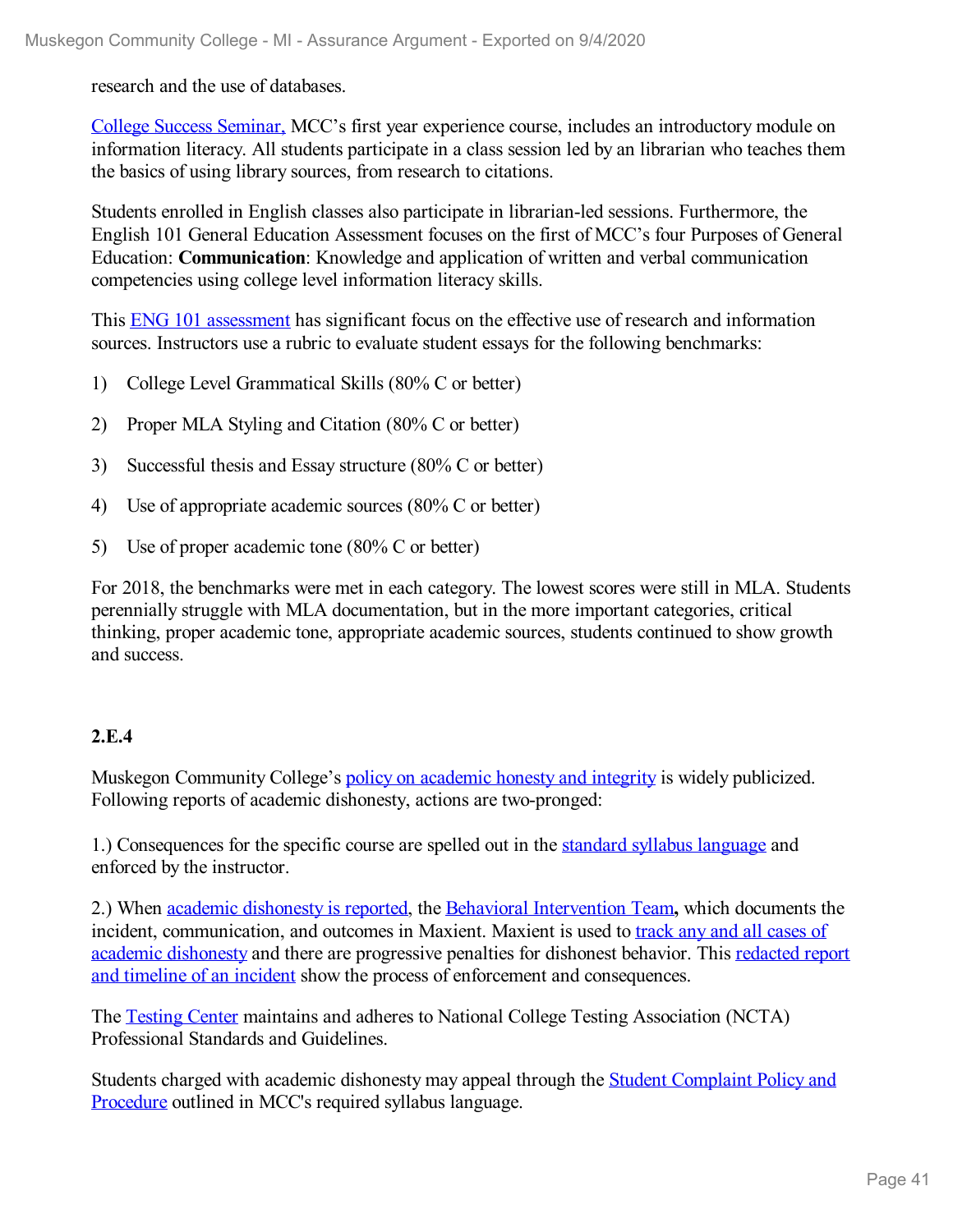## **Sources**

- Academic Affairs 2019 Faculty PD Survey Safe Assign
- Behavioral Intervention Team (BIT) Student Services and Administration
- BIOL280-SEC-W01
- BIT 2012 to 2019 MaxientAcademic Integrity Reports for HLC
- BIT Dec 2018 Academic Integrity Enforcement Process Redacted (2)
- Computer-Usage-Policy-for-Students 2e1
- Copyright Compliance Of Course You Can 2e1
- CSS Lib Guide My MCC 2020
- ENG 101 Assessment Summary 2018
- ENG 101 W16F16Assessment Summary Sheet(1) (7) 4b2
- ENG 102 Assessment 2018 4b2
- ENG Dept 2018 ENG 101 Assessment Summary Sheet
- Establishing-an-IRB-at-MCC 33020
- Faculty-Agreement-Final
- Faculty-Agreement-Final (page number 39)
- Faculty-Agreement-Final (page number 88)
- Hood Oct 2019 Academic Integrity and the CTL
- Information Literacy Modules MCC Website
- Institutional Research and Grants Of Course You Can 2e1
- Lib Guides at MCC My Mcc 2020
- Library Home Page MCC Website
- Library Orientations My MCC 2020
- MCC Syllabus Content 8.10.2020
- MCC Website 7.2.2020 Information Literacy Modules Library
- MCC Website\_Oct 2019 Information Literacy Modules
- MCC Website Oct 2019 Testing Center
- MCC Website Oct 4 2019 Behavioral Intervention Team
- MCC Social Media Policies and Procedures Community Outreach 2e1
- MyMCC 24 Feb 2020 Library Orientations and events
- Network-Access-Policy 2e1
- Nursing Lib Guides MCC Website 2020
- Registrar 2019-20 Course Catalog Academic Integrity page298
- Registrar 20-21 Course Catalog-Web
- sabbatical app forms for 1-2 semesters mini-sabbaticals (003)
- Soule Fall 2019 SyllabusENG102-SEC-W681
- Soule Fall 2019 SyllabusENG102-SEC-W681 (page number 4)
- Student Conduct Reporting Form
- Wireless-Access-Policy 2e1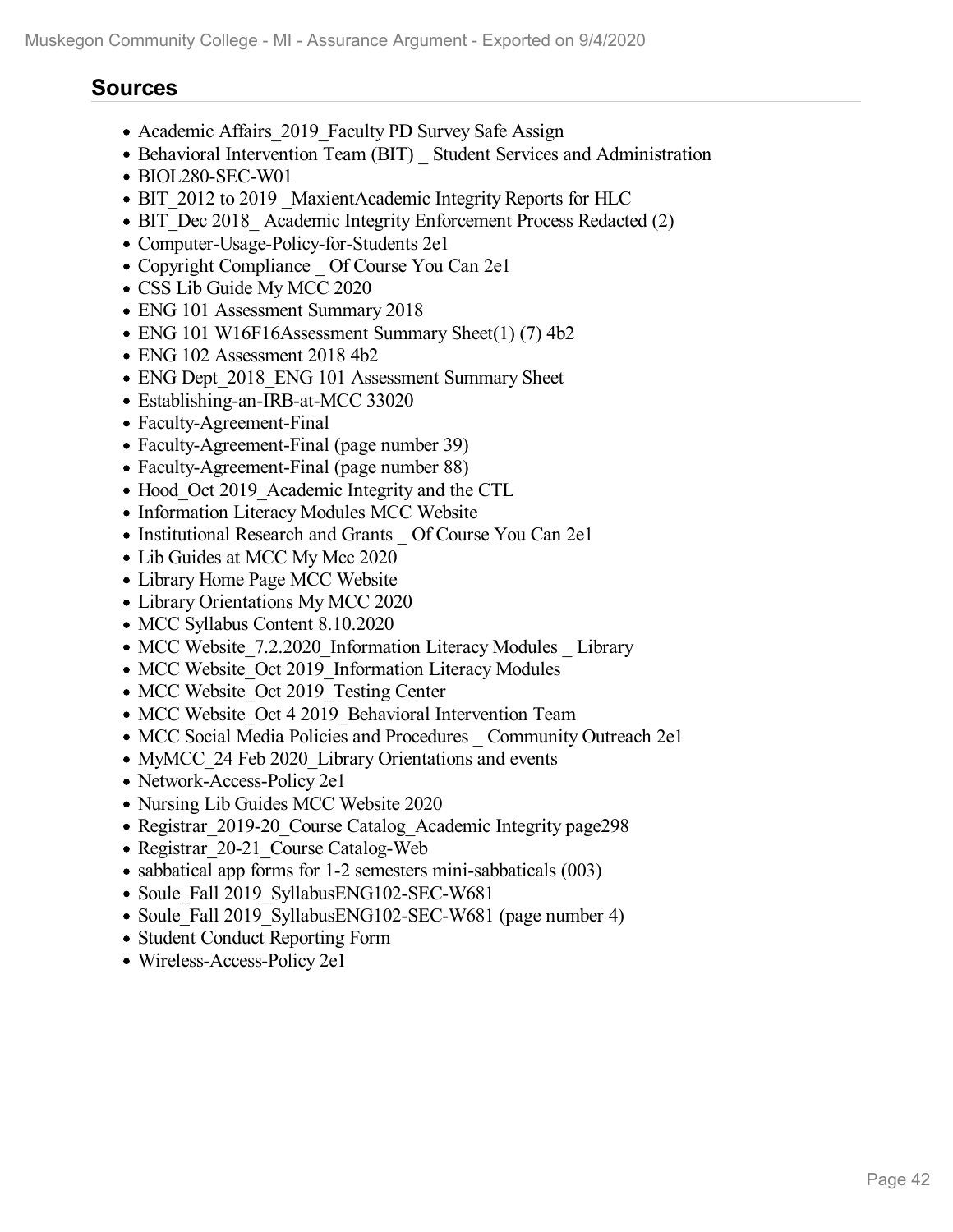# **2.S - Criterion 2 -Summary**

The institution acts with integrity; its conduct is ethical and responsible.

## **Summary**

The College Mission Statement was developed by the institution after soliciting input from faculty, staff, students, and community members. The Board of Trustees adopted the new mission statement in January 2017. Besides the Mission, the best document that describes "claims" made by the College is the 2017-2022 Strategic Plan. Each goal of the strategic plan has measurable objectives and key performance indicators. Progress is shared with campus stakeholders at special events each year.

The College follows fair and ethical policies and processes for its Board of Trustees, administrators, faculty, and staff. These fair and ethical policies allow the institution to operate with integrity in its financial, academic, personnel, and auxiliary functions. The policies for academics are included in standard syllabus language. Faculty members oversee academic matters and initiatives through the College's council system. The College strives to provide clear and complete communication with internal and external audiences. Primary sources of information include the website, MyMCC portal, social media, printed and online documents.

Muskegon Community College follows the Community College Act of 1996 (CCA), which sets the requirements for the governance, control, and administration of community colleges in the State of Michigan. The Board of Trustees carries out its responsibilities by using a policy governance model. The Board of Trustees' policies and bylaws provide a structure to help the Board retain its independence from undue influence of special interests. The Board Ends Policy-Related Objectives are reviewed on an annual basis and data is collected for each objective and used to measure progress.

A commitment to academic freedom and freedom of expression have long been a tradition at MCC and continue to be reflected in the College's policies, values, and collective bargaining agreements. This commitment is articulated in the College's Values which describe the college as "a place where freedom of expression and civility are practiced, encouraged, and protected among all groups."

Although applied research is not a significant area of focus for the College, students are regularly involved in conducting research under the guidance of faculty members or other appropriate staff. College policies and procedures are used to teach students and community members about acceptable practices for conducting research and scholarly practice. One example is the Computer Use Policy for Students and Community Members. The College maintains a Faculty Statement of Professional Ethics that contains provisions to safeguard the integrity of research.

The Office of Institutional Research and Grants oversees the collection and reporting of college data. This office works closely with faculty and staff to gather important information and complete reports for federal, state, and other purposes.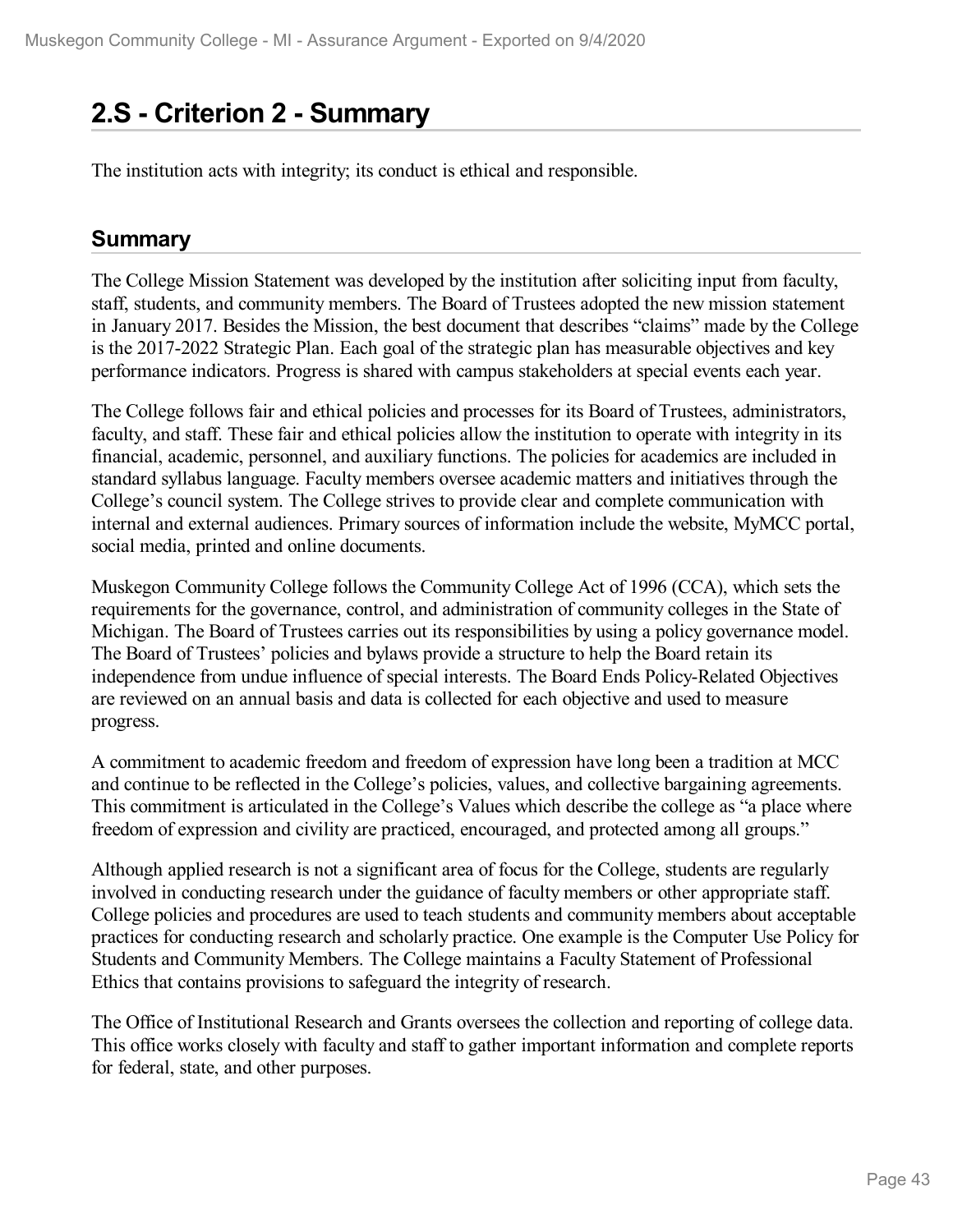## **Sources**

*There are no sources.*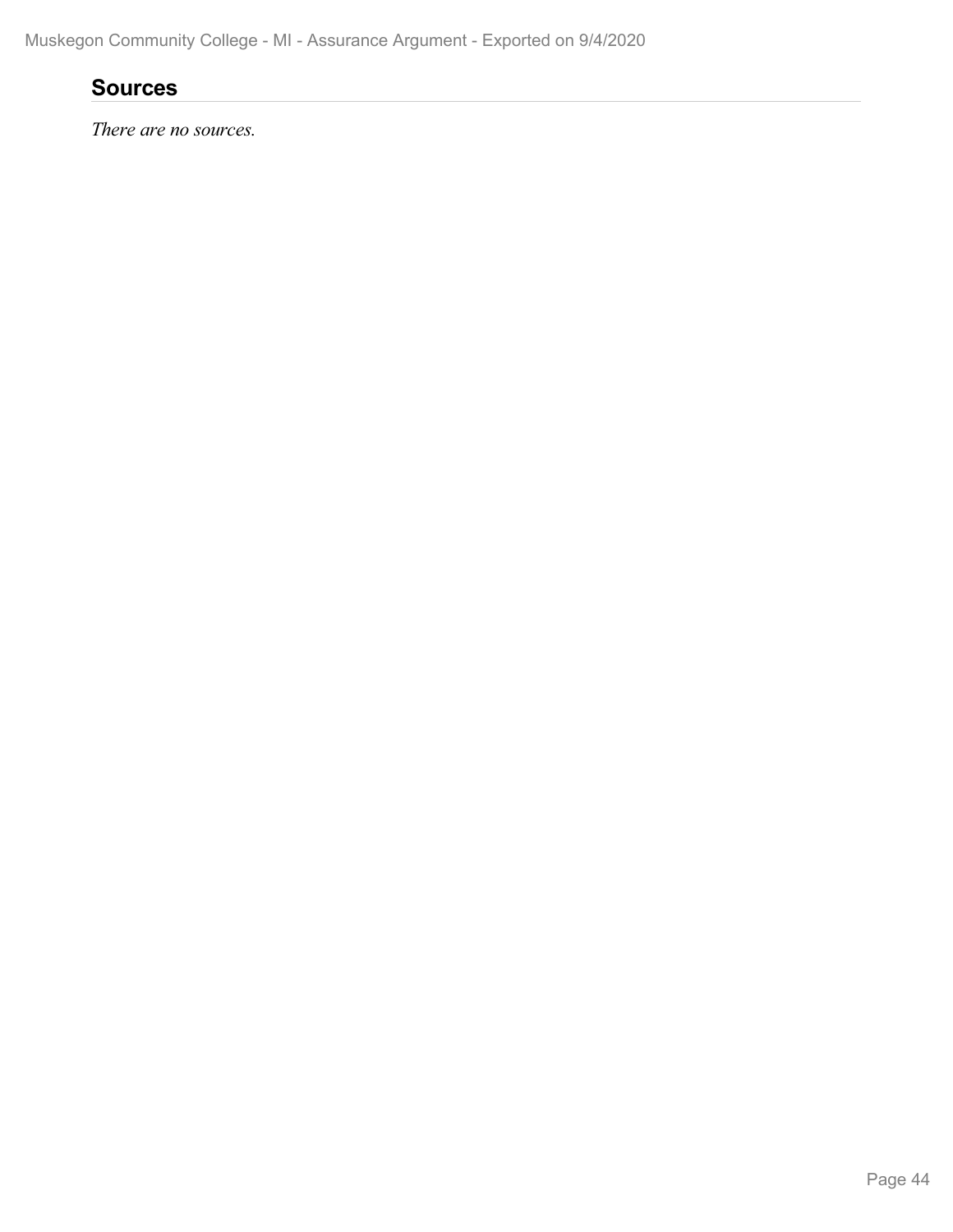# **3 -Teaching and Learning: Quality, Resources and Support**

The institution provides quality education, wherever and however its offerings are delivered.

# **3.A - Core Component 3.A**

The rigor of the institution's academic offerings is appropriate to higher education.

- 1. Courses and programs are current and require levels of student performance appropriate to the credential awarded.
- 2. The institution articulates and differentiates learning goals for its undergraduate, graduate, post-baccalaureate, post-graduate and certificate programs.
- 3. The institution's program quality and learning goals are consistent across all modes of delivery and all locations (on the main campus, at additional locations, by distance delivery, as dual credit, through contractual or consortial arrangements, or any other modality).

## **Argument**

### **3.A.1**

MCC offers [certificates,](file:///D:/evidence/viewfile?fileid=1077134) diplomas, and Associate's Degrees. The Michigan Transfer Agreemen[t,](file:///D:/evidence/viewfile?fileid=1079112) a program to facilitate transfer of credits to four-year colleges, is embedded in MCC's Associate in Science and Arts Degree. Participation in the Michigan Transfer [Agreement](file:///D:/evidence/viewfile?fileid=1079112) reinforces appropriate levels of student performance. These programs, and the courses within them, are reviewed regularly to ensure they are current and require appropriate levels of student performance.The process includes internal review, development and maintenance of transfer agreements, and external accreditation at the program level.

Appropriate to the mission of MCC as a community college, programs are often developed in response to the needs of the local community and industry. Instructors, as content experts and primary facilitators of student learning, are primarily responsible for the review and development of courses and programs[.](file:///D:/evidence/viewfile?fileid=1079137) Faculty recommendations are reviewed by their departmental peers and then brought to the [I](file:///D:/evidence/viewfile?fileid=1068863)[nstructional](file:///D:/evidence/viewfile?fileid=1079137) Affairs Council. The review process then requires approval by the Coordinating Council.

The [Instructional](file:///D:/evidence/viewfile?fileid=1068863) Affairs Council consists of faculty representatives from each academic discipline or department, the library, counseling, and administration. IAC meets on a [regular](file:///D:/evidence/viewfile?fileid=1079138) basis to seek opinions, express ideas, identify, investigate, review and recommend policy and procedural matters to the Coordinating Council that relate to the instructional affairs of the College including review ofall new courses and programs.

IAC forms include sections on learning objectives, review of alignment with other MCC programs and transfer institutions. A list of IAC [Compliant](file:///D:/evidence/viewfile?fileId=1079193) Action Verbs from Bloom's Taxonomy is provided for reference when a [proposal](file:///D:/evidence/viewfile?fileid=1077294) is being written. New course proposal forms include a transferability study when appropriate. ASA [Transfer](file:///D:/evidence/viewfile?fileid=1077124) studies serve as an external review and evidence that MCC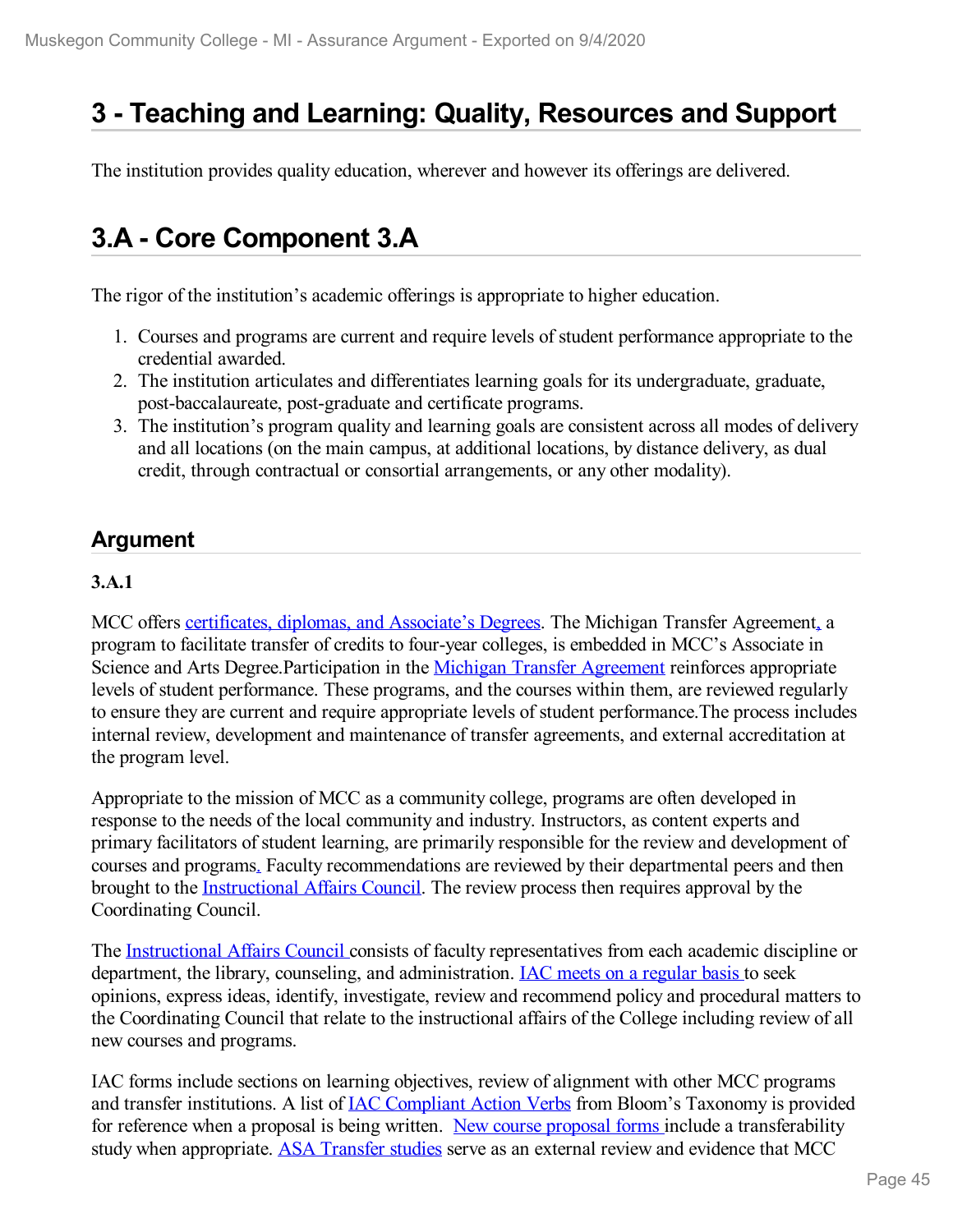courses require levels of student performance deemed comparable to the four-year institutions.

New programs and program revisions also require levels of detail to ensure that program requirements and outcomes are appropriate.One example of a major program revision is that of the Computer [Information](file:///D:/evidence/viewfile?fileId=1079198) Systems courses in 2017. The program was [redesigned](file:///D:/evidence/viewfile?fileId=1079200) and converted to the Pathways format to better meet student and industry needs.

Priority Two of The [Strategic](file:///D:/evidence/viewfile?fileId=1079211) Plan states "Academic Programs: Develop, implement, and evaluate relevant and innovative programs that meet current and emerging student, business, industry, and community needs." One of the goals in Priority Two includes offering new courses and programs in the areas of healthcare, science, and [technology.](file:///D:/evidence/viewfile?fileId=1079228) This need was identified by the 2016-2017 Needs Assessment Survey as a priority need for the community.

Another goal from Priority Two was to develop a new Academic Master Plan. Developed in 2019 with [faculty](file:///D:/evidence/viewfile?fileId=1101095) input, the Adademic Master Plan focuses on the processes and criteria used to consider what programs to develop. The **[Academic](file:///D:/evidence/viewfile?fileId=1101093) Master Plan provides guidelines** and procedures to ensure that the development of new programs is based on a set of [criteria](file:///D:/evidence/viewfile?fileId=1079206). When a new program is proposed, important College standards include an evaluation of community need, student interest, job market, transferability, resources required, cost to implement, and other reasons for considering the new program. In December 2019 the Instructional Affairs Council approved a proposal for the [development](file:///D:/evidence/viewfile?fileId=1077119) of an Academic Master Plan Task Force to review and, if necessary, revise the ASA Degree.

All programs and [discipline](file:///D:/evidence/viewfile?fileId=1079231)s conduct discipline or [program](file:///D:/evidence/viewfile?fileId=1068960) reviews on a five-year rotation. These [reviews](file:///D:/evidence/viewfile?fileId=1068959) ensure that courses are current, meet demands of the student [population,](file:///D:/evidence/viewfile?fileId=1079197) and are in line with major transfer schools.

The College is also reviewed and accredited by external boards. Since 1929, MCC has been accredited by the Higher Learning Commission. Several degrees and certificates are reviewed and accredited by out side review boards. Programs with external [accreditation](file:///D:/evidence/viewfile?fileId=1079207) include [Nursing](file:///D:/evidence/viewfile?fileId=1079205), Medical Assistant, and [Respiratory](file:///D:/evidence/viewfile?fileId=1079209) Therapy.

## **3.A.2**

According the college website, "General education encourages community by providing access to the knowledge common to all educated men and women, regardless of their vocation." General [education](file:///D:/evidence/viewfile?fileId=1077138) is designed to cultivate in each student four general abilities of an educated person. These are the College's General Education Outcomes: Communication, Problem Solving and Technology, Ethical Reasoning and Creativity, and Personal, Social, and Cultural Awareness. These are articulated in the catalog and on the college website.

MCC has policies and [procedures](file:///D:/evidence/viewfile?fileId=1077120) for assessing the purposes of the general education outcomes. The Assessment Committee take a leadership role in this [process.](file:///D:/evidence/viewfile?fileId=1077114) The committee is chaired by the Dean of Instruction and Assessment and is made up of faculty and staff.The four general education outcomes are [routinely](file:///D:/evidence/viewfile?fileId=1077131) assessed in core [courses.](file:///D:/evidence/viewfile?fileId=1077121) Program [outcomes](file:///D:/evidence/viewfile?fileId=1063210) are mapped to the [coursework](file:///D:/evidence/viewfile?fileId=1068916) in which outcomes are met via [curriculum](file:///D:/evidence/viewfile?fileId=1077130) maps in which faculty members identify courses where the program outcomes were introduced (I), reinforced (r), mastered (m), and assessed (a).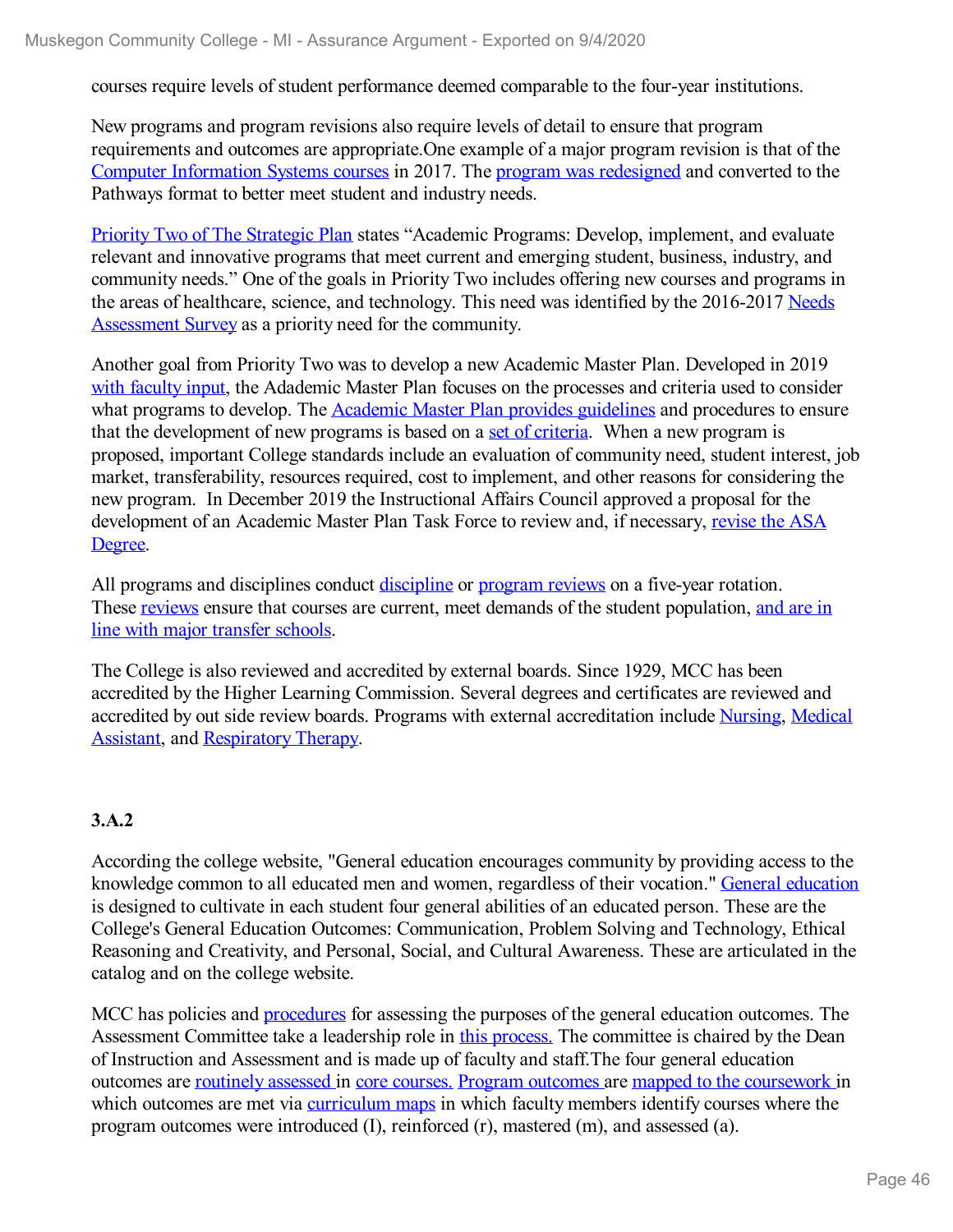The MCC catalog describes and differentiates [requirements](file:///D:/evidence/viewfile?fileid=1077134) for ASA, AAS and certificate programs. Certificates are offered in many of the same programs as the Associate in Applied Science Degrees. The learning outcomes and objectives for certificates focus on preparing students for work. New certificate programs are continually being developed, such as the CISCO Computer [Networking](file:///D:/evidence/viewfile?fileId=1077123) Certificate.

Students are provided with information about Career [Pathways](file:///D:/evidence/viewfile?fileId=1081456) to facilitate timely progress toward their educational and career goals. Students in Applied Science Degree and certificate programs are provided with a tool called My [Academic](file:///D:/evidence/viewfile?fileId=1100423) MAP that clearly outlines the courses needed to complete the degree. In March 2018 the college began using Online Student [Planning](file:///D:/evidence/viewfile?fileId=1081451) through the College Portal. Students can view requirements for degrees and certificates and track their progress toward completion. Enrollment Services provides information about the process in both text and video formats.

Many of areas of study in the Applied [Technology](file:///D:/evidence/viewfile?fileId=1079195) Department offer stack-able certificates and degrees, allowing students to earn a certificate while working toward a degree.

## **3.A.3**

MCC maintains the same standards, expectations, and learning goals regardless of location or delivery method. In addition to traditional courses taught on campus and at extension centers, MCC offers online and hybrid sections. No matter the delivery location or the student population, MCC provides the same quality education.

MCC began offering online courses in 1998. In 2013 it was fully accredited by HLC to offer  $100\%$ online degrees and programs. The [March](file:///D:/evidence/viewfile?fileId=1077140) 2017 Useful Data report showed that student success rates for online courses were not as high as those for face to face sections. This was identified as an area for improvement. To improve success for online students, an Online Readiness Training Blackboard Course was created. The training has been [incorporated](file:///D:/evidence/viewfile?fileId=1077105#page=2) into all sections of CSS 100A, College Success Seminar.

New online instructors are required to meet with the Coordinator for Teaching and Learning to receive [training](file:///D:/evidence/viewfile?fileId=1077056) and instruction in online teaching procedures. Before they can be [offered](file:///D:/evidence/viewfile?fileId=1077113), all new online and hybrid courses are [reviewed](file:///D:/evidence/viewfile?fileId=1077060) using a modified version of the Blackboard Exemplary [Course](file:///D:/evidence/viewfile?fileId=1077047) Rubric.

In March 2020, when all on-campus operations were closed due to COVID-19, classes moved to the online environment for the remainder of winter semester. [Academic](file:///D:/evidence/viewfile?fileId=1077103) Affairs requested that all instructors complete Course [Continuity](file:///D:/evidence/viewfile?fileId=1077104) Plans. The Center for Teaching and Learning provided [support](file:///D:/evidence/viewfile?fileId=1077108) and training for instructors as they learned to teach in the online environment.

With the uncertainty created by COVID-19, [opportunities](file:///D:/evidence/viewfile?fileId=1068936) have been expanded for online [readiness](file:///D:/evidence/viewfile?fileId=1077049). Instructors who had not taught online prior to the pandemic were required to [participate](file:///D:/evidence/viewfile?fileId=1077050) in training. Courses that had not [previously](file:///D:/evidence/viewfile?fileId=1077106) been taught online had to be evaluated prior to the start of summer semester.

Muskegon Community College has been approved by the State of Michigan to participate in the National Council for State [Authorization](file:///D:/evidence/viewfile?fileId=1077139) Reciprocity Agreements (NC-SARA), a voluntary, regional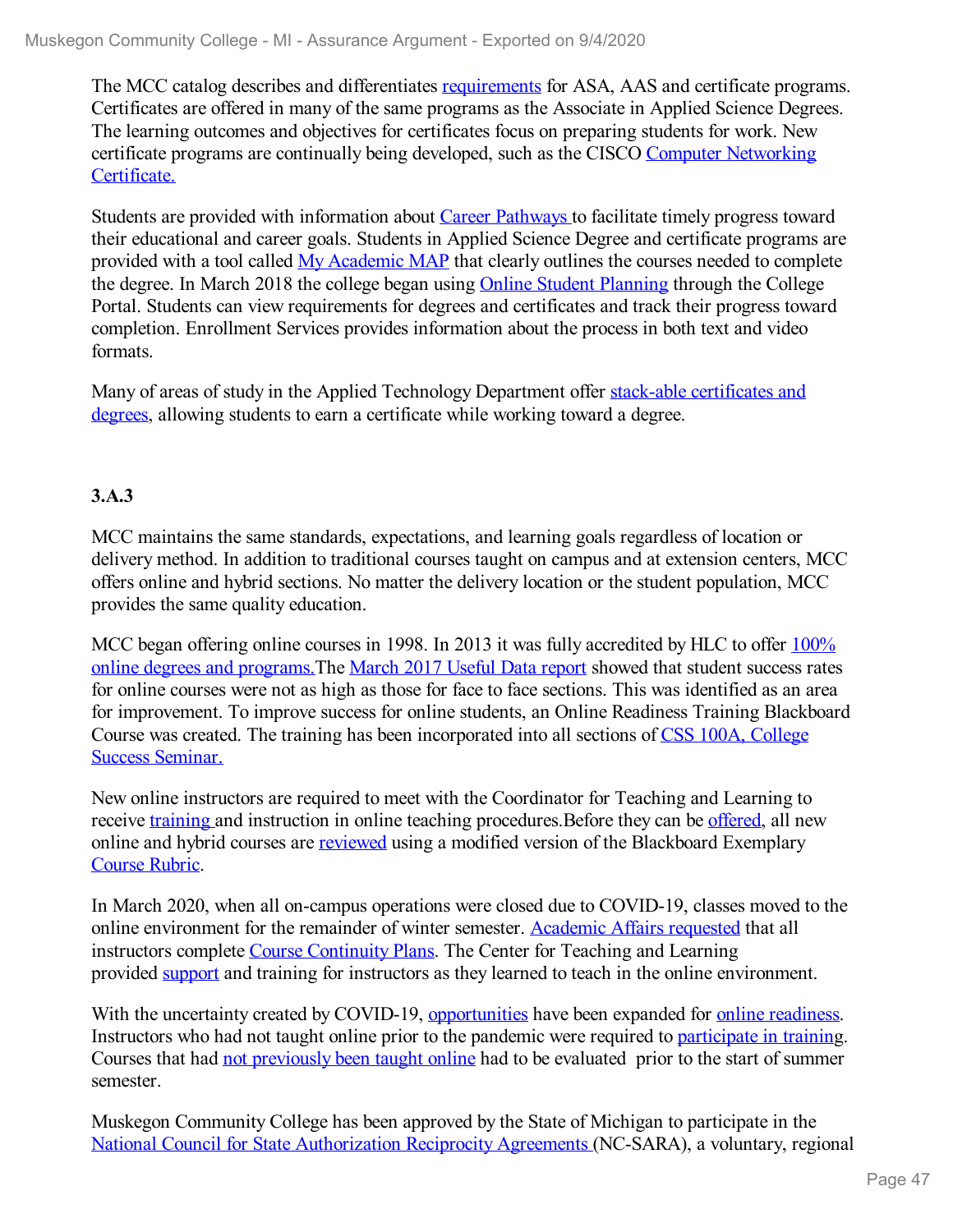approach to state oversight of post-secondary distance education.

Muskegon Community College continues to offer high quality college courses in surrounding communities where there are few post-secondary options. MCC currently offers classes at extension centers in Muskegon, Newaygo, Oceana and Ottawa counties. Instructors who teach at those locations work with department chairs and support staff to ensure that learning goals are consistent with established standards. A review of three syllabi from ENG 101 courses [\(face](file:///D:/evidence/viewfile?fileId=1077099) to face, off [campus](file:///D:/evidence/viewfile?fileId=1077101), and [online](file:///D:/evidence/viewfile?fileId=1077102)) shows that the learning goals are consistent.

# **Sources**

- Academic Affairs Email 3.16.2020 Winter 2020 Course Continuity Plan
- Academic Affairs Email 4.21.2020 Online Class Requirements Su and Fa 2020
- Academic Affairs 2018 History of Assessment at Muskegon Community College
- Academic Affairs 2019.4.30 TRANSFERABILTIY STUDY COVER SHEET-ART 118
- Academic Affairs 24 Sept 2019 Discipline Review Procedures
- Academic Affairs\_March 2020\_COVID Course Continuity Plan\_Instructor Worksheet
- Academic Affairs-Distance Ed 6.2020 Course Delivery Options Covid19
- Academic Master Planning Faculty Input Survey
- Applied Technology 3.20.18 Engineering and Technical Pathways Mapping of certificates to degrees
- Assessment Committee 09-24-2018 MCC-AssessmentBrochure
- Assessment Committee 2018 Assessment Plan and History
- Assessment Committee August 2019 Faculty Letter FSD workshop
- Assessment Committee Fall 2018 PEA 101A Assessment Report
- Assessment Committee\_Fall 2020\_General Education Courses and ADOs
- Career Pathways Counseling and Advising Center
- Center for Teaching and Learning March 2020 COVID Emergency Online Procedures
- CTL and Distance Education 2017 Education Online Teaching Manual
- CTL Summer 2020 Faculty Training Program
- Discipline Review 2018 Philosophy
- Distance Education 2020 Application for Onlien or Hybrid Course Development
- Distance Education 3.12.2020 Email COVID Crisis Online Training Opportunities
- Distance Education Fall2019 Sample Syllabus for Online Readiness
- Distance Education Fall2019 Sample Syllabus for Online Readiness (page number 2)
- Distance Education Summer 2020 PEA 104A Initial Course Review
- Distance Education Winter 2019 PSYC-210 COLLISON Final eval
- English Department Fall 2019 ENG-101-F03.F04.F09.F10
- English Department Fall 2019 Syllabus ENG-101-F50.F501.F502
- English Department Fall 2020 Syllabus ENG-101-F36
- ETOM Syllabus 2019
- General Education Courses and ADOs Assessed Fall 2020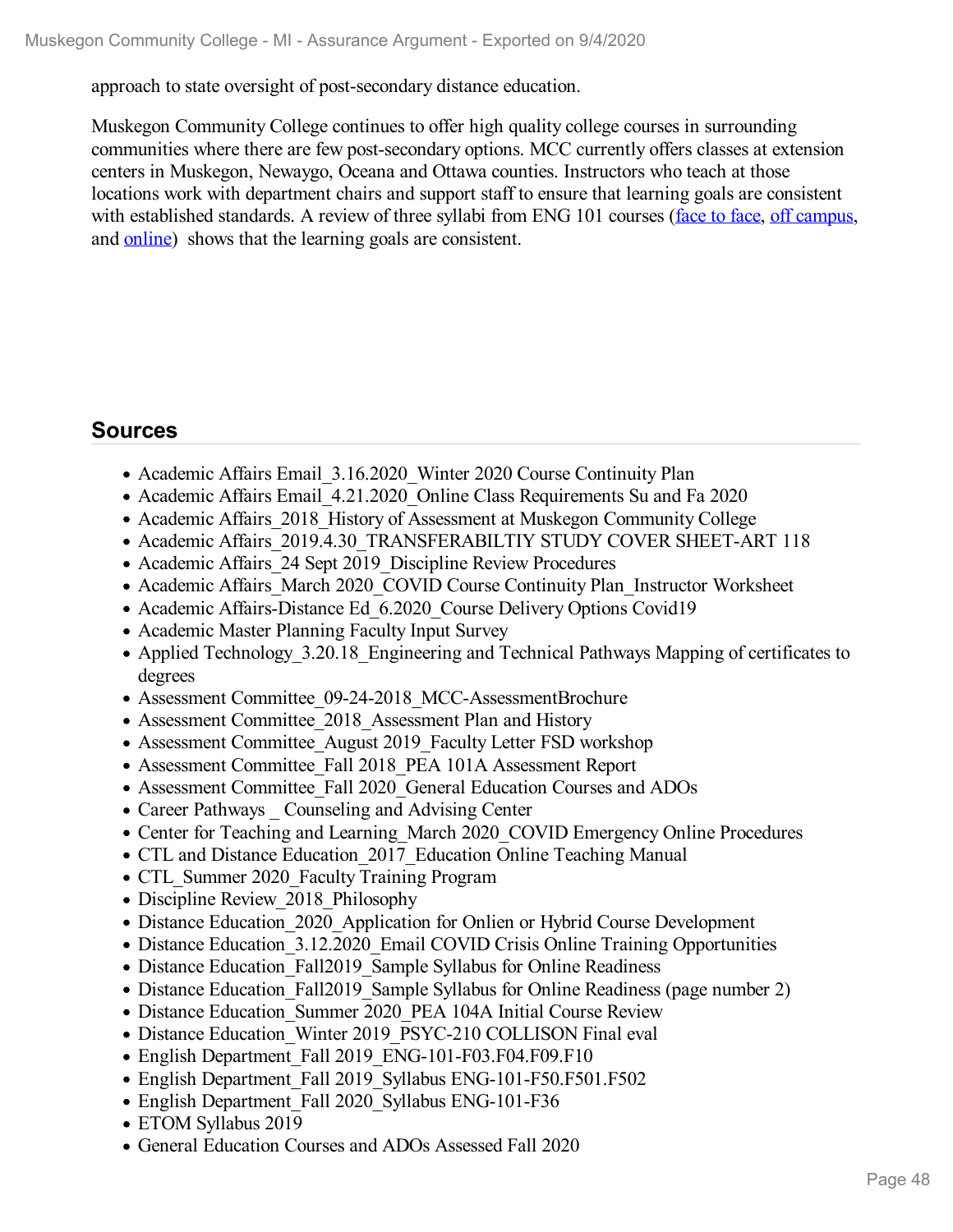- HLC 10.29.2013 Online Approval Muskegon Community College Change Visit Action Letter
- How-to-Register-Using-Student-Planning-and-Audit-Instructions
- IAC BYLAWS 2020
- IAC flow chart 1.27.20
- IAC Meeting Schedule and Proposal Deadlines 2019-2020
- IAC 2017-10-4-17 Computer Networking CISCO Certificate Map rev
- IAC\_2017-10-4-17\_Computer Networking CISCO Certificate Map rev\_
- IAC 2017.10.04 IAC Minutes
- $\bullet$  IAC 2017.10.04 IAC Minutes(2)
- IAC 2017.10.04 IAC Minutes(2) (page number 2)
- IAC 2017 New Course Proposal Form
- IAC 2019.12.11 IAC Minutes
- IAC 3 Oct 2013 HLC Compliant Action Verbs
- Marketing AAS SSEOP 2020
- MCC Develops New Academic Planning Guidelines News and Events
- MCC Website 20 Feb 2020 MA Program Accreditation
- MCC Website 20 Feb 2020 MCC Develops New Academic Planning Guidelines
- MCC Website 20 Feb 2020 Nursing Accreditation
- MCC Website 20 Feb 2020 Respiratory Therapy Accreditation
- MCC Website 20 Feb 2020 Strategic Plan Bookview
- MCC Website 20 Feb 2020 Strategic Plan Bookview (page number 3)
- MCC Website 21 Feb 2020 Educational Options
- MCC Website 21 Feb 2020 Purposes of General Education
- MCC Website 21 Feb 2020 Registration Registering for Classes
- MCC Website 21 Feb 2020 Registration Registering for Classes (page number 1)
- MCC Website 21 Feb 2020 State Authorizations Academic Affairs
- MCC-AssessmentBrochure09-24-2018
- MTA-guide-2019-20-Revised-July-23-2019
- Networking and IT Security AAS Map
- Occupational Program Review List 2020 (SSEOP)
- Program Outcomes Assessment 21120
- Program Outcomes 2019 Graphic Design AAS
- Strategic Initiatives 2017 Community Needs Assessment Results
- Useful Data March 2017 Seats and screens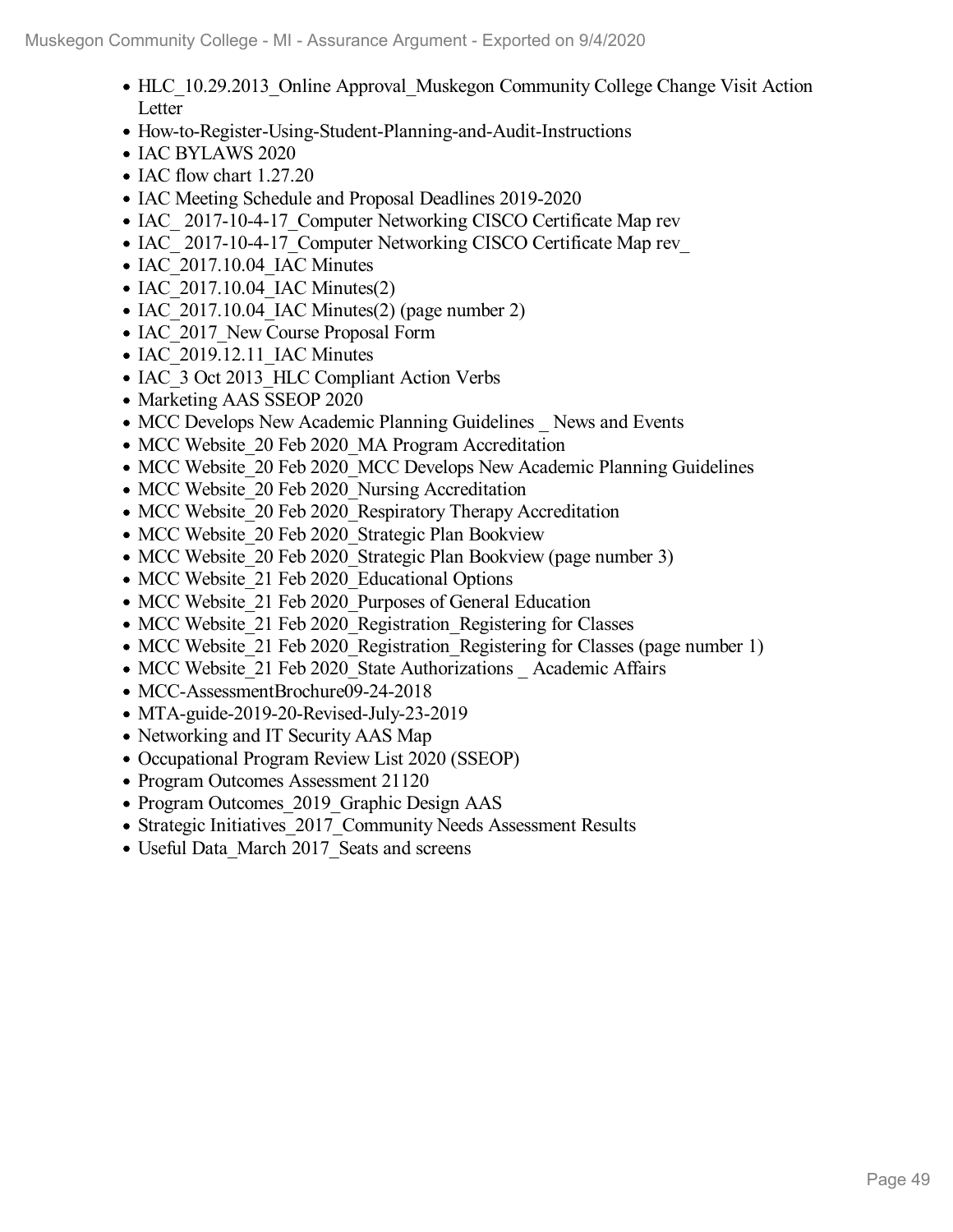# **3.B - Core Component 3.B**

The institution offers programs that engage students in collecting, analyzing and communicating information; in mastering modes of intellectual inquiry or creative work; and in developing skills adaptable to changing environments.

- 1. The general education program is appropriate to the mission, educational offerings and degree levels of the institution. The institution articulates the purposes, content and intended learning outcomes of its undergraduate general education requirements.
- 2. The program of general education is grounded in a philosophy or framework developed by the institution or adopted from an established framework. It imparts broad knowledge and intellectual concepts to students and develops skills and attitudes that the institution believes every college-educated person should possess.
- 3. The education offered by the institution recognizes the human and cultural diversity and provides students with growth opportunities and lifelong skills to live and work in a multicultural world.
- 4. The faculty and students contribute to scholarship, creative work and the discovery of knowledge to the extent appropriate to their offerings and the institution's mission.

# **Argument**

### **3.B.1**

Muskegon Community College (MCC) provides quality general education programs which demonstrate the importance and benefits of broad learning. The statements describing the importance of the general education program can be found in the college catalog and on the college [website.](file:///D:/evidence/viewfile?fileId=1077138)

In addition, **four core [outcomes](file:///D:/evidence/viewfile?fileId=1077138)** have been developed to further define general education at Muskegon Community College:

- **Communication**: Knowledge and application of written and verbal communication competencies using college level information literacy skills
- **Problem Solving and Technology**: Knowledge and problem solving skills using logical, mathematical, and scientific reasoning as well as technological resources
- **Ethical Reasoning and Creativity:** Knowledge and application of creativity in the arts as well as knowledge of, and the ability to critically examine ethical values, principles, and issues.
- **Personal, Social, and Cultural Awareness:** Knowledge and life skills required of an effective member of a diverse and global community

The four core outcomes support the mission statement of the College: "Muskegon Community College, dedicated to equity and excellence, prepares students, builds communities, and improves lives." The four outcomes are useful in preparing students to become independent and contributing members of society, contributing to improved lives and communities.

Muskegon Community College is a two-year associate degree granting institution. It follows HLC Assumed Practice B.1.h. "The institution maintains a minimum requirement for general education: 15 semester credits for AAS degrees, 24 for AS or AA degrees."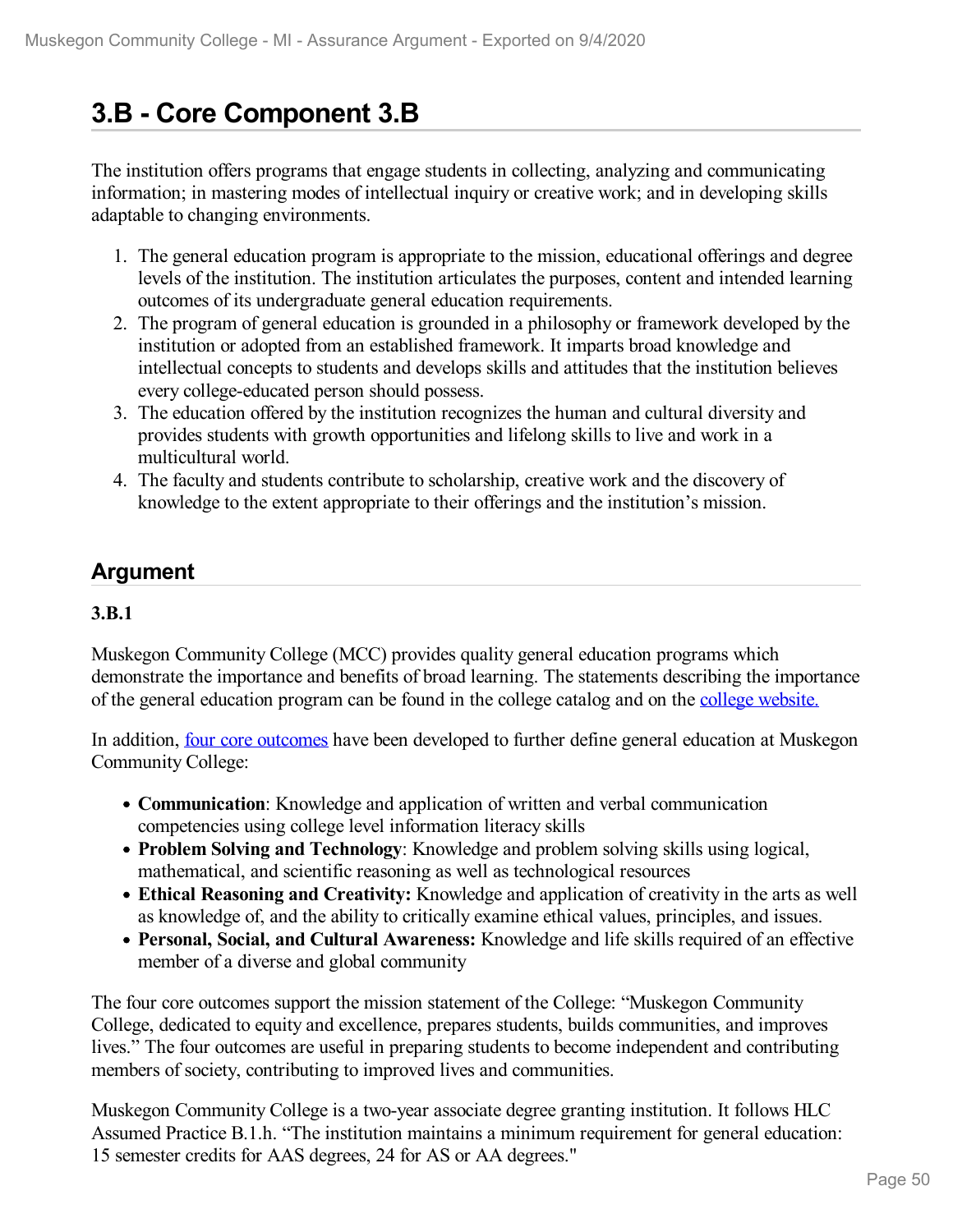Another academic policy dealing with [residency](file:///D:/evidence/viewfile?fileId=1063212#page=2) follows HLC Assumed Practices including B.1.b. "... . a minimum of15 of the 60 credits for the associate's degree be credits earned at the institution itself."

The primary transfer degree offered by the College is the [Associate](file:///D:/evidence/viewfile?fileId=1079208) in Science and Arts (ASA) degree. The General Education Requirements include 35 credits in general education courses. The categories include (1) Communication (2) Science (3) Math (4) Ethics and Logic (5) Social Relationships (6) Western Culture (7) American Culture (8) International Culture (9) Aesthetic Values (10) Physical Education.

Students completing this degree also need to complete a computer skills [competency](file:///D:/evidence/viewfile?fileid=1086545#page=48) by either testing out or taking a class. The remaining 27 credits can come from the student's major or personal interest for a total of 62 credits.

The program with the highest enrollment is the Associate in Science and Arts Degree with 2159 students in 2018-19. The chart [below](file:///D:/evidence/viewfile?fileId=1068849) shows the top 5 programs based on enrollment and graduates for the 2018-2019 fiscal year.

| Program                                           | <b>Enrollment Count</b> | <b>Graduate Count</b> |
|---------------------------------------------------|-------------------------|-----------------------|
| Associate in Science and Arts                     | 2159                    | 305                   |
| Health Science Associate in<br>Science and Arts   | 687                     | 15                    |
| Nursing Associate in Applied<br>Science           | 241                     | 122                   |
| Management Associate in<br><b>Applied Science</b> | 112                     | 11                    |
| Engineering Associate in<br>Science and Arts      | 109                     | $\overline{0}$        |

The Michigan Transfer [Agreement](file:///D:/evidence/viewfile?fileid=1079204) (MTA) allows students to complete general education courses at participating colleges in Michigan. Students may complete the MTA as part of an associate degree or as a stand-alone package. The MTA consists of thirty credits from English/Communications, Natural Sciences, Math, Social Science, and Humanities and Fine Arts.

Changes to curriculum are handled primarily at the faculty / department level and then move to Academic Affairs for review and support. Next the proposed changes go to the Instructional Affairs Council (IAC), a committee with a majority of faculty members and additional staff members.

The functions of the Instructional Affairs Council (IAC), according to the IAC [Bylaws](file:///D:/evidence/viewfile?fileId=1068864), include the following guidelines:

"Consider instructional matters in their broadest sense, including degrees, programs, courses, and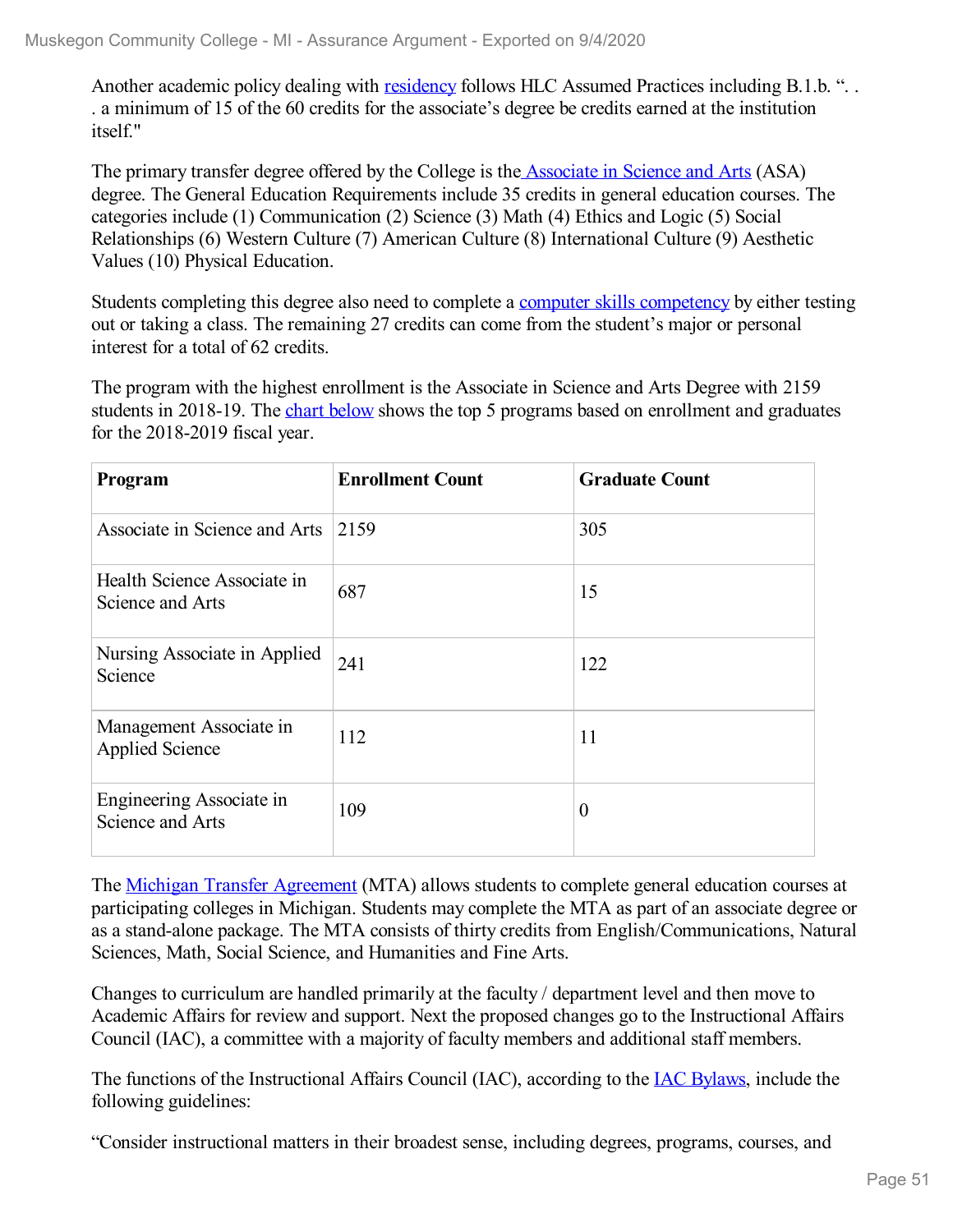credit and non-credit classes as they relate to academic affairs and the community at large. Review course and program proposals based on the guidelines of the US Department of Education, the State of Michigan, the Mission, Strategic Plan, Commitment Statements of Muskegon Community College, and the Standards of the Higher Learning Commission (HLC)."

A variety of forms are used by IAC members to gather information to justify a new associate degree program or a new course. Once a form is completed, the IAC will review the form, and make recommendations for approval based on established standards.

Based on the [Academic](file:///D:/evidence/viewfile?fileId=1101093) Master Planning Process, important College standards for a new, proposed associate degree, include (1) connection to mission (2) ease of transfer (3) [demonstrated](file:///D:/evidence/viewfile?fileId=1081830) need (4) wage analysis (5) enrollment estimates, and (6) estimated costs.

For a new, [proposed](file:///D:/evidence/viewfile?fileId=1081831) course, important areas for review include (1) course objectives (2) prerequisites (3) catalog description (4) attendance and other policies, and (5) connection to program or discipline outcomes.

### **3.B.2**

After the HLC visit in 2010, the College was asked to complete a monitoring report on general education assessment. One area of concern was the two lists of general education outcomes the College had: one for liberal arts and one for occupational programs. In February 2011, the [Assessment](file:///D:/evidence/viewfile?fileId=1077114) Committee started working to revise the general education outcomes to create one list for all college programs. A subcommittee made up of faculty and staff worked to develop a new set of outcomes.

In April 2011, the Assessment Committee became an official standing committee of the Instructional Affairs Council (IAC). This step helped to put a campus-wide focus on assessment and required the Dean of Instruction and Assessment to give an [assessment](file:///D:/evidence/viewfile?fileId=1068862) update at each meeting.

The subcommittee completed its work in 2011. The new set of general education outcomes were [officially](file:///D:/evidence/viewfile?fileId=1068865#page=4) adopted by the IAC (Instructional Affairs Council) on November 2, 2011.

The four general education outcomes provide students with a well-rounded, intellectual education that is beneficial and necessary to all college-educated individuals. These outcomes are listed in the college [catalog](file:///D:/evidence/viewfile?fileId=1086545#page=46) and on the [website](file:///D:/evidence/viewfile?fileid=1077138). They are listed below.

- **Communication**: Knowledge and application of written and verbal communication competencies using college level information literacy skills
- **Problem Solving and Technology**: Knowledge and problem solving skills using logical, mathematical, and scientific reasoning as well as technological resources
- **Ethical Reasoning and Creativity**: Knowledge and application of creativity in the arts as well as knowledge of, and the ability to critically examine ethical values, principles, and issues.
- **Personal, Social, and Cultural Awareness**: Knowledge and life skills required of an effective member of a diverse and global community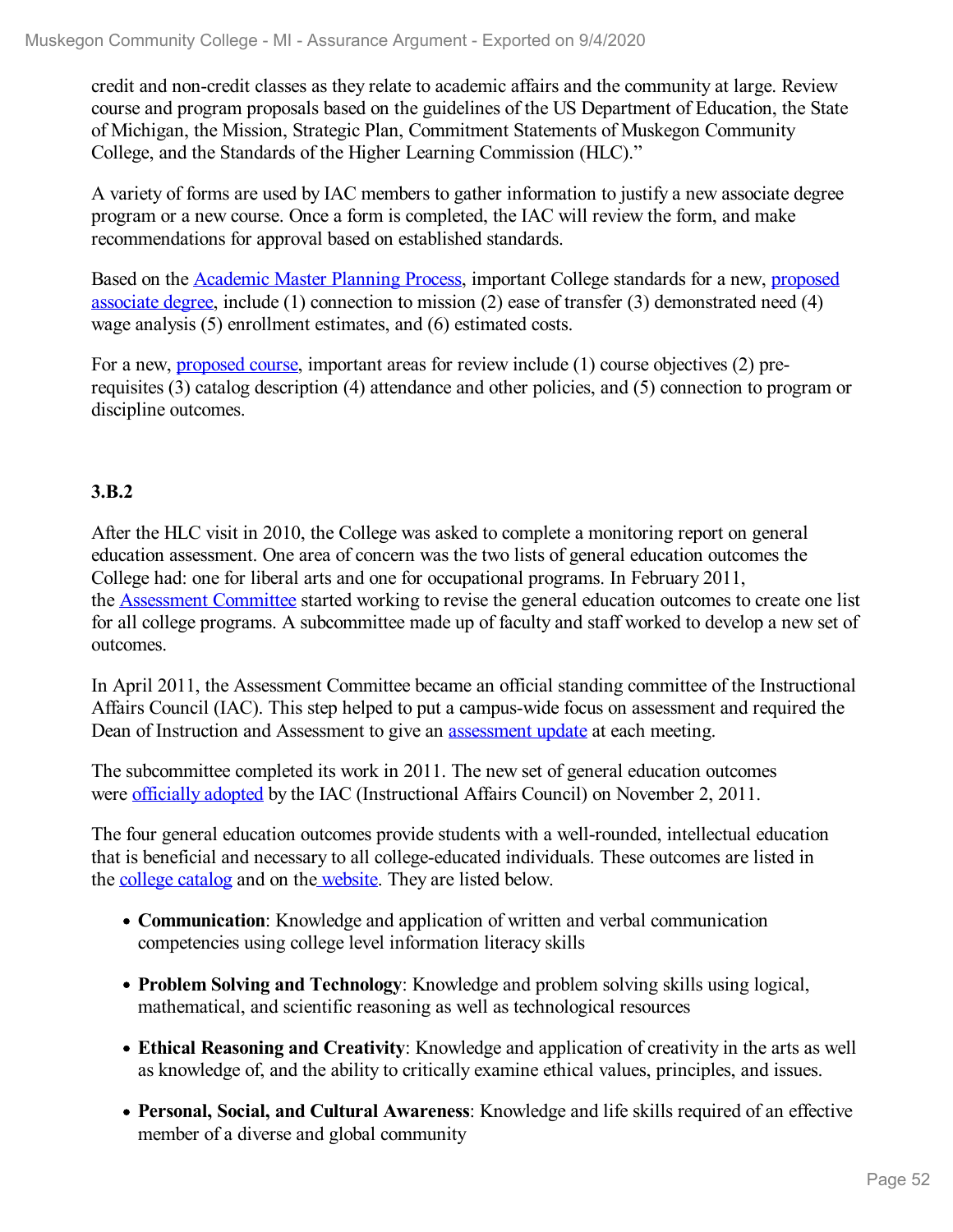After the new general education outcomes were adopted, a new assessment process was developed to map each core outcome to high [enrollment](file:///D:/evidence/viewfile?fileId=1068824) courses starting in 2012. Three additional courses were later added including ECON 101, HUM 195, and CSS 100A. The [process](file:///D:/evidence/viewfile?fileid=1068880) has been in place for eight years and is working well. Faculty members are used to the process and are using the information gained to make changes that impact student learning. A yearly assessment report is created that documents the assessment process and includes recommendations for each course and program.

The Assessment Committee meets on a regular basis to monitor the assessment process, review reports, provide support, and make adjustments. Yearly assessment reports [2018-201](file:///D:/evidence/viewfile?fileid=1081849)9, [2019-2020](file:///D:/evidence/viewfile?fileId=1100923) are available to faculty members on the Blackboard Assessment page. This page also contains Assessment Committee [meeting](file:///D:/evidence/viewfile?fileId=1081848) minutes and other helpful resources.

### **3.B.3**

One of the four general education outcomes at Muskegon Community College is Personal, Social, and Cultural Awareness. This is defined as "Knowledge and life skills required of an effective member of a diverse and global society." This core [outcome](file:///D:/evidence/viewfile?fileId=1068857) is directly assessed in the following courses: SPAN 101, PSYC 201, ANTH 103, PEA 101A, ECON 101, and CSS 100A.

The core outcome is indirectly assessed in many other courses. For example, one of the discipline outcomes for [sociology](file:///D:/evidence/viewfile?fileId=1068887) states: "Students will identify sociological forces (culture, social interaction, power, symbolic meaning) working in their lives and in the lives of members of their community."

Furthermore, each [Nursing](file:///D:/evidence/viewfile?fileId=1068885) course features a population of focus which is integrated across the coursework. Instruction is provided regarding health beliefs, dietary preferences, spirituality, communication, and patterns of wellness and illness specific to that cultural/ethnic group. The population of focus is presented in didactic content and integrated into case studies and simulation scenarios. Cultural information and resources are available on the Student Nurse Resource Site which is designed as a blackboard course and is available to students throughout their time in the program.

Each semester, there are special events that emphasize the concepts of diversity and cultural awareness. A lecture series called ["](file:///D:/evidence/viewfile?fileid=1068842)And [Justice](file:///D:/evidence/viewfile?fileId=1068842) for A[ll"](file:///D:/evidence/viewfile?fileid=1068842) spotlights local and national issues that impact racial progress. In February, 2020, the College sponsored a variety of events to focus on Black History Month. There was a free film and discussion on Wednesday nights and an [African-American](file:///D:/evidence/viewfile?fileId=1068845) read-in event during the day on February 26, 2020.

In October 2019, a group of forty students and faculty members traveled to Detroit to tour the Holocaust Memorial Center. The [trip](file:///D:/evidence/viewfile?fileId=1068826#page=29) was designed to increase awareness about the Holocaust and to support classroom connections to the college play *The Diary of Anne Frank.* Over 1300 students and community members attended the [performances](file:///D:/evidence/viewfile?fileId=1068827#page=17) of the play in the Overbrook Theater.

Students participating in an internship are involved in diversity [training](file:///D:/evidence/viewfile?fileId=1068870) as part of their orientation experience with the organization or company they are assigned to.

The Craig Brown [Diversity](file:///D:/evidence/viewfile?fileid=1068848) Wall, located just outside the Social Science Dept., celebrates the life and legacy of former instructor Craig Brown. In his long tenure, Brown was "an untiring voice in the quest for diversity, understanding, and communication at the college and in the community." Brown's portrait is displayed on the wall along with other Civil Rights Leaders. The wall is a public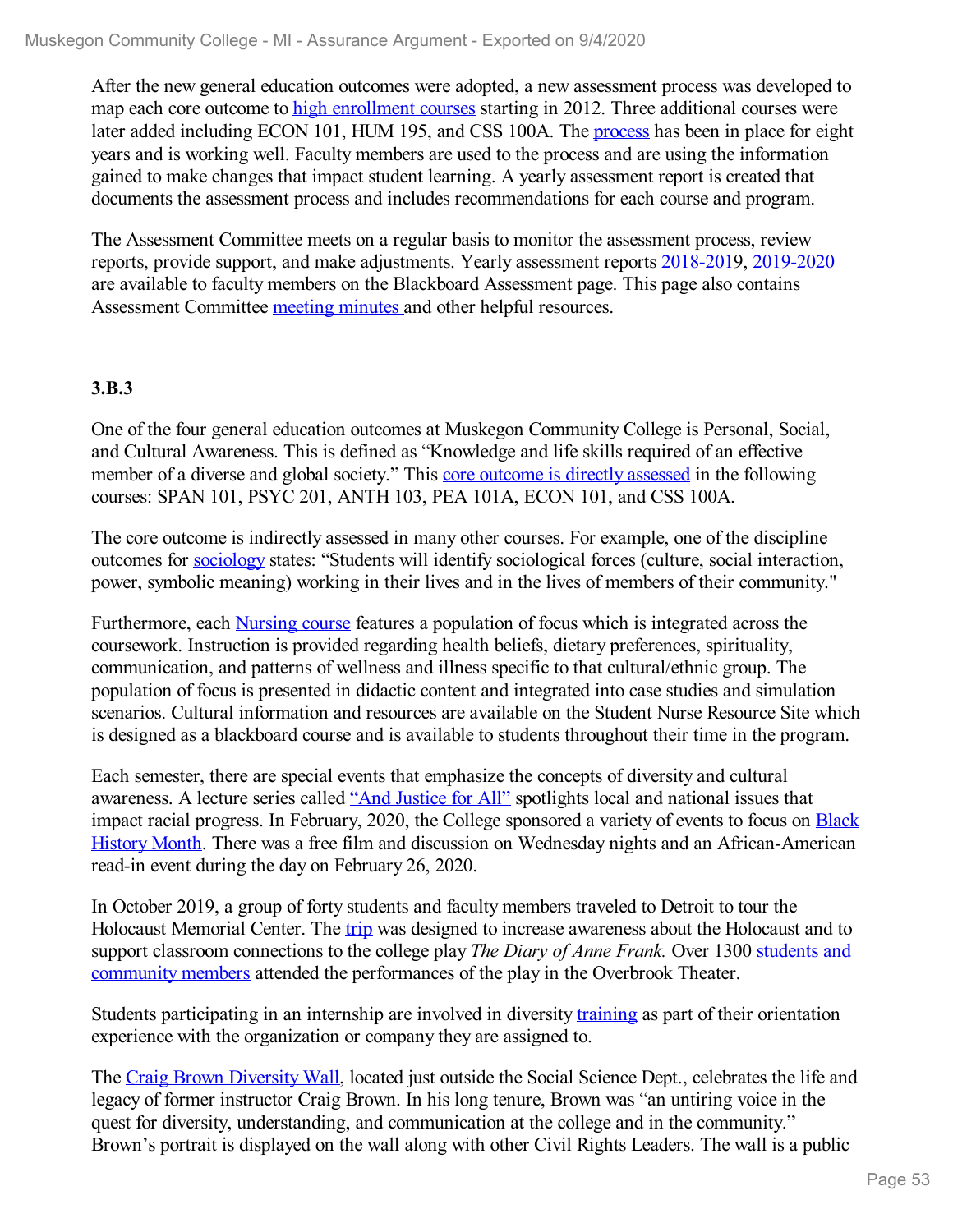reminder to students, staff, and community members about the importance of diversity and living together in a multicultural world.

The [library](file:///D:/evidence/viewfile?fileId=1079213) offers a wealth of resources which recognize human and cultural diversity. These resources include children's literature to support the college's Early Childhood Education Program. Some examples are fables from different cultures and stories relating to multicultural issues, gender, race and nontraditional family groups. The library supports the Nursing department providing books for transcultural nursing. In addition to these print and electronic resources, on a yearly basis, the library provides displays of materials which focus on human and cultural diversity. Library displays have included Banned Books, with a focus upon LGBTQ literature, African American authors, and Global Awareness. The library has celebrated International Games Day with games from around the world.

Student are able to learn about diversity and cultural awareness by joining one of the following [student](file:///D:/evidence/viewfile?fileId=1079220) clubs:

- Anime and Asian Culture Club
- Power of Unity Alliance
- Social Science Association
- Gender and Sexuality Alliance
- Student Veteran Organization

The Global [Awareness](file:///D:/evidence/viewfile?fileId=1068840) Festival is an on-campus tradition. The focus of this year's festival was on the Caribbean and included seminars and special events focusing on the ecology, geology, and culture of the Caribbean. A highlight of the festival is the hanging of flags from around the world throughout the hallways on the main campus.

Students studied Mayan culture and regional biology with the [International](file:///D:/evidence/viewfile?fileId=1068869) Cultural Studies and Biological Field Studies in Belize course. Due to external factors, the course has been discontinued, but it will be redesigned and offered as a new course with a social science focus. Another option is [International](file:///D:/evidence/viewfile?fileId=1100740) Cultural Studies in Germany where students study German culture, history, and politics through lectures, discussions, and actual travel to Stuttgart, Germany.

### **3.B.4**

MCC's award winning faculty are at the center of the teaching and learning process at Muskegon Community College. Many have received awards.Others are involved in national and state organizations dedicated to the pursuit of knowledge and efforts to promote student engagement and success.

For the fifth time in eight years (2020) [Networking](file:///D:/evidence/viewfile?fileId=1100720) Instructor Mark Verhoeven was recognized by the CISCO Networking Academy as an Advanced Level Instructor, a select annual honor reserved for the top 25 percent of its instructors based upon student feedback and performance.

Anthropology instructor Dr. Evin [Rodkey](file:///D:/evidence/viewfile?fileId=1068882#page=1) serves as the President of the Society for Anthropology in Community Colleges. For the past two years, Rodkey has given [lectures](file:///D:/evidence/viewfile?fileId=1068884) on campus and in the community spotlighting current issues.

Welding Instructor Tom Sumerix was recognized in the publication *The American Welder*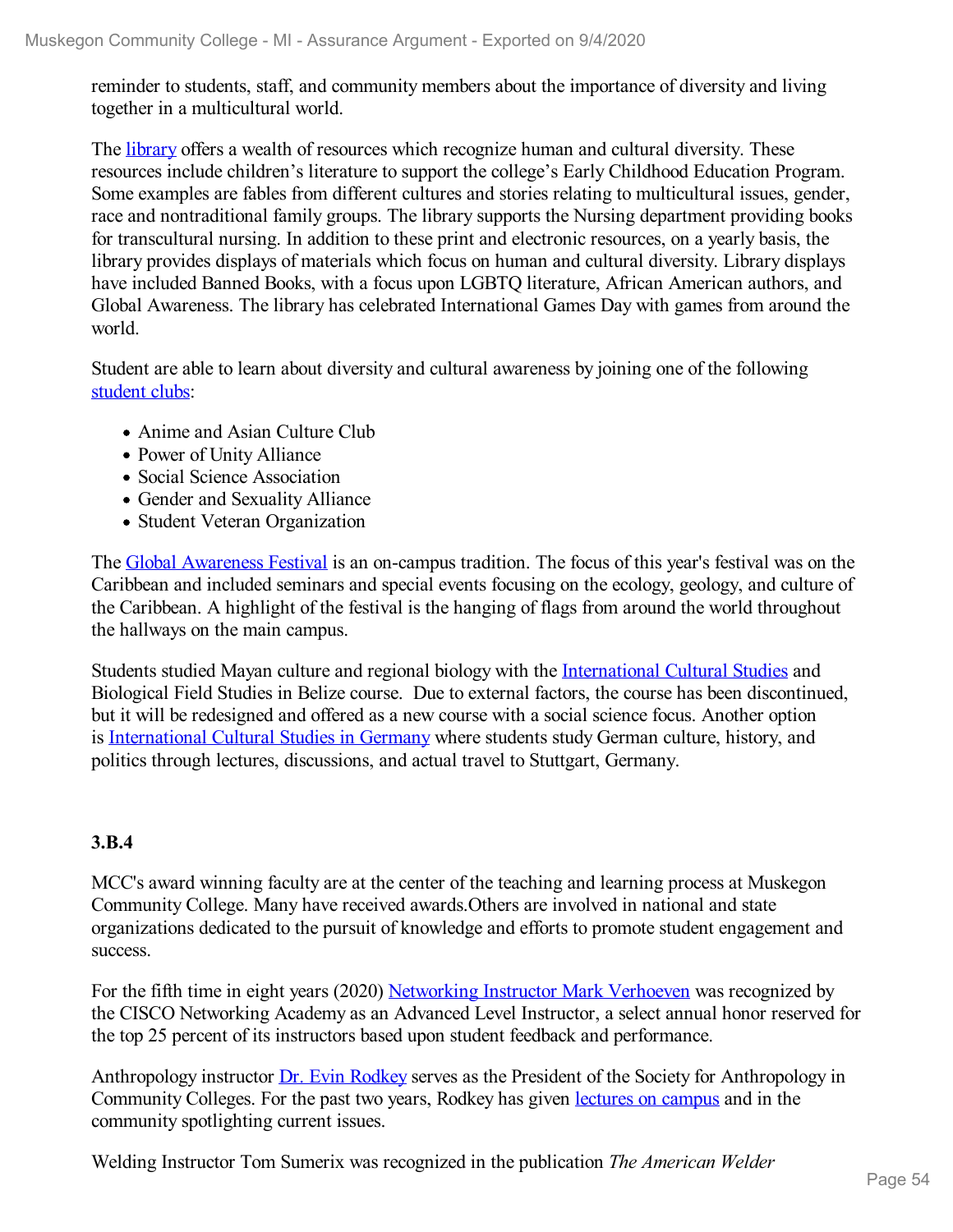(September 2019) for organizing a welding [competition](file:///D:/evidence/viewfile?fileId=1068846) for area high school students. The competition has become an annual event that helps to recruit students for the program.

In 2018, Reading instructor Hollie Benson received the Dale P. Parnell [Distinguished](file:///D:/evidence/viewfile?fileId=1068839) Faculty Award presented by the American Association of Community Colleges. The award recognizes faculty for "making a difference in the classroom and demonstrating passion for supporting students."

In 2016, History instructors George Maniates and Kurt Troutman received the LAND (Liberal Arts Network for Development) Award for [Institutional](file:///D:/evidence/viewfile?fileId=1068868) Excellence. The award recognized the faculty members for developing a community based WWII History Seminar. It quickly became popular with veterans, senior citizens, students, and community members.

In 2015, Muskegon Community College was named a [National](file:///D:/evidence/viewfile?fileId=1068874) Leader College from Achieving the Dream. "The distinction recognizes community colleges across the U.S. that commit to improving student success and closing achievement gaps."

Instructor Char Parker received the [Outstanding](file:///D:/evidence/viewfile?fileId=1068847) Educator Award in 2014 from the Michigan Occupational Deans Administrative Council. Parker teaches CIS courses and was recognized for her innovative teaching style that gets students involved in IBM Conferences.

Students at Muskegon Community College are actively involved in the learning process. Many have won awards at the local, state, and national level.

Sarah Wood was selected to be a 2020 [Achieving](file:///D:/evidence/viewfile?fileId=1082213) the Dream DREAM Scholar. Sarah was part of a group of eight students selected nationally. She participated in ATD's program to build leadership, critical thinking, and networking skills.

In 2020, two recent Muskegon Community College students, Stephanie Carr and Leeanna Harris, were awarded two of the five national [scholarships](file:///D:/evidence/viewfile?fileId=1100769) offered by Gamma Theta Upsilon (GTU), the international geographical honorary society. They are the first-ever community college recipients of the prestigious awards.

Several students [received](file:///D:/evidence/viewfile?fileId=1082212) awards at the statewide LAND (Liberal Arts Network for Development) conference in 2020.

In 2019, Stephanie Carr was chosen to represent the East Lakes Division of the American Association of Geographers at the annual World GeoBowl [competition](file:///D:/evidence/viewfile?fileId=1082214) in Denver. At the conference, Stephanie provided a poster presentation on her research focused on the Asian Longhorn Beetle. In addition, Stephanie worked with faculty advisor Diana Casey to organize an MCC chapter of the International Geographical Honor Society, Nu Nu of Gamma Theta Upsilon.

In 2019, Ashlyn Bryant and Taylor Carlson were named to the 2019 [All-Michigan](file:///D:/evidence/viewfile?fileid=1068889) Academic Team. The competition is sponsored by the Michigan Community College Association (MCCA) and Phi Theta Kappa International Honor Society.

In 2019, Jeremy Wahr was named Student [Journalist](file:///D:/evidence/viewfile?fileid=1068877) of the Year by the Michigan Community College Press Association for work with the *Bay Window* newspaper.

In 2018, Cody Theil was the winner of the Sarnicola [Entrepreneur](file:///D:/evidence/viewfile?fileId=1082215) Award, a \$10,000 grant from the Nick and Ashley Sarnicola and the NextGGen Foundation.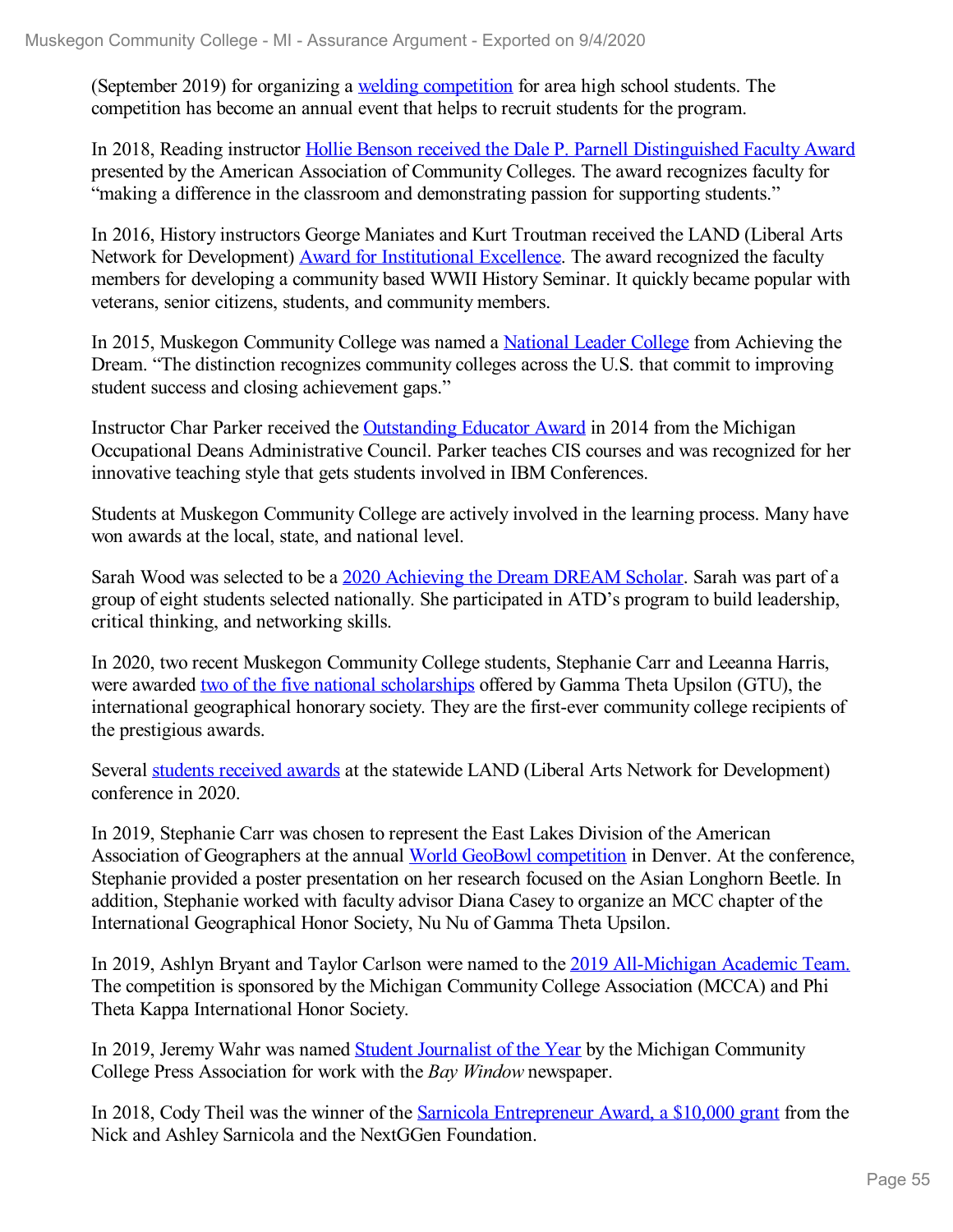Each year, students participate in [undergraduate](file:///D:/evidence/viewfile?fileId=1098824) research projects and present their findings through on-campus poster presentations. Many have traveled to Community College Undergraduate Research Initiative (CCURI) conferences and events to present their research. In 2019 students traveled to the conference in [Tennessee.](file:///D:/evidence/viewfile?fileid=1068881)

A team of students won third place in the 78<sup>th</sup> Annual Wisconsin Regional Foundry Casting [Competition](file:///D:/evidence/viewfile?fileId=1068875) in 2016. In this annual event, Muskegon has won a variety of awards competing against teams mostly from four year colleges and universities.

## **Sources**

- 10-23-19 Board Packet for DISTRIBUTION
- 10-23-19 Board Packet for DISTRIBUTION (page number 29)
- 11-20-19 Board Packet for DISTRIBUTION
- 11-20-19 Board Packet for DISTRIBUTION (page number 17)
- 2020 Global Awareness Festival
- 35 Most popular courses at MCC 2011
- AACC to Present Inaugural National Award to MCC Instructor Hollie Benson \_ News and Events
- Academic Affairs 2018 History of Assessment at Muskegon Community College
- And Justice For All February 2020
- Annual Assessment Report 2019-2020 B
- Annual Assessment Report Fall 2018 (3)
- Assessment Committee Meeting Minutes 4.13.2020
- Awards Presented at First MCC Welding Invitational News and Events 3B4
- Black History Month
- Char Parker Named Statewide 2014 Outstanding Educator News and Events 3B4
- Copy of 2018-2019-Program-Enrollment-Report-V1-01-13-20 3B1
- Craig Brown Diversity Wall Community Resources
- Fall 2019 Creative Writing Contest Winners Announced News and Events
- General Education Courses and ADOs Assessed Fall 2020(2)
- IAC BYLAWS 3B1
- IAC BYLAWS 3B1 (page number 1)
- IAC minutes 11.2.2011 approving new general educaiton outcomes
- IAC minutes 11.2.2011 approving new general educaiton outcomes (page number 4)
- IAC Minutes 4.17.19. assessment report pdf
- International Courses International Studies
- International Studies Of Course You Can
- Internships 3B3
- Internships 3B3 (page number 2)
- Land Award George Maniates 2-15-16-MINUTES-BOT-SS 3B4
- LAND Steering Committee Liberal Arts Network for Development 3B4
- LAND Steering Committee Liberal Arts Network for Development 3B4 (page number 2)
- MCC Alumnus Receives Additional Sarnciola Award Funding News and Events
- MCC Computer Network Instructor Among World's Top 25 Percent News and Events
- MCC Develops New Academic Planning Guidelines News and Events
- MCC Geography Majors Awarded Two of Five National GTU Scholarships News and Events
- MCC Launches National English Honors Society Chapter News and Events 3B4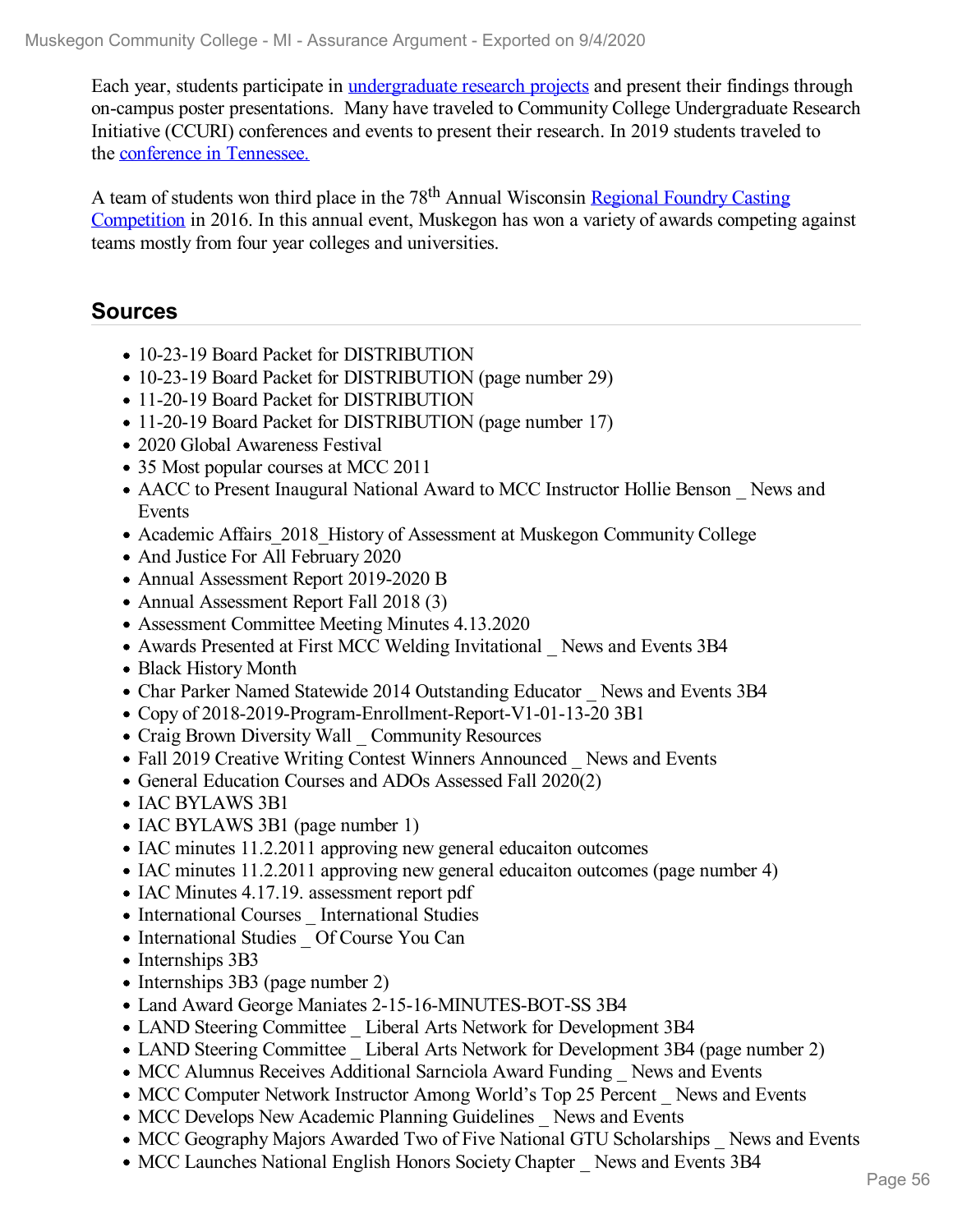- MCC Named a National Leader College News and Events 3B4
- MCC Places Third at Regional Foundry Casting Competition 3B4
- MCC Student Named National ATD DREAM Scholar News and Events
- MCC Student Newspaper Wins Statewide Awards News and Events 3B4
- MCC Student Researchers Participate at National Symposium in Tennessee 3B4
- MCC Student to Compete in 2020 World GeoBowl on April 7 News and Events
- MCC Website 20 Feb 2020 ASA
- MCC Website 20 Feb 2020 Michigan Transfer Agreement
- MCC Website 21 Feb 2020 Purposes of General Education
- MCC Website 24 Feb 2020 Library
- MCC Website 9 March 2020 Transferring Credit to MCC
- MCC Website 9 March 2020 Transferring Credit to MCC (page number 2)
- MCC Website 9 March 2020 Transferring Credit to MCC(2)
- MCC Website 9 March 2020 Transferring Credit to MCC(3)
- MCC-AssessmentBrochure09-24-2018
- MCCWebsite 24 Feb 2020 Student Clubs and Organizations
- Michigan Community College Press Association Names MCC's Jeremy Wahr Student Journalist of the Year \_ News and Events
- Muskegon CC Student Writing Contest Winners LAND 2020
- New Associates Degree Approval Form 2017
- New Associates Degree Approval Form 2017 (page number 3)
- New Course Proposal Form 2017
- New Course Proposal Form 2017 (page number 3)
- Nursing Syllabus
- Registrar 20-21 Course Catalog-Web
- Registrar 20-21 Course Catalog-Web (page number 46)
- Registrar 20-21 Course Catalog-Web (page number 48)
- Second Annual Anthropology Day Set for Feb. 20 at MCC 3B4
- Society for Anthropology in Community Colleges 2019 Meeting \_ Anthropology News 3B4
- Society for Anthropology in Community Colleges 2019 Meeting Anthropology News 3B4 (page number 1)
- Sociology Discipline Outcomes 2020
- Two MCC Students Named to 2019 All-Michigan Academic Team News and Events
- Undergraduate Research Remains a Reality at MCC News and Events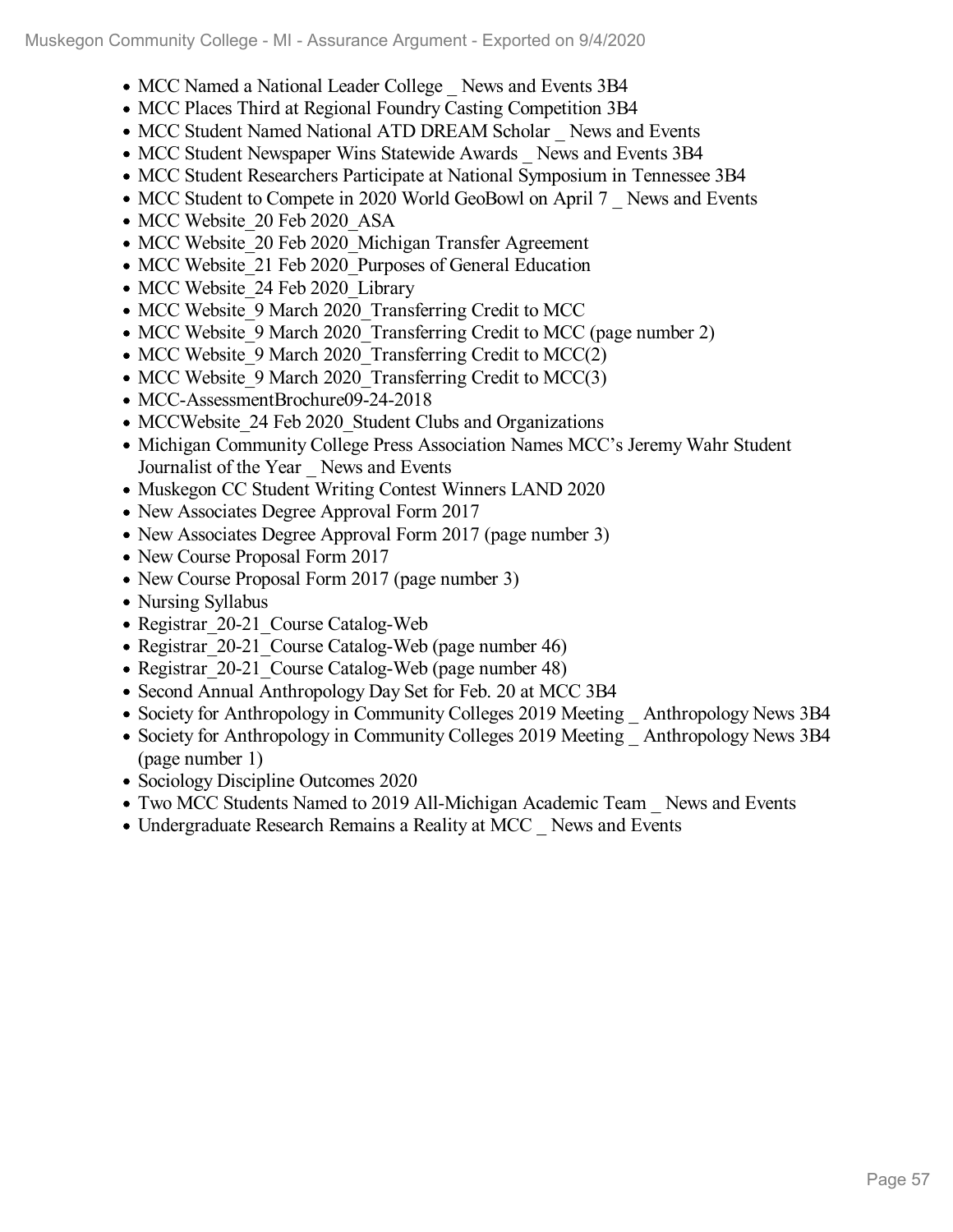# **3.C - Core Component 3.C**

The institution has the faculty and staff needed for effective, high-quality programs and student services.

- 1. The institution strives to ensure that the overall composition of its faculty and staff reflects human diversity as appropriate within its mission and for the constituencies it serves.
- 2. The institution has sufficient numbers and continuity of faculty members to carry out both the classroom and the non-classroom roles of faculty, including oversight of the curriculum and expectations for student performance, assessment of student learning, and establishment of academic credentials for instructional staff.
- 3. All instructors are appropriately qualified, including those in dual credit, contractual and consortial offerings.
- 4. Instructors are evaluated regularly in accordance with established institutional policies and procedures.
- 5. The institution has processes and resources for assuring that instructors are current in their disciplines and adept in their teaching roles; it supports their professional development.
- 6. Instructors are accessible for student inquiry.
- 7. Staff members providing student support services, such as tutoring, financial aid advising, academic advising and cocurricular activities, are appropriately qualified, trained and supported in their professional development.

# **Argument**

### **3.C.1**

Muskegon Community College has both full and part time faculty and staff who represent a wide range of experience, skills, and credentials. The College strives to hire the most qualified and experienced individuals who it believes will serve the mission, values, and purposes of the college.

A fully educated student is a citizen of the world and the educational experience a student receives at MCC reflects that belief. To that end, the **Office of Human [Resources](file:///D:/evidence/viewfile?fileId=1068861)** actively strives to recruit faculty who mirror the diversity of the student body. While nation-wide searches for faculty and professional staff are conducted, our faculty profile does not totally align to the community of students we serve. This is an area for potential growth.

Table 1 compares the student population [\(2017-2018](file:///D:/evidence/viewfile?fileId=1082370)) with [faculty](file:///D:/evidence/viewfile?fileId=1082371) and staff from 2019.

#### Table 1 Student / Faculty and Staff Demographics

|       | <b>Students</b> | Faculty and Staff |
|-------|-----------------|-------------------|
|       | 2017-2018       | <b>IPEDS 2019</b> |
| White | 75%             | 80.1%             |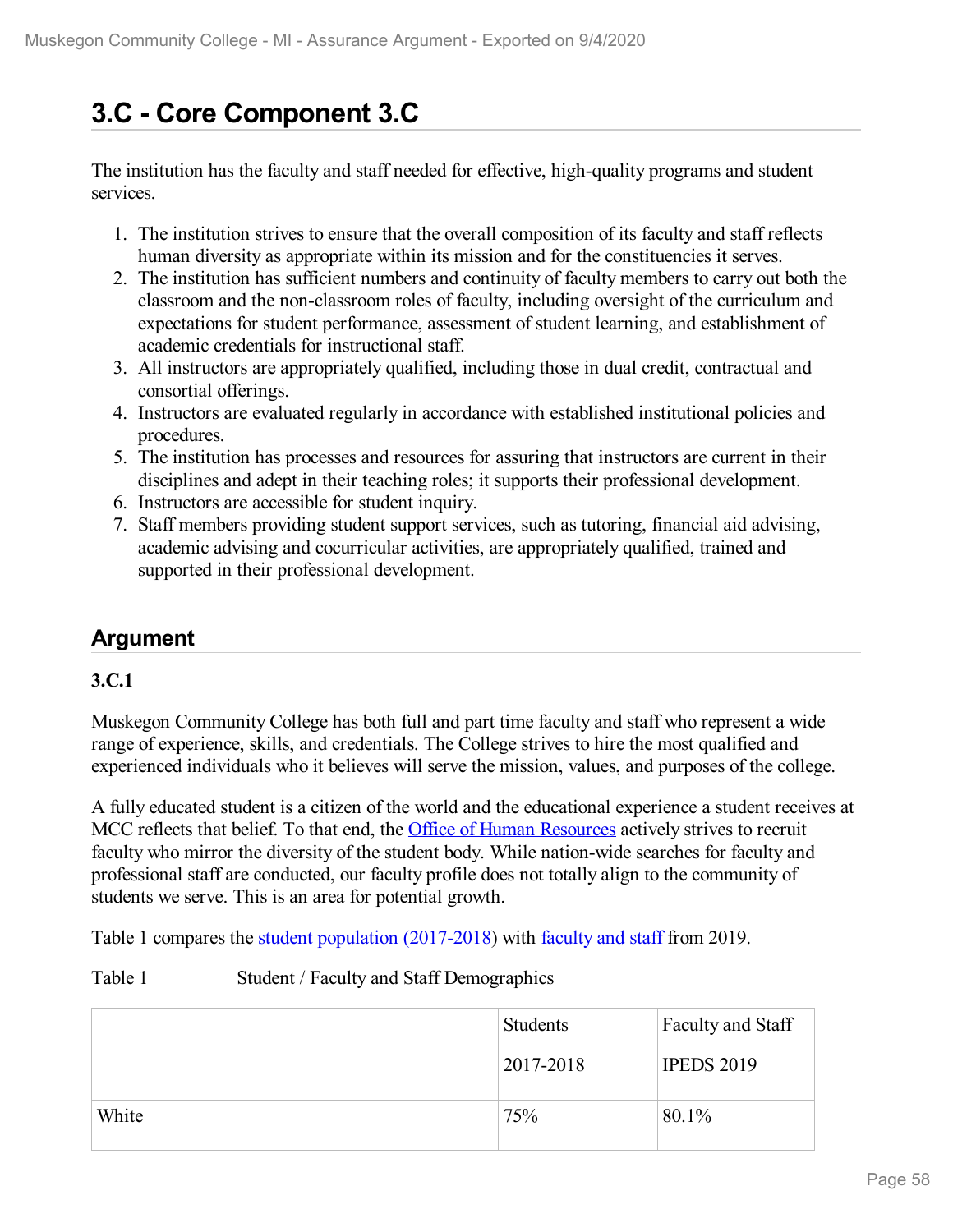| <b>Black or African American</b>                    | 8%    | 12.8%        |
|-----------------------------------------------------|-------|--------------|
| Hispanic                                            | 6%    | 4%           |
| Unknown                                             | $5\%$ | $\mathbf{0}$ |
| 2 or more races                                     | $4\%$ | .4%          |
| American Indian (American Indian/Alaskan<br>Native) | $1\%$ | 1.8%         |
| Other / Asian/Pacific<br>Islander                   | $1\%$ | .9%          |

## **3.C.2**

In 2018-2019, there were 83 full time faculty and 184 adjunct faculty [members](file:///D:/evidence/viewfile?fileId=1068860). This equates to a student/faculty ratio of 19:1.

Faculty are highly involved in all processes and activities that are crucial to student success. The Faculty Master [Agreement](file:///D:/evidence/viewfile?fileId=1068943) states that faculty are responsible for:

"Preparing for classes; meeting classes; examining and evaluating books and materials; professional reading and formal or informal research; attending council or other professional meetings; checking papers and evaluating student progress; preparing for accreditation; supporting and helping to meet student success and completion initiatives; holding scheduled or unscheduled office and conference hours; mentoring new faculty; compliance training; and engaging in other activities related to the unique position of faculty member in an institution of higher learning."

Faculty members serve as advisors for numerous [student](file:///D:/evidence/viewfile?fileId=1068697) clubs including American Foundry Society, Business Professionals of America, Christian Fellowship, Gaming Club, Geo Club, and Philosophy Club. A number of other faculty serve on regional committees that promote specific programs or student competitions. For example, two English faculty members recently worked with students to start a new [chapter](file:///D:/evidence/viewfile?fileId=1068873) of Sigma Kappa Delta, the English National Honor Society for two-year colleges.

The Instructional Affairs Council (IAC) is the committee that handles curriculum changes and ensures standards are maintained for grading, rigor, and inclusion of required elements for each course. Faculty [members](file:///D:/evidence/viewfile?fileId=1068830#page=1) make up a majority of this important committee. There are 15 faculty members out of a total of 18 voting members. The **IAC** has two standing [committees](file:///D:/evidence/viewfile?fileId=1068863#page=2): Assessment and Distance Education Advisory. Both of these standing committees have significant faculty membership.

The [Assessment](file:///D:/evidence/viewfile?fileId=1068844) Committee meets on a regular basis and provides leadership and support for campus-wide assessment projects. Faculty members are involved in the assessment of student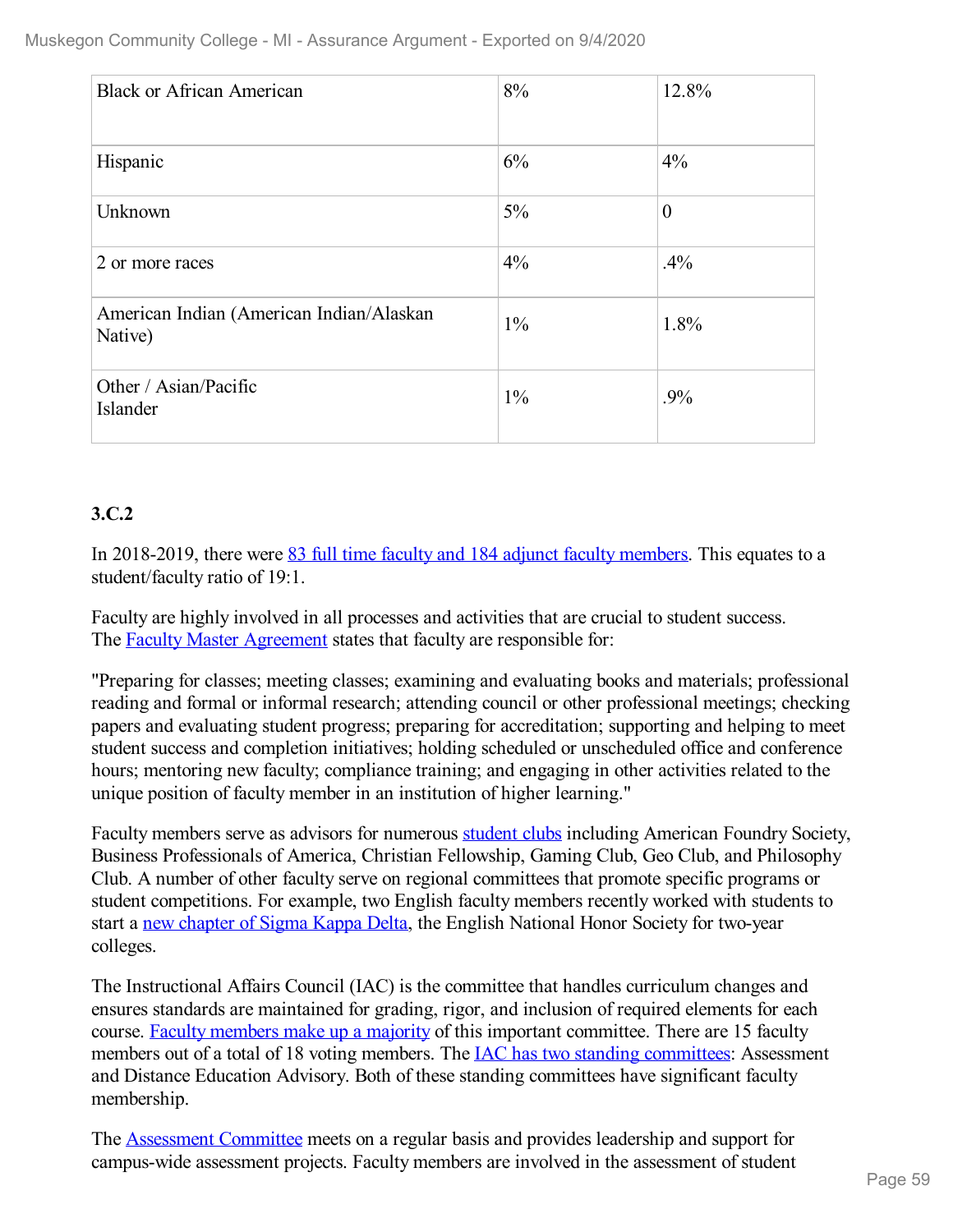learning in multiple ways. For General Education [Assessment,](file:///D:/evidence/viewfile?fileId=1077131) faculty members collect data, share the information with colleagues, and recommend changes. Another large group of faculty performs the same functions to measure program or discipline [outcomes.](file:///D:/evidence/viewfile?fileId=1068866) Many of these faculty members are involved in [assessment](file:///D:/evidence/viewfile?fileId=1068872) at the course level, collecting data, sharing the information, and making recommendations with the goal of improving student learning.

The Distance Education Advisory [Committee](file:///D:/evidence/viewfile?fileId=1101072) (DEAC) facilitates MCC in providing high quality distance education and experiences. DEAC makes recommendations related to

- educational and instructional technologies/software for online/distance environment
- professional development related to online & hybrid pedagogies
- new online & hybrid course development and review
- support services, processes, procedures and policies for online students.

Faculty members serve on other campus committees including the Joint [Sustainability](file:///D:/evidence/viewfile?fileId=1068831) Council, Student [Services](file:///D:/evidence/viewfile?fileId=1068823) Council, [Assessment](file:///D:/evidence/viewfile?fileid=1068844) Committee, and many others.

Faculty members serve on hiring committees for new faculty and staff. This is an important part of their role as faculty members. The process is coordinated by the Office of Human [Resources](file:///D:/evidence/viewfile?fileId=1068858). In 2016, a new committee called the Faculty [Qualifications](file:///D:/evidence/viewfile?fileId=1068956) Committee was started to review faculty qualifications in light of the new HLC requirements. Faculty members make up a majority on this committee. The committee led the process to determine what the faculty [qualifications](file:///D:/evidence/viewfile?fileId=1068853) would be for each course. Once that task was completed, the group continues to meet as needed to make decisions on questions regarding faculty [qualifications](file:///D:/evidence/viewfile?fileId=1077052).

## **3.C.3**

[Qualifications](file:///D:/evidence/viewfile?fileId=1068851) for full time faculty members are listed in the Faculty Master Agreement under Article VII Section 7.1:

"New faculty members shall meet the College's qualification requirements as established per guidance from the accrediting bodies' criteria for qualified faculty in the area of their assignment".

Programs with specialized accreditation meet the requirements for that program. For example, in the Nursing Program, instructors in a teaching / evaluation role must have a graduate degree with a major in Nursing. The minimum requirements for faculty teaching in the clinical setting are a bachelor's degree with a major in Nursing (graduate degree preferred).

In 2016, Muskegon Community College implemented changes to bring hiring policies in line with the new changes from the Higher Learning Commission. A new committee called the Faculty [Qualifications](file:///D:/evidence/viewfile?fileId=1068853) Committee was formed to implement and monitor changes. The committee began work by performing an audit of all current faculty listing current degrees, certifications, and other credentials. This was helpful in determining the current level of compliance and served as a guide for future steps that were needed.

In November 2016, the Faculty Qualifications Committee created a Manual for Courses. The manual lists courses taught by the college and both the required and alternate [qualifications](file:///D:/evidence/viewfile?fileId=1063186) to teach each course. Meetings were held with department chairs and key faculty members to determine the required and alternate [qualifications.](file:///D:/evidence/viewfile?fileId=1063192) The Faculty Qualifications Committee reviewed and approved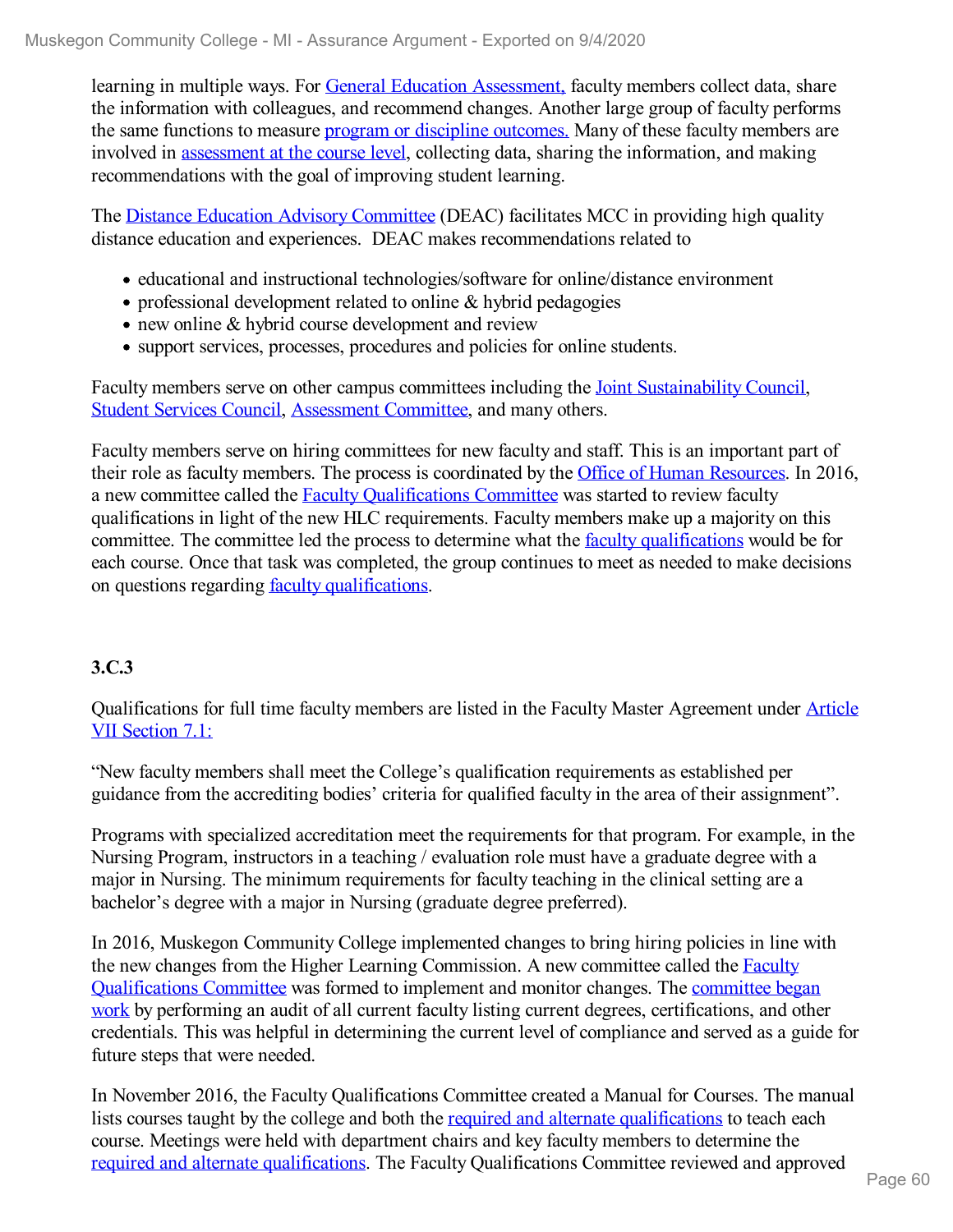the proposed qualifications for each course to make sure the changes met the HLC requirements. On rare occasions, an exception is made based on the HLC requirements for Tested Experience. In that case, the department chair submits a letter outlining the additional qualifications and submits the information to the Vice President of Academic Affairs for approval.

For new job candidates, the Dean of Instruction and Assessment reviews the credentials and decides on the prospective faculty member's qualifications. When finished, this information is sent to the Office of Human Resources.

All faculty are treated the same in terms of faculty qualifications and the requirements to teach individual course[s.](file:///D:/evidence/viewfile?fileId=1068853) There is no difference for faculty teaching [traditional](file:///D:/evidence/viewfile?fileId=1068853#page=3) students, dual credit, or consortial offerings.

### **3.C.4**

The [procedures](file:///D:/evidence/viewfile?fileId=1069062#page=44) for the evaluation of full-time faculty members are outlined in the Faculty Master Agreement, Article X.

To summarize the process, there is a team of faculty members and one administrator who conduct a classroom visit. Student survey results are examined as part of the evaluation. [Reports](file:///D:/evidence/viewfile?fileId=1100537) are completed by the evaluation team and the results are shared with the faculty member. If the team finds areas of concern, they can choose to develop a plan of improvement with specific tasks and a timeline for the faculty member. Once the process is completed, the information is shared with the faculty member. Full time faculty members are evaluated two times during the first year. One time during the second and third year, and every three years after that.

Adjunct faculty members are evaluated by the department chair or program coordinator on a regular basis. The **Adjunct Faculty [Guidebook](file:///D:/evidence/viewfile?fileId=1068841)** describes the process. After the evaluation, a written report is created and shared with the adjunct faculty member. Copies of evaluations are kept on file in the Office of Human Resources and Academic Affairs.

### **3.C.5**

The Center for Teaching Learning provides support and training to faculty members. Two full-time staff members are available to help with training or technical needs. The CTL provides a variety of resources including [instructional](file:///D:/evidence/viewfile?fileId=1068931) videos on topics such as "Creating Interactive Videos with Camtasia." In Fall 2019, the CTL sponsored a series called "[Teacher](file:///D:/evidence/viewfile?fileId=1068953) Talks." Faculty members were recruited to present on important topics like "Getting Started with OER" and "The First Day of Class".

The Faculty Seminar Days [in-service](file:///D:/evidence/viewfile?fileId=1068958) events include a variety of relevant and useful training opportunities. For the Winter 2020 event, the sessions included Strategic Planning, Blackboard Updates, Technology Break-Out Sessions, a student Dream Scholars Panel, HLC group work, the movie *Unlikely*, faculty time to work on assessment tasks, and other events.

The Center for Teaching and Learning along with the Distance Education Coordinator monitors and supports faculty who are working to develop a new online course. Instructors wanting to teach an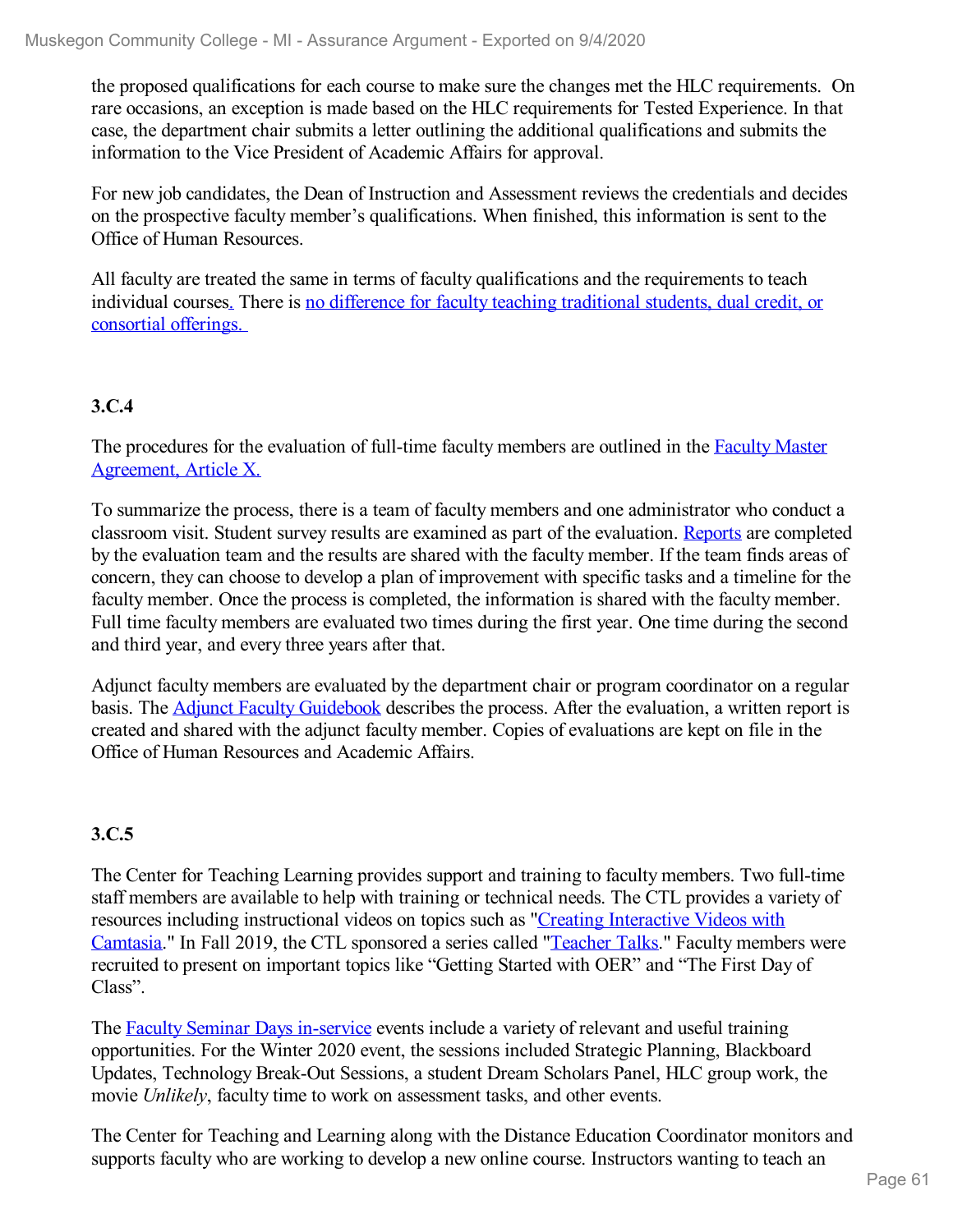online or hybrid course first have to be trained. An application process is available for faculty developing a new [online](file:///D:/evidence/viewfile?fileId=1100590) course. The course must first be approved by the DE Coordinator and the course is [evaluated](file:///D:/evidence/viewfile?fileId=1100595) by a team of faculty and staff. This process helps to train faculty in effective course development practices and best practices for online teaching and learning.

Additional resources are found on [Faculty](file:///D:/evidence/viewfile?fileId=1068934) Corner which is a Blackboard shell available to all faculty members. Instructional videos such as "Importing a Test or Pool of Questions" help faculty to develop skills related to [Blackboard.](file:///D:/evidence/viewfile?fileId=1068940) In addition, there are You Tube videos from the Faculty Seminar Days In-service events that happen at the beginning of each semester. These sessions are videotaped, and the links are sent out to all faculty members. This is especially a benefit to adjunct instructors who can watch the sessions and not have to come to campus. In addition to the videos, presentation materials from Faculty [Seminar](file:///D:/evidence/viewfile?fileId=1068928) Days are made available on Faculty Corner.

Faculty members participate in a variety of professional development and training events each year. A recent survey of faculty [members](file:///D:/evidence/viewfile?fileId=1068935) asked the question: "What MCC sponsored training events have you participated in during the last two years 2018-2019?" The top ten responses appear below:

| <b>Faculty Seminar Days General Session</b> | 72% |
|---------------------------------------------|-----|
| <b>Faculty Seminar Days Break-Out</b>       | 62% |
| One on One with CTL staff                   | 38% |
| New Faculty Orientation                     | 34% |
| <b>Teacher Talks</b>                        | 31% |
| May Days                                    | 26% |
| Department Hosted Training                  | 26% |
| CTL training event                          | 26% |
| Other                                       | 13% |
| Sabbatical                                  | 3%  |

Total Responses: 68

Funds are made available each year for faculty members to attend [conferences](file:///D:/evidence/viewfile?fileId=1068941) and other professional development training events. Each faculty member is allocated a specific amount from their [department.](file:///D:/evidence/viewfile?fileId=1068947) Another option is to apply for other funds through the National Pool Travel Request Form.

In 2019, faculty members were asked the following question from the 2019 Faculty [Professional](file:///D:/evidence/viewfile?fileId=1068938#page=7)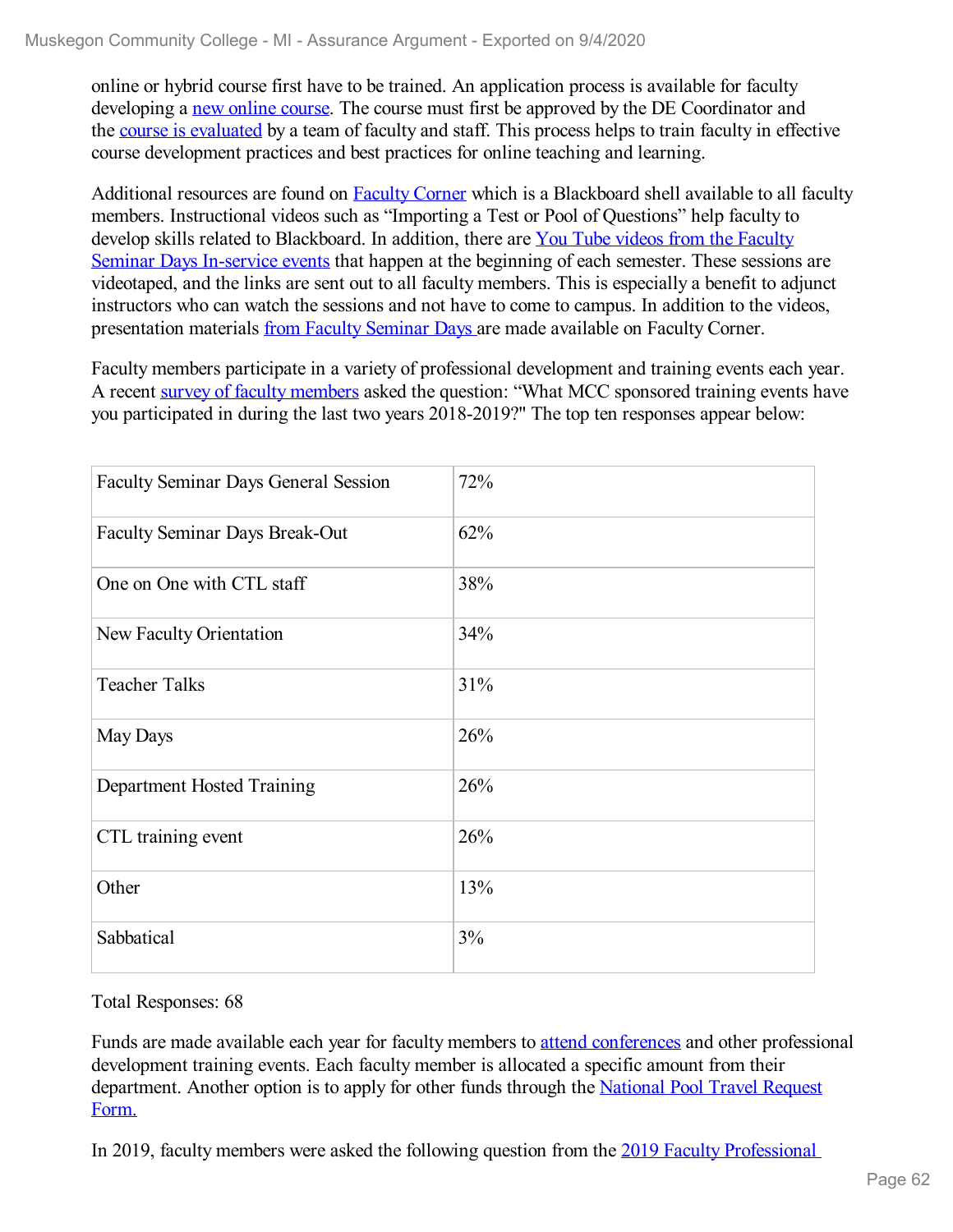#### Development Survey: "What training or professional development opportunities have you participated in outside of MCC during the last two years?" The top responses appear below.

| Discipline / Program Specific Conference                                  | 52% |
|---------------------------------------------------------------------------|-----|
| Other                                                                     | 34% |
| <b>TRENDS</b> Occupational Conference                                     | 18% |
| <b>State of Michigan Transfer Meetings</b>                                | 17% |
| ETOM (Educational Technology Organization of<br>Michigan) Online Training | 14% |
| <b>ATD</b> Conference                                                     | 13% |
| LAND (Liberal Arts Network) Conference                                    | 13% |
| <b>HLC</b> Conference                                                     | 7%  |

Total Responses: 56

One question from the 2019 [faculty](file:///D:/evidence/viewfile?fileId=1068935) survey asked, "Do you feel like MCC supports your professional development?" Of the seventy-four faculty who responded, 70% agreed with 9% saying "A great deal," 28% choosing "A lot," and 32% choosing "A moderate amount."

Student [end-of-course](file:///D:/evidence/viewfile?fileId=1068930) surveys are used to provide feedback to instructors. Survey results are sent back to each instructor once the survey closes. Department chairs and deans have access to the survey results and can follow up with the instructor if any concerns are noted.

The process for evaluating instructors helps to ensure that faculty members are developing and growing as professionals. Classroom observations are made and follow up [reports](file:///D:/evidence/viewfile?fileid=1100537) are provided to the faculty member. These reports include observations, suggestions and helpful comments. A plan of improvement is provided if the review team feels one is necessary.

### **3.C.6**

At Muskegon Community College, it is important for instructors to be available for students. The Faculty Master Agreement includes [information](file:///D:/evidence/viewfile?fileid=1068943) requiring faculty members to post and hold regular office hours. Holding office hours is listed in the Faculty Master Agreement as one of the professional duties for faculty members (section 5.3). In Section 19.7, the [requirements](file:///D:/evidence/viewfile?fileId=1068933) for holding online office hours are listed. In a similar way, the Adjunct Faculty [Handbook](file:///D:/evidence/viewfile?fileid=1068927) specifies that office hours must be held.

The details for office hours are found on the first page of [course](file:///D:/evidence/viewfile?fileId=1068926) sylla[bi](file:///D:/evidence/viewfile?fileid=1068926). The information lists the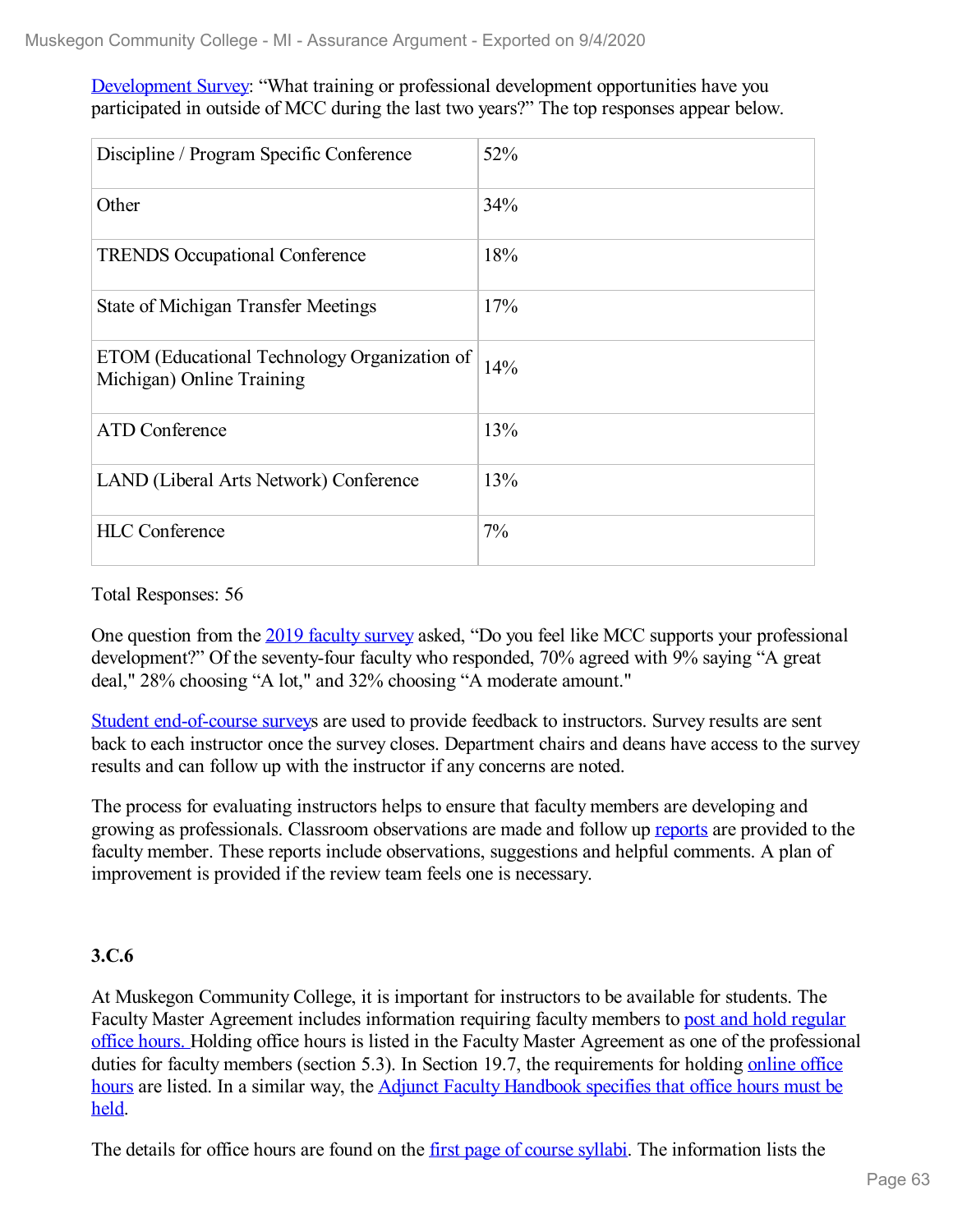office location, times the instructor is available, and phone contact [information.](file:///D:/evidence/viewfile?fileId=1068932) Email contact information is also provided. Instructors teaching online courses schedule virtual office hours or use Google [Hangouts](file:///D:/evidence/viewfile?fileId=1068929) or similar technology to communicate with students.

Each of the Academic Departments at the College has an office with a [Department](file:///D:/evidence/viewfile?fileId=1068955) Support Person on duty to answer phones and help students. The Department Support Person is a full-time employee who can help students contact their instructors. Each department also has a [webpage](file:///D:/evidence/viewfile?fileId=1068961) on the college website that lists contact information for the department.

Recent data from a variety of student surveys indicate that instructors are available and helpful to students. One statement from the Noel Levitz Student [Satisfaction](file:///D:/evidence/viewfile?fileId=1068945) Inventory from 2016 asked students:

"Faculty are usually available after class and during office hours". Seventy-one percent of students at MCC agreed with the statement, which was better than the national average of 67%.

For the 2017 [CCSSE](file:///D:/evidence/viewfile?fileId=1079097) Survey, Muskegon CC students gave the following responses:

"Discussed grades or assignments with an instructor"

89% said "yes" ranging from "Sometimes" to "Very Often"

"Discussed ideas from your readings or classes with instructors outside of class"

51% said "yes" ranging from "Sometimes" to "Very Often"

The results from the 2017 [SENSE](file:///D:/evidence/viewfile?fileId=1068951) Survey showed that students know how to contact instructors and they view instructors as a source of help and support.

| <b>SENSE Question</b>                                                                                                                                      | <b>MCC Student Response</b>                                               |
|------------------------------------------------------------------------------------------------------------------------------------------------------------|---------------------------------------------------------------------------|
| I knew how to get in touch with my<br>instructors outside of class (180)                                                                                   | 89% said "agree" or "strongly agree"                                      |
| Use an electronic tool (e-mail, text messaging,<br>Facebook, MySpace, class Web site, etc.) to<br>communicate with an instructor about<br>coursework (191) | 74% of students said "yes" ranging from one<br>time to four or more times |
| Ask for help from an instructor regarding<br>questions or problems related to a class (19m)                                                                | 79% said "yes" ranging from one time to four<br>or more times             |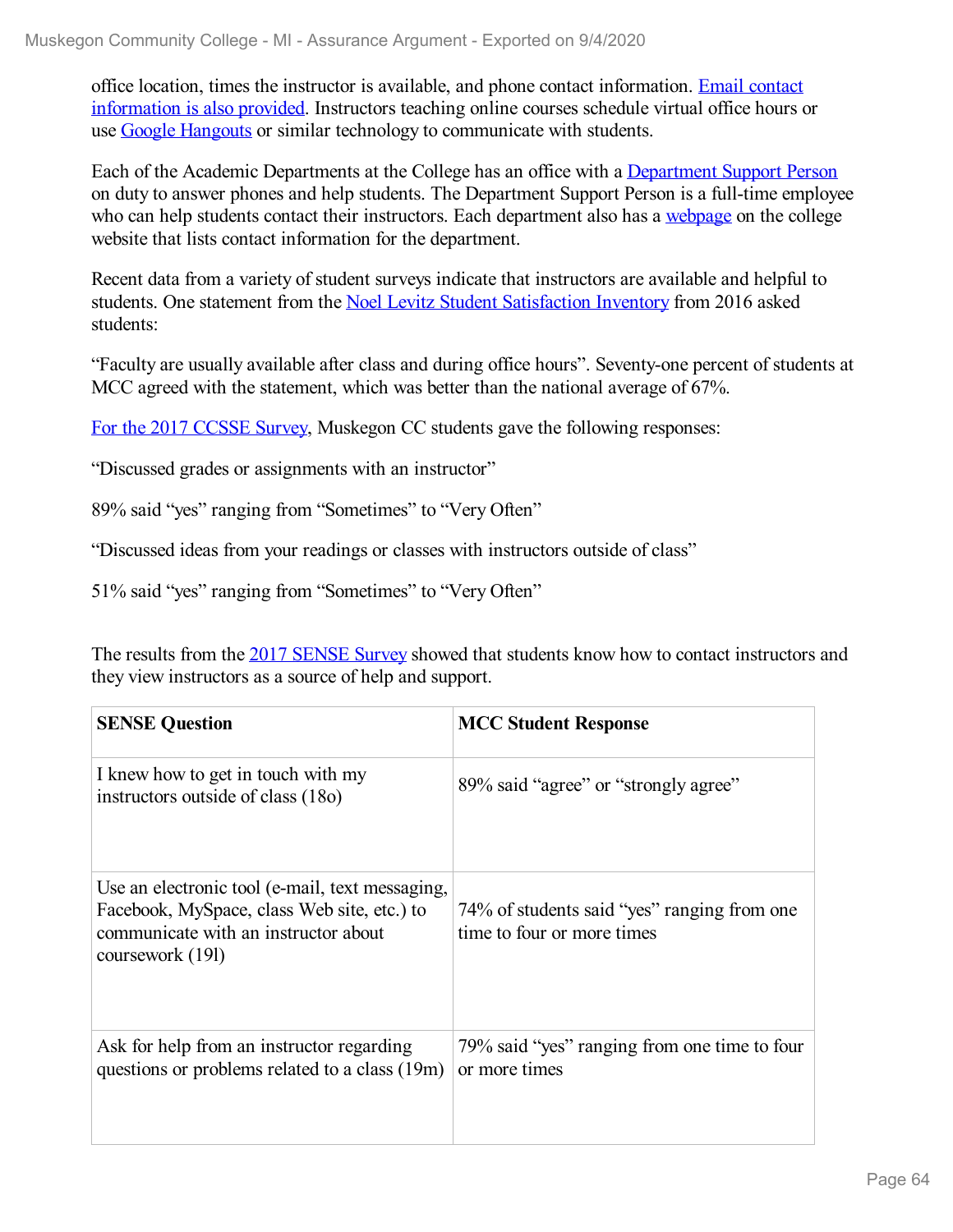| What has been your MAIN source of<br>academic advising? (22) | 29.1% of students named their instructor as<br>their main source of academic advising. |
|--------------------------------------------------------------|----------------------------------------------------------------------------------------|
|                                                              |                                                                                        |

## **3.C.7**

The Office of Human Resources provides leadership in hiring qualified candidates. Job [postings](file:///D:/evidence/viewfile?fileid=1089172) list all the relevant skills and abilities.

The Office of Human Resources works with candidates to set up interviews, schedule tours, provide follow-up, and orientation for new hires. In addition, the Office of Human [Resources](file:///D:/evidence/viewfile?fileid=1068942) provides support and training to current employees regarding employee benefits, policies, problem solving, and other helpful information.

In 2019 a [survey](file:///D:/evidence/viewfile?fileid=1068946) was sent out to all MCC staff members to gather input on professional development.One question on the survey asked "What MCC training events have you participated in the last two years?". The top ten responses to this question appear in the list below.

| Title IX Training                 |
|-----------------------------------|
| CPR / AED Training                |
| IT / Internet Security            |
| Leadership Training               |
| New Hire Orientation              |
| <b>Faculty Seminar Days</b>       |
| <b>Excel Training</b>             |
| Diversity Training                |
| <b>Budget Planning / Training</b> |
| <b>Customer Service Training</b>  |
| 37 Responses                      |
|                                   |

Another survey [question](file:///D:/evidence/viewfile?fileId=1068946#page=3) asked how satisfied staff members were with the training opportunities provided by the College.The responses appear in the table below.

| Very Satisfied | 22% |
|----------------|-----|
|                |     |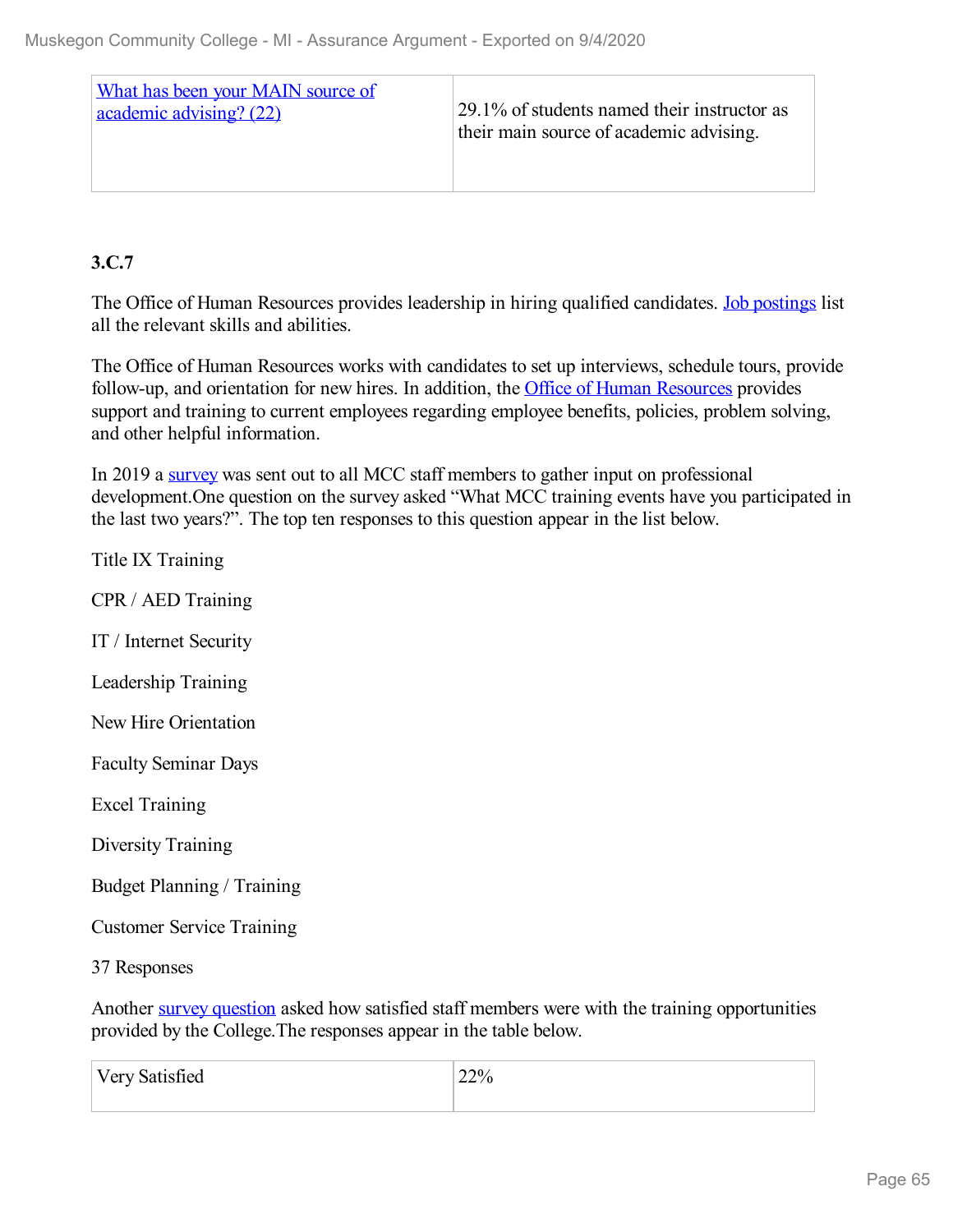| Satisfied                          | 46.3% |
|------------------------------------|-------|
| Neither Satisfied nor Dissatisfied | 30%   |
| Dissatisfied                       | $0\%$ |
| Very Dissatisfied                  | 2%    |

#### 41 Responses

Another question from the 2019 staff [survey](file:///D:/evidence/viewfile?fileid=1068950) asked, "Do you feel like MCC supports your professional development?" Of the forty staff who responded, 65% agreed with 32% saying "A great deal," 8% choosing "A lot," and 25% choosing "A moderate amount."

Funds are available for staff members to travel to conferences. To begin the process, a travel [request](file:///D:/evidence/viewfile?fileId=1089174) form is filled out and submitted to the appropriate supervisor for approval. After the conference or training event, the staff member submits a travel expense report to be reimbursed for any allowable travel expenses.

## **Sources**

- 1-31-17 Steering Committee Meeting Minutes
- 17 December 2019 Student Services Council MINUTES 3c2
- 20 Alternatives to Lecture FSD W2020
- 2018SU-2018FA-2019WI-Enrollment-Work-V1-07-27-20
- 2019 12 11 IAC Minutes
- 2019 12 11 IAC Minutes (page number 1)
- 2019 Jan Joint Sustainability Council Agenda 3c2
- Academic Affairs Email 3.16.2020 Winter 2020 Course Continuity Plan
- Academic Affairs 24 Sept 2019 Discipline Review Procedures
- adjunct faculty guide evaluations 3c5
- Adjunct Handbook page 9
- Assessment Committee Meeting Minutes 111119.docx
- Assessment Committee August 2019 Faculty Letter FSD workshop
- Assessment Committee\_Fall 2020\_General Education Courses and ADOs
- ASTR 101 Course Syllabus
- CCSSE Main Report MCC 2017 4K 4M 4P
- Center for Teaching and Learning Camtasia 6
- CIS110-SEC-W02
- Class Climate End of Course Survey
- College Success Department Home Page
- DEAC Mission Vision
- Distance Education Fall2019 Sample Syllabus for Online Readiness
- ENG 102 Course Syllabus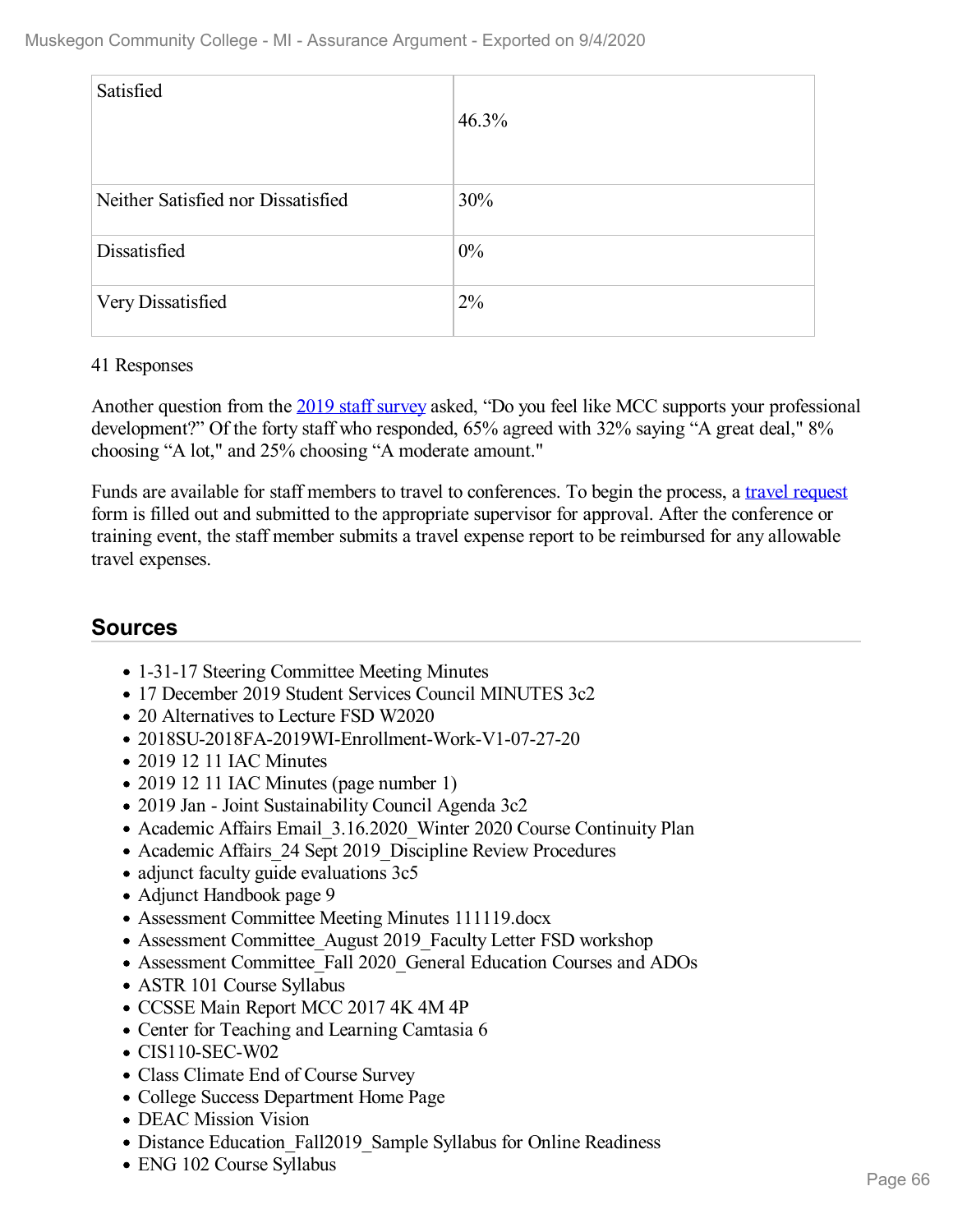- Faculty Corner Resources
- Faculty Master Agreement Office Hours page 70
- Faculty PD Survey 2019 Question 8
- Faculty Qualifications Committee Meeting Notes 2.26.18(2)
- Faculty Qualifications Committee 12.3.19 Meeting Notes-PSYC
- Faculty Qualifications Committee 2.26.18 Meeting Notes-PHYS-ENGR
- Faculty Qualifications Committee\_2017\_Degrees to Teach Eng-Com
- Faculty Qualifications Committee 2019 MCC Faculty Hire and Course Approval Form
- Faculty Qualifications Policy 2018
- Faculty Qualifications Policy 2018 (page number 3)
- Faculty Seminar Days Videos W2020 YouTube
- Faculty Travel Expense Report 2017
- Faculty-Agreement-Final
- Faculty-Agreement-Final (page number 44)
- Facutly Professional Development Survey Fall 2019
- Facutly Professional Development Survey Fall 2019 (page number 7)
- Facutly Qualifications Article VII Master Agreement Page 32
- Hiring Manager Resume Review Process V3 3c2
- HLC Institutional Update page 16 2018-2019
- Human Resources Of Course You Can 3c1
- Human Resources Associate Registrar Job Posting
- Human Resources Description of Services 3C7
- Human Resources 2019 Updated Faculty Qualifications Spreadsheet English
- IAC BYLAWS 2020
- IAC BYLAWS 2020 (page number 2)
- IAC 2017 New Course Proposal Form
- Instructions for discipline outcomes 3c2
- IPEDS 2018-2019 Faculty and staff
- Life Science Program Outcomes and Curriculum Map 3c2
- Master Agreement Professional Duties Page 24
- MCC Faculty Seminar Days Winter 2020 DD
- MCC Launches National English Honors Society Chapter News and Events 3B4
- MCC Staff PD Survey Results November 2019
- MCC Staff PD Survey Results November 2019 (page number 3)
- National Conference Travel Pool Request 2020
- Noel Levitz 2016 Question 61
- Nursing Department Web Page 2020
- Online Application ACC 100 Summer 2020
- Online-Course-Rubric-April-2017-fillable
- Sample Instructor Evaluation Report 2018
- SENSE 2017 18o-19n
- SENSE 2017 Item 22
- Staff PD Conference 2019
- Staff PD Survey 2019 Question 6
- Student Clubs 2019
- Teacher Talks Fall 2019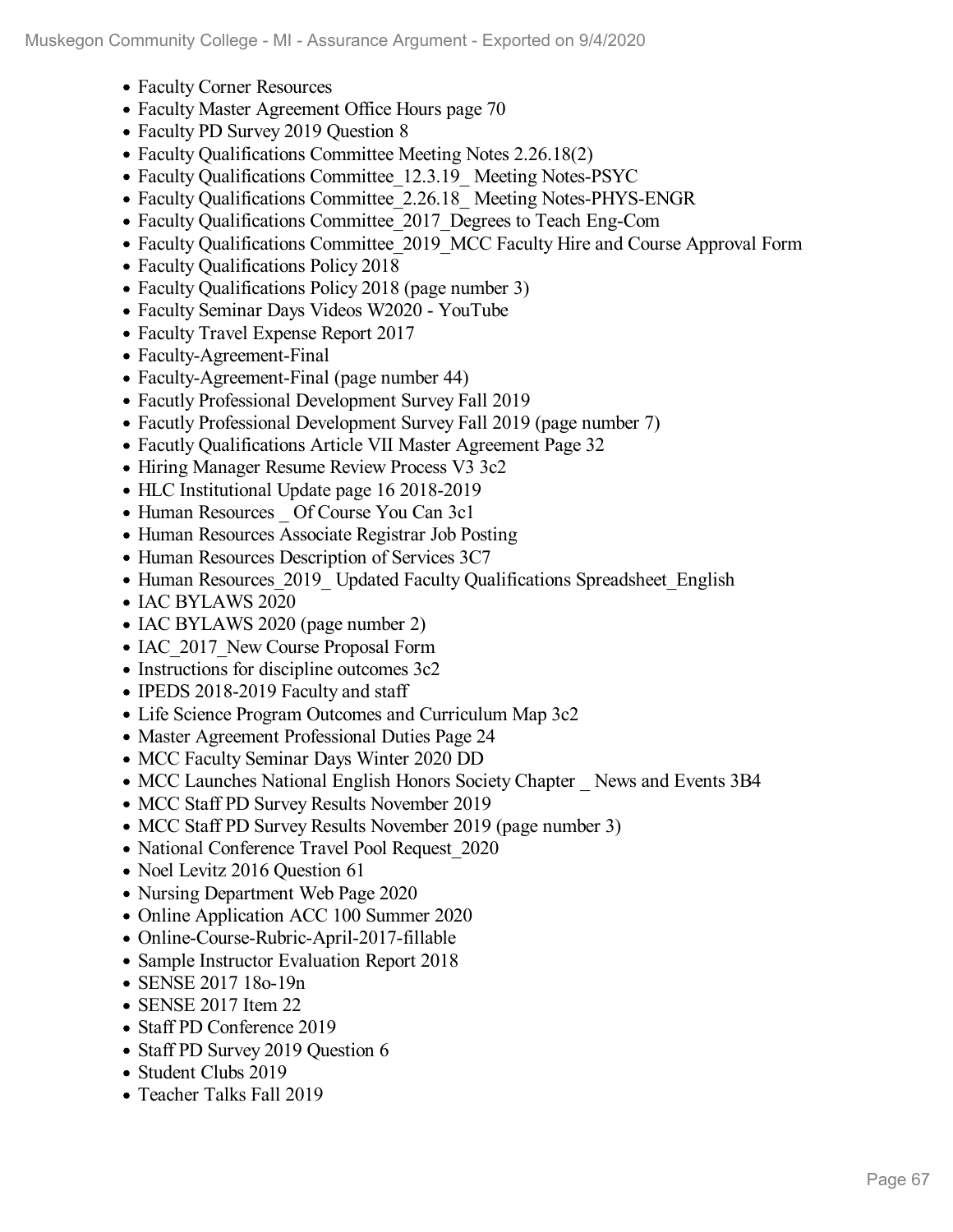# **3.D - Core Component 3.D**

The institution provides support for student learning and resources for effective teaching.

- 1. The institution provides student support services suited to the needs of its student populations.
- 2. The institution provides for learning support and preparatory instruction to address the academic needs of its students. It has a process for directing entering students to courses and programs for which the students are adequately prepared.
- 3. The institution provides academic advising suited to its offerings and the needs of its students.
- 4. The institution provides to students and instructors the infrastructure and resources necessary to support effective teaching and learning (technological infrastructure, scientific laboratories, libraries, performance spaces, clinical practice sites and museum collections, as appropriate to the institution's offerings).

## **Argument**

### **3.D.1**

MCC provides support services for students in making a successful transition to college, achieving good academic standing, and reaching their educational goals. The Department of Student Success offers an array of student support services at MCC. When operations went online during the COVID- 19 [pandemic,](file:///D:/evidence/viewfile?fileId=1079219) the Care Team kept students informed with frequent updates, including tips for staying safe, links to MCC [services,](file:///D:/evidence/viewfile?fileId=1077091) and guidance about [whether](file:///D:/evidence/viewfile?fileId=1077094) or not to drop classes,

- Student Life [Programs](file:///D:/evidence/viewfile?fileId=1079220) are designed to help students develop leadership skills, values, friendships, and create the opportunity to make a difference.
- The [Veterans](file:///D:/evidence/viewfile?fileId=1077087) Office serves all veterans, veteran dependents/survivors, active-duty, and Reserve/National Guard personnel. The college strives to make veterans' transition to college as smooth as possible.
- [Disability](file:///D:/evidence/viewfile?fileId=1077098) Support Services: MCC is committed to providing equal and integrated access for individuals with disabilities whether they are physical, psychological or educational. This commitment is consistent with legal requirements, including Section 504 of the Rehabilitation Act of 1973 and the Americans with Disabilities Act of 1990. Staff members strive to work proactively with each student to determine reasonable and appropriate accommodating measures.
- The [Counseling](file:///D:/evidence/viewfile?fileId=1077090) and Advising Center offers personal counseling as well as academic advising for all students. During the COVID-19 Pandemic, mental health wellness services were increased to include events such as "Let's Talk Tuesday: An Open Discussion About COVID- 19 & Your Mental Health."
- Care Report [Support](file:///D:/evidence/viewfile?fileId=1077091) System: Designed to assist students with issues that may interfere with academic success, the Care Report provides a process for students to request assistance from the Care Team, or for faculty and staff members to submit a Care Report via the online portal MyMCC. The Care Team staff members are available for all students via email, text or phone.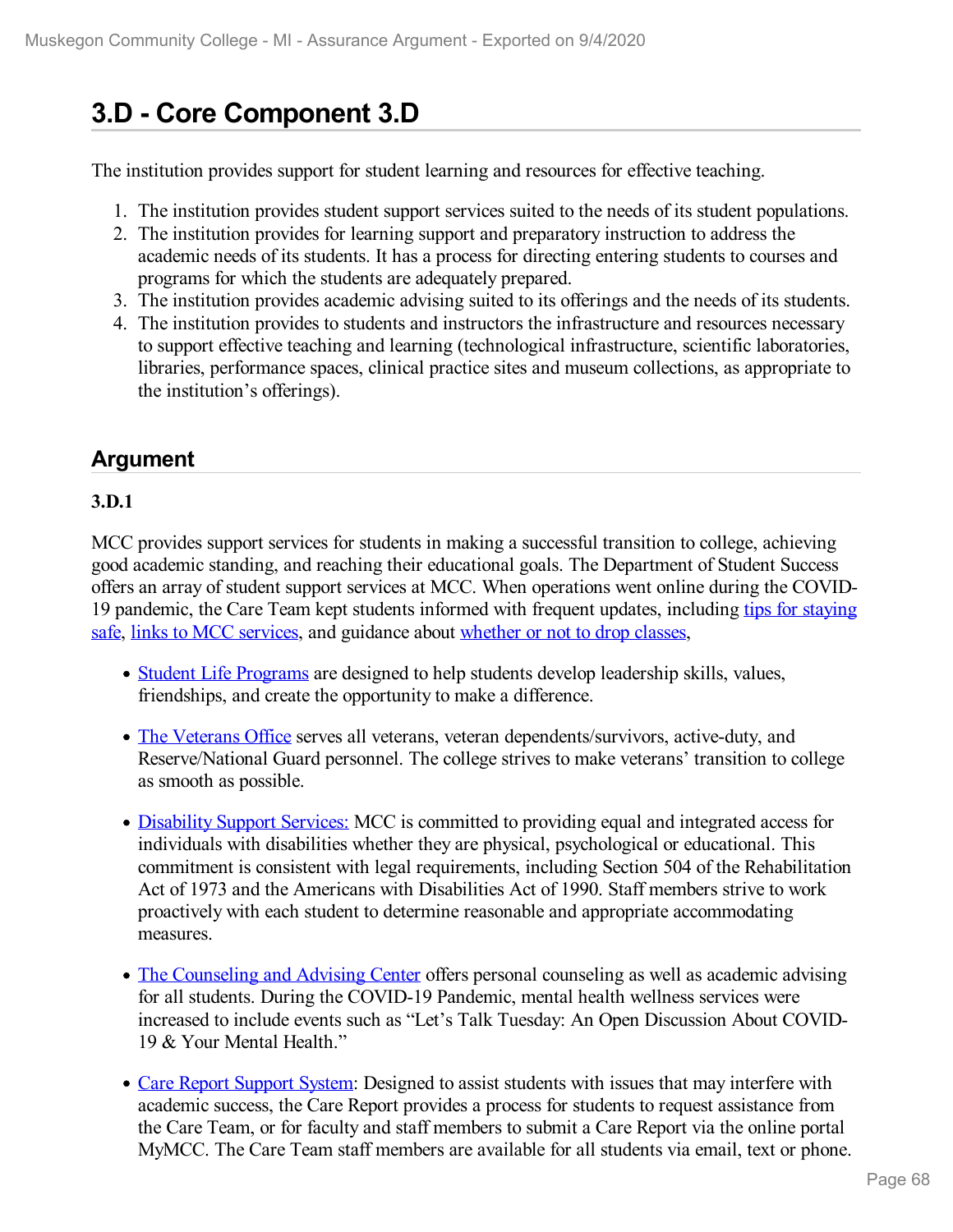- [International](file:///D:/evidence/viewfile?fileId=1077089) students are assisted by Enrollment Services with enrollment requirements, maintaining student visa status in the United States, and transferring to four-year institutions.
- The [Jayhawk](file:///D:/evidence/viewfile?fileId=1079216) Hub supports students facing such obstacles as food scarcity, housing insecurity, and financial hardships. The MCC Care Team works with the students to understand their individual life circumstances in a safe, affirming, and friendly environment.
- The [Jayhawk](file:///D:/evidence/viewfile?fileId=1077096) Food Pantry provides emergency food assistance to students in need, with no questions asked. From October 2017 to September 2018, there were 364 total visits, 65 students assisted, and 1964 pounds of food provided.

### **3.D.2**

MCC strives to provide students the help and support they need, when they need it.

The [Testing](file:///D:/evidence/viewfile?fileId=1077088) Center at MCC offers testing services including placement, classroom and waiver exams, workplace skills testing and external proctored exams. The center also provides study guides to help students prepare for placement exams.

Incoming students are provided with clear guidelines about which prerequisites must be met before they may enroll in [college-level](file:///D:/evidence/viewfile?fileId=1077043) courses. In May 2019, to place students more accurately, Multiple Measures placement policies were adopted for English, Math, and Reading. During COVID-19, when it was not possible to test all students remotely, multiple measures for placement were expanded and [self-placement](file:///D:/evidence/viewfile?fileId=1077045) guidelines were created for [Math](file:///D:/evidence/viewfile?fileId=1077044) and [English](file:///D:/evidence/viewfile?fileId=1100425).

To [ensure](file:///D:/evidence/viewfile?fileId=1077083) their success, students testing into two or more developmental courses must complete the following before being allowed to enroll in their second semester.

•Schedule an appointment and meet with an MCC Counselor to create an academic plan

•Enroll in CSS 100A, College Success Seminar.

Established to help students realize their full [educational](file:///D:/evidence/viewfile?fileId=1077042) potential at MCC, the College Success Center operates a Writing Center, and offers a College Success Seminar as well as courses in Writing, Math and Reading, with emphasis on study skills. These resources are intended to help students improve their study habits as well as basic skills while helping them acclimate to the college environment.

The [Writing](file:///D:/evidence/viewfile?fileId=1077081) Center offers a non-threatening atmosphere where students can discuss their writing in all stages of the writing process. English instructors can assist with basic grammar questions, essay development, citing format, research techniques, and other writing concerns. During the College's COVID-19 closure, services continued to be offered online.

College Success [Seminar](file:///D:/evidence/viewfile?fileId=1077082) is a three-credit course that equips students with the tools necessary to succeed in today's competitive college environment. It is required for students who place into two developmental education courses and recommended for all students during their first semester at MCC.

In addition to Multiple Measures for Placement and traditional Developmental Courses, students may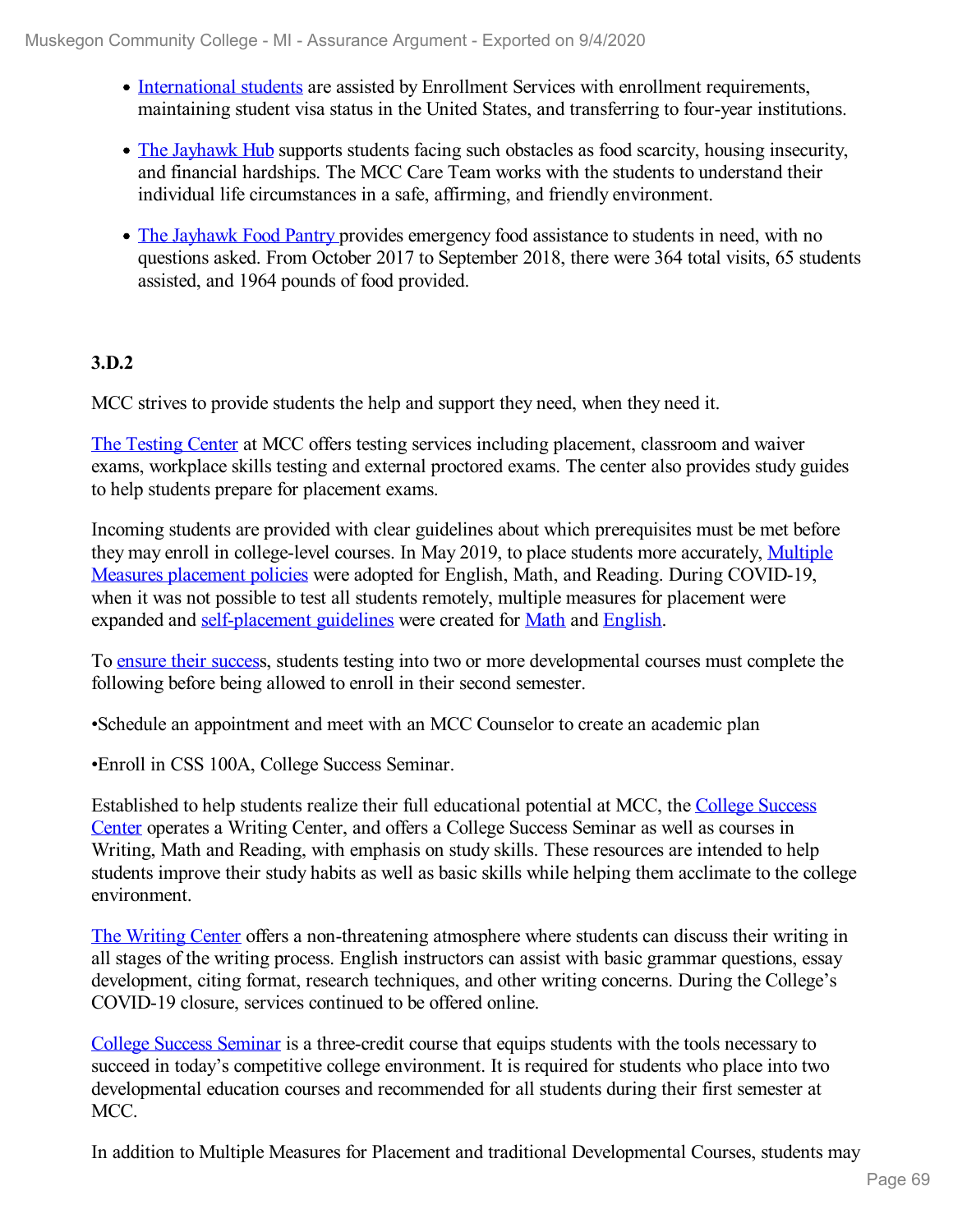enroll in co-requisite courses that pair a developmental course with a required college level general education course. This allows students to become college ready in a more timely manner. An example of this trend at MCC is Developmental English 091 with English 101. Students may also complete fast track [combinations](file:///D:/evidence/viewfile?fileId=1077085) in Developmental Mathematics.

The College Success Center employs three full-time discipline-specific paraprofessionals who provide academic support in Reading, Writing, and Math. The Student Placement [Advancement](file:///D:/evidence/viewfile?fileId=1077079) (SPA) sessions are available for students to quickly refresh skills and potentially place at a higher level.

The [Tutoring](file:///D:/evidence/viewfile?fileId=1077080) Center provides services for students who require additional help. Students can access The Tutoring Center on a walk-in or appointment basis, and receive assistance with specific class questions, basic computer issues, using Blackboard, or to receive other supplemental instruction offerings. The Muskegon Community College Tutoring Center on campus has been awarded certification from the College Reading and Learning Association's (CRLA) International Tutor Training Program.

Several models for [Supplemental](file:///D:/evidence/viewfile?fileId=1079226) Instruction at MCC were featured in the June 2018 Useful Data Report. In Biology the percentage of students earning an A on exam one increased from 15% to 50% when supplemental instruction became a requirement. In Math 036 (mentioned above) students who attended at least one hour of SI per week passed at a rate of 75%, compared to 43% for those who did not. In Geography where the instructor has an open-door policy, a dedicated tutor, and regular lunch sessions, the courses have an 84% pass rate, compared to 78% for all MCC courses.

The Academic Care Team provides a support system designed to assist with student success. Faculty are able to submit a Care Report regarding an Academic Concern for specific students via the secured online portal MyMCC. A Care [Report](file:///D:/evidence/viewfile?fileId=1077097) is submitted when there is a concern about issues that are affecting a student's ability to complete work successfully in a course. A member of the Care Team follows up with the student and instructor to provide conversation and resources where needed. Students and non-faculty can also submit [reports](file:///D:/evidence/viewfile?fileId=1077095).

## **3.D.3**

[Academic](file:///D:/evidence/viewfile?fileid=1077090) advising is an intentional and continuous process of meeting with a college counselor to help students achieve academic success in the college setting. MCC counselors can assist students with academic planning, career and educational advice and questions about transferring. Students are provided with a list of [pathways](file:///D:/evidence/viewfile?fileId=1079218) and academic disciplines to help them identify a possible career. Pathways help students take classes that will advance them toward their goals. In addition, each College Success Seminar class is visited by a [counselor](file:///D:/evidence/viewfile?fileId=1077100#page=5) who presents about Career Pathways and stress management.

The Career and [Transfer](file:///D:/evidence/viewfile?fileId=1077075) Services Office helps with student and alumni employment and transfer needs. Personalized guidance and assistance in the career decision-making process helps individuals plan and move toward their educational and career goals. The Career Services and Transfer Coordinator presents to [students](file:///D:/evidence/viewfile?fileId=1077100#page=6) in each College Success Seminar course.

Early [College](file:///D:/evidence/viewfile?fileId=1079212) is a program that offers high school students the opportunity to complete an associate degree at Muskegon Community College (at no cost to the student), while concurrently finishing their high school diploma. This requires students to balance their high school classes and activities as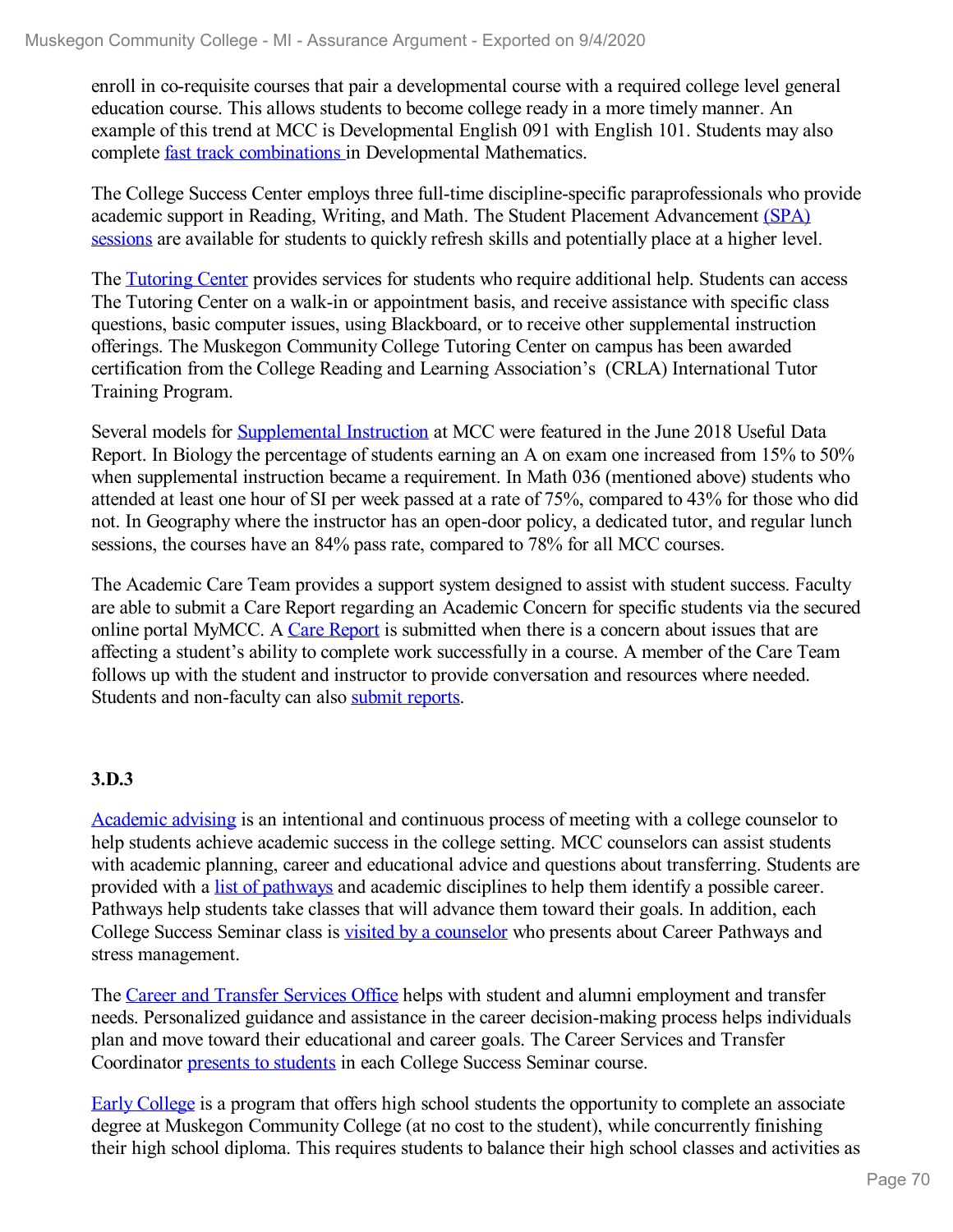well as the rigorous requirements of college. Early College students receive personalized support and resources from the Dean and Mentor of the program throughout all three years. This includes assistance to transfer to a university, vocational training or going directly into the workforce.

## **3.D.4**

MCC is building for the future. Extension centers are operated in three surrounding counties where post-secondary educational opportunities are limited. The most recent site is the [Ottawa](file:///D:/evidence/viewfile?fileId=1077070) Center in Grand Haven. In addition to the main campus and [extension](file:///D:/evidence/viewfile?fileId=1077072) center sites, the college has made improvements over the last decade.

Acquired in September 2014, the Sturrus [Technology](file:///D:/evidence/viewfile?fileId=1077077) Center houses Applied Technology programs. The Center also encompasses the Rooks-Sarnicola Entrepreneur Institute and the Lakeshore Fab Lab. The 75,000 square foot facility officially opened for classes on January 11, 2018.

In 2015, a new MCC [Science](file:///D:/evidence/viewfile?fileId=1077076) Center opened as the home of the Life Sciences Department and the College's Biology courses. The facility provides a dedicated undergraduate research space, an herbarium/prep room, general and microbiology labs, and classrooms with state of the art equipment.

In November 2018, MCC opened the Health and [Wellness](file:///D:/evidence/viewfile?fileId=1077071) Center, a 52,000 square foot classroom and academic facility to function as the primary location for MCC's Health, Physical Education and Recreation (HPER) Department. In addition, the facility contains collaborative learning spaces; a state-of-the-art Health Simulation Lab; and the Mercy Health Partners Primary Care center. The are center provides nursing students with opportunities for required clinical hours.

The Art and Music [Building](file:///D:/evidence/viewfile?fileId=1077073) is a newly refurbished facility, where musicians, artists, and other fine art students are able to hone their skills and perfect their craft. Built in 1968 and repurposed in 2019, the facility provides art students large work surfaces and storage, and music students have access to a wide range of practice and performance spaces.

The [Overbrook](file:///D:/evidence/viewfile?fileId=1079215) Theater, is the College's performance space. The Center for Theater provides theater classes for students as well as a diversified schedule of performances. These include a season of plays produced and annual concerts by dance and musical groups.

The [Hendrik](file:///D:/evidence/viewfile?fileId=1079213) Meijer Library offers services to students, faculty staff, and community members. Reference librarians are available to assist with finding information, conducting research, and accessing electronic resources. The library offers quiet reading areas, group study rooms, information literacy assistance, wireless Internet access and computers with high-speed access to research databases.

[Technology](file:///D:/evidence/viewfile?fileId=1079222) Support is provided for students 24 hours a day, seven days a week. The Help Desk can assist with any technology issues that may come up for students, staff, and faculty.

Other areas on the main campus also provide opportunities for exploration and collaboration.

The John Bartley Science [Museum](file:///D:/evidence/viewfile?fileId=1077058) provides students an opportunity to explore science through interactive displays.

The Carr-Fles [Planetarium](file:///D:/evidence/viewfile?fileId=1077057) is a free community resource used by faculty, students, school groups and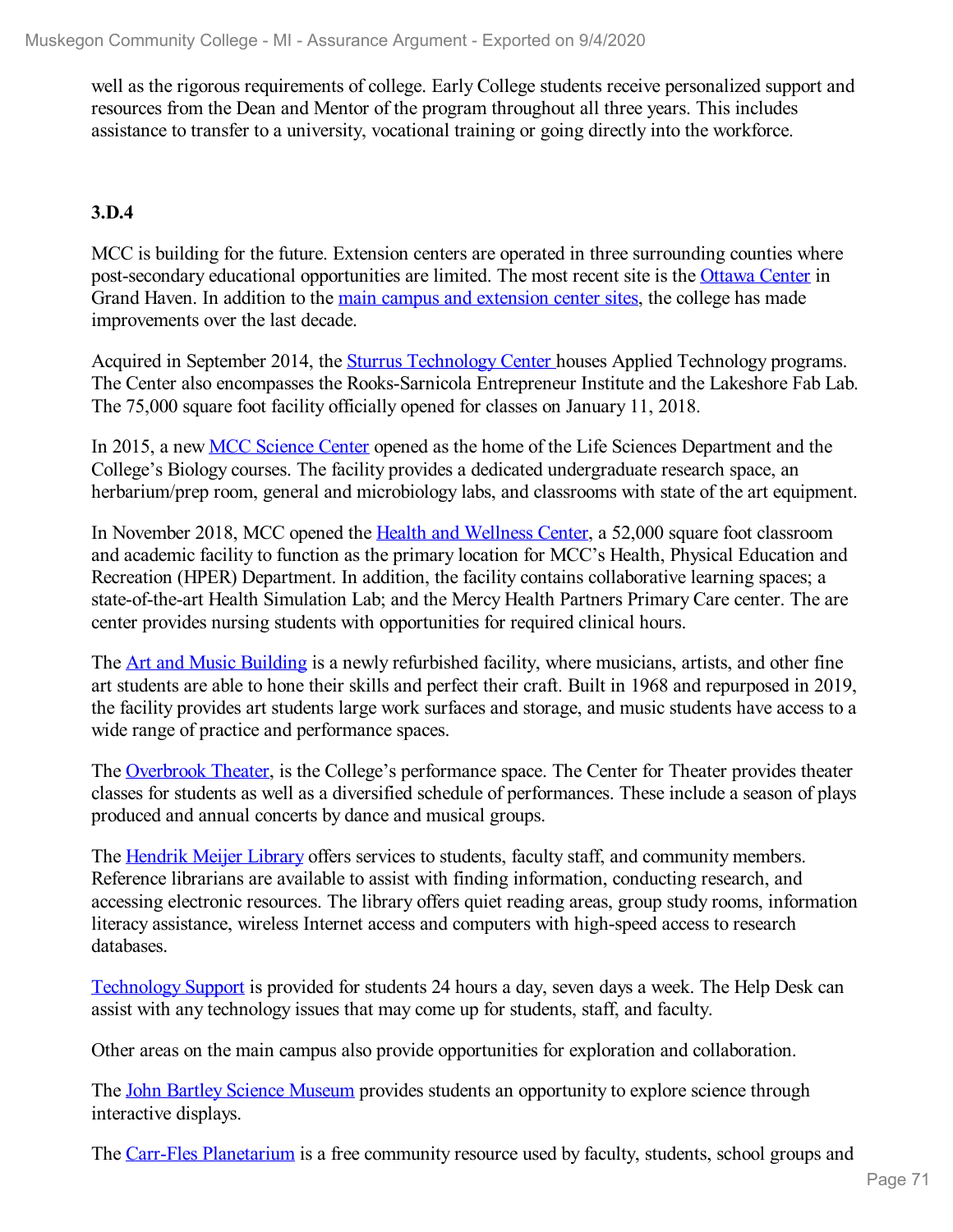#### community members.

## **Sources**

- Care Team Email 3.31.2020 Important Updates for Students-Covid 19
- Care Team Email 4.16.2020 Should I Drop My Class Important Updates for Students-Covid 19
- Care Team Email 5.15.2020 Cares Act and MCC
- College Success Center\_Winter 2020\_CSS 100A W04 syllabus WINTER 2020
- College Success Center Winter 2020 CSS 100A W04 syllabus WINTER 2020 (page number 5)
- College Success Center Winter 2020 CSS 100A W04 syllabus WINTER 2020 (page number 6)
- CollegeSuccessCenterEmail 5.1.2020 Summer SPA Sessions
- ENG Dept 2018 ENG 101 Assessment Summary Sheet
- Math-Self-placement-for-Fall-2020-Final-draft
- MCC Website 24 Feb 2020 Early College
- MCC Website 24 Feb 2020 Jayhawk Hub
- MCC Website 24 Feb 2020 Library
- MCC Website 24 Feb 2020 Overbrook Theater
- MCC Website 24 Feb 2020 Student Success
- MCC Website 6.1.2020 Art and Music Building Arts and Humanities
- MCC Website 6.1.2020 Carolyn I. and Peter Sturrus Technology Center
- MCC Website 6.1.2020 College Success Seminar College Success Center
- MCC Website 6.1.2020 Counseling and Advising Center
- MCC Website 6.1.2020 Disability Support Services
- MCC Website 6.1.2020 Fast-Track math College Success Center
- MCC Website 6.1.2020 Health and Wellness Center
- MCC Website 6.1.2020 Instructional Facilities Academic Affairs
- MCC Website 6.1.2020 International Students
- MCC Website 6.1.2020 Jayhawk Pantry Student Success
- MCC Website 6.1.2020 MCC Ottawa Center Academic Affairs
- MCC Website 6.1.2020 MCC Science Center
- MCC Website 6.1.2020 Testing
- MCC Website 6.1.2020 Transfer Services
- MCC Website 6.1.2020 Tutoring Center Of Course You Can
- MCC Website 6.1.2020 Writing Center College Success Center
- MCC Website 6.30.2020 Placement Testing for Summer and Fall 2020
- MCC Website 6.30.2020 College Success Center
- MCC Website 6.30.2020 MCC Placement Test Information
- MCC Website 6.5.2020 Carr-Fles Planetarium \_ Math\_Physical Sciences
- MCC Website 6.5.2020 John Bartley Science Museum \_ Math\_Physical Sciences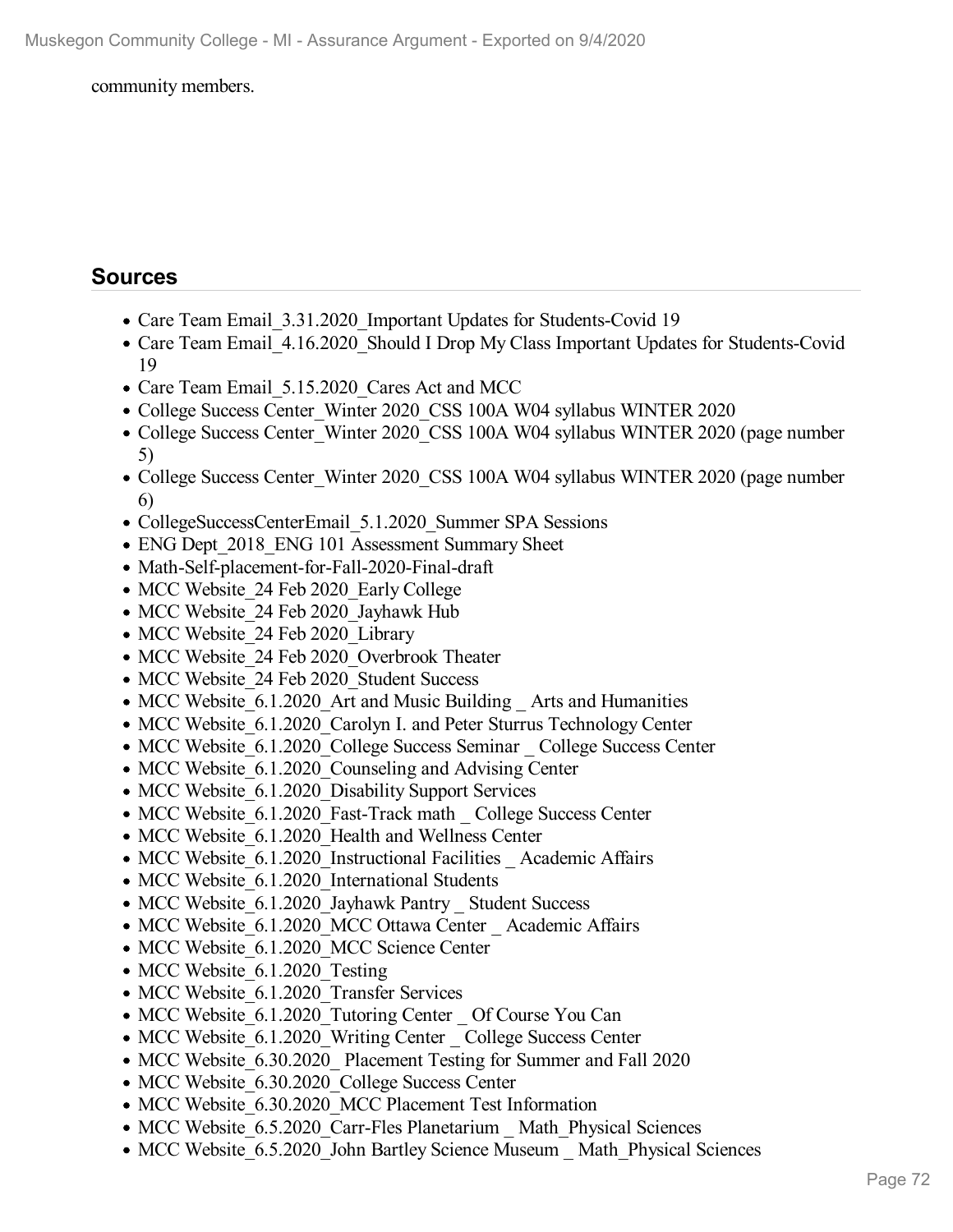- MCCWebsite 24 Feb 2020 Career Pathways
- MCCWebsite\_24 Feb 2020\_Student Clubs and Organizations
- MccWebsite\_6.1.2020\_Veterans
- MyMCC Care Team 6.1.2020 Academic Concern Other Students
- MyMCC\_24 Feb 2020\_Technology Support
- MyMCC 6.1.2020 Care Report Home
- Placement for English Fall 2020
- Student Success\_June 2018\_Useful Data SI Works
- Testing Center 10.2019 Placement-Guidelines
- Testing Center\_June 2020\_Placement-Guidelines-COVID19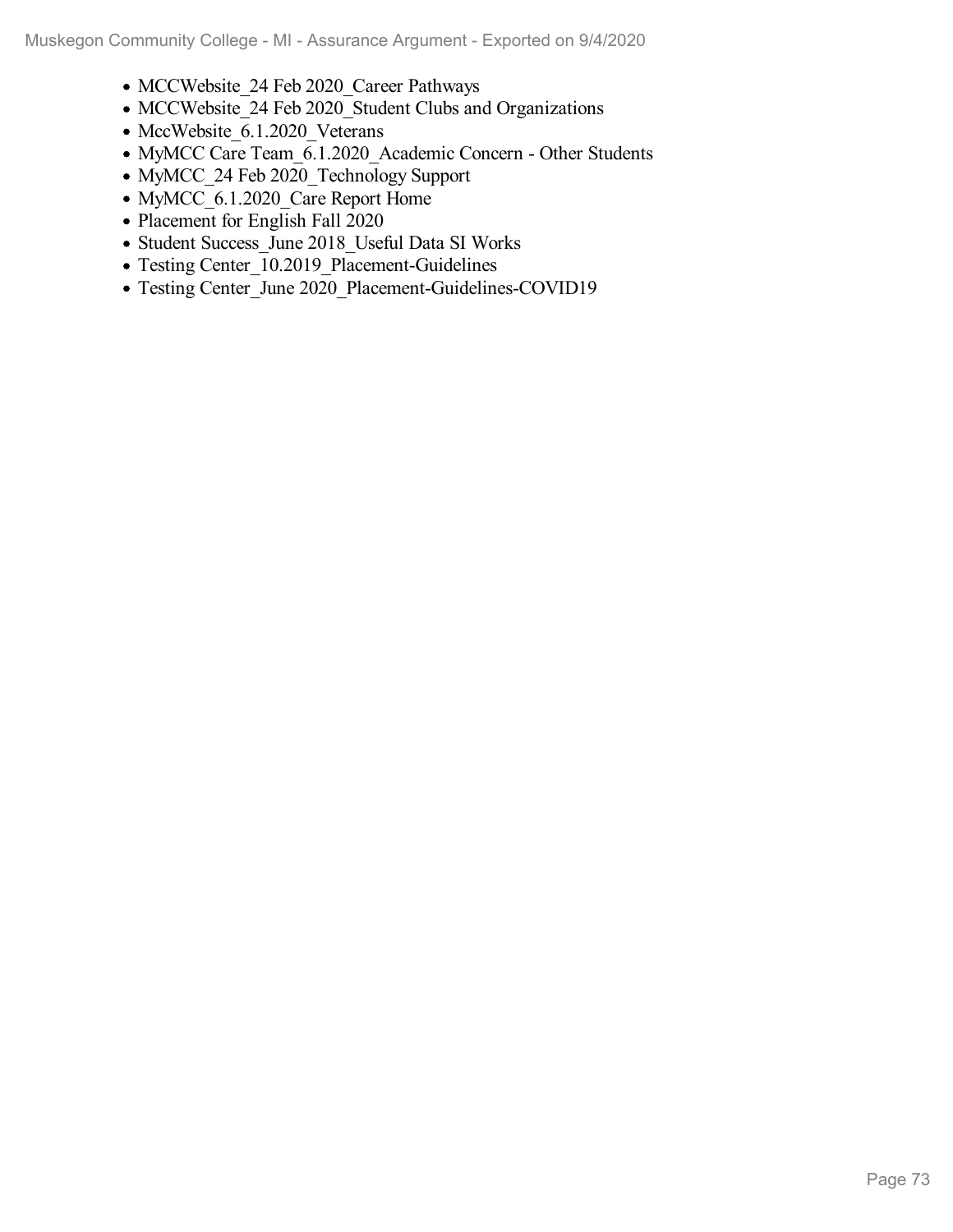# **3.S - Criterion 3 -Summary**

The institution provides quality education, wherever and however its offerings are delivered.

### **Summary**

The College offers certificates, diplomas, and associate degrees. The Michigan Transfer Agreement, a program to facilitate transfer of credits to four-year colleges, is embedded in the Associate in Science and Arts Degree. Students are provided with information about Career Pathways to facilitate timely progress toward their educational and career goals.

The College continues to offer high quality college courses in surrounding communities where there are few post-secondary options. Classes are offered at extension centers in Muskegon, Newaygo, Oceana and Ottawa counties. Instructors who teach at those locations work with department chairs and support staff to ensure that learning goals are consistent with established standards.

The College believes that general education is important for fostering four general abilities: Communication, Problem Solving and Technology, Ethical Reasoning and Creativity, and Personal, Social, and Cultural Awareness.

Faculty members are at the center of the teaching and learning process at Muskegon Community College. Many have received awards.Others are involved in national and state organizations dedicated to the pursuit of knowledge and efforts to promote student engagement and success. In a similar way, students at Muskegon Community College are actively involved in the learning process. Many have won awards at the local, state, and national level.

Instructors are available for students. Faculty office hours are required and provide times for students to meet with instructors. Each of the Academic Departments at the College has an office with a Department Support Person on duty to answer phones, help students, and handle a variety of office tasks.

All programs and disciplines conduct discipline or program reviews on a five-year rotation. These reviews ensure that courses are current, meet demands of the student population, and are in line with major transfer schools.

The Assessment Committee meets on a regular basis to monitor the assessment process, review reports, provide support, and make recommendations. Faculty members are involved in the assessment of student learning in multiple ways. For General Education Assessment, faculty members collect data, share the information with colleagues, and recommend changes. Another group of faculty performs the same functions to measure program or discipline outcomes. Many of these faculty members are also involved in assessment at the course level.

The Center for Teaching Learning provides support and training to faculty members. One full time staff member and one part-time employee are available to help with training or technical needs.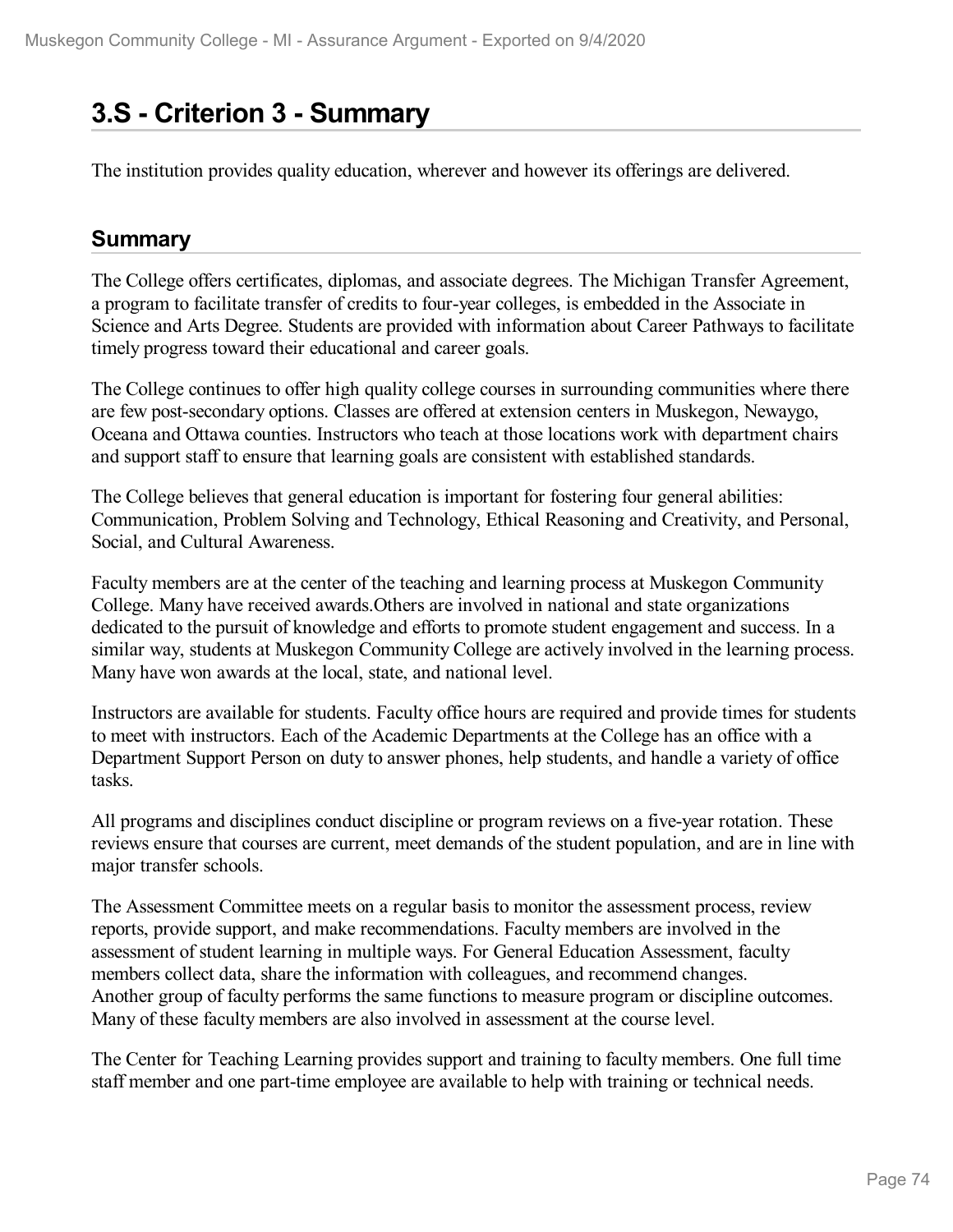## **Sources**

*There are no sources.*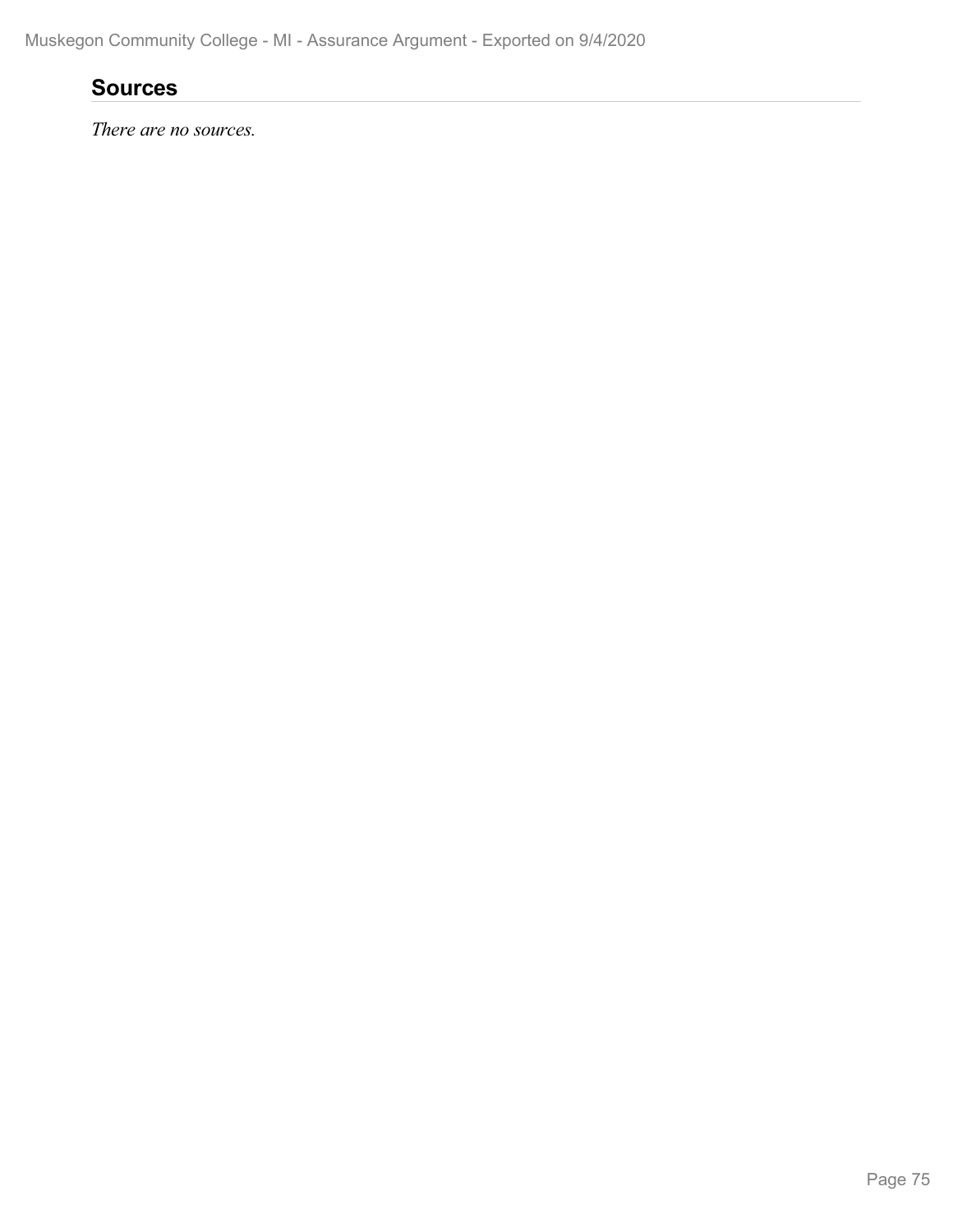# **4 -Teaching and Learning: Evaluation and Improvement**

The institution demonstrates responsibility for the quality of its educational programs, learning environments and support services, and it evaluates their effectiveness for student learning through processes designed to promote continuous improvement.

# **4.A - Core Component 4.A**

The institution ensures the quality of its educational offerings.

- 1. The institution maintains a practice of regular program reviews and acts upon the findings.
- 2. The institution evaluates all the credit that it transcripts, including what it awards for experiential learning or other forms of prior learning, or relies on the evaluation of responsible third parties.
- 3. The institution has policies that ensure the quality of the credit it accepts in transfer.
- 4. The institution maintains and exercises authority over the prerequisites for courses, rigor of courses, expectations for student learning, access to learning resources, and faculty qualifications for all its programs, including dual credit programs. It ensures that its dual credit courses or programs for high school students are equivalent in learning outcomes and levels of achievement to its higher education curriculum.
- 5. The institution maintains specialized accreditation for its programs as appropriate to its educational purposes.
- 6. The institution evaluates the success of its graduates. The institution ensures that the credentials it represents as preparation for advanced study or employment accomplish these purposes. For all programs, the institution looks to indicators it deems appropriate to its mission.

## **Argument**

#### **4.A.1**

Muskegon Community College evaluates its degree programs as well as its Liberal Arts transfer disciplines. The evaluation processes involve instructors, department chairs, the Office of Institutional Research, the Dean of Instruction and Assessment, and advisory committees (for degree programs). Reviews for [occupational](file:///D:/evidence/viewfile?fileId=1068919) programs and Liberal Arts [Discipline](file:///D:/evidence/viewfile?fileId=1068905) Reviews are accessible to the MCC community and can be found on the network common drive. While much work has been done, this is an area of continuous improvement.

#### **Occupational Programs**

The Office of Institutional Research initiates a review of occupational programs and provides data on core indicators to the department chairperson. Students, faculty, and advisory committee members are surveyed to gain additional information. After the data has been analyzed, the department chair completes an action plan with timeline. The process repeats every five years.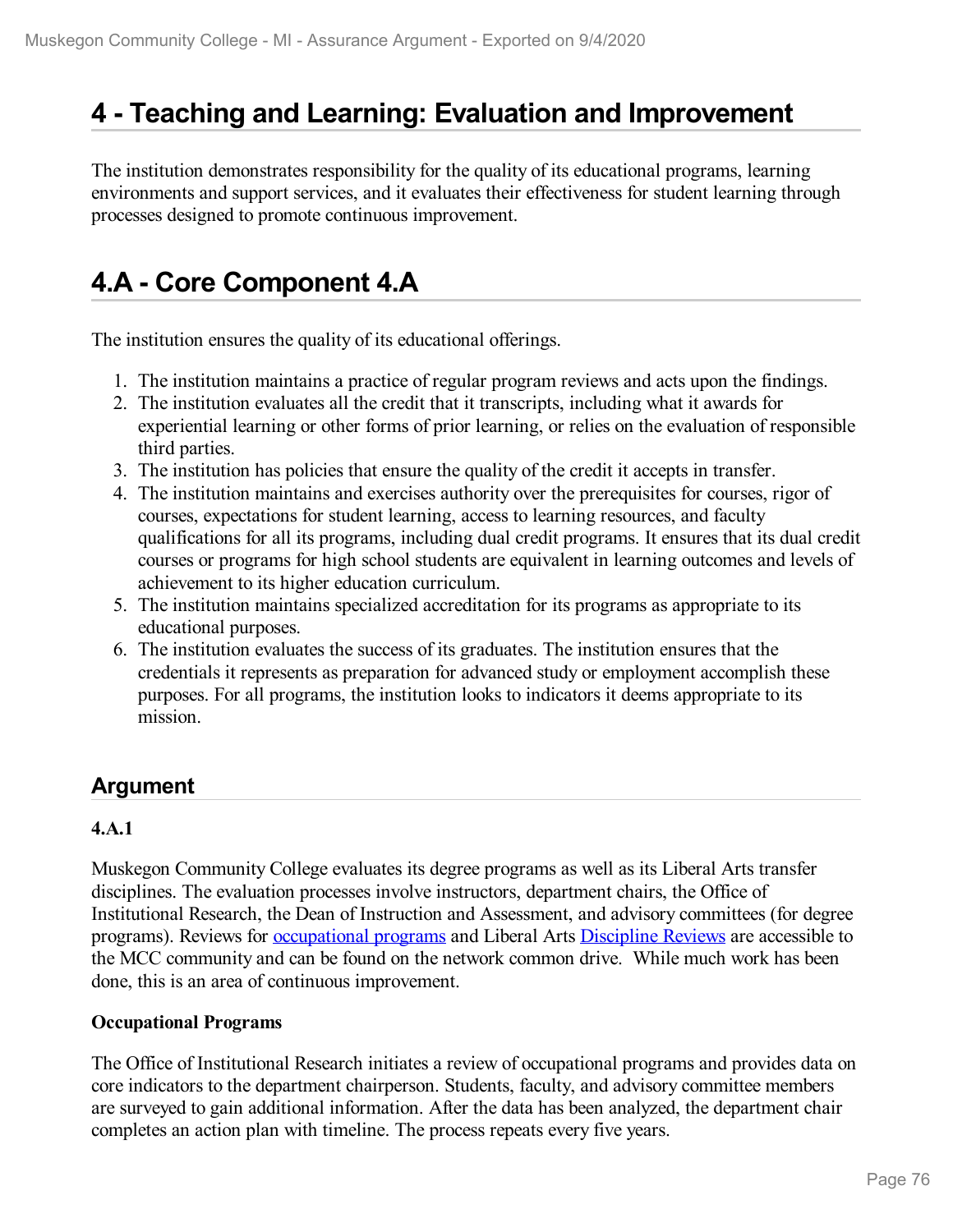Two examples of improvements based on the recommendations from program reviews are listed below:

#### Automotive [Technology](file:///D:/evidence/viewfile?fileId=1068902) AAS

- Expand marketing to target underrepresented groups (2019 and ongoing)
- Develop marketing materials that include underrepresented groups (2019)
- Staff training to insure underrepresented groups get necessary support to succeed (ongoing)
- Tools and equipment acquisition as funding is available.
- Develop student tracking for state certification testing (2019)

#### [Respiratory](file:///D:/evidence/viewfile?fileId=1068923) Therapy AAS

"There are 2 main Goals: (1) Increase the On-Time graduation rate (2) Increase the pass rates for first-time test takers, for the national board exam. These outcome goals are related to each other and can be accomplished by having set pre-requisites that must be completed before the secondary RT application can be submitted. This will enhance on-time graduation since students will not have to go an extra semester to complete any non-RT courses related to receiving their degree. Since they will not have to go any extra time, this will allow students to take their national exams as soon as they have graduated instead of extending that time after completing other non-RT courses."

#### **Liberal Arts**

Liberal Arts Discipline Reviews are conducted on a five-year rotation. Discipline Reviews require a faculty profile; an evaluation of facilities and equipment; loop-closing on previous Discipline Review action plans; a review ofannual course outcomes and General Education Outcomes assessments; a study of course transferability and the viability of delivery methods; a review of student success data (persistence and pass rates); and an action plan.

Three examples of recommendations and improvements from liberal arts discipline reviews are listed below:

#### [Anthropology](file:///D:/evidence/viewfile?fileId=1077144#page=15), [2017](file:///D:/evidence/viewfile?fileId=1077144#page=15) and 2019

"The discipline has room to grow but it can only do so if we are able to have good dependable instructors. This is the only discipline that has full class sections every semester that does not have a full-time instructor... Action Plan: [Hire] a full-time instructor that is completely responsible for this discipline. I have already raised the issue when the Provost and the VP of Academic Affairs came to our departmental meeting." Another action item was to work on the transferability of Anthropology 103 – Cultural Diversity in Contemporary Society.

A full-time anthropology instructor was hired and completed the next [discipline](file:///D:/evidence/viewfile?fileId=1068895#page=3) review in 2019. This review examined the transferability of ANTH 103.

#### Philosophy, 2018

"During the academic year 2011 – 2012, a revised list of Discipline Outcomes and Course Objectives was drawn up. A Curriculum Map was produced in 2013. Upon review, it has been decided that the Discipline Outcomes should stand as presently specified. No changes are necessary…We have addressed issues involving assessment and clear communication of course objectives that were highlighted during the last [discipline](file:///D:/evidence/viewfile?fileid=1077145) review."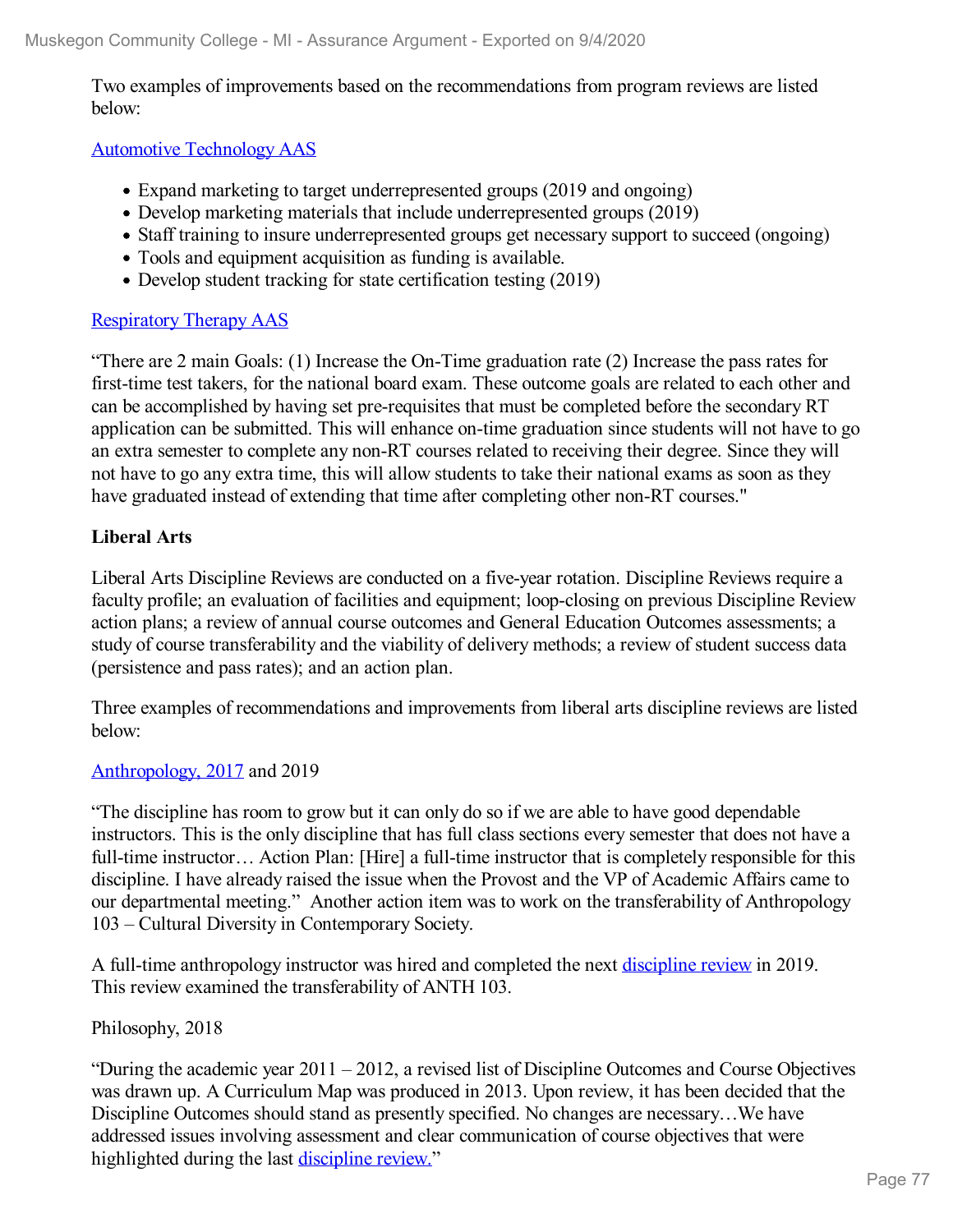#### Math, 2019

"All of the math courses in this [Discipline](file:///D:/evidence/viewfile?fileId=1068921) Review are preparing the students to transfer credit effectively to the universities. The process of updating learning objectives has been in place as an informal process. Formalizing the process and being more intentional about updating is a wise step."

#### **4.A.2**

#### **Policies and Procedures Governing the Award and Transcription of Credit**

The MCC [website](file:///D:/evidence/viewfile?fileId=1063207) and College [Catalog](http://www.muskegoncc.edu/academic-affairs/wp-content/uploads/sites/51/2020/05/20-21-Catalog-Web.pdf) clearly articulate methods for students to demonstrate achievement of college-level learning and transfer of credits.

Advanced standing may be granted through:

- Transfer Credit
- Credit by exam
- Military Service and Training
- Non-Conventional Credit
- Direct/Articulated Credit

#### **Residency [Requirement](file:///D:/evidence/viewfile?fileId=1086545#page=13)**

A student may transfer any number of credits to MCC, however, a student must complete at least 30 credit hours, or the last 15 credit hours of a degree at MCC in order to receive the Muskegon Community College Degree.

#### **[Transfer](file:///D:/evidence/viewfile?fileId=1086545#page=296) Credit**

MCC accepts transfer credits from regionally accredited post-secondary institutions. No credit will be granted for developmental courses or grades below a"C." Transfer credits appear on the student's permanent record.

To be considered official and to avoid fraudulent records, only official transcripts will be evaluated for credit. MCC only computes grade point averages for courses taken at MCC.

The MCC Registrar's Office determines course transfer equivalencies in consultation with the discipline-specific faculty member and/or department chair. In most cases, MCC requests a course syllabus from the home institution so faculty can determine the equivalencies based on the alignment of course content and student learning outcomes.

#### **Credit by Examination**

College credit may be awarded if the appropriate conditions are met by Advanced Placement (AP) or College Level Examination Program (CLEP). To earn credit, students must score in at least the 50<sup>th</sup> percentile and have their official scores sent directly to the Registrar's Office. AP [credit](file:///D:/evidence/viewfile?fileId=1063208) may be granted for students who have successfully participated in the College Board's Advanced Placement Program at their high schools. Proficiency [Examination](file:///D:/evidence/viewfile?fileId=1063206) credit can also be granted for students seeking credit by departmental examination.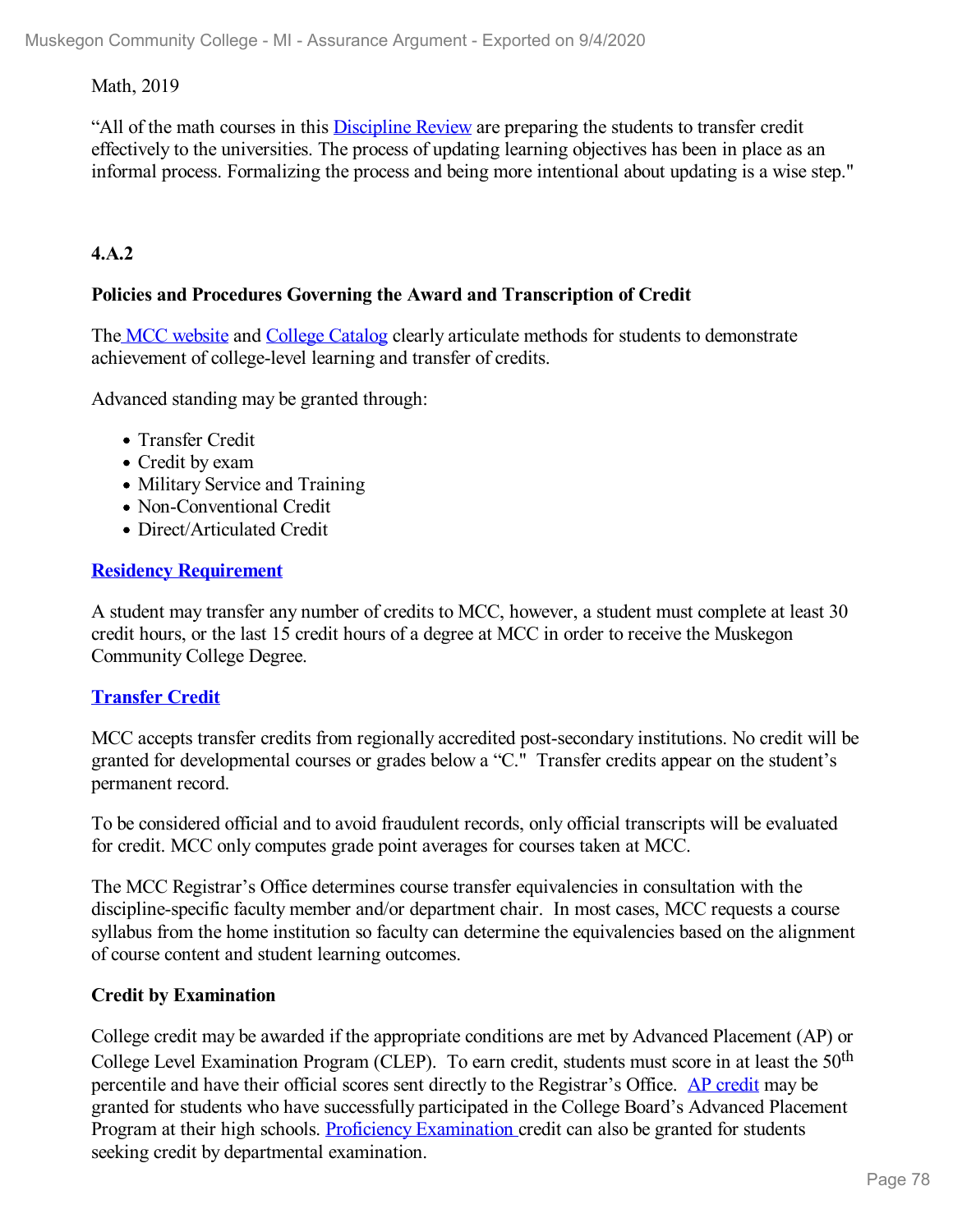#### **Credit for Military Service Experience**

MCC will try to award direct [course](file:///D:/evidence/viewfile?fileId=1063213) equivalencies when possible. When direct equivalencies are not available, an [elective](file:///D:/evidence/viewfile?fileId=1077163) in an appropriate academic subject may be awarded.

#### **Life Experience Assessment Program (LEAP)**

Credit may also be granted to students who are unusually well prepared in a particular discipline if they can demonstrate that preparation through a process called the Life Experience Assessment Program [\(LEAP\).](file:///D:/evidence/viewfile?fileId=1063202) Students who have attended non-accredited schools may use this process to earn credits. Applications are available from the Counseling and Advising Center. Students may earn up to eight credits in any one subject area. LEAP credit may be specific course credit, elective in a specific area, or it may be a general elective.

#### **International Credits**

I[nternational](file:///D:/evidence/viewfile?fileId=1063212) credits must be evaluated by World Education Services (wes.org) or Educational Credential Evaluators (ece.org) third party to be accepted for evaluation.

#### **Articulated/Direct Credit**

[Articulated](file:///D:/evidence/viewfile?fileId=1086545#page=299) or Direct Credit opportunities are designed to assist students in transitioning from high school career tech programs to MCC. To be eligible, students must apply through their high school and enroll at MCC within 24 months of graduation. They may earn a maximum of 15 credit hours toward a certificate program and 30 credit hours for an Associate degree program. As demeonstrated in this CIS [Competency](file:///D:/evidence/viewfile?fileId=1097360) document, students must complete the same learning objectives as for sections taught on campus. A sample [articulated](file:///D:/evidence/viewfile?fileId=1097362) credit agreement can be viewed here. A sample direct credit [agreement](file:///D:/evidence/viewfile?fileId=1097361) can be viewed here.

#### **4.A.3**

Muskegon Community College has established policies and procedures to evaluate all credit it accepts in transfer from other institutions. The policies for transfer credit are detailed in the [College](file:///D:/evidence/viewfile?fileId=1086545#page=299) [Catalog](file:///D:/evidence/viewfile?fileid=1063209) and the MCC [website.](file:///D:/evidence/viewfile?fileid=1063212) MCC's Registrar is responsible for administration of the policies for transcription of transfer credit. To ensure that students have current knowledge, a time limit is imposed on transfer courses in the following areas: Accounting; Computer Science, Nursing, and Office Systems Education.

[MCC](file:///D:/evidence/viewfile?fileId=1077166) is participating in the statewide pathways project. The [MiTransfer](file:///D:/evidence/viewfile?fileid=1063207) Pathways agreements are multi-institutional articulation agreements that allow students to complete associate and bachelor's degrees at participating institutions across the state of Michigan. Phase 1 led to successful [pathways](file:///D:/evidence/viewfile?fileId=1077142) for students majoring in Biology, Business, Criminal Justice, and Psychology, who want to complete associate degrees at the community college. Phases 2 and 3 (Art, Communication, Mechanical Engineering, Public Health, and Social Work) are scheduled to be completed next. These partnerships will enable students to finish their associate degrees and successfully transfer as juniors with most (or all) of their general education courses completed and a solid start on their majors.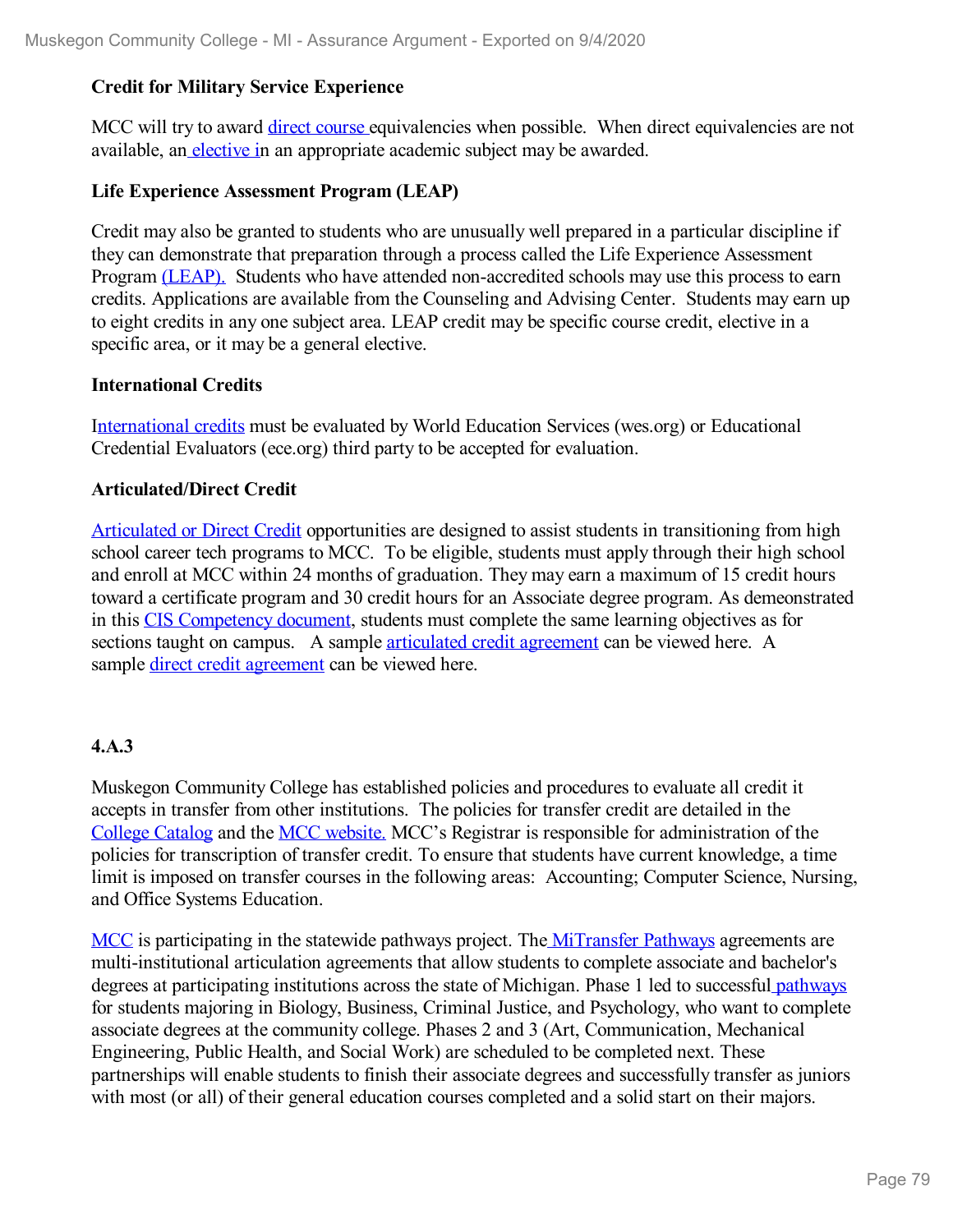### **4.A.4**

#### **Institutional Authority**

Oversight of curriculum and standards is managed by a faculty-led Instructional Affairs Council.

As described in the IAC [Bylaws](file:///D:/evidence/viewfile?fileId=1068738), Its role is to

- Consider instructional matters in their broadest sense, including degrees, programs, courses, and credit and non-credit classes
- Review courses and program proposals based on the guidelines of
- o The US Department of Education
- o The State of Michigan
- o The Mission, Strategic Plan, and Commitment Statements of Muskegon Community College
- o The Standards of the Higher Learning Commission (HLC)
	- Review, approve, and recommend academic policies, procedures and practices to the Coordinating Council of Muskegon Community College
	- Provide oversight in assessment of learning, specific to rigor of courses and objectives. All new courses as well as changes to existing courses are reviewed by the IAC for
- o Content
- o Prerequisite requirements
- o Academic standards
- o Course and institutional learning outcomes.

Policies and procedures for determining credit adhere to the State of Michigan and federal guidelines and commonly accepted practices for determining contact hours and awarding credit, including expectations for student study time and preparation.

At the department level, prior to IAC review, faculty determine the course content and course objectives and create a master syllabus per course with course numbers, credit hours, course descriptions, learning outcomes, grading criteria, prerequisites, and academic integrity policies. These [master](file:///D:/evidence/viewfile?fileId=1097402) syllabi maintain continuity in the rigor and expectations for student learning whether courses are taught on campus, hybrid, online, at extension centers, in the Early College program or in dual credit programs. Course prerequisites, objectives, levels of achievement, and standards apply equally to all student groups and delivery methods. As part of annual assessment procedures and discipline reviews, the master syllabi are reviewed regularly to measure students' achievements of stated objectives. Assessment is also addressed in sections 3A and 4B of this assurance argument.

MCC has robust dual-enrollment and Early College Programs. [Dual-enrollment](file:///D:/evidence/viewfile?fileId=1097398) students apply through their high school to become MCC students. Early College Students must apply through their high schools and be selected by the college for acceptance into the program. Both Early College and dual-enrolled students are held to the same prerequisites, same rigor, same learning objectives, same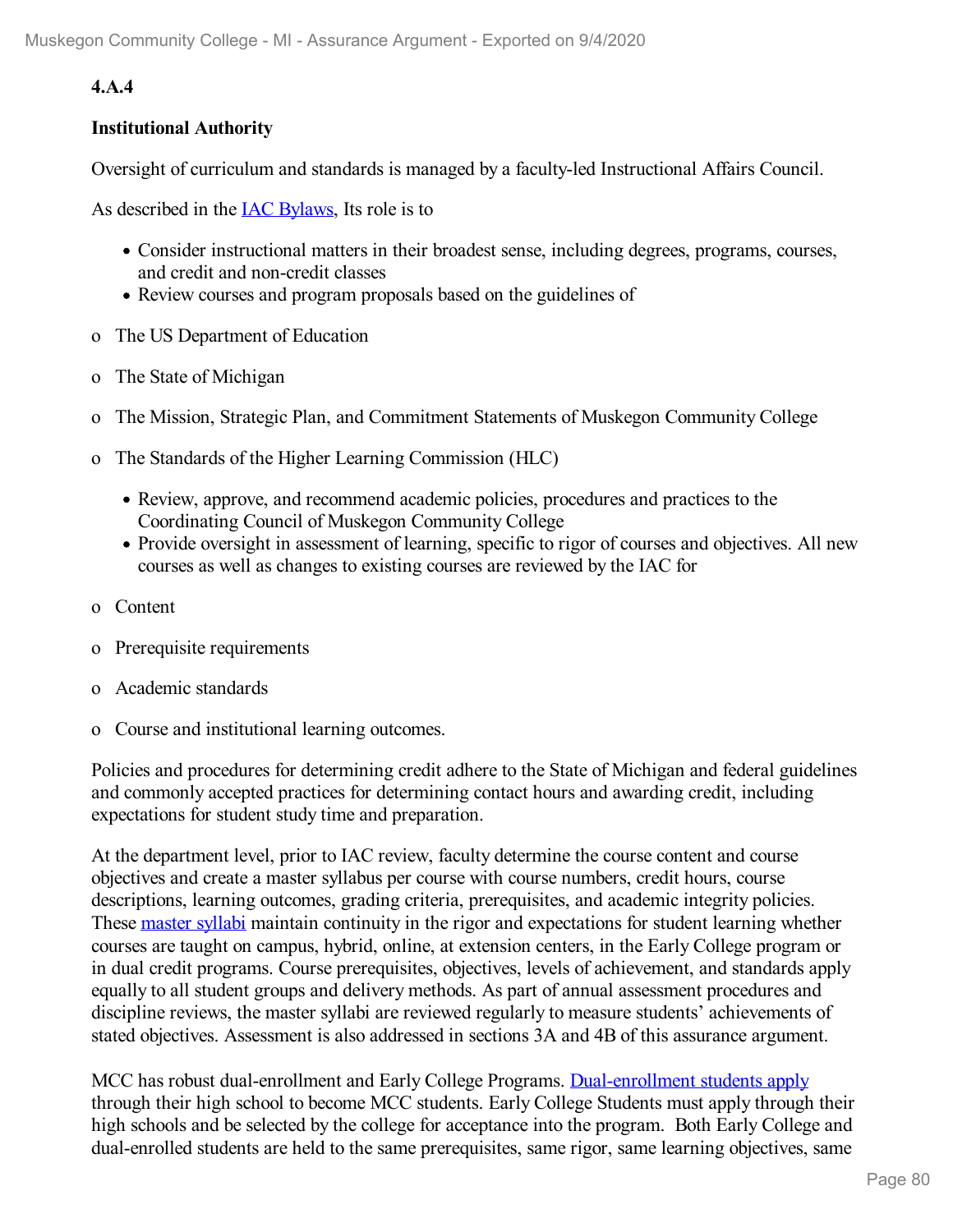curriculum, same course materials as all other MCC students. Dual-enrolled and Early College students are enrolled with other MCC students and taught by MCC faculty.

Although the [extension](file:///D:/evidence/viewfile?fileId=1063201#page=4) centers in Grand Haven, Holland, Coopersville, and Fremont cater to a larger number of dual-enrolled and Early College students, the courses still have mixed populations. The appropriately credentialed MCC instructor holds all students to the same course [objectives.](file:///D:/evidence/viewfile?fileId=1079235#page=2) There is only one class meeting in a traditional high school [classroom](file:///D:/evidence/viewfile?fileId=1063201#page=5) consisting of all dual-enrolled students; these English 101 students are held to the same course [objectives](file:///D:/evidence/viewfile?fileid=1079234) as all other sections of English 101, and the teacher is fully [credentialed.](file:///D:/evidence/viewfile?fileid=1063053) The same is true for students enrolled in direct credit programs[.](file:///D:/evidence/viewfile?fileid=1063053)

#### **Faculty Qualifications**

The College ensures that all faculty members, full and part time, have education and/or professional credentials that meet or exceed requirements for the courses they are teaching in compliance with HLC's most recent Assumed Practices Criteria. Qualifications are addressed in [Article](file:///D:/evidence/viewfile?fileId=1063200) VII of the Master Agreement and in the **Faculty [Qualifications](file:///D:/evidence/viewfile?fileId=1063194) Policy**. In February 2016, the College formed a committee to examine faculty credentials and began an audit of personnel with the goal of ensuring that all faculty met qualification standards by Fall of 2017. Each academic department identified the minimum degree [required](file:///D:/evidence/viewfile?fileId=1063186) to teach each class and examined each faulty member's qualifications. Instructors out of compliance were informed of multiple options (some completed degrees or took additional graduate credits with some tuition assistance from MCC; some decided to no longer teach).

As of Fall 2017, all faculty possess relevant, academic degrees at least one level above that at which they teach, except in programs for terminal degrees or when equivalent experience is established. In terminal degree programs, faculty members possess the same level of degree. Faculty teaching Developmental Education Courses hold a bachelor's degree or higher. Faculty teaching general education courses, or other non-occupational courses, hold a master's degree or higher in the discipline or subfield. If a faculty member holds a master's degree or higher in a discipline or subfield other than that in which he or she is teaching, that faculty member has [completed](file:///D:/evidence/viewfile?fileId=1063217) a minimum of 18 graduate credit hours in the [discipline](file:///D:/evidence/viewfile?fileId=1063216) or subfield in which they teach. There are rare exceptions where faculty have been determined to be qualified through the tested experience process.

[Processes](file:///D:/evidence/viewfile?fileId=1063195) are in place for all hiring with a careful analysis of credentials to continue to meet HLC Assumed Practices. Human [Resources](file:///D:/evidence/viewfile?fileId=1063198) has a [spreadsheet](file:///D:/evidence/viewfile?fileId=1063189) of the qualifications for all full-time and part-time faculty. This is updated after each new hire, initiated with the **Faculty Hire and Course** Approval form. [Appropriate](file:///D:/evidence/viewfile?fileId=1063192) credentials are required of all faculty, regardless of course location and delivery method.

Faculty qualifications and hiring are also discussed in section 3.C.3.

#### **Access to learning resources**

MCC ensures access to a vast array of robust learning resources, both on campus and online. As part of MCC's 2014 HLC online accreditation, all support services were deemed accessible for online students. The **Student Success [Department](file:///D:/evidence/viewfile?fileId=1097419)** enhances student success by supporting students in making a successful transition to college, achieving good academic standing, and reaching their educational goals. The department accomplishes this through an intentionally designed,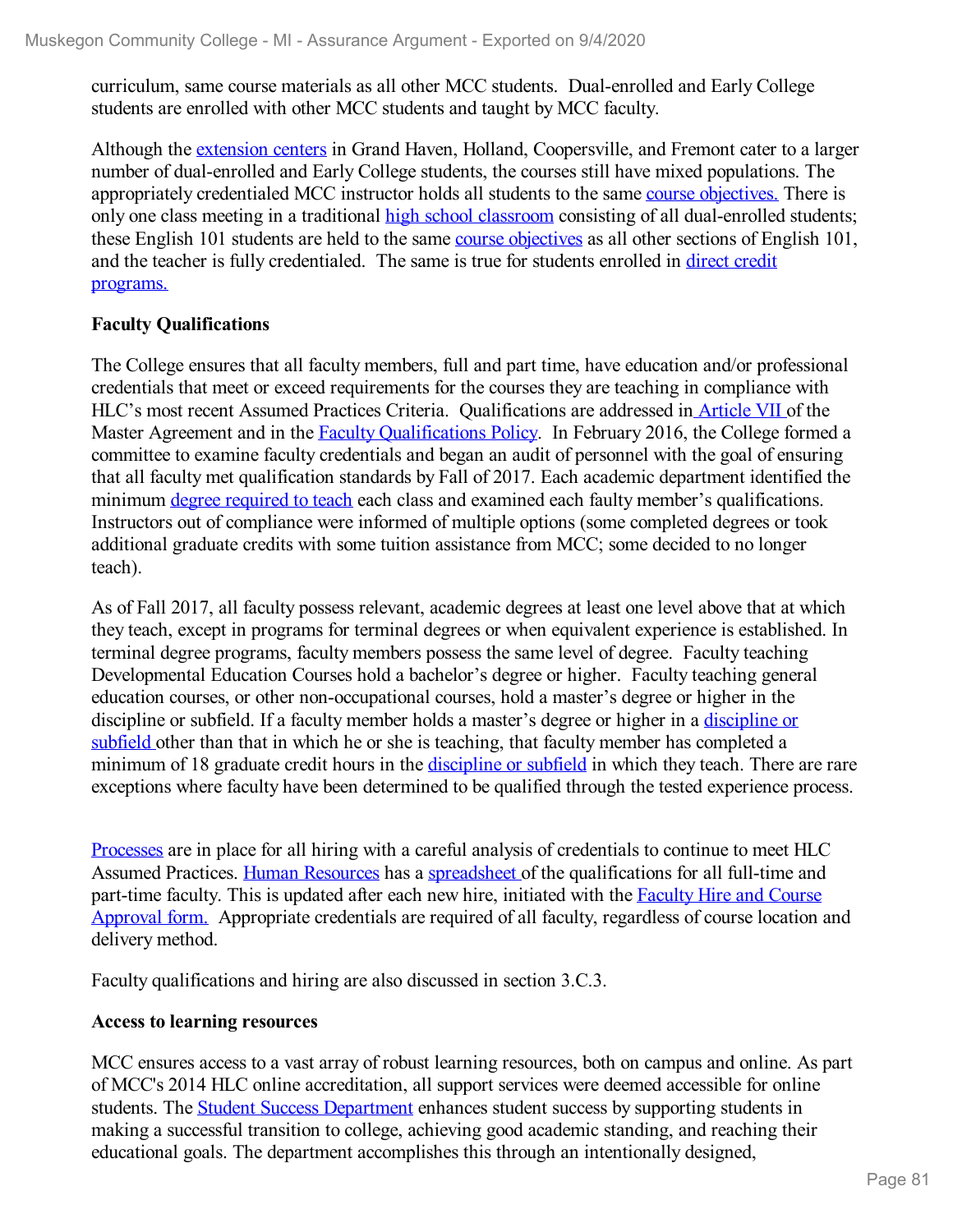comprehensive array of programs, services, and resources. During the [COVID-19](file:///D:/evidence/viewfile?fileId=1097409) Pandemic, employees worked from home and the College continued to support academic success and connect students with the resources below. In 2018, the Assessment Committee launched an annual [program](file:///D:/evidence/viewfile?fileId=1063218) of [non-curricular](file:///D:/evidence/viewfile?fileId=1068901) assessment for these campus resources (See 4.B.3).

**The MCC Care Team,** housed in the Student Success [Department,](file:///D:/evidence/viewfile?fileId=1097419) exists to assist students with connection to on- and off-campus resources for issues that may interfere with academic success. Students can self-report via email or instructors can submit a Care Report, then the Academic Care Team will reach out to the student in need.

**Counseling and Advising Center:** Counselors at Muskegon Community College are committed to facilitating student success, in college and in life, and cultivating a positive, productive learning community. Appointments at extension centers and online advising are available. During the COVID-19 Pandemic, the [Counseling](file:///D:/evidence/viewfile?fileId=1097408) and Advising Center offered mental health support resources and counselors continued to meet students via online platforms.

[Disability](file:///D:/evidence/viewfile?fileId=1097407) Support Services provides assistance to all qualified students with documented disabilities, whether they are physical, psychological or educational. MCC is committed to providing equal and integrated access for individuals with disabilities. This commitment is consistent with legal requirements, including Section 504 of the Rehabilitation Act of 1973 and the Americans with Disabilities Act of 1990.

[Tutoring](file:///D:/evidence/viewfile?fileId=1086545#page=21) Center: Peer tutoring is offered on campus, by appointment or walk-in, at satellite centers and online. During the COVID-19 Pandemic services were moved online.

The College [Success](file:///D:/evidence/viewfile?fileId=1086545#page=21) Center helps students realize their full educational potential, offering developmental and credit courses in writing, math, and reading. The Center also offers a College Success Seminar course and operates a Writing Center that provides drop in service for assistance in all levels of writing. All of the educational resources are intended to help MCC students improve their study habits as well as their skills in math, reading and writing.

The [Testing](file:///D:/evidence/viewfile?fileId=1086545#page=15) Center offers many testing services including placement, classroom and waiver exams, workplace skills testing and external proctored exams.

The [Transfer](file:///D:/evidence/viewfile?fileId=1063191) Services Office helps students create a plan while at MCC to navigate the complex process of admissions, applications, college visits, official transcripts, credit evaluation, essays, references, academic requirements, financial aid, housing arrangements, major choice, etc.

The [UpWard](file:///D:/evidence/viewfile?fileId=1097416) Bound TrIo program provides high school students tools to strive for academic excellence, give back to the community, graduate from high school, and go on to complete a college education.

The [Veterans](file:///D:/evidence/viewfile?fileId=1086545#page=28) Services Office serves all veterans, veteran dependents/survivors, active duty and Reserve/National Guard personnel.

The Hendrik Meijer [Library/Information](file:///D:/evidence/viewfile?fileId=1097411) Technology Center is located on the main campus and serves students, staff, and community members. The library book collection includes textbooks for student use in the reserve section. Interlibrary loan is available to those who require resources not owned by MCC. It also offers quiet reading areas, information literacy assistance, wireless Internet access and computers. Resources are [available](file:///D:/evidence/viewfile?fileId=1097413) online through the MyMCC Portal. Reference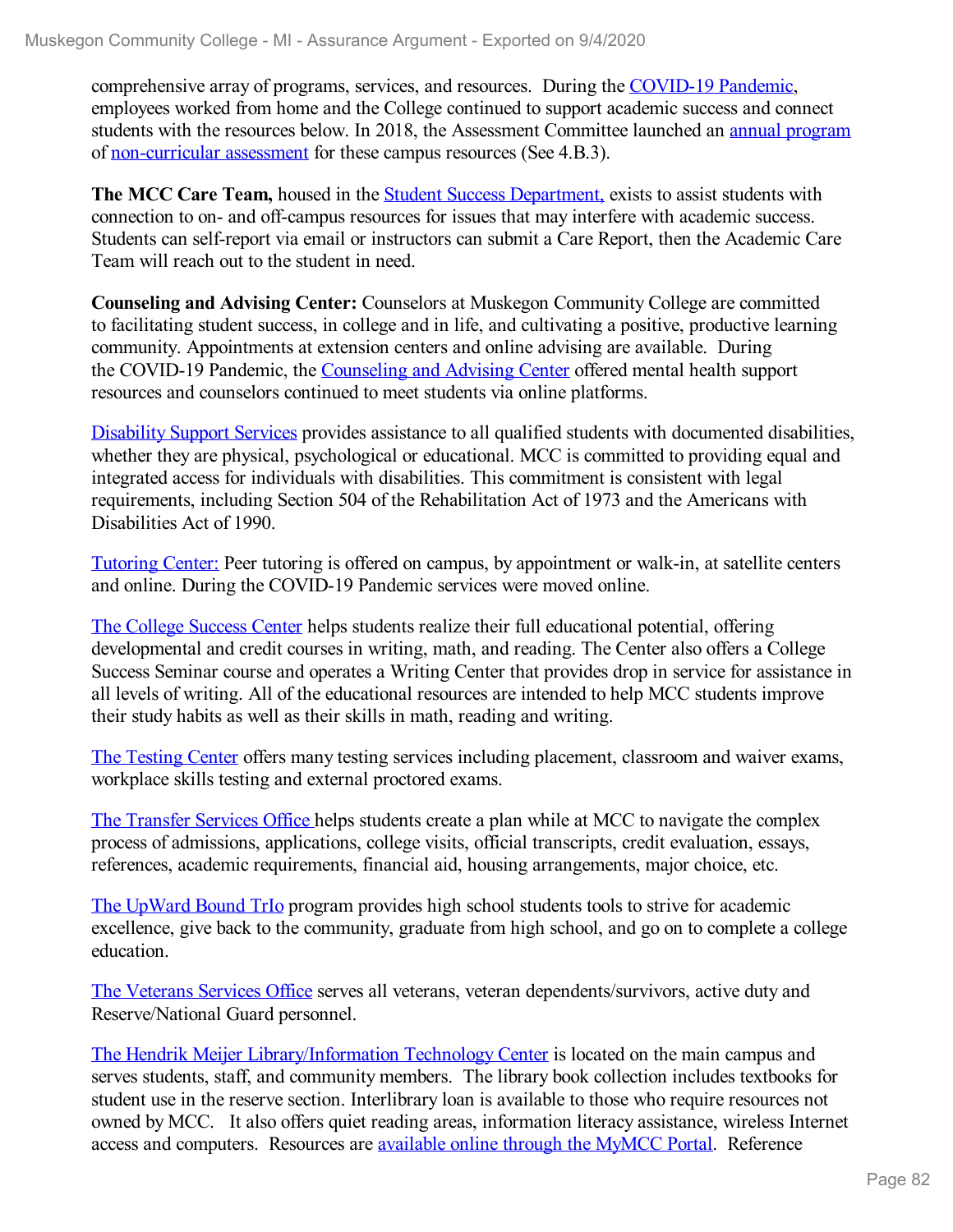librarians are available to assist with finding information, conducting research, and accessing electronic resources. They teach [information](file:///D:/evidence/viewfile?fileId=1077201) literacy classes per instructors' requests, and students can schedule personal appointments for instruction in information literacy if they desire additional assistance.

The MCC [Science](file:///D:/evidence/viewfile?fileid=1097414) Center houses the Student [Resource](file:///D:/evidence/viewfile?fileId=1097414#page=5) Room where students have access to models, textbooks, and other materials.

#### **4.A.5**

Muskegon Community College currently maintains specialized accreditation in three programs.

The Nursing [Program](file:///D:/evidence/viewfile?fileId=1097418) is approved by the Michigan Board of Nursing to provide a program of nursing education leading to the diploma in Practical nursing and an Associate Degree in Nursing. The MCC nursing Program is accredited by the [Accreditation](file:///D:/evidence/viewfile?fileId=1063182) Commission for Education in Nursing (ACEN).

The [Respiratory](file:///D:/evidence/viewfile?fileId=1097410) Therapy Program is accredited through the Commission on Accreditation for Respiratory Care.The Commission on Accreditation for Respiratory Care [\(CoARC\)](file:///D:/evidence/viewfile?fileId=1063183) accredits entry into professional practice programs in respiratory care.

The Medical Assistant [Certificate](file:///D:/evidence/viewfile?fileId=1097412) Program is accredited through [CAAHEP](file:///D:/evidence/viewfile?fileId=1063176) (Commission on Accreditation of Allied Health Education Programs) upon recommendation of MAERB (Medical Assisting Education Review Board).

The Early [Childhood](file:///D:/evidence/viewfile?fileId=1097406) Education Program offers the Associates of Science and Arts in Early Childhood Education and the Associates of Applied Science in Child Development. National Association for the Education of Young Children [\(NAEYC\)](file:///D:/evidence/viewfile?fileId=1063173) accreditation for the [program](file:///D:/evidence/viewfile?fileId=1077207) expired in July 2020. The College has a [plan](file:///D:/evidence/viewfile?fileId=1077198) to reapply for accreditation with a deadline to complete a selfstudy by March 2021. There is also a plan in place to better support the program coordinator; two staff members will assist with monitoring the reporting data and other accreditation needs.

#### **4.A.6**

MCC tracks, evaluates, and promotes the success of graduates through the following best [practices](file:///D:/evidence/viewfile?fileId=1068742):

- Use IPEDS to track graduation and transfer rates
- Use the National Student Clearinghouse to track transfer students
- Monitor NCLEX and other licensure and certification pass rates
- Institute advisory committees that consult with local business and industry
- Participate in the Michigan Transfer Agreement
- Maintain specific articulation agreements with four-year institutions
- Comply with Perkins requirements by reporting on "core indicators"
- Maintain alumni relations programs
- Analyze labor market data
- Participate in statewide Pathways planning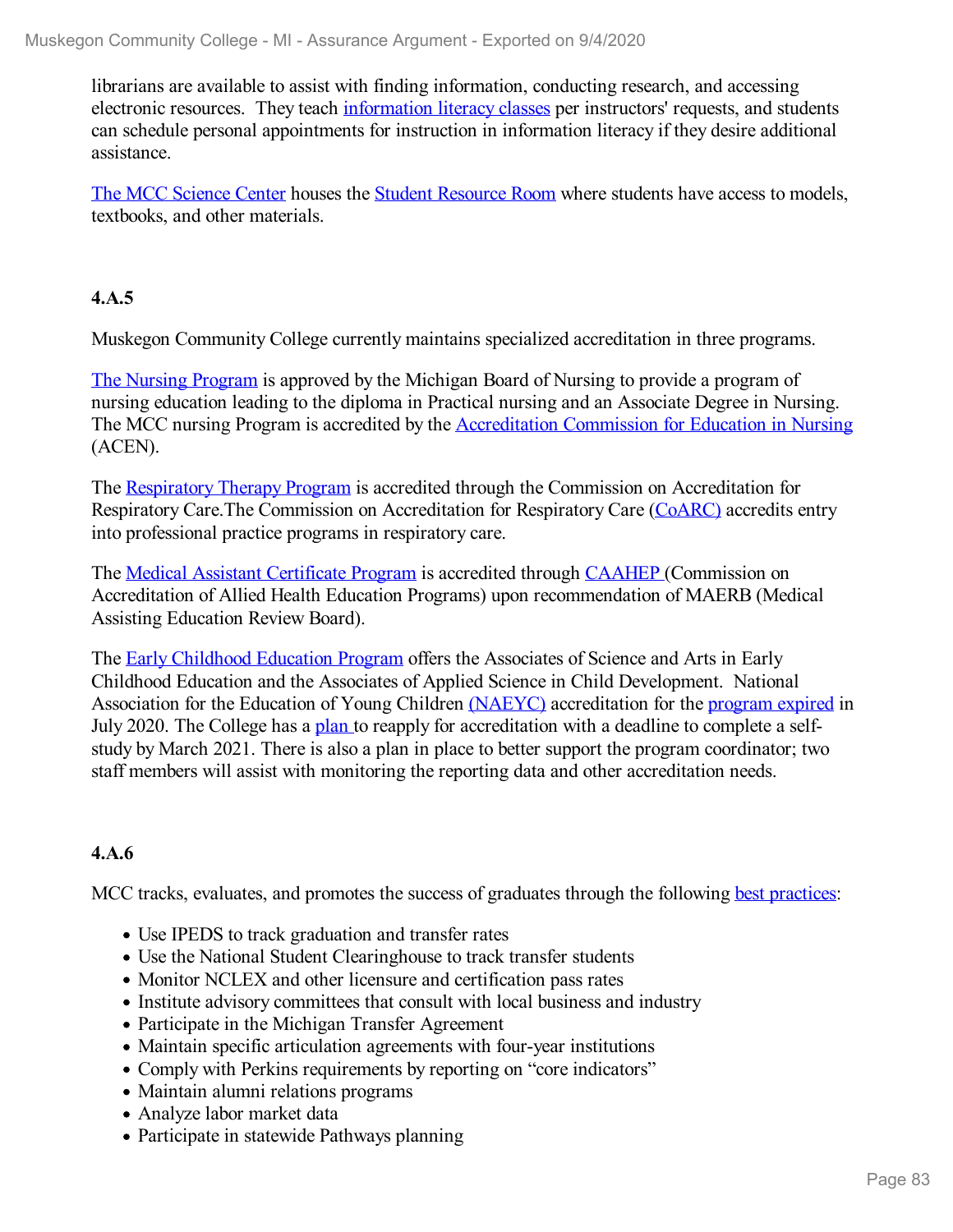The following resources also help prepare students for advanced study and/or employment:

- [Transfer](file:///D:/evidence/viewfile?fileId=1063191) Services
- On-Campus University [Partnerships](file:///D:/evidence/viewfile?fileId=1063169)
- Career [Services](file:///D:/evidence/viewfile?fileId=1063164)
- [Lakeshore](file:///D:/evidence/viewfile?fileId=1097415) Business and Industrial Service Center

Evidence is collected to ensure that graduates are well prepared for advanced study or gainful employment.

[Achieving](file:///D:/evidence/viewfile?fileId=1063151) the Dream data [show](file:///D:/evidence/viewfile?fileId=1063150) for the fall 2012 cohort that 59% of students had either completed at MCC or transferred to another two or four-year institution by the end of their third year. For the Fall 2013 cohort, 50% had either completed at MCC or transferred to another two or four-year institution by the end of their third year. Extensive data graduation and transfer rates and the college's goals to improve these can be seen in 4.C.1 through 4.C.4.

[Priority](file:///D:/evidence/viewfile?fileId=1077293#page=3) One, Goal Five of the Strategic Plan focuses on strengthening transfer partnerships. Objectives include the creation of a Career/Transfer Advisory Board that meets at least once annually and the development of a system to gather student success data from the top five transfer institutions. The March 2020 Goal in Focus [Report](file:///D:/evidence/viewfile?fileId=1063160) shows that all Measurable Objectives related to transfer partnerships have either been met or are on track to be met.

One of the most important indicators of graduates' transfer success is the annual report from MCC's main transfer institution, Grand Valley State University. This transfer profile report includes the number of MCC applicants, admissions, average GPA upon admission, average GPA after the first and second semesters, and enrollment after two semesters. GVSU's overall admission and GPA data is included in the report, allowing careful [comparisons](file:///D:/evidence/viewfile?fileId=1063157) of MCC students' success. The report for fall 2019 shows that after two semesters, MCC students had both a higher GPA and persistence rate than the full transfer cohort (3.15 vs. 3.06 and 91% vs. 88%) (See also [2017](file:///D:/evidence/viewfile?fileId=1063149) and [2018\)](file:///D:/evidence/viewfile?fileId=1063148). These initiatives are guided by the VP for Academic Affairs and the Career and Transfer Services Coordinator, a position created in 2017. The coordinator helps guide students in the transfer process by optimizing their time at MCC to help make the transfer process smooth and to ensure success once enrolled in the transfer school. The coordinator also manages an online career management system that connects students and alumni with employment opportunities.

Occupational programs, such as Nursing. Medical Assistant, and Respiratory Therapy, keep detailed records on their [graduates'](file:///D:/evidence/viewfile?fileId=1063156#page=7) success and job placement rates for accreditation and licensing [requirements.](file:///D:/evidence/viewfile?fileId=1063156) For example, almost half of those (nurses) polled responded last year and 100% of the respondents are employed. In the Medical Assistant program, graduates and [employers](file:///D:/evidence/viewfile?fileId=1097617) are surveyed. The survey results show the following: one hundred percent of responding employers reported satisfaction with the graduates' ability to meet the cognitive, psychomotor, and affective competencies. Graduates of the MCC Medical Assistant Certificate Program also reported 100% satisfaction in meeting the cognitive, psychomotor, and affective competencies. Graduates of the Medical Assistant Certificate Program are also eligible to take the Registered Medical Assistant (RMA) or the CMA examination through American Medical Technologists (AMT). Testing and success rates are collected annually as another measure of graduate abilities. In Respiratory Therap[y,](file:///D:/evidence/viewfile?fileId=1097421) employer and graduate survey data indicate that both are highly satisfied with the entry and advanced levels of preparation provided by the program. Furthermore, all 27 members in the Class of 2018 found jobs, with recent employment rates averaging 94 percent for those who have completed the program.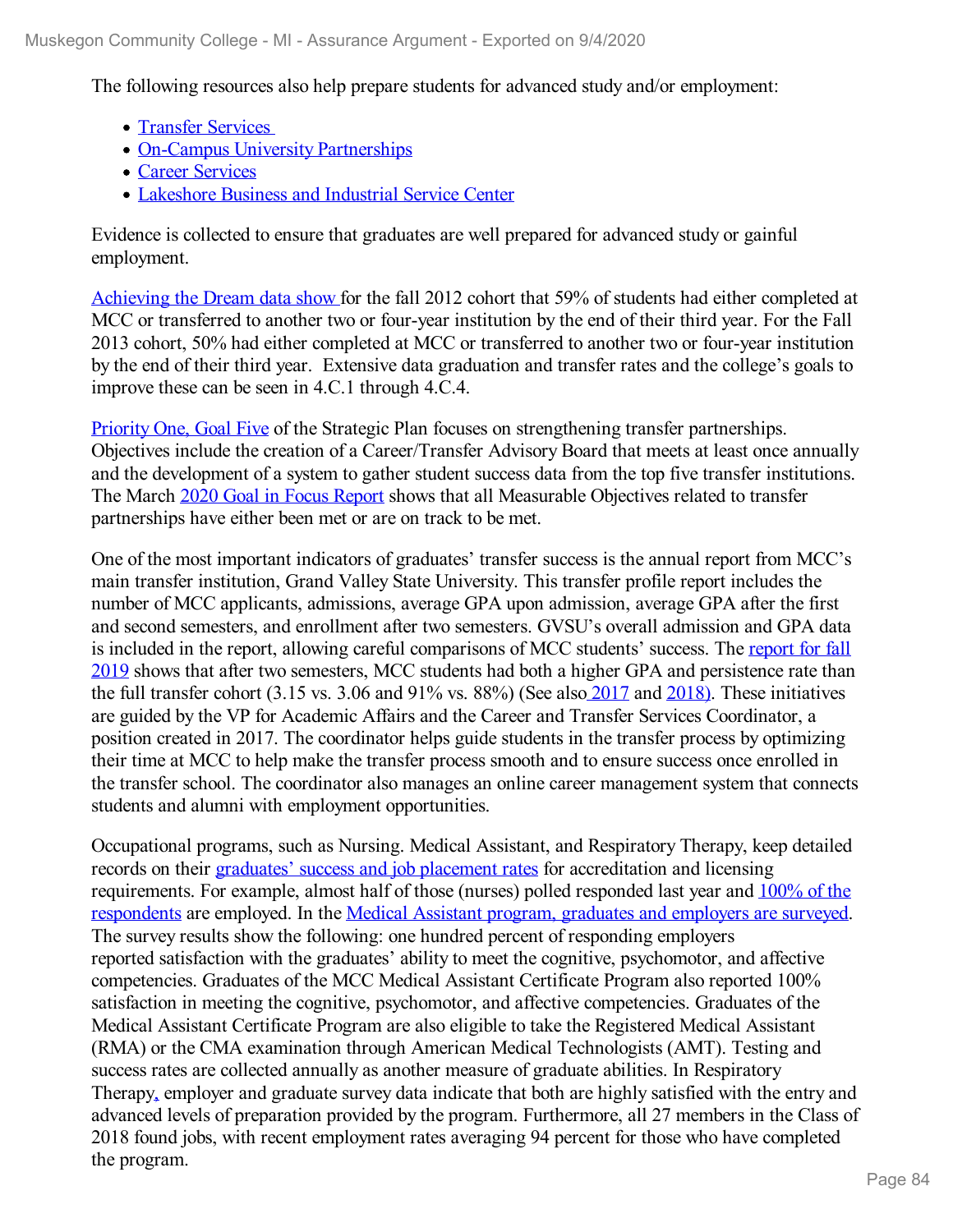In the 2010 Community [Ascertainment](file:///D:/evidence/viewfile?fileId=1063162) Survey, the vast majority of recent graduate respondents described the "quality of education" and the job preparation they received at MCC as good, very good, or excellent.

The results of an <u>[economic](file:///D:/evidence/viewfile?fileId=1097364) impact study</u> published in February of 2020 showed that "students will receive \$145.6 million in increased earnings over their working lives. This translates to a return of \$6.10 in higher future earnings for every dollar students invest in their education."

A 2019 [survey](file:///D:/evidence/viewfile?fileId=1063154) of the MCC Advisory Committee consisting of alumni, students, retirees, and community members, showed a high degree of satisfaction with The College's ability to fulfill its mission of preparing students for the workforce and pursue higher-level degrees. These survey questions connect directly to the Board of Trustees Student Success Ends Policies discussed in 4.C.1.

| <b>Survey Question</b>                                                                                                                                               | Responses of<br>"Excellent" and/or<br>"Good" |
|----------------------------------------------------------------------------------------------------------------------------------------------------------------------|----------------------------------------------|
| How do you rate MCC's ability to prepare students to meet the<br>unique educational, cultural, and societal needs in the community?                                  | 97.3%                                        |
| How do you rate MCC's ability to provide students with the skills<br>necessary to enter a technologically sophisticated workplace?                                   | 97.29%                                       |
| How do you rate MCC's ability to prepare students to pursue higher-<br>level degree opportunities, including transferring to four-year<br>colleges and universities? | $97.3\%$                                     |
| How do you rate MCC's ability to provide classes and/or programs<br>that allow students to achieve their specific educational goals?                                 | 97.3                                         |

### **Sources**

- 19-21 MCC MACTC Agree 110901-20019 INST signed
- 2019-2021 MCC MACTC Direct Credit Agreement
- Academic Affairs Daily Update 7.6.2020 MiTransfer Pathways
- Academic Affairs 2017 Anthropology Discipline Review
- Academic Affairs 2017 Anthropology Discipline Review (page number 15)
- Academic Affairs 2018 Philosophy Discipline Review p 23
- Academic Affairs 2018 Philosophy Discipline Review p 23 (page number 23)
- Academic Affairs Fall 2019 ENG-101-F02.F08 Syllabus
- Academic Affairs Fall 2019 ENG-101-F02.F08 Syllabus (page number 2)
- Academic Affairs Fall 2019 ENG-101-F52
- ACEN Website April 9 2020 Accredited Nursing Programs MCC
- Anthropology Discipline Review 2019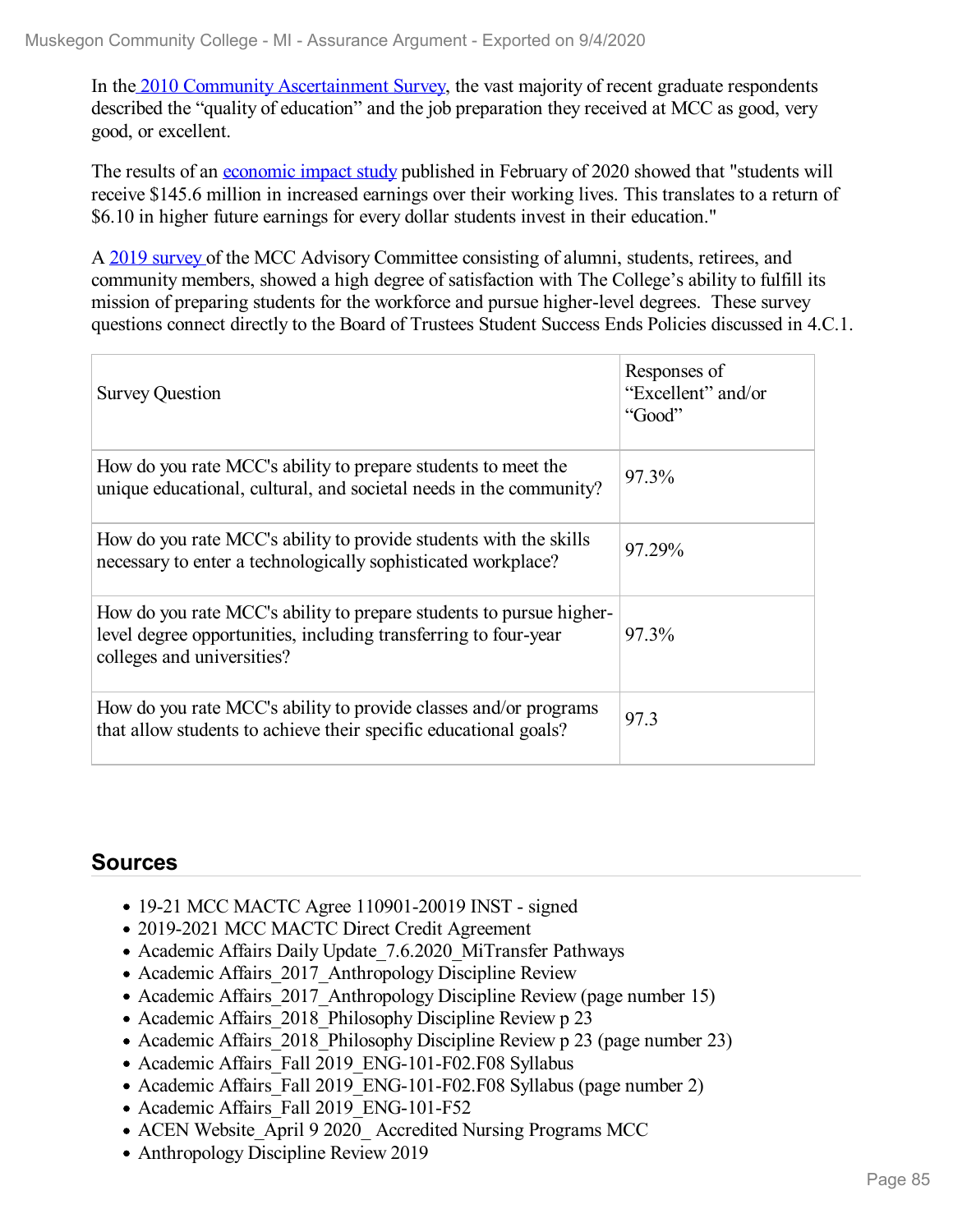- Anthropology Discipline Review 2019 (page number 3)
- Assessing Non-Curricular Programs Reporting Form 2018 4b3
- Assessment Committee\_2018\_Faculty Qualifications Policy
- Assessment Committee 5.22.2019 Meeting Minutes
- AtD 2018 AtDStudent Success Report
- AtD 2-17 AtDStudent Success Report
- Automotive Technology AAS 2019
- CAAHEP Website April 9 2020 Find an Accredited Program MCC
- CIS101EW Competency
- CoARC Website April 9 2020 Find an Accredited Program MCC
- Counseling and Advising Center Of Course You Can
- Counseling 2013 LEAP Application
- COVID-19 FAQs for MCC Students Coronavirus
- CSS 100A syllabus template Fall 2020
- Disability Support Services Of Course You Can
- Discipline Review Procedures 2019
- Dual-Enrollment-Fillable-Form-update2018-1-1
- Early Childhood Education \_ Degrees and Certificates
- Faculty Qualifications 2019 Flow Chart
- Faculty Qualifications Committee 12.3.19 Meeting Notes-PSYC
- Faculty Qualifications Committee 2.26.18 Meeting Notes-PHYS-ENGR
- Faculty Qualifications Committee 2017 Degrees to Teach Eng-Com
- Faculty Qualifications Committee 2019 MCC Faculty Hire and Course Approval Form
- GVSU\_2016-17\_CCTransferProfile
- GVSU\_2017-18\_CCTransferProfile
- GVSU\_2018-19\_CCTransferProfile
- Human Resources 2019 Updated Faculty Qualifications Spreadsheet English
- IAC BYLAWS
- Institutional Research and Grants \_ Of Course You Can 2e1
- Library Of Course You Can
- Library Information Commons Home MyMCC
- LSBIC Workforce Training \_ Of Course You Can
- MCC Respiratory Therapy Program Awarded 10-Year National Reaccreditation News and Events
- MCC Science Center Administration
- MCC Science Center Administration (page number 5)
- MCC Website 6.11.2020 Testing Center
- MCC Website 6.9.2020 Direct Credit Students Enrollment Services
- MCC Website 7.1.2020 Michigan Transfer Pathways Transfer Services
- MCC Website 7.12.2020 Resources Available Library
- MCC Website 9 March 2020 Advanced Placement Credit
- MCC Website 9 March 2020 College Level Examination
- MCC Website 9 March 2020 Defense Activity for NonTraditonal Education Support(2)
- MCC Website 9 March 2020 Military Credit Transfer
- MCC Website 9 March 2020 Military Credit Transfer(2)
- MCC Website 9 March 2020 Transferring Credit to MCC
- MCC Website April 9 2020 Career Services
- MCC Website April 9 2020 Child Development Associate (AAS) Degrees and Certificates
- MCC Website\_April 9 2020\_College Success Center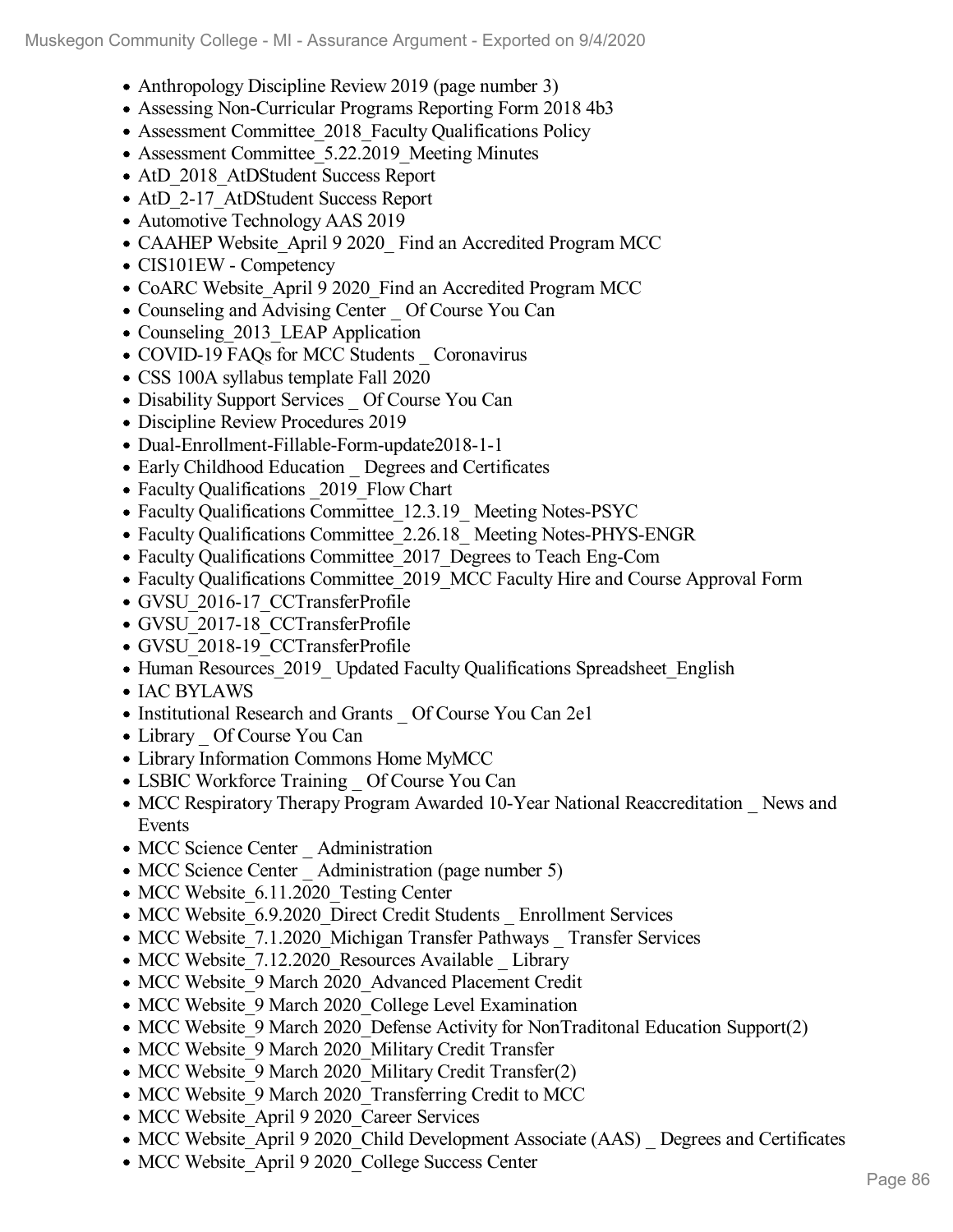- MCC Website April 9 2020 Counseling and Advising Center during COVID 19
- MCC Website April 9 2020 Disability Support Services
- MCC Website April 9 2020 Early Childhood Education (ASA) Degrees and Certificates
- MCC Website April 9 2020 Library
- MCC Website\_April 9 2020 MCC Science Center
- MCC Website April 9 2020 Medical Assistant 2016-and-2017-Exam-Success-Data
- MCC Website April 9 2020 Medical Assistant Certificate Degrees and Certificates
- MCC Website April 9 2020 NCLEX Results Nursing
- MCC Website April 9 2020 Nursing Degrees and Certificates
- MCC Website April 9 2020 On-Campus University Partnerships Transfer Services
- MCC Website April 9 2020 Respiratory Therapy Degrees and Certificates
- MCC Website April 9 2020 Respiratory Therapy Program Accreditation and Employment News and Events
- MCC Website April 9 2020 Transfer Services
- MCC Website April 9 2020 Tutoring Center
- MCC Website April 9 2020 Upward Bound TrIo Program
- MCC Website April 9 2020 Veterans
- MCC Website April 9 2020 Workforce Training
- MCC Website March 2020 Strategic Initiatives Goal in Focus Transfer Partners
- MCC Website March 2020 Strategic Initiatives Goal in Focus Transfer Partners(2)
- MCC 2010 CommunityNeedsReport
- MCC 2013-2014 Economic-Impact-Study
- MCC 2016 Article VII of Master Agreement
- MCC 2017-2022 Strategic Plan bookview
- MCC 2017-2022 Strategic Plan bookview (page number 3)
- MCC\_FactSheet\_2.2020\_Economic Impact
- MCCAlumni 2019 AdvisorySurveyResults
- MCCWebsite April 9 2020 COVID-19 FAQs for MCC Students Coronavirus
- MCCWebsite April 9 2020 Student Success Department
- Medical Assistant Certificate Degrees and Certificates
- Medical Assistant 2018 Employment and Job Placement
- Medical Assistant 2018 Employment and Job Placement landscape
- Michigan Transfer Network 7.9.2020 Muskegon Community College
- MiTransfer.org 9 March 2020 MCC Transfer Guidance
- MyMCC Human Resources April 9 2020 Employment Opportunities Links to Forms
- MyMCCLibrary 2.2020 Library Orientation Calendar
- NAEYC Website April 9 2020 Accredited Higher Education Programs MCC
- NAEYC May 2020 Action Plan Muskegon CC
- NAEYC May 2020 Muskegon decision letter final
- NCLEX 2018 Pass Completion and Employment Rates
- NCLEX 2018 Pass Completion and Employment Rates (page number 7)
- Program Review Occupational Reporting Form 2019
- Registrar 2019-2020 Course Catalog Transferring Credit to MCC p 319-322
- Registrar 20-21 Course Catalog-Web
- Registrar 20-21 Course Catalog-Web (page number 13)
- Registrar 20-21 Course Catalog-Web (page number 15)
- Registrar 20-21 Course Catalog-Web (page number 21)
- Registrar 20-21 Course Catalog-Web (page number 22)
- Registrar 20-21\_Course Catalog-Web (page number 28)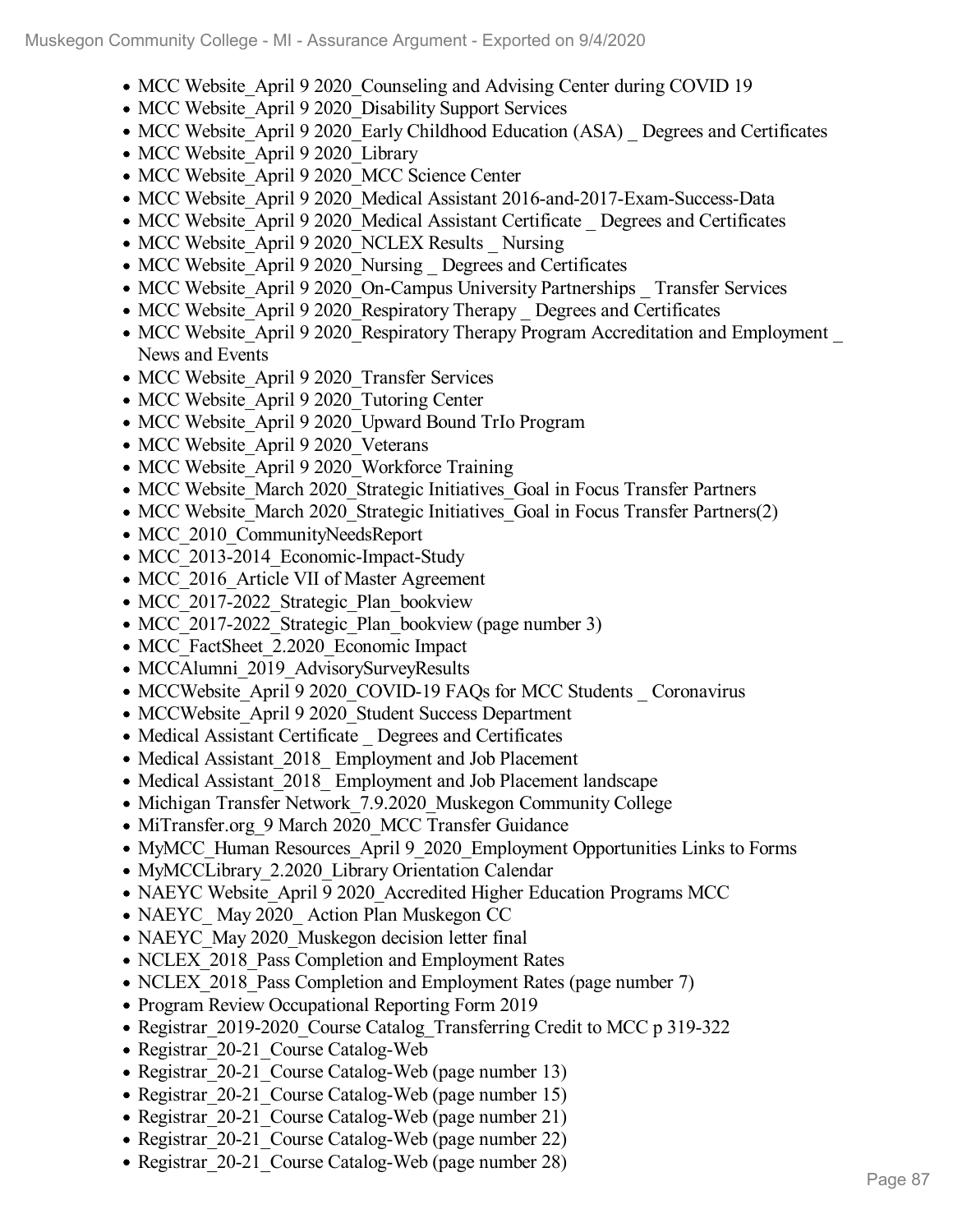- Registrar 20-21 Course Catalog-Web (page number 296)
- Registrar 20-21 Course Catalog-Web (page number 299)
- Respiratory Therapy Respiratory Therapy
- Respiratory Therapy Program Review 2018-2019
- Stragegic Initiatives March 2020 Goal in Focus Transfer
- Student Success \_ Of Course You Can
- StudentSuccessStrategyTeam\_2017\_CCCSEInstitutePathwaysToolkit(SENSE)
- Transfer Math Discipline Review Action Plan 2019
- Upward Bound TrIo Program \_ Of Course You Can
- WebAdvisor\_Fall 2020\_English 101 at High School
- WebAdvisor\_Fall 2020\_English 101 at High School (page number 4)
- WebAdvisor Fall 2020 English 101 at High School (page number 5)
- Why choose MCC Nursing Nursing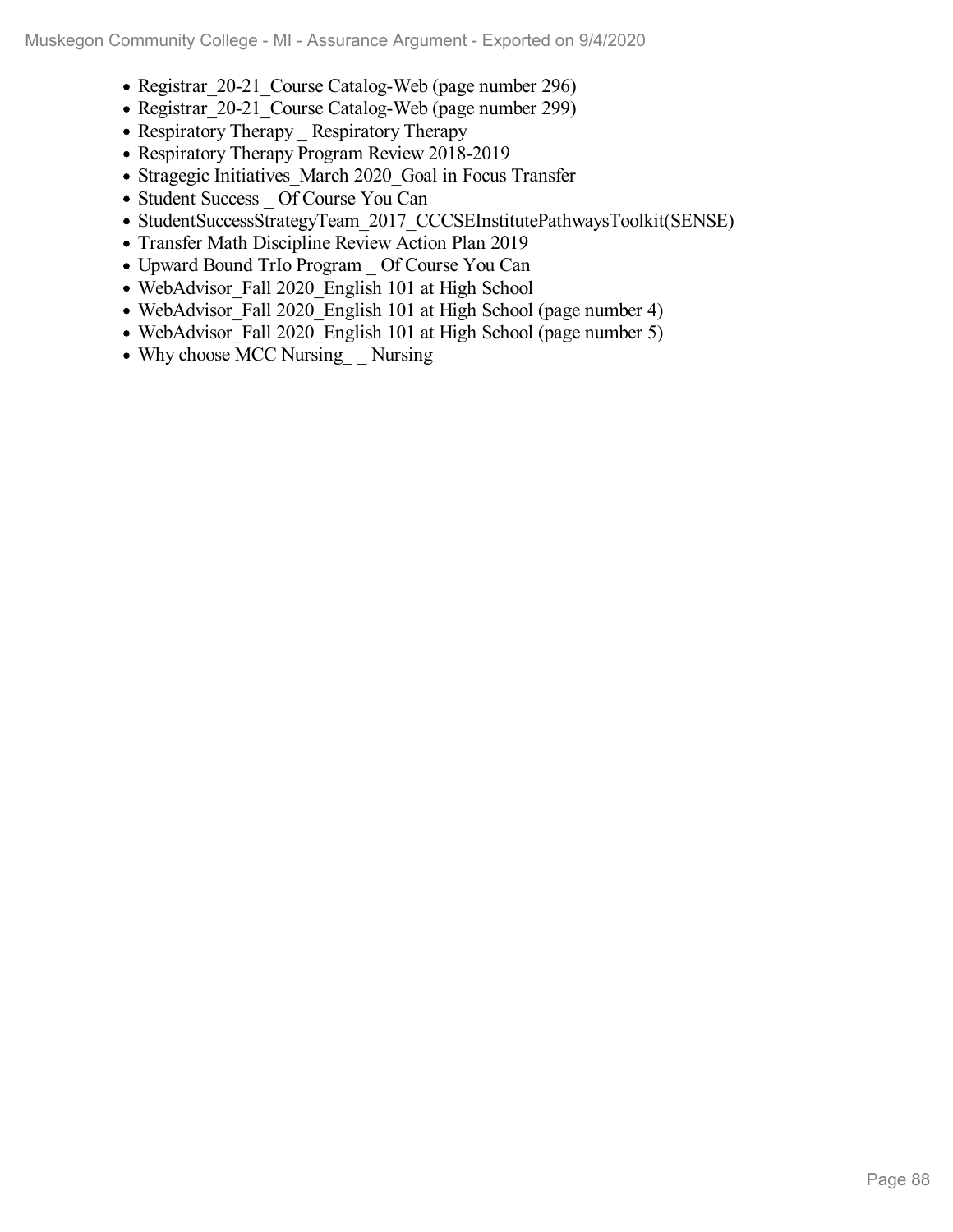# **4.B - Core Component 4.B**

The institution engages in ongoing assessment of student learning as part of its commitment to the educational outcomes of its students.

- 1. The institution has effective processes for assessment of student learning and for achievement of learning goals in academic and cocurricular offerings.
- 2. The institution uses the information gained from assessment to improve student learning.
- 3. The institution's processes and methodologies to assess student learning reflect good practice, including the substantial participation of faculty, instructional and other relevant staff members.

## **Argument**

#### **4.B.1**

MCC demonstrates a commitment to educational achievement and improvement through ongoing assessment of student learning. To this end, MCC faculty and instructional staff members participate in the following activities:

- Establish goals for student learning at the general education, program/discipline, and course level.
- Develop effective processes for assessing student learning
- Use assessment data to improve student learning

The Assessment Committee created a visual representation to help faculty and staff understand the key elements of the assessment process as a continuous, [multidirectional](file:///D:/evidence/viewfile?fileId=1097619) cycle of data collection, analysis, and action.

#### **General Education Assessment**

MCC created the following general [education](file:///D:/evidence/viewfile?fileId=1068914) core outcomes in 2011:

- **Communication:** Knowledge and application of written and verbal communication competencies using college level information literacy skills
- **Problem Solving and Technology:** Knowledge and problem solving skills using logical, mathematical, and scientific reasoning as well as technological resources
- **Ethical Reasoning and Creativity:** Knowledge and application of creativity in the arts as well as knowledge of, and the ability to critically examine ethical values, principles, and issues
- **Personal, Social, and Cultural Awareness:** Knowledge and life skills required of an effective member of a diverse and global community

These core outcomes were originally measured in 18 courses with high enrollment on an annual schedule. After an [analysis](file:///D:/evidence/viewfile?fileId=1068900) of other high enrollment general education courses, ECON 101, HUM 195, and CSS 100A were added to the list of courses for fall 2019. Other high enrollment courses will be added in the future.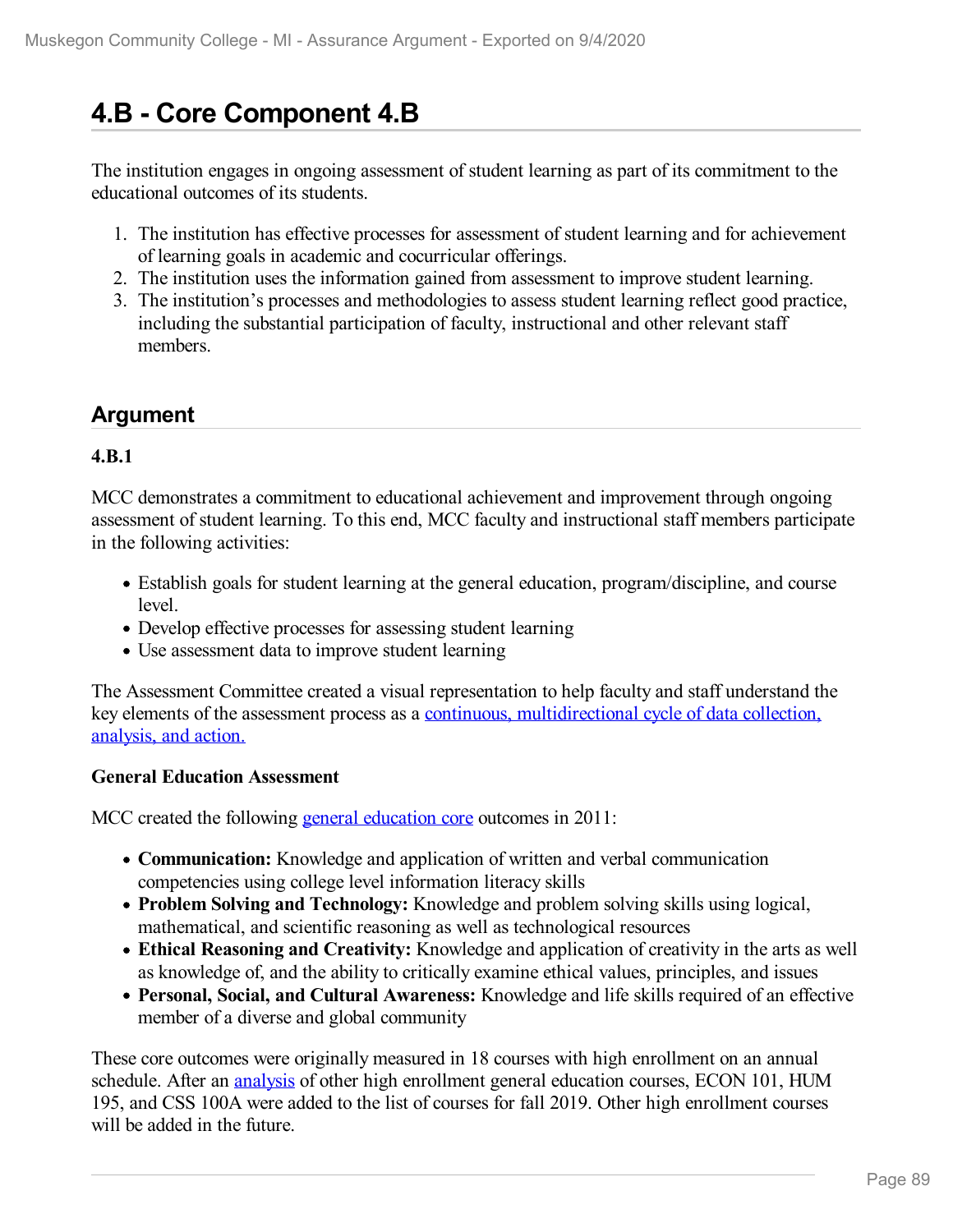| Course              | Communication<br>Knowledge and<br>application of<br>written and verbal<br>communication<br>competencies using<br>college level<br>information literacy<br>skills | <b>Problem Solving</b><br>and Technology<br>Knowledge and<br>problem solving<br>skills using<br>logical,<br>mathematical,<br>and scientific<br>reasoning as well<br>as technological<br>resources | <b>Ethical</b><br><b>Reasoning and</b><br>Creativity<br>Knowledge and<br>application of<br>creativity in the<br>arts as well as<br>knowledge of,<br>and the ability to<br>critically<br>examine ethical<br>values,<br>principles, and<br>issues. | Personal,<br>Social, and<br><b>Cultural</b><br><b>Awareness</b><br>Knowledge and<br>life skills<br>required of an<br>effective<br>member of a<br>diverse and<br>global<br>community |
|---------------------|------------------------------------------------------------------------------------------------------------------------------------------------------------------|---------------------------------------------------------------------------------------------------------------------------------------------------------------------------------------------------|--------------------------------------------------------------------------------------------------------------------------------------------------------------------------------------------------------------------------------------------------|-------------------------------------------------------------------------------------------------------------------------------------------------------------------------------------|
| <b>ENG 101</b>      | X                                                                                                                                                                |                                                                                                                                                                                                   |                                                                                                                                                                                                                                                  |                                                                                                                                                                                     |
| <b>SPAN 101</b>     |                                                                                                                                                                  |                                                                                                                                                                                                   |                                                                                                                                                                                                                                                  | X                                                                                                                                                                                   |
| <b>PSYC 201</b>     |                                                                                                                                                                  |                                                                                                                                                                                                   |                                                                                                                                                                                                                                                  | X                                                                                                                                                                                   |
| ANTH <sub>103</sub> |                                                                                                                                                                  |                                                                                                                                                                                                   |                                                                                                                                                                                                                                                  | X                                                                                                                                                                                   |
| <b>PHIL 204</b>     |                                                                                                                                                                  |                                                                                                                                                                                                   | X                                                                                                                                                                                                                                                |                                                                                                                                                                                     |
| TH 101              |                                                                                                                                                                  |                                                                                                                                                                                                   | X                                                                                                                                                                                                                                                |                                                                                                                                                                                     |
| <b>CIS 120A</b>     |                                                                                                                                                                  | $\mathbf X$                                                                                                                                                                                       |                                                                                                                                                                                                                                                  |                                                                                                                                                                                     |
| <b>PEA 101A</b>     |                                                                                                                                                                  |                                                                                                                                                                                                   |                                                                                                                                                                                                                                                  | X                                                                                                                                                                                   |
| <b>BIOL 207</b>     |                                                                                                                                                                  | X                                                                                                                                                                                                 |                                                                                                                                                                                                                                                  |                                                                                                                                                                                     |
| ART 100A            |                                                                                                                                                                  |                                                                                                                                                                                                   | X                                                                                                                                                                                                                                                |                                                                                                                                                                                     |
| <b>BUS 127</b>      | X                                                                                                                                                                |                                                                                                                                                                                                   |                                                                                                                                                                                                                                                  |                                                                                                                                                                                     |
| <b>MATH 109</b>     |                                                                                                                                                                  | X                                                                                                                                                                                                 |                                                                                                                                                                                                                                                  |                                                                                                                                                                                     |
| <b>TMAT 102</b>     |                                                                                                                                                                  | X                                                                                                                                                                                                 |                                                                                                                                                                                                                                                  |                                                                                                                                                                                     |
| <b>COM 101</b>      | X                                                                                                                                                                |                                                                                                                                                                                                   |                                                                                                                                                                                                                                                  |                                                                                                                                                                                     |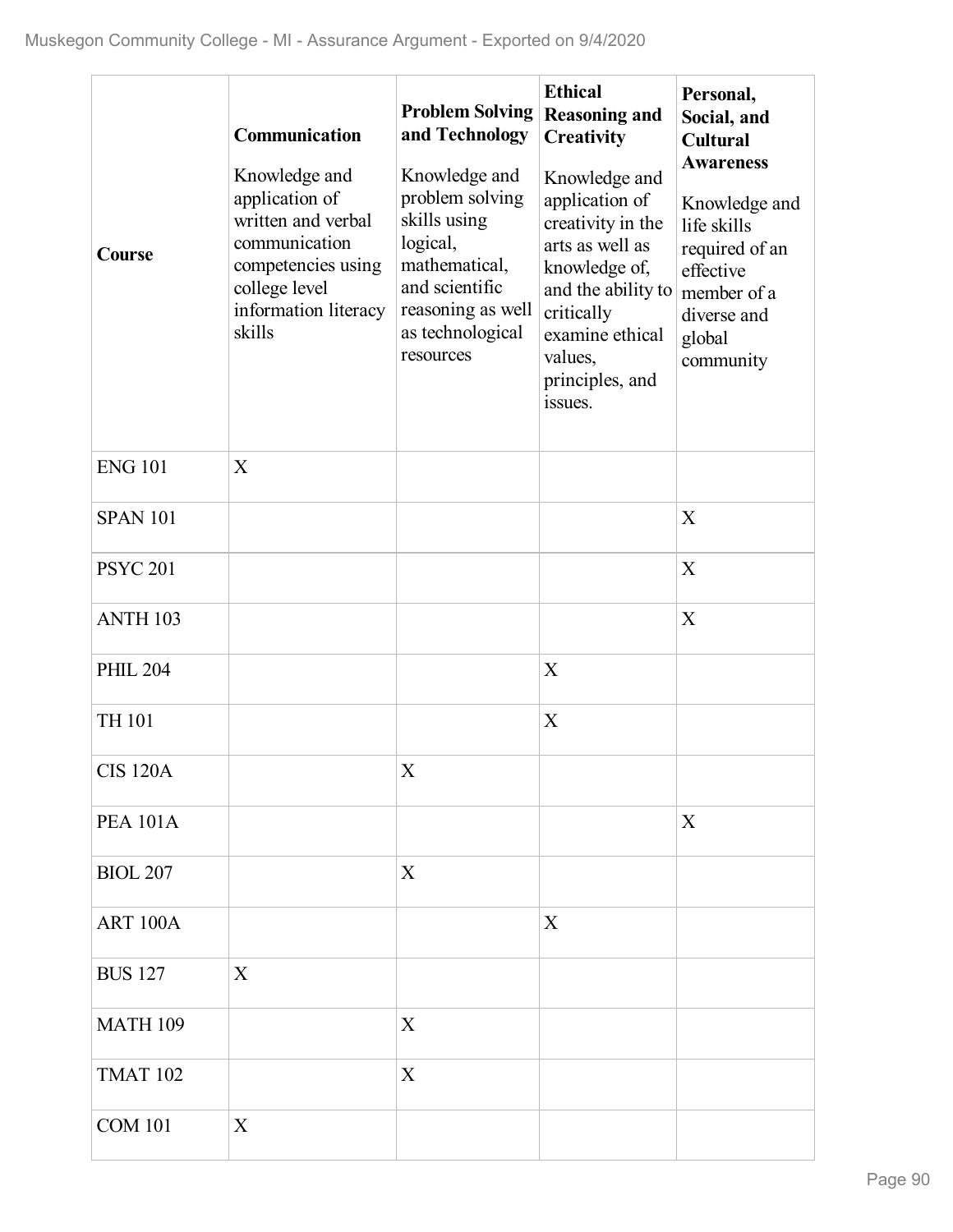Muskegon Community College - MI - Assurance Argument - Exported on 9/4/2020

| <b>ENG 102</b>  | X |   |   |
|-----------------|---|---|---|
| <b>ECON 101</b> |   |   | X |
| <b>HUM 195</b>  |   | X |   |
| <b>CSS 100A</b> |   |   | X |

Assessments are given in the fall of each year. In January and February, faculty members evaluate the data and make [recommendations.](file:///D:/evidence/viewfile?fileId=1068899) Some departments hold assessment meetings to examine assessment data, compare annual results, set new benchmarks and goals, and submit a summary report. Other departments discuss the assessment information at a regular department meeting with a focus on actions that can be taken to improve student learning. In May, the Assessment Committee [reviews](file:///D:/evidence/viewfile?fileId=1063218) and [evaluates](file:///D:/evidence/viewfile?fileId=1063219) reports, provides [feedback,](file:///D:/evidence/viewfile?fileId=1068897) and submits an annual assessment report [2018-2019](file:///D:/evidence/viewfile?fileid=1068896), [2019-2020](file:///D:/evidence/viewfile?fileId=1100923). The cycle starts over the next fall. MCC has a Blackboard shell which contains Assessment Committee meeting minutes, department data, assessment reports, and department discipline reviews.

#### **Program/Discipline Assessment**

[Programs](file:///D:/evidence/viewfile?fileId=1068917) and disciplines have developed outcomes, curriculum maps, and assessment plans. The program and discipline outcomes were created in 2014. To create these outcomes, faculty were asked to consider the following:

- What will graduates of the program know, be able to do, or value?
- What specific observable or measurable actions should the student do to demonstrate they have met the outcome?
- How will we know if the students achieved the outcome?

After creating the outcomes, faculty then developed [curriculum](file:///D:/evidence/viewfile?fileId=1068892) maps identifying which outcomes were covered in which courses. Information was also included on the curriculum maps where the outcomes were introduced, reinforced, mastered, and assessed.

In fall 2018, a new process was developed to better collect assessment data for program and discipline outcomes. During the fall 2019 faculty [in-service,](file:///D:/evidence/viewfile?fileId=1097620) faculty members were charged with the following:

- Review Outcomes and Curriculum Maps
- Identify any outcomes that are currently assessed (marked with "A" on curriculum maps) or create new assessments.
- Collect the assessment data, discuss results, set new benchmarks and goals

New assessments were created and the curriculum maps were updated. Assessment data for [program](file:///D:/evidence/viewfile?fileId=1068916) and [discipline](file:///D:/evidence/viewfile?fileId=1068904) outcomes is collected in March and reviewed by the Assessment Committee at the meeting in May culminating in the annual assessment report.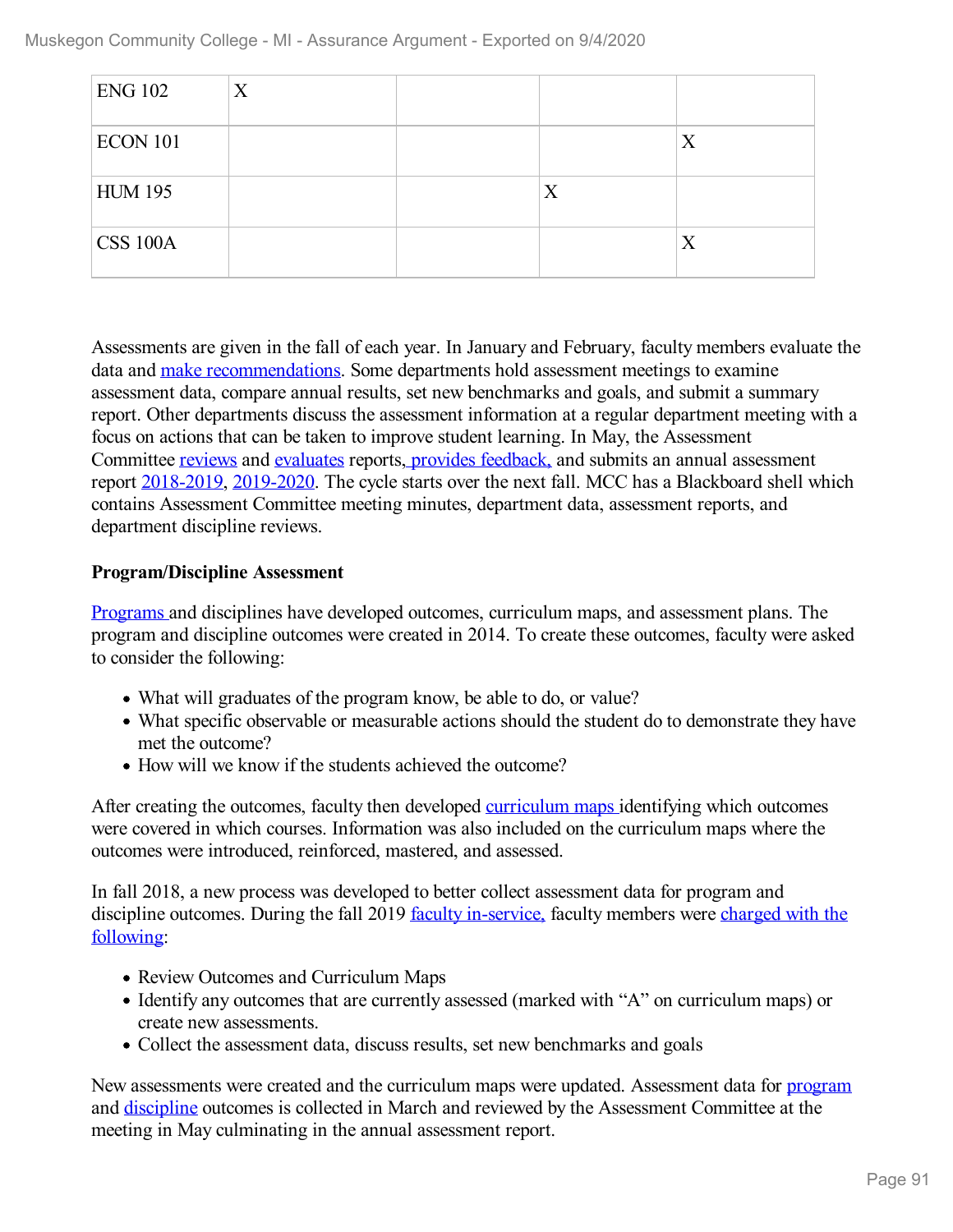#### **Course Assessment**

Faculty work together at the department level to evaluate subject-specific outcomes and to discuss teaching methods as well as assessment measures for their courses. Faculty determine the course objectives and student learning outcomes on the Master Syllabus for each course. The learning outcomes are the same for every section of the course, no matter the delivery mode.

More specific student learning outcomes are identified in the individualized class assignment schedule. These student learning outcomes are assessed using a variety of methods. Department chairs are responsible for collecting the data at the course level in a variety of ways. In the departments' [discipline](file:///D:/evidence/viewfile?fileId=1068905) reviews, faculty carefully [examine](file:///D:/evidence/viewfile?fileId=1068908) course offerings, pre-requisites, objectives, outcomes, information on transferability, and assessment results. The assessment process for general education and at the program / discipline level provide course level assessment data.

Department chairs are encouraged to discuss the assessment information at department meetings on a regular basis. Some departments hold annual [assessment](file:///D:/evidence/viewfile?fileId=1077235) days to examine assessment results for individual courses. Department chairs are responsible for training new faculty members about assessment processes.

#### **Co-Curricular Assessment**

MCC has effective processes for assessment of its co-curricular programs. First, during fall 2018, the Assessment Committee devised a plan to implement non-curricular assessment on campus (See Core Component 4B3). During spring 2019, an examination of co-curricular programs began.

Muskegon Community College offers many co-curricular opportunities for students to enhance the education experience through clubs, events, organizations, and experiential learning. Students participate in co-curricular activities to gain leadership experience and to take advantage of social interactions which will complement the classroom learning. In the fall of 2019, the College began a new effort to assess [co-curricular](file:///D:/evidence/viewfile?fileId=1099425) activities. Three programs were chosen: The Geo [Club](file:///D:/evidence/viewfile?fileId=1068903), River Voices, the student literary magazine, and The Center for [Experiential](file:///D:/evidence/viewfile?fileId=1068664) Learning. The Center for Experiential Learning has been tracking student and community [participation](file:///D:/evidence/viewfile?fileId=1099428) for some years. Due to COVID-19, many of the events for 2019-20 were canceled, and completion of the new co-curricular assessment report has been delayed.

A planning meeting with faculty members guided this endeavor. These faculty leaders created, implemented, and examined new assessments. In May, the faculty overseeing co-curricular assessment submitted their [annual](file:///D:/evidence/viewfile?fileId=1099423) report.This corresponded with the final Assessment Committee meeting and the review of all annual reports. The keys to the reports are the specific recommendations and actions taken to improve student learning. In fall 2020, a new group of faculty will be added to the first three and will begin to assess additional co-curricular programs.

#### **4.B.2**

Muskegon Community College has a process for using assessment information to improve student learning.

#### **General Education Assessment**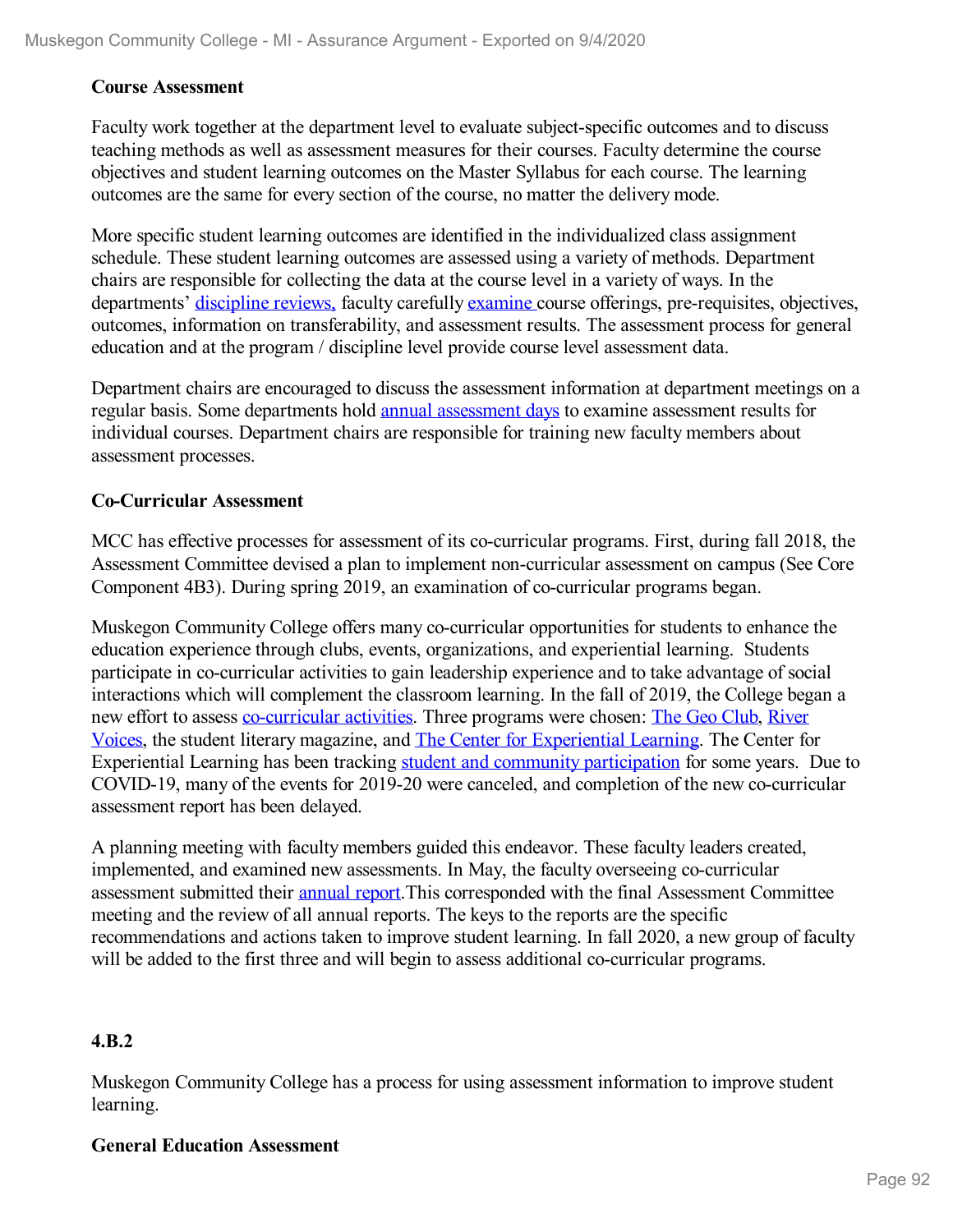Faculty members submit reports annually on March 1. The [reporting](file:///D:/evidence/viewfile?fileId=1097621) form requires faculty to describe the assessment tool, methodology, major findings, and recommendations. A few examples of recommendations from the 2018 assessment reports are included below. These recommendations describe activities that promote higher levels of student learning and achievement.

#### PEA [101A](file:///D:/evidence/viewfile?fileId=1068920)

The instructor made note to increase lab reservation windows to 1.5 hours rather than 1 hour. With the increased time in the computer lab, students will be able to complete the assignment on site. The instructor created an online video introducing the assignment that takes students through the process of report generation.

#### CIS [120A](file:///D:/evidence/viewfile?fileId=1068907)

Absolute Referencing continues to be a challenging concept. Instructors are encouraged to continue to spend more time on this concept. There has been a significant improvement on this task since fall 2016, however, it has one of the lowest scores on this assessment.

#### [ENG](file:///D:/evidence/viewfile?fileId=1068913) 102

Faculty will model what works and what doesn't work in an English 102 essay by sharing former students' anonymous essays of various levels of success. Ask students what they think works and doesn't work in each example. We will keep assessing final essays and hold assessment days to evaluate student success. We will keep stressing the importance of critical thinking and literary analysis.

#### **Program and Discipline Assessment**

Both the [discipline](file:///D:/evidence/viewfile?fileId=1097622) and [program](file:///D:/evidence/viewfile?fileid=1068915) reporting forms ask faculty members to describe the assessment tool, results, and recommendations. The form is due annually on March 1. A few examples from fall 2019 are included below. The recommendations include practical suggestions where faculty members can improve aspects of the course to foster higher levels of student learning and accomplishment.

#### [ELTC](file:///D:/evidence/viewfile?fileId=1099440) 220

Look into changing the pre-requisite for the class to better prepare students for the variety of circuitry they will encounter in the course.

#### [CHEM](file:///D:/evidence/viewfile?fileId=1099438) 101A

The results of question 2 suggest that students do not quite understand the concept of Limiting Reactant. It is recommended instructors provide a worksheet in lecture of 5 Limiting Reactant problems that must be turned in and manually graded by the instructor. This feedback will help instructors build a tool which can zero in on why students struggle on this concept.

#### **[HIST](file:///D:/evidence/viewfile?fileId=1068918) 101**

A significant improvement was noted on the post-test with 74% at a 70% confidence level. A similar map experience writing assessment will be conducted during the winter 2020 semester. Instructor will continue this assessment during winter 2020 Semester. The information was shared at a department meeting in January 2020 and April 17, 2020.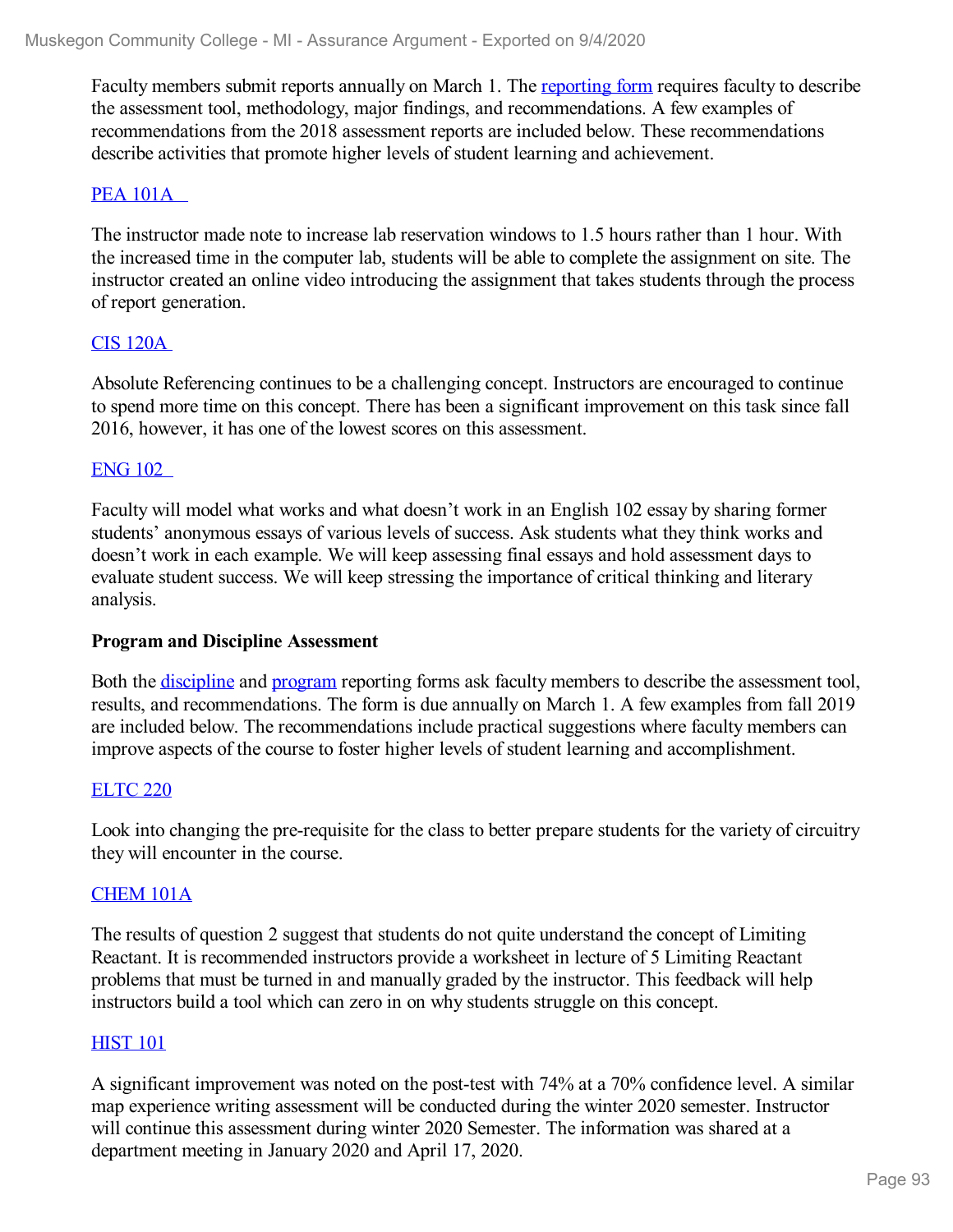#### **Course Assessment**

Assessment data is reviewed on a regular basis for courses that are part of the General Education or Program / Discipline assessment process. Some departments hold an annual assessment day to look at course level assessment data and recommend changes. Other departments discuss assessment results at department meetings. A few examples from 2018-2019 assessment reports are included below.

#### **[SPAN](file:///D:/evidence/viewfile?fileId=1068924) 101**

The Culture Assessment Test has been implemented for six years and we are pleased with the overall results. It is recommended that all instructors continue to use and improve the power point, study guide, and homework assignments. We will discuss in the next meeting the lower than expected results for the Customs/Foods and Famous Latinos categories. Instructors continue to share cultural information and effective presentation methods with each other.

#### [PHIL](file:///D:/evidence/viewfile?fileId=1097624#page=2) 204

Students are under-performing on their argumentative reasoning skills and clarity including grammar. The instructor has decided to emphasize considering counterarguments in his class and the papers and show how this helps to improve one's own argument. It is now more clearly stated on his general guidelines for writing philosophy papers.

#### [ASTR](file:///D:/evidence/viewfile?fileId=1099439) 101

Six foundational questions were included on the final exam. The results of fall 2019 indicate a median score of 90% on the answers to the six questions. No changes to the course at this time since 90% is a very good median but continue gathering data on future semesters. The information was shared at a department meeting on February 14, 2020.

#### **4.B.3**

The Assessment Committee provides leadership for campus-wide assessment efforts. This committee consists of the Dean of Instruction and Assessment, two staff members, and six faculty members. The committee meets five times a year. The Dean of Instruction and Assessment or a committee member gives a regular [assessment](file:///D:/evidence/viewfile?fileId=1068894#page=4) [update](file:///D:/evidence/viewfile?fileId=1068894)[/](file:///D:/evidence/viewfile?fileId=1068894#page=4)[report](file:///D:/evidence/viewfile?fileId=1068891) at each IAC (Instructional Affairs Council) meeting.

At the Assessment Committee meeting in May, committee members evaluate assessment reports submitted for General Education, Programs and Disciplines, Non-Curricular, and Co-Curricular. A scoring rubric is used to evaluate the reports and a copy is sent back to the faculty / staff member and the department chair / supervisor. A note is sent with these follow up reports asking that the information be shared at a future department meeting. After the Assessment Committee meeting in May, the Dean of Instruction and [Assessment](file:///D:/evidence/viewfile?fileid=1068896) completes the annual assessment report 2018-2019, [2019-2020](file:///D:/evidence/viewfile?fileId=1100923) that highlights the assessment work done for that year. This report is shared at future meetings of the IAC and Department Chairs in the fall.

Assessment documents, reports, and forms are kept in a Blackboard shell dedicated to assessment called "Info-Assessment Committee". All faculty members have access to this Blackboard site. The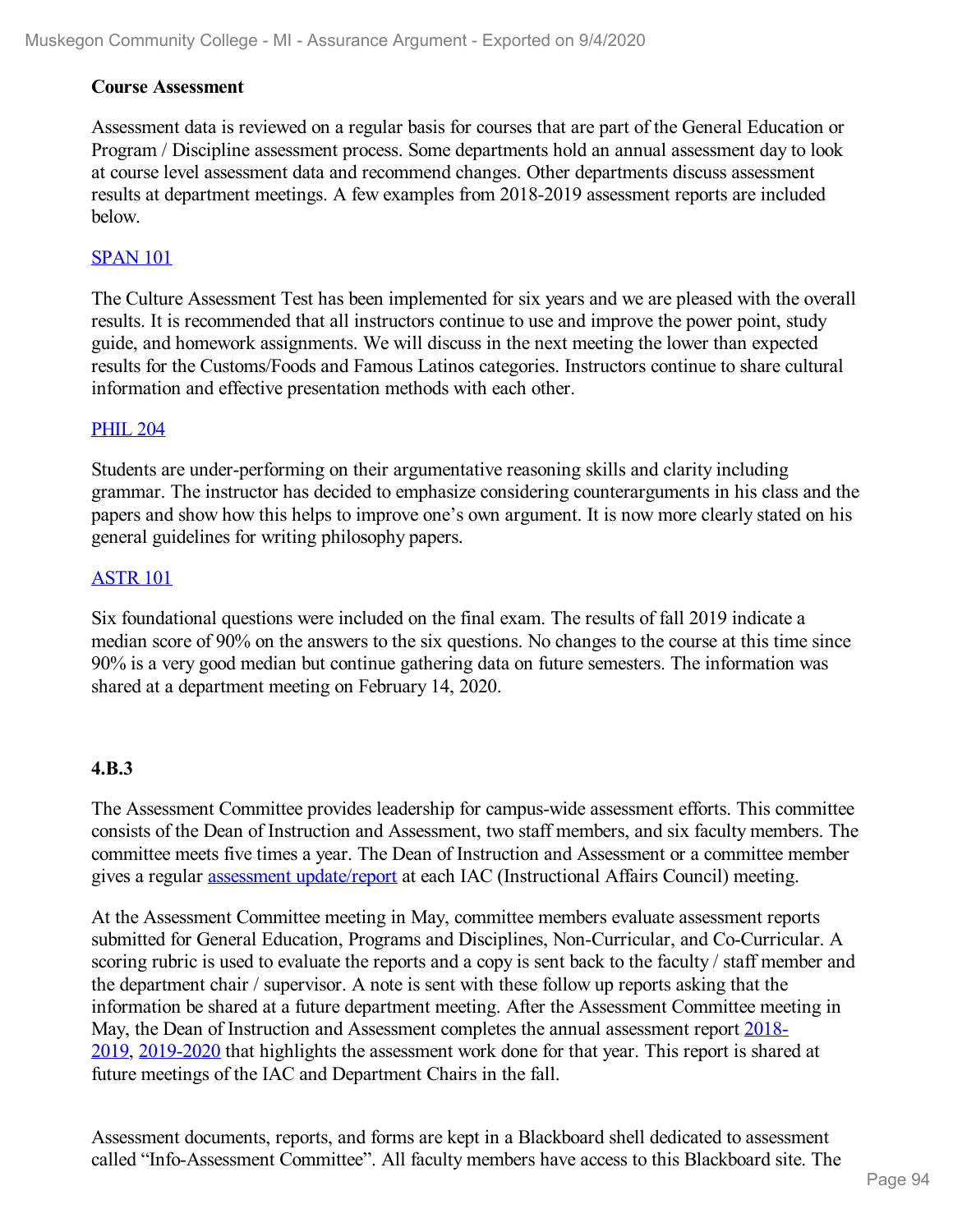#### Info[-Assessment](file:///D:/evidence/viewfile?fileId=1068898) Committee Blackboard site is divided into three sections:

#### Assessment Information

This section contains procedures for completing the discipline reviews, assessment reporting forms, templates, and other helpful information.

#### Department Folders

This section contains folders for each department. Within each folder are past assessment reports, program outcomes, and curriculum maps.

#### **Resources**

This section contains assessment committee meeting minutes, occupational program reviews, discipline reviews, and annual assessment reports.

For General Education Assessment, assessment data is collected in the fall and reports are completed in January and February. The reports are due March 1 each year. The information is evaluated at the yearly assessment committee meeting in May. The cycle starts over each year. Faculty completing the reporting form need to set benchmarks, describe the assessment tool, and include major findings and specific recommendations. As of 2020, there is a place to [include](file:///D:/evidence/viewfile?fileid=1068899) budget requests related to the assessment findings. This information is given to the Vice President of Academic Affairs to include in the yearly budget process.

For Program and Discipline Assessment, faculty use the curriculum maps to determine which program or discipline outcomes to assess. A pre-determined assessment is used to collect the data. For the [reporting](file:///D:/evidence/viewfile?fileid=1068915) form, faculty describe the assessment process, list results and recommendations, and include a budget request, if applicable. An important part of this reporting form is for the faculty member to include the date when the assessment information was discussed at a department meeting. This is important to share the information and get input from many faculty members. These forms are due March 1 of each year.

For Course Assessment, faculty members collect data on specific courses and talk about the information at department meetings throughout the year. During the discussions, data from General Education and Program / Discipline assessments are examined. Recommendations are made to improve rubrics, increase benchmarks, add new courses, and examine ways to strengthen the overall assessment process with the goal of making a positive impact on student learning and achievement.

#### **Non-Curricular Assessment**

Many staff members participate in assessment through the non-curricular assessment process. MCC has defined as non-curricular, programs that do not connect directly to one specific course but instead enrich the overall academic experience. Non-curricular assessments are conducted in six noncurricular areas:

- [Tutoring](file:///D:/evidence/viewfile?fileId=1068922)
- [Athletics](file:///D:/evidence/viewfile?fileId=1068901)
- [Library](file:///D:/evidence/viewfile?fileId=1097625)
- [Disability](file:///D:/evidence/viewfile?fileId=1068909) Support
- [Writing](file:///D:/evidence/viewfile?fileId=1097626) Center
- New Student [Orientation](file:///D:/evidence/viewfile?fileId=1097627)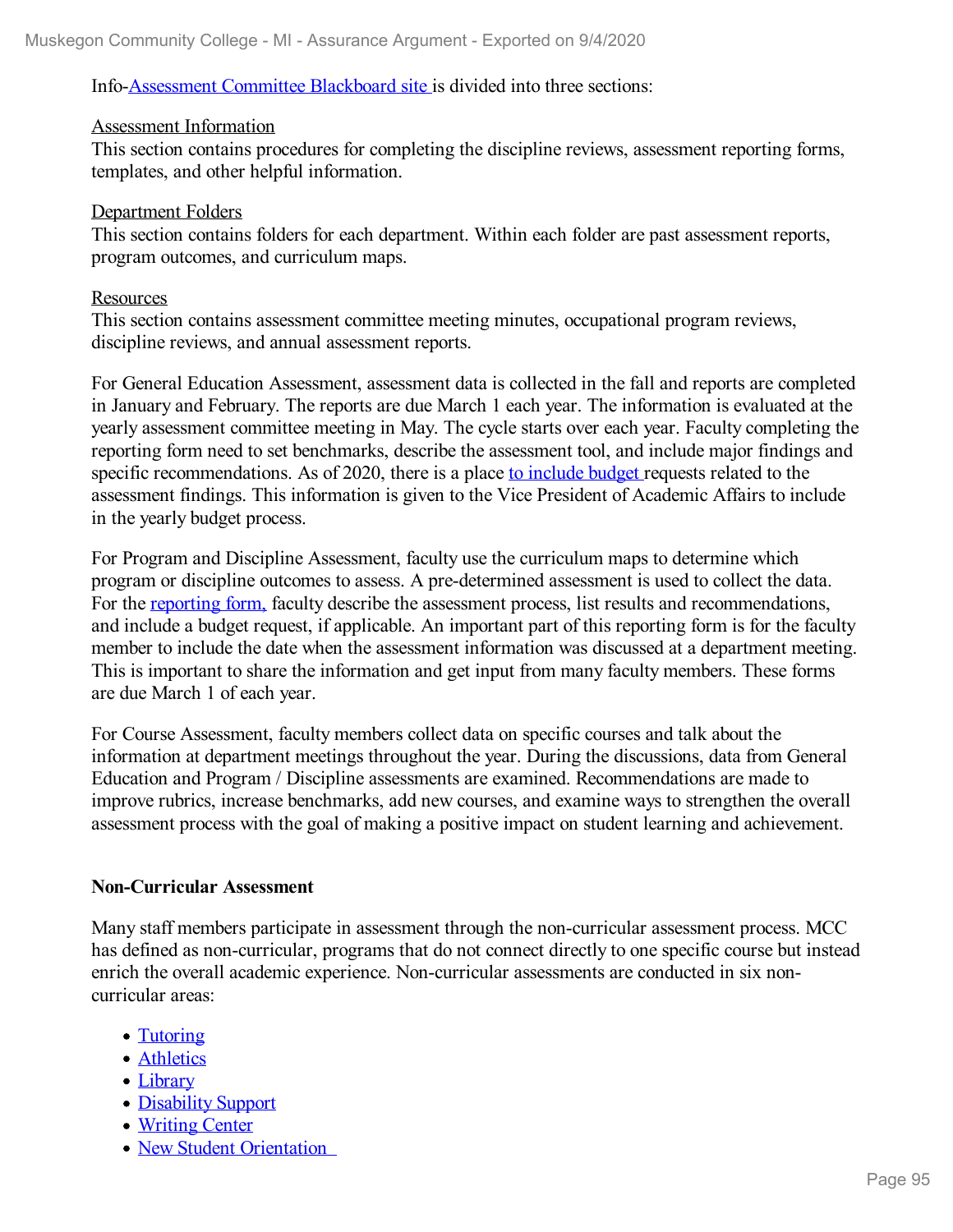These non-curricular programs are assessed to gain student feedback in order to continually improve the level of service and overall experience for students. Staff members from the six areas were asked to develop goals or outcomes for their programs and determine an assessment process. Most of the programs use a survey to collect student data. The data is evaluated and specific recommendations are included on the reporting form, which is sent to the Assessment Committee in May. The reports are reviewed and follow up information is sent back to the staff members in the specific areas. Summary information is included in the yearly assessment report.

Professional development activities often focus on assessment. At Faculty [Seminar](file:///D:/evidence/viewfile?fileid=1068910) Days in the fall of 2019, there was a breakout session called "Assessment 101". The purpose of this session was to broaden awareness of the multiple assessment processes going on at the College. During the same inservice, faculty members worked with colleagues to update program and discipline [outcomes,](file:///D:/evidence/viewfile?fileid=1068917) review curriculum maps, and identify assessments.

## **Sources**

- 2019 09 18 IAC Minutes 4b3
- 2019 11 13 IAC Minutes 4b3
- 2019 11 13 IAC Minutes 4b3 (page number 4)
- Annual Assessment Report 2019-2020 B
- Annual Assessment Report Fall 2018 4b1
- Anthropology 2020 4b1
- Assessing Non-Curricular Programs Reporting Form 2018 4b3
- Assessment Committee Meeting Minutes 4.17.19 4b1
- Assessment Committee 2019 Assessment Rubric for Feedback
- Assessment Committee 5.22.2019 Meeting Minutes
- Assessment Cycle at MCC
- Assessment Follow Up Letter Sent to Faculty 2016
- Assessment Report Evaluation
- Assessment Summary Sheet 2020 4b3
- Assessment Work 2019 FSD
- Astronomy Discipline Outcomes
- Blackboard Assessment Site 4b3
- Chemistry Discipline Outcomes 2019-2020 AA
- CIS 120A Fall 18 Assessment Report 4b2
- Co-curricular report 2019 Geo Club 4b1
- Co-Curricular Reporting Form
- Communications 2019 discipline review 4b1
- Disability Support Assessment Fall 2018 4b3
- Discipline Outcomes Assessment 21120 4b1
- Discipline Outcomes Reporting Form
- Discipline Review Procedures 2019
- ELTC 220 BioMedicalEngineeringTech2020
- ENG 102 Assessment 2018 4b2
- ENG.COM Dept 01.31.2020 English 101 Assessment Day Minutes
- Experiential Learning 1C1
- Experiential Learning Report 2018.2019
- Faculty Letter FSD workshop 2019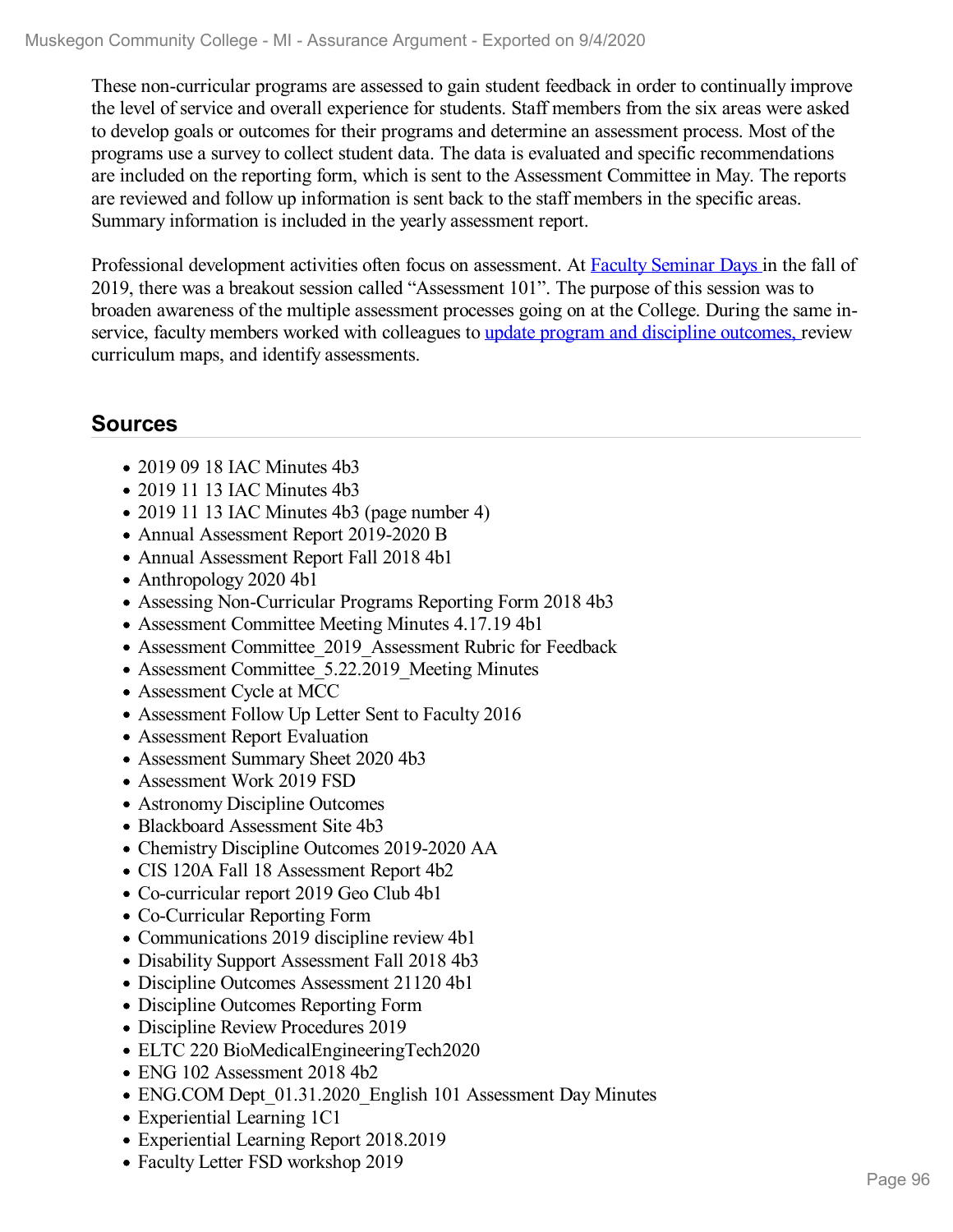- General Education Assessment Summary Sheet 2020
- General Education Courses and ADOs Assessed Fall 2020 4b1
- History Outcomes Assessments 4b2
- Instiutional Research 2018 Hungry Broke
- Instructions for program outcomes 4b1
- Library non-curricular assessment report 2020
- NSO Summer and Fall 2019 and Winter 2020 Assessment
- PEA 101A Fall 2018 Assessment Report 4b2
- PHIL 204 Assessment Report for 2018
- PHIL 204 Assessment Report for 2018 (page number 2)
- Program Outcomes Reporting Form 4b1
- Program Outcomes Assessment 21120
- River Voices Co-Curricular Reporting Form 2020
- Spanish 101 2018 Assessment Summary Sheet 4b2
- Student Success Strategy Team 2017 HIEP Evaluation CollegeSuccessSeminar
- Template for Assessing Co-curricular programs
- Tutoring Center Assessment Fall 2018 4b3
- Writing Center Assessment 2020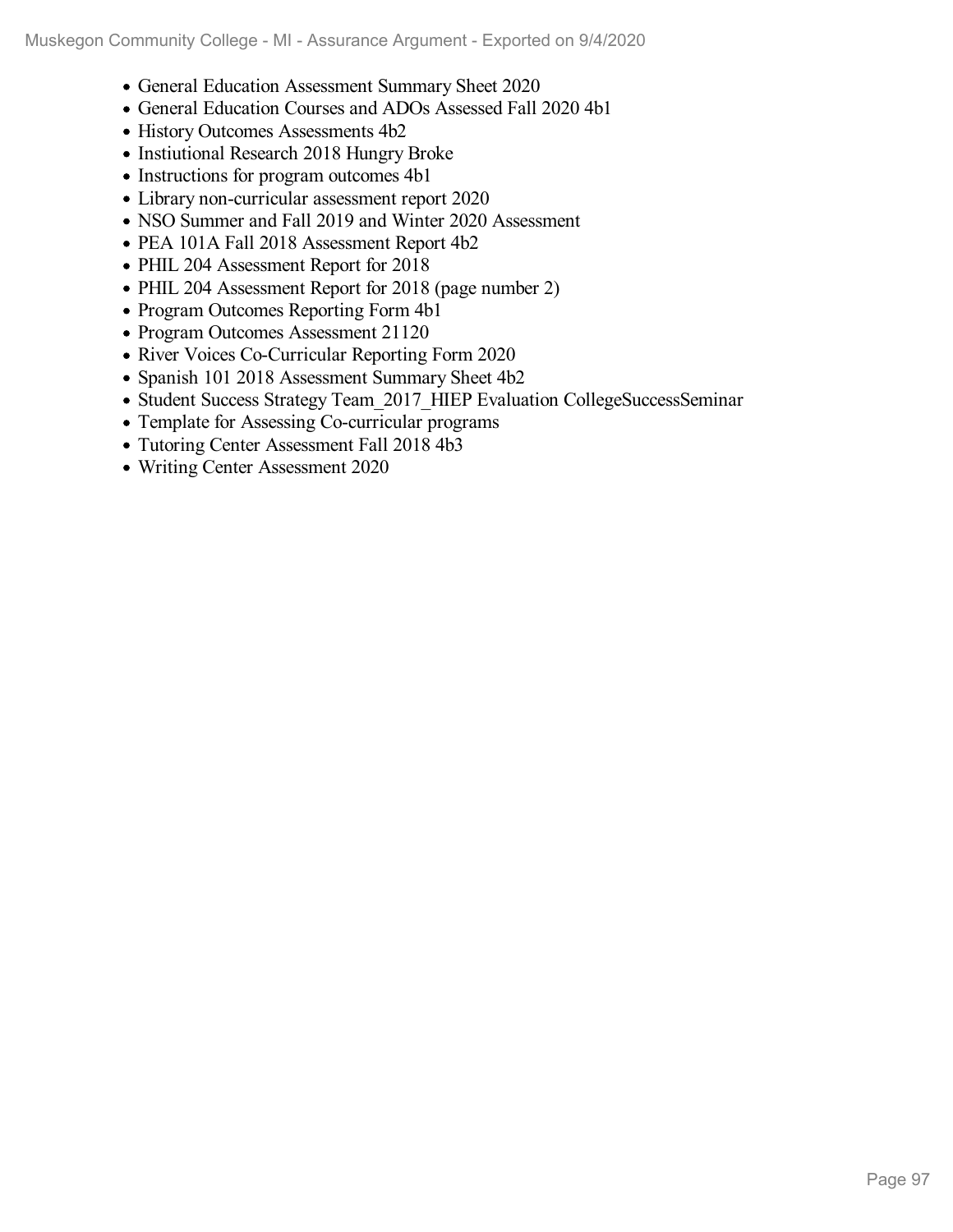# **4.C - Core Component 4.C**

The institution pursues educational improvement through goals and strategies that improve retention, persistence and completion rates in its degree and certificate programs.

- 1. The institution has defined goals for student retention, persistence and completion that are ambitious, attainable and appropriate to its mission, student populations and educational offerings.
- 2. The institution collects and analyzes information on student retention, persistence and completion of its programs.
- 3. The institution uses information on student retention, persistence and completion of programs to make improvements as warranted by the data.
- 4. The institution's processes and methodologies for collecting and analyzing information on student retention, persistence and completion of programs reflect good practice. (Institutions are not required to use IPEDS definitions in their determination of persistence or completion rates. Institutions are encouraged to choose measures that are suitable to their student populations, but institutions are accountable for the validity of their measures.)

# **Argument**

### **4.C.1**

The Board of Trustees lists four goals for students in the Student Success Ends Policies of the Board Policy [Manual](file:///D:/evidence/viewfile?fileId=1068982). These goals reflect The College's mission to prepare students, build communities, and improve lives.

- 1. The College will prepare students for successful transfer to a four-year college or university.
- 2. The College will prepare students with the skills necessary to enter and/or advance in the technologically sophisticated local and global workplace.
- 3. The College will prepare students to meet the unique educational, cultural, and societal needs in the community.
- 4. The College will provide classes and/or programs that allow students to achieve their specific educational goals.

In support of these Board goals the College joined Achieving the Dream in 2010 to better use data to make changes that will increase student success and achievement. In November 2010, a campus wide ["Achieving](file:///D:/evidence/viewfile?fileId=1099469) the Dream Rollout" event was held to gather input and determine goals and priorities. Over 125 faculty, staff, and board members attended the event. Participants looked at student data to determine areas of focus. In January 2011, ten student focus groups were held to explore barriers for students. These meetings produced goals and work plans that have been used to guide reform efforts. Examples of ATD [Goals](file:///D:/evidence/viewfile?fileId=1099469#page=1) included the following:

- Redesign orientation for new students
- Design orientation modules for online delivery
- Design and conduct an evaluation of orientation
- Offer a new college success seminar course
- Offer accelerated combinations in developmental courses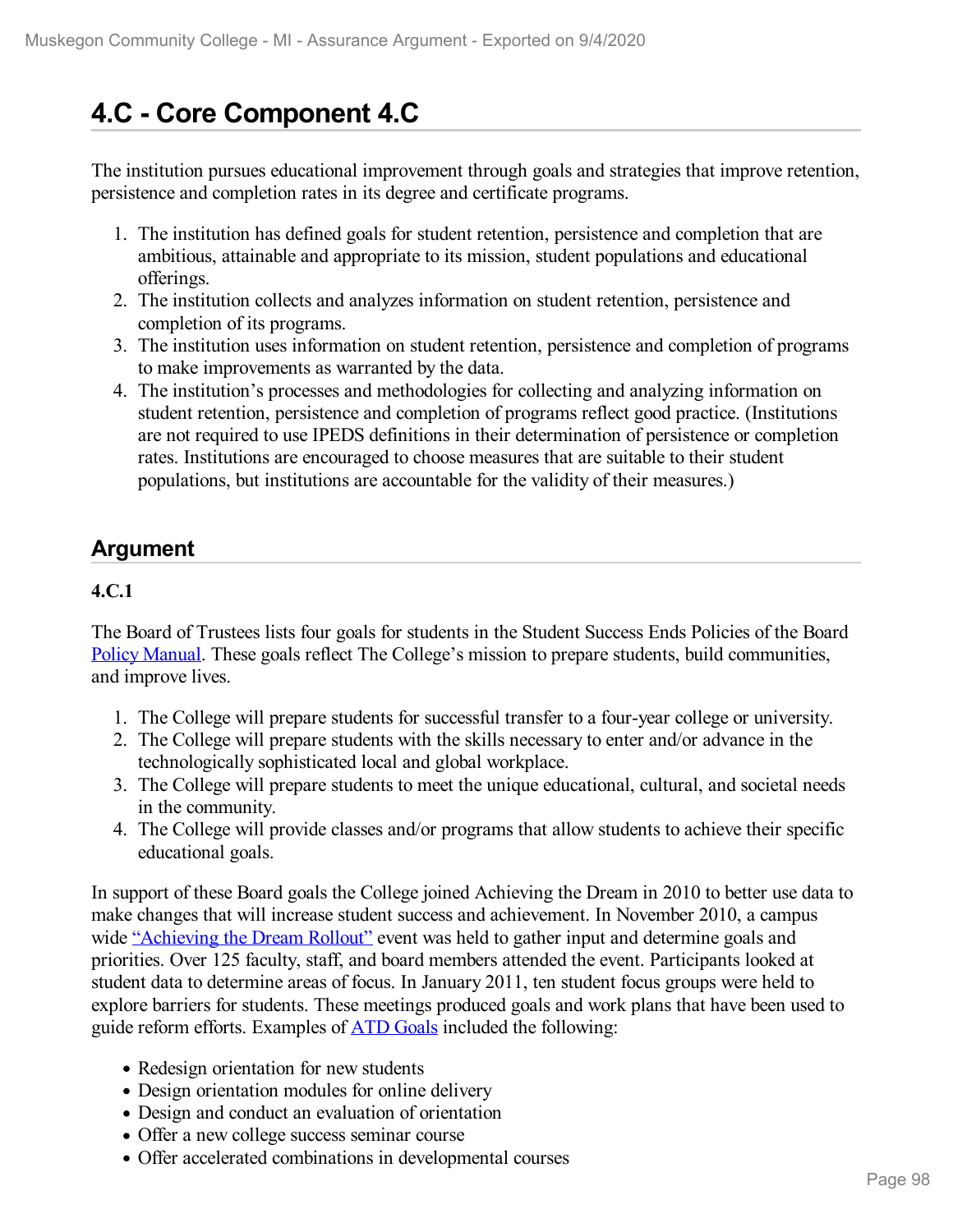Have additional SI sessions led by peer tutors

The Muskegon Community College [2017-2022](file:///D:/evidence/viewfile?fileid=1077293) Strategic Plan, titled *Successful Students, Successful Communities*, includes goals for student success and identifies Student Support and Academic Programs as its two top priorities. The plan includes the goal of "[continuing] to improve student learning as evidenced by pass rates, persistence and retention, GPA, and goal attainment" and articulates several key performance indicators (KPIs) contributing to this goal and others.

The following examples of KPIs (key [performance](file:///D:/evidence/viewfile?fileId=1097628) indicators) from the strategic plan reflect the College's commitment to reducing [achievement](file:///D:/evidence/viewfile?fileId=1069008) gaps while improving [outcomes](file:///D:/evidence/viewfile?fileId=1068995) for all students:

- Maintain enrollment at the same level or greater each semester than same semester of previous year.
- Increase enrollment of underrepresented students to same level as Muskegon County population.
- Increase percent of Full Time (FTMCC) fall term students earning 12-18 [credits](file:///D:/evidence/viewfile?fileId=1069002) in first term to 30% from a baseline of 19.4% in 2017.
- Increase fall-to-fall retention rates for First Time In College (FTIAC) fall-term students using a baseline of 62.02% (2017).
- Retain ranking as one of the top 5 CCs in MI with highest transfer rate.
- Meet or exceed 3-year rolling average of degrees and certificates earned each year.

### **4.C.2**

The College regularly gathers data on enrollment, fall-to-winter persistence, fall-to-fall retention, and completion (certificate or degree completion or transfer) for IPEDS reporting. In addition, because IPEDS data provide a limited snapshot of only full-time, FTIAC students, the College produces (and uses) its own annual Student Success Data [Report](file:///D:/evidence/viewfile?fileId=1068990), which is more comprehensive. The report includes full- and part-time students and disaggregates the student population by Pell status, developmental or college-level readiness, full- or part-time enrollment status, and demographics (age, gender, and ethnicity). The [report](file:///D:/evidence/viewfile?fileId=1068990) includes placement, enrollment, credits attempted, credits completed, successive course enrollment and credit completion, GPA, and, finally, certificate or degree completion or transfer.

The primary purposes of the report are to identify achievement gaps between student populations; to recognize trends in enrollment, persistence/retention, and transfer/completion; and to serve as a starting point for further, deeper questions answered by targeted data inquiry or qualitative surveys and focus groups.

The college has an established annual rhythm of analysis, loop-closing, and goal setting. Each spring, the Student Success Strategy Team composes an **Annual [Reflection](file:///D:/evidence/viewfile?fileId=1069006) Narrative** for Achieving the Dream. The team is comprised of the Dean of Student Success and faculty members; they are advised by the Provost and the Chief Academic Officer. This process guides the team through an analysis of the Student Success Data Report as well as evaluations of the strategies, policies, and interventions that were used to close achievement gaps and increase rates of persistence, retention, transfer, and certificate/degree completion. The team uses this process to set priorities for the approaching academic year. For example, the team may sunset a program that made little impact or plan to close an achievement gap by adopting one of the Community College Center for Student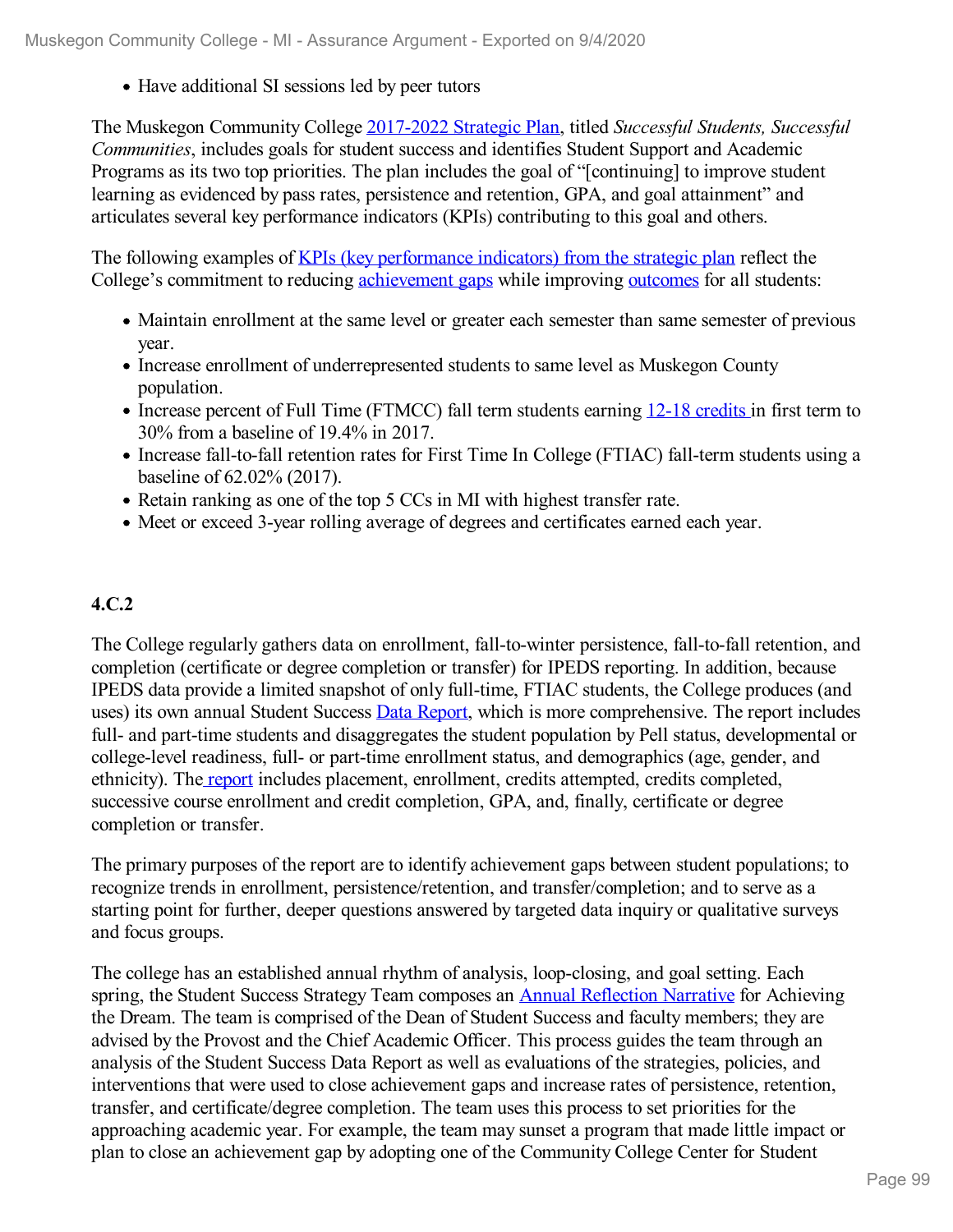Engagement's thirteen High Impact [Educational](file:///D:/evidence/viewfile?fileId=1099546) Practices. The team may also recommend financial support to assist in the adoption of programs.

In addition to annual analyses, the College frequently analyses data when participating in improvement opportunities. Following are some examples:

- ATD Relaunch: The Student Success Strategy Team used the Annual Student Success Report in conjunction with the Achieving the Dream (ATD) Institutional Capacity Assessment Tool (ICAT) to prepare for a 2016 relaunch of ATD strategy and to inform a Student Success Narrative [presentation](file:///D:/evidence/viewfile?fileId=1069004) that shared the College's evolution from offering students a "right to fail" to adopting a student success agenda.
- CCCSE Institute: The Student Success Strategy Team used the Annual Student Success Report in conjunction with data from the Survey of Entering Student Engagement [\(SENSE\)](file:///D:/evidence/viewfile?fileId=1069007) and the Community College Survey of Student Engagement [\(CCSSE\)](file:///D:/evidence/viewfile?fileId=1068999) [t](file:///D:/evidence/viewfile?fileId=1069007)o prepare for a 2017 [CCCSE](file:///D:/evidence/viewfile?fileId=1068989) Institute where the College committed to use Guided Pathways to improve the student experience.

#### **4.C.3**

The analysis described in 4.C.2 leads naturally to improvement. The same groups and individuals who analyze the data use the results of their analyses to sunset, improve, or scale up strategies.

The College's annual evaluation of its High Impact Educational Practices (HIEPs) provides the most vivid examples of how the College makes data-informed improvements to policies and practices. The College has adopted eight of the thirteen HIEPs proposed by the Community College Center for Student Engagement (CCCSE).

#### Adopted

Accelerated or Fast-Track Developmental Education, New Student Orientation, Student Success Course (College Success Seminar), Academic Goal Setting and Planning, Alert and Intervention, Assessment and Placement, Tutoring, and Supplemental Instruction

#### Remaining

• First Year [Experience](file:///D:/evidence/viewfile?fileId=1068997), Learning Community, Experiential Learning Beyond the Classroom, [Registration](file:///D:/evidence/viewfile?fileId=1068998) Before Classes Begin, Structured Group Learning [Experiences](file:///D:/evidence/viewfile?fileId=1069001)

Each win[t](file:///D:/evidence/viewfile?fileid=1069005)er/spring, HIEP leads use the **Student [Success](file:///D:/evidence/viewfile?fileId=1069005) Data Report** (as well as data from the National Student Clearing House and the CCSSE and SENSE surveys from the Community College Center for Student Engagement) to close the loop on their previous year's goals, evaluate the effectiveness of their strategies, set goals for the coming year, and identify action plans.

Below are two examples of what this process looks like:

• Example 1: The HIEP Lead for [Tutoring](file:///D:/evidence/viewfile?fileId=1069001) recognized a need to improve pass rates for students in developmental and gateway Math courses, made a plan to work with instructors to define a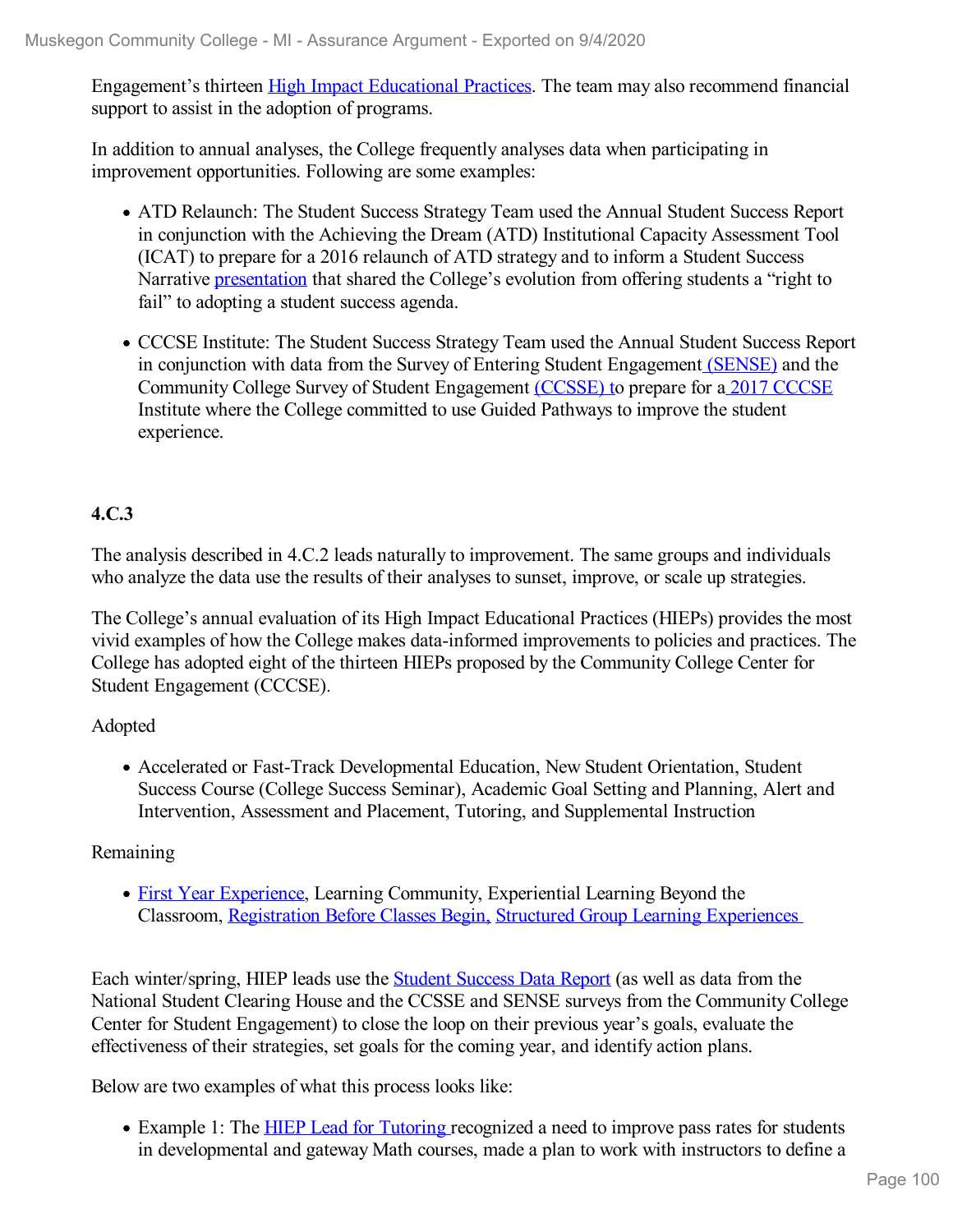Required Tutoring policy for certain courses with high enrollment and low pass rates, and now uses Math pass rates and successive enrollment (persistence) data to evaluate the effectiveness of Tutoring policies and practices to improve the Tutoring model.

Example 2: The Office of Student Success, in an effort to improve pass rates and persistence rates, worked with the Office of Information Technology to develop an early alert [system](file:///D:/evidence/viewfile?fileId=1097629) which gives faculty an easy way (via a "Care Report" button on their main portal page) to request help for a student who appears to be in financial, academic, or personal trouble.

The Annual Student [Success](file:///D:/evidence/viewfile?fileId=1063151) Report was an essential source of information for the authors of the 2017-2022 Strategic Plan, who used the data to set priorities, identify goals, and define KPIs.

Examples of KPIs (key performance indicators) from the [2017-2022](file:///D:/evidence/viewfile?fileId=1077293) Strategic Plan reflect the College's commitment to reducing achievement gaps while improving outcomes for all students.

- Maintain enrollment at the same level or greater each semester than same semester of previous year. In Winter 2020, the goal for new students was 168. The actual number was 212, which was a big increase over the goal. For Fall 2019, the goal for new students was exceeded by one. Interventions include having Enrollment Services team members visit high schools and connect with other organizations to ensure that all prospective students see a clear pathway to higher education. A new debt forgiveness program is helping lapsed students return.
- Increase enrollment of underrepresented students to same level as Muskegon County population. For Fall 2019, the actual number was 19.6% which was below the goal of 23.5%. Current plans include ongoing outreach efforts with Muskegon HS, Muskegon Heights HS, and Covenant Academy, with visits planned at least once per month. Participate in Martin Luther King Jr. Day events to expand outreach.
- Increase percent of FTMCC fall term students earning 12-18 credits in first term to 30% from a baseline of 19.4% in 2017. For Fall 2019, the number was 21.72% which was below the goal of 30%. Current interventions include the implementation of Student Planning software, in conjunction with counseling support, required new student orientation, care reports, and other student success initiatives. Under development is a new "Holistic Student Support Intake" process that identifies the needs of each individual student.
- Increase fall-to-fall retention rates for FTIAC fall-term students using a baseline of 62.02% (2017). The current number from Fall 2019 is 62.43% which is higher than the baseline but lower than the current target of 65.12%. Interventions to increase the retention rate include tutoring, counseling, and support services to help students complete their degrees. The new Jayhawk Hub connects students with [resources](file:///D:/evidence/viewfile?fileid=1068991) that address food scarcity, housing insecurity, financial hardships, and other challenges.
- Retain ranking as one of the top 5 CCs in MI with highest transfer rate. The current goal is 25.2% and the College score from Fall 2019 was 27.1%. Current plans to keep increasing this number include using the full-time Transfer Coordinator to plan activities, meetings, and events to help students with the transfer process.
- Meet or exceed 3-year rolling average of degrees and certificates earned each year. The goal is 588 and the College average for 2016-2019 was 613. Initiatives that support this objective include providing mentors to students with a disability and developing a "Holistic Student Support Intake" form that will identify what support is needed for each individual student.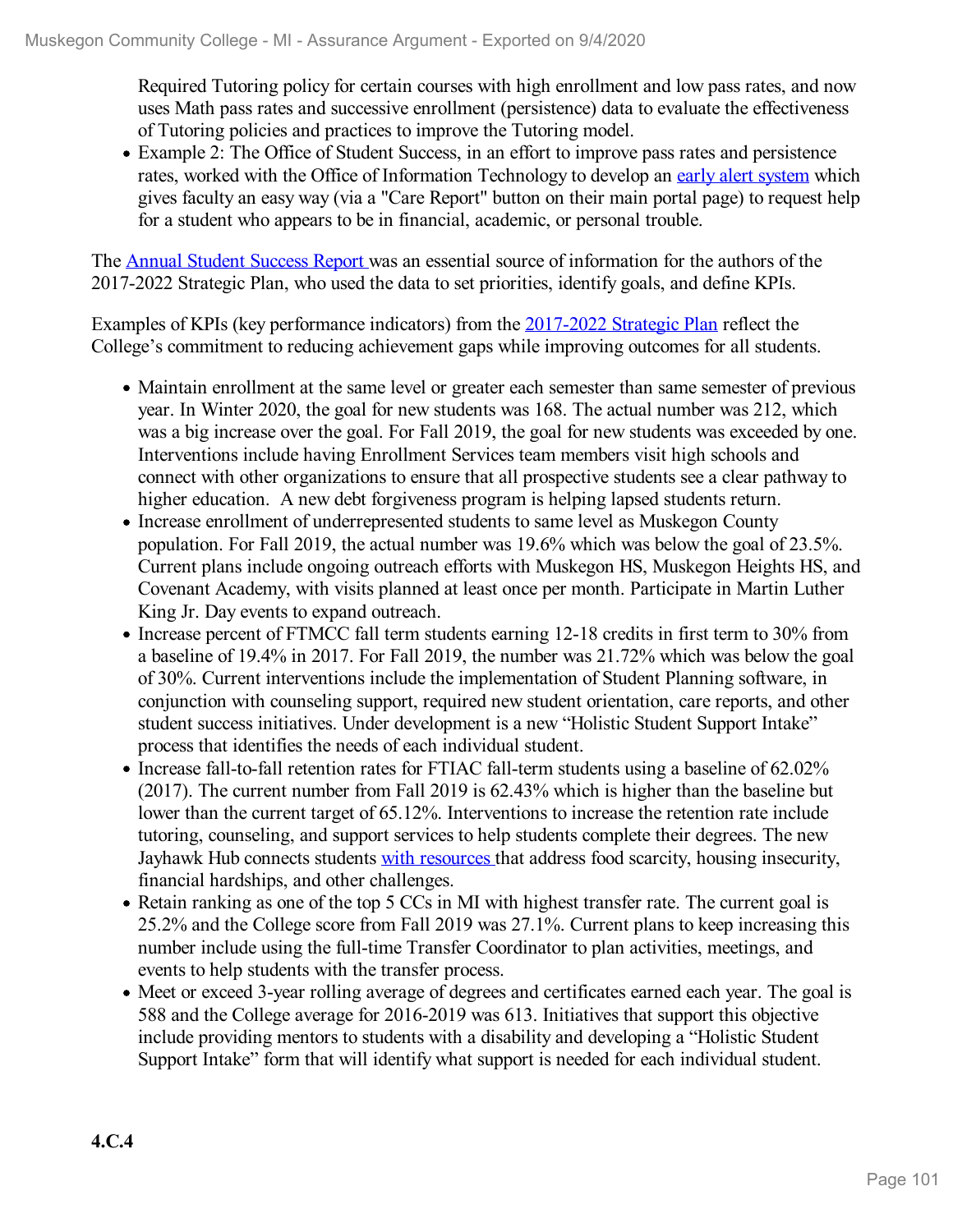The College's processes and methodologies for collecting and analyzing student data reflect good practice in two significant ways: verification and access. The process for collecting and analyzing information falls on the College's Office of [Institutional](file:///D:/evidence/viewfile?fileId=1097630) Research. In a critical [supporting](file:///D:/evidence/viewfile?fileId=1068993) role, the Data Integrity and [Reporting](file:///D:/evidence/viewfile?fileId=1068994) Team [\(MCCDIRT\)](file:///D:/evidence/viewfile?fileId=1068992) ensures that data entry standards are in place, are followed, and that proper data security is in place.

MCC adheres to a sound methodology to ensure that measures of student success including, term-toterm persistence, fall-to-fall retention and graduation rates, are commonly defined and can be easily compared to data from comparative institutions at the State and Federal levels. Core methodologies and definitions are derived from various reporting requirements, including the Integrated Postsecondary Educational Data Survey (IPEDS), the State of Michigan (CEPI-Perkins and STARR reporting), and the Voluntary Frame of Accountability (VFA). As a result, the institution tracks more data than that specified by the federally mandated IPEDS reports.

In 2012, the Office of Institutional Research in cooperation with the Office of Information Technology began the implementation of strict data reporting guidelines, aimed at improving the accuracy of reporting at all levels for the organization.

In 2013, the College appointed a faculty member to be the Data Liaison to help faculty and staff interpret student success related data and use the [information](file:///D:/evidence/viewfile?fileid=1068987) to evaluate and improve policies and practices. One of the mechanisms used by the Data Liaison is the generation of [Useful](file:///D:/evidence/viewfile?fileid=1068991) Data cards, which are distributed to all faculty and staff with an [invitation](file:///D:/evidence/viewfile?fileId=1068985) to attend and participate in subsequent discussion forums, which often result in new data inquiries and/or reviews of policies and practices.

Access to good, useful data is important to the college. It has always been difficult to learn what happens to students after they leave MCC. The College has decided to make answering this question a priority. In 2018, the college purchased a new technology product, EMSI Alumni Database, which makes connections between former students and the College based on information provided on professional and personal social media platforms. In addition, the college included the following KPIs in its [2017-2022](file:///D:/evidence/viewfile?fileid=1077293) Strategic Plan:

- Implement 1 alumni communication plan annually to ensure information regarding satisfaction with the College, employment, contact data, and other information is maintained and updated in Raiser's Edge.
- Ensure that 100% of graduates since 2000 are in Raiser's Edge with year of graduation, degree, and affinity information.
- Develop 1 system to gather student success data from top five transfer institutions.

## **Sources**

- ATD Implementation Proposal 2011
- ATD Implementation Proposal 2011 (page number 1)
- AtD 2018 AtDStudent Success Report
- Board of Trustees Policy Manual Pg 22 4c
- High Impact Practices Center for Community College Student Engagement
- Institutional Research 2019 Student Success Persistence
- Institutional Research and Grants Of Course You Can
- Institutional Research 2018 Useful Data SI Works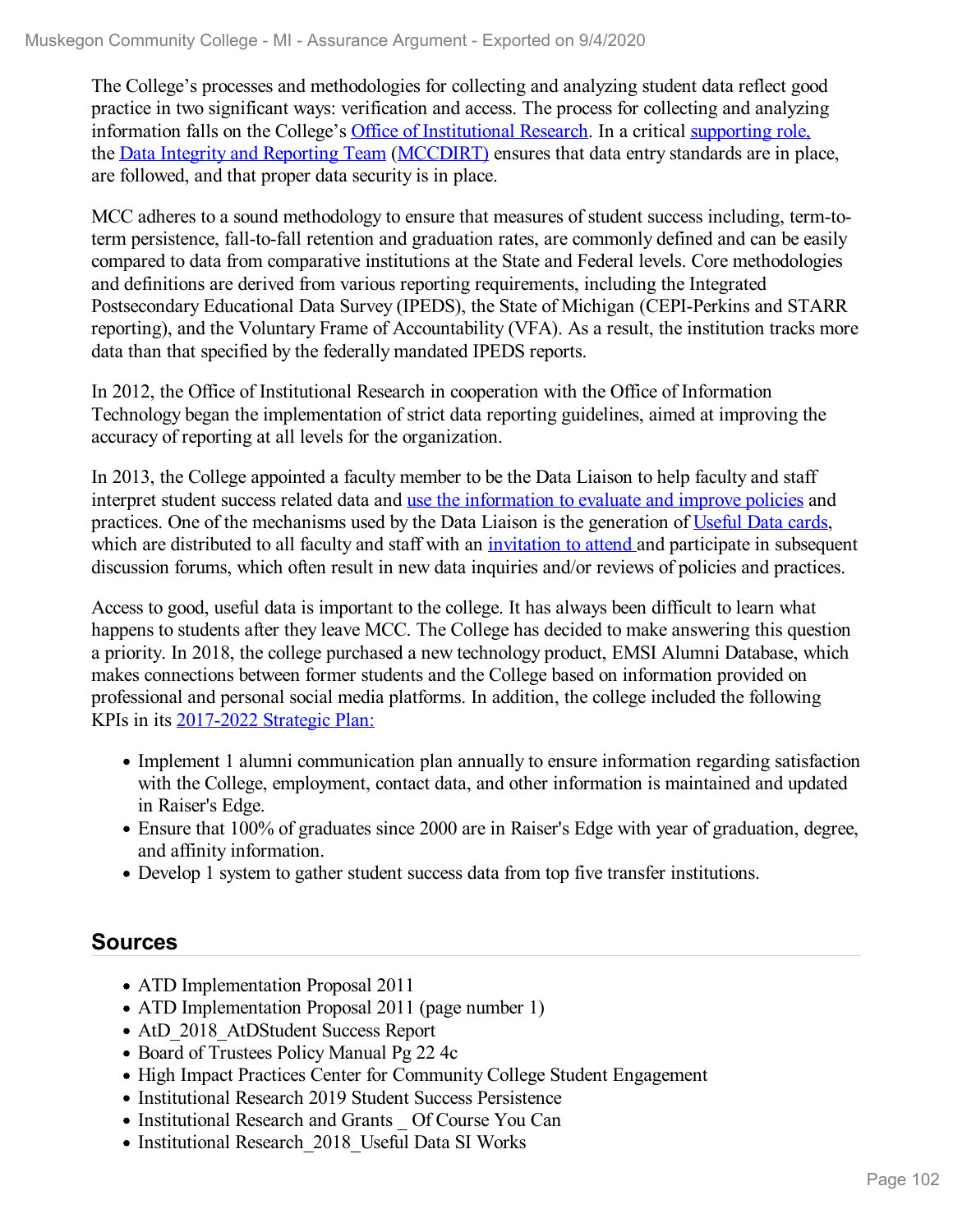- Institutional Technology and Reporting 2020 4c4
- InstitutionalResearch 8-24-17 CCSSEInstitute3YearComparisonAnalysis 4c2
- InstitutionalResearch 8-24-17\_CCSSEInstituteCohortDataReview 4c2
- Instiutional Research 2018 Hungry Broke
- MCC Goals and Progress Strategic Initiatives KPIs
- MCC Website March 2020 Strategic Initiatives Goal in Focus Transfer Partners
- MCC 2017-2022 Strategic Plan bookview
- MCCDIRT Minutes 02282019
- MCCDIRT Minutes 03272019
- MCCDIRT Minutes 11262018
- $\bullet$  retention 1.04.11 strategic plan 4c1
- Stragegic Initiatives March 2020 Goal in Focus Transfer
- Student Success Strategy Team 2017 CCSSECompleteResults
- Student Success Strategy Team 2017 HIEP Evaluation CollegeSuccessSeminar
- Student Success Strategy Team 2017 HIEP EvaluationTutoring
- Student Success Strategy Team 2018 HIEP Evaluation New Student Orientation
- Student Success Team 2019 Achieving the Dream Student Success Report
- students earning 12-18 credits first term 1.04.08 4c1
- StudentSuccessStrategy Team 2018 ICATResultsSummaryMuskegonCommunityCollege
- StudentSuccessStrategyTeam 2017 CCCSEInstitutePathwaysToolkit(SENSE)
- StudentSuccessStrategyTeam 2019 ExampleOfATDAnnualReflectionNarrative
- transfer rates and reducing equity gaps completion 4c1
- Useful-Data-082017-Early-Alerts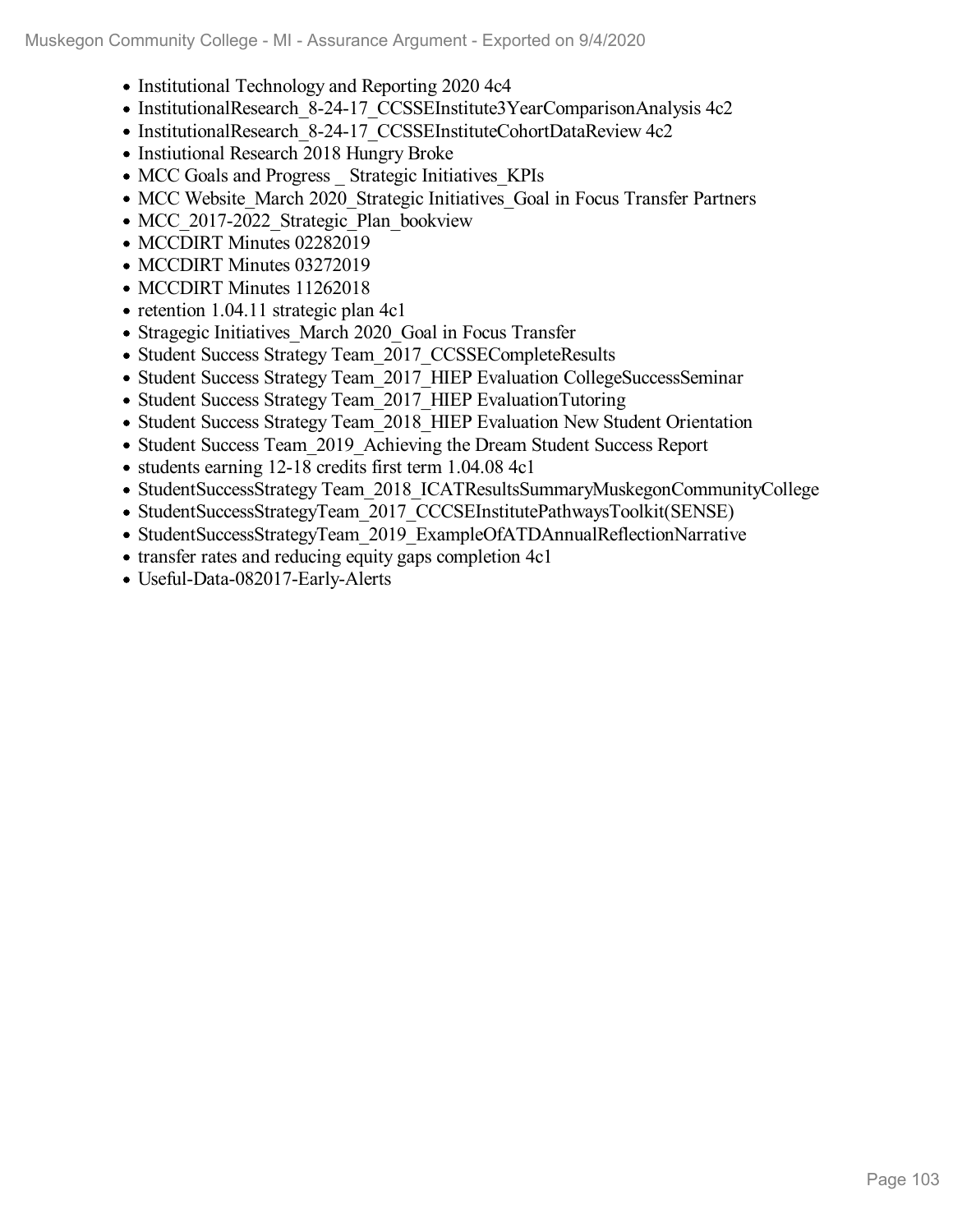# **4.S - Criterion 4 -Summary**

The institution demonstrates responsibility for the quality of its educational programs, learning environments and support services, and it evaluates their effectiveness for student learning through processes designed to promote continuous improvement.

## **Summary**

Muskegon Community College evaluates its degree programs as well as its Liberal Arts disciplines. The evaluation processes involve instructors, department chairs, the Office of Institutional Research, the Dean of Instruction and Assessment, and advisory committees. A 2019 survey of advisory committee members showed a high degree of satisfaction with the College's ability to fulfill its mission of preparing students for the workforce and pursue higher-level degrees.

The college website and college catalog describe methods for students to demonstrate achievement of college-level learning and transfer of credits. The Registrar's Office determines course transfer equivalencies in consultation with the appropriate department chair.

The Assessment Committee provides leadership for campus-wide assessment efforts. At the Assessment Committee meeting each May, committee members evaluate assessment reports submitted for General Education, Programs and Disciplines, Non-Curricular, and Co-Curricular activities. A scoring rubric is used to evaluate the reports and a copy is sent back to the faculty member and the department chair. Department chairs are encouraged to discuss the assessment information at department meetings on a regular basis. Some departments hold annual assessment days to examine assessment results for individual courses.

In the fall of 2019, the College began a new effort to assess co-curricular activities. Three programs were chosen: The Geo Club, *River Voices,* and The Center for Experiential Learning. Non-curricular assessments are currently conducted in six non-curricular areas: Tutoring, Athletics, Library, Disability Support, Writing Center, and New Student Orientation. These non-curricular programs are assessed to gain student feedback in order to continually improve the level of service and overall experience for students.

The College has an established annual rhythm of analysis, loop-closing, and goal setting. Each spring, the Student Success Strategy Team composes an Annual Reflection Narrative for Achieving the Dream. This process guides the team through an analysis of the Student Success Data Report as well as evaluations of the strategies, policies, and interventions that were used to close achievement gaps and increase rates of persistence, retention, transfer, and completion. The team uses this data analysis to set priorities for the approaching academic year.

The College's annual evaluation of its High Impact Educational Practices (HIEPs) provides the most vivid examples of how the College makes data-informed improvements to policies and practices. The College has adopted eight of the thirteen HIEPs proposed by the Community College Center for Student Engagement (CCCSE).

## **Sources**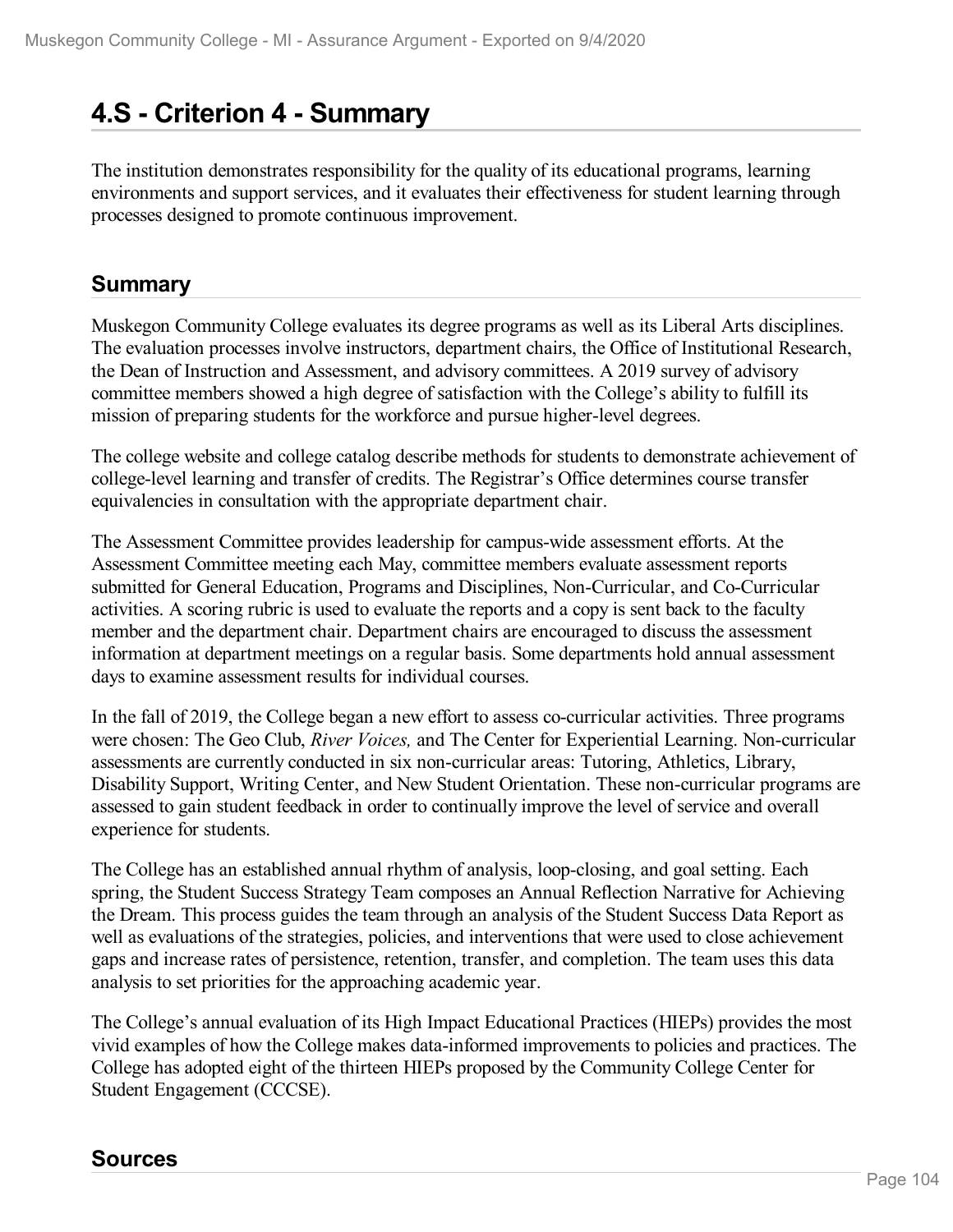*There are no sources.*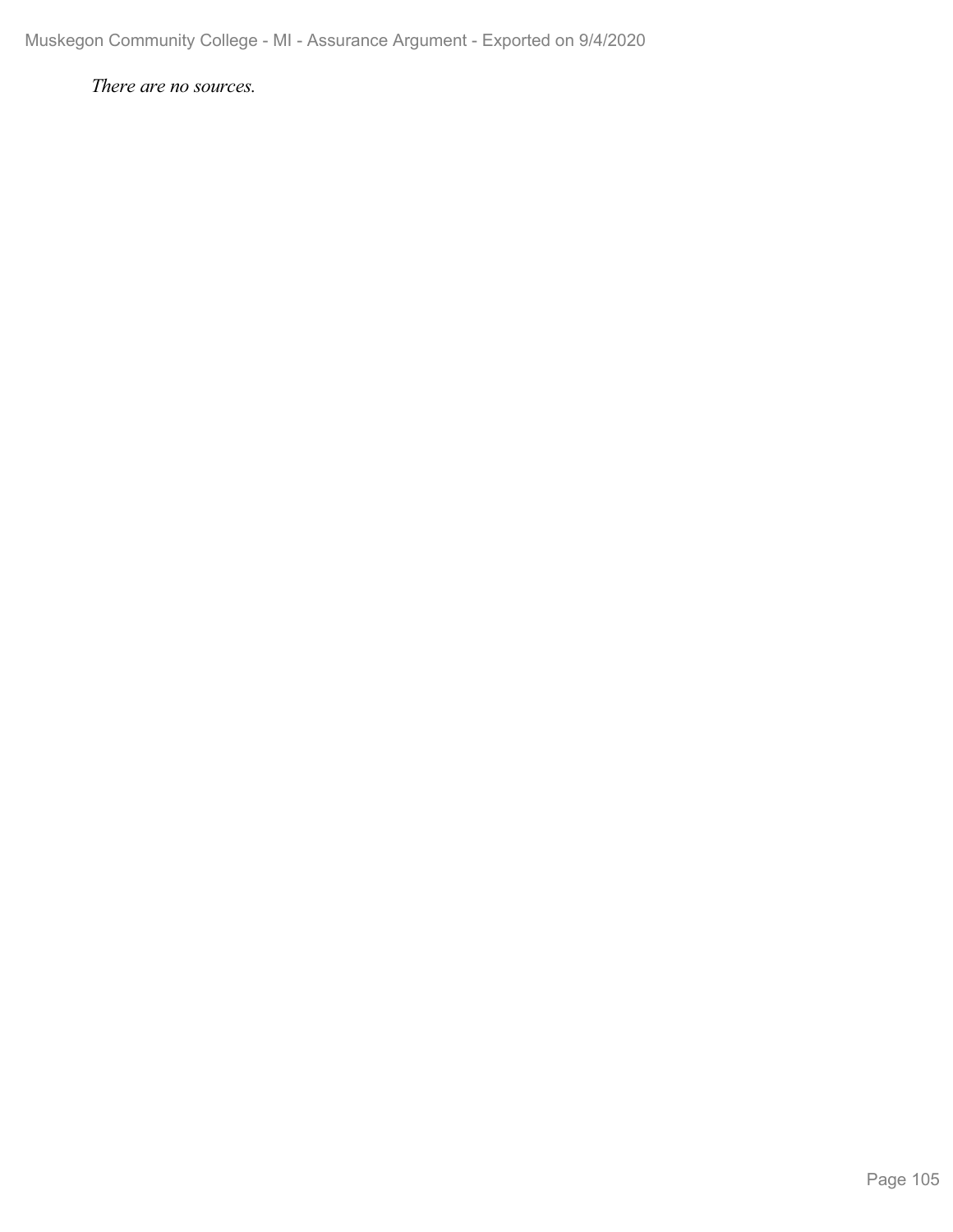# **5 -Institutional Effectiveness, Resources and Planning**

The institution's resources, structures, processes and planning are sufficient to fulfill its mission, improve the quality of its educational offerings, and respond to future challenges and opportunities.

# **5.A - Core Component 5.A**

Through its administrative structures and collaborative processes, the institution's leadership demonstrates that it is effective and enables the institution to fulfill its mission.

- 1. Shared governance at the institution engages its internal constituencies—including its governing board, administration, faculty, staff and students—through planning, policies and procedures.
- 2. The institution's administration uses data to reach informed decisions in the best interests of the institution and its constituents.
- 3. The institution's administration ensures that faculty and, when appropriate, staff and students are involved in setting academic requirements, policy and processes through effective collaborative structures.

## **Argument**

#### **5.A.1**

The Board of Trustees, faculty, staff, and students are involved in setting academic requirements and policy at various critical points in the overall academic structure.

Shared governance is mainly accomplished through the council system. There are six councils including the Business Administration Council, Information Technology Council, Instructional Affairs Council, Joint Sustainability Council, Student Services Council, and Coordinating Council. Each of these councils is made up of administrators, faculty, staff, and, when applicable, students. The six councils are defined as follows:

Business [Administration](file:///D:/evidence/viewfile?fileId=1077255) Council – Reviews and recommends policy and procedural matters that relate to the business [activities](file:///D:/evidence/viewfile?fileId=1069044) of the college.

[Technology](file:///D:/evidence/viewfile?fileId=1077279) Council – Makes [recommendations](file:///D:/evidence/viewfile?fileId=1077280) on policies and projects related to information technology and equipment.

[Instructional](file:///D:/evidence/viewfile?fileId=1068863) Affairs Council – Reviews and [recommends](file:///D:/evidence/viewfile?fileId=1077250) policies and procedures related to curriculum and the instructional affairs of the College. Those recommendations are then sent to the Coordinating Council for final approval.

Joint [Sustainability](file:///D:/evidence/viewfile?fileId=1077264) Council – Provides input and [recommendations](file:///D:/evidence/viewfile?fileId=1077248) on issues such as land use, recycling, energy efficiency, and related issues.

Student [Services](file:///D:/evidence/viewfile?fileId=1077273) Council – Reviews and makes [decisions](file:///D:/evidence/viewfile?fileId=1077274) on student appeals, provides oversight for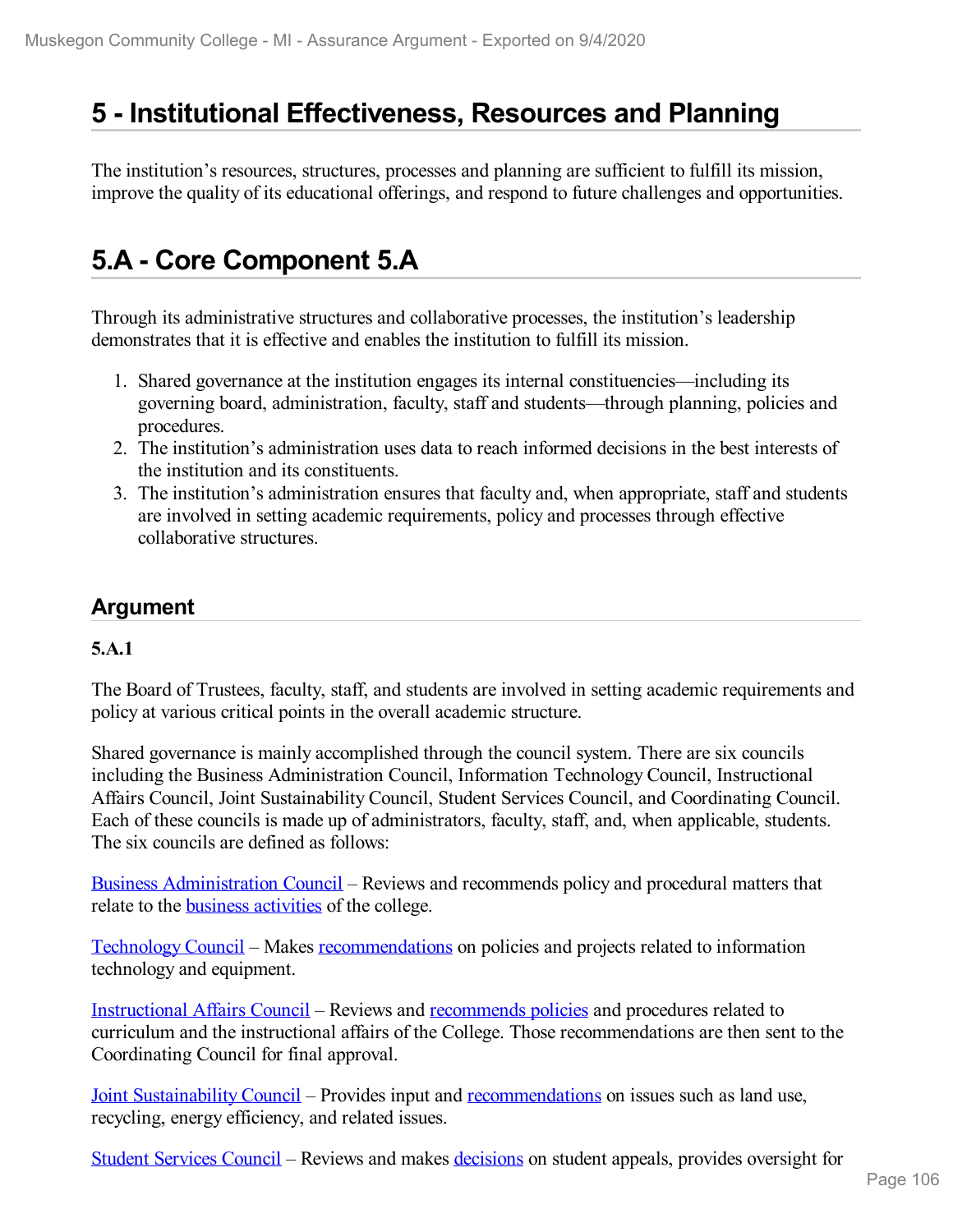student clubs, and recommends policies and procedures related to Student Services.

[Coordinating](file:///D:/evidence/viewfile?fileId=1077226) Council— Reviews and approves [recommendations](file:///D:/evidence/viewfile?fileId=1077225) from the six councils. When appropriate, decisions are forwarded to Administration and the Board of Trustees for final approval.

In addition to serving on various committees, faculty also contribute to the academic structure and process by [participating](file:///D:/evidence/viewfile?fileId=1077233) in [departmental](file:///D:/evidence/viewfile?fileId=1077221) meetings.

The Student [Government](file:///D:/evidence/viewfile?fileId=1077268) Association provides a means of communication between the student body and the college administration and faculty,

The development of the 2017-2022 Strategic Plan included several [committees](file:///D:/evidence/viewfile?fileId=1069074) that were made up of faculty, staff, board members, retirees, and members of the community. Regular meetings were held to gather input, share ideas, and develop priorities.

#### **5 A.2**

The college gathers many different forms of data as part of its operations. The Office of Institutional Research coordinates much of this work, with input from the Strategic Plan Steering Committee and the Student Success [Strategy](file:///D:/evidence/viewfile?fileId=1077278) Team (SSST). Student data is gathered on a regular basis from the CCCSE, SENSE, and Noel-Levitz surveys. The College uses the survey information as an opportunity to celebrate the institution's strengths and to identify areas for [improvement.](file:///D:/evidence/viewfile?fileId=1069090)

*[Useful](file:///D:/evidence/viewfile?fileId=1069067) Data* is a regular publication shared with the college community that uses data to highlight important issues. For each *Useful Data* report, the Student Success Strategy Team chooses a topic and provides data to put the issue into context. A follow-up conversation with staff and faculty is used to explore the topic and determine importance.

The [institution](file:///D:/evidence/viewfile?fileId=1097630) gathers and reports data at the state and national levels to IPEDS, Voluntary Framework of Accountability, National Student Clearinghouse, the Michigan Community College Association, the Association of Community College Trustees, and Michigan Colleges Board of Administrators, among others. The College uses data from the Michigan and West Michigan Hot Jobs reports and other labor market information from the Michigan College Access Network, along with Talent 2025, a think-tank in the West Michigan region to determine the need for new programs.

MCC's 2017-2022 Strategic Plan relies on extensive use of data and continually uses it to monitor progress of strategic goals and objectives. Measurable [accomplishments](file:///D:/evidence/viewfile?fileId=1077257) include the implementation of Student Success Planning software by February 28, 2018; completed renovation of the testing center by December 21, 2018; and negotiations with higher education partners to achieve 3 STEM related transfer guides.

The Student Success Strategy Team (SSST) is a major component of the institution's efforts in using data to reach [informed](file:///D:/evidence/viewfile?fileId=1077277) decisions.The SSST guided [implementation](file:///D:/evidence/viewfile?fileId=1077275) of High Impact Educational Practices (HIEPS), such as mandatory orientation and increased adoption of the College Success Seminar in academic programs. Department chairs and any individual faculty member may request course or program-related data to improve outcomes. For example, the team used data to help guide decision making in implementing fast-track English curriculum by comparing success in accelerated versus traditional sections, leading to a decision to increase the number of accelerated sections. Most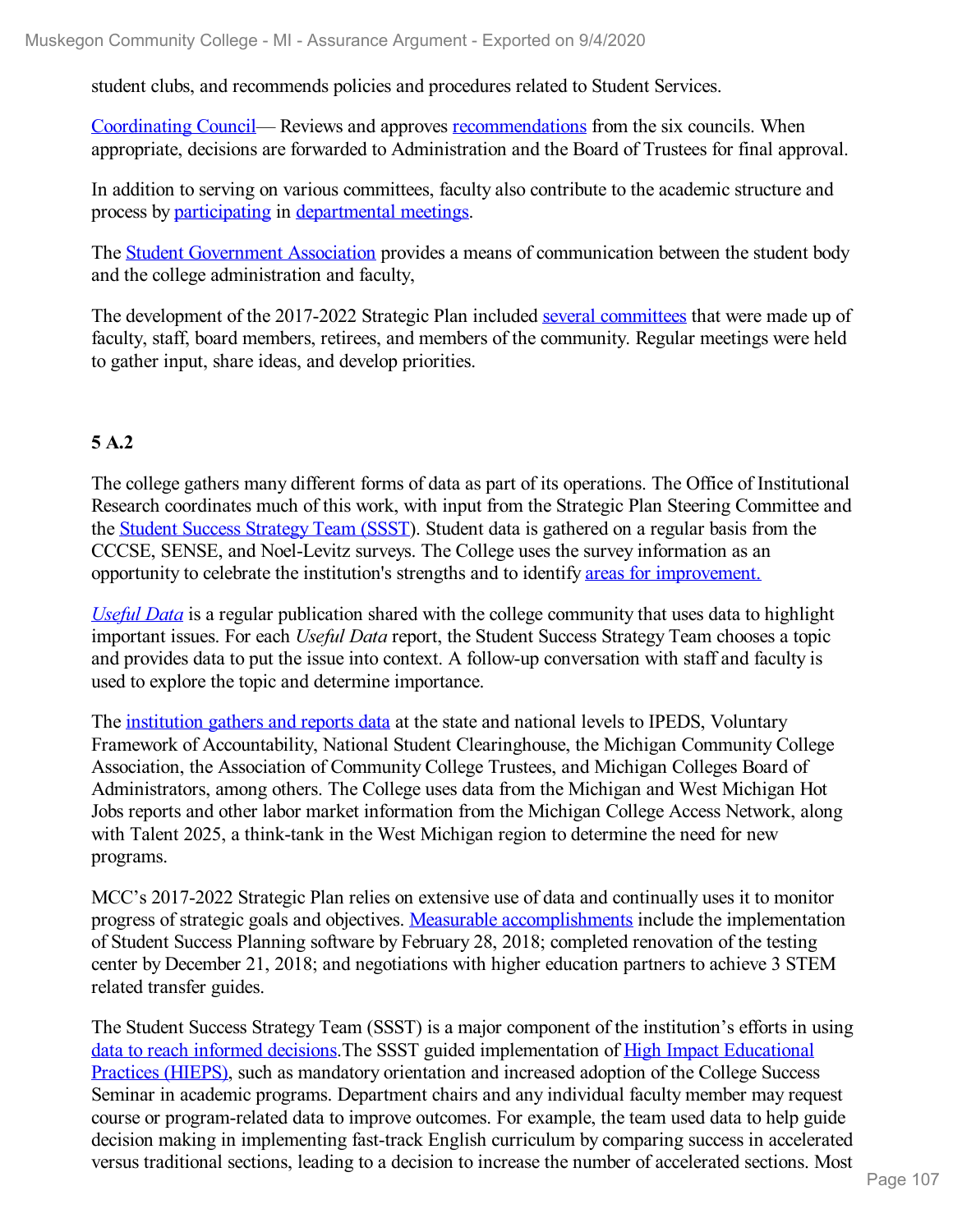recently, the SSST aided in [cross-departmental](file:///D:/evidence/viewfile?fileId=1077250) data collection which led to the adoption of multiple measures as part of the college placement processes.

### **5.A.3**

MCC's shared governance through its council system encourages the participation of faculty, staff, and students. Faculty and staff members are represented on all councils. Student representatives are invited to participate as their schedules allow.

Faculty members make up a majority of the [Instructional](file:///D:/evidence/viewfile?fileId=1069039) Affairs Council (IAC), which is responsible for approving curriculum changes and relevant academic policies. Faculty bring course proposals, new programs, and program changes to IAC where faculty and staff evaluate, discuss, and approve changes. IAC proposals are submitted to members in advance, so the information is shared with faculty and staff across the College.

In 2019, faculty members met during the faculty in-service and [completed](file:///D:/evidence/viewfile?fileId=1101095) a survey to provide input for the <u>new [Academic](file:///D:/evidence/viewfile?fileId=1069072) Master Plan</u>. The new plan provides direction on a variety of academic issues. It outlines the processes for reviewing the Associate of Science and Arts Degree and provides direction to the Instructional Affairs Council for approving new programs and discontinuing old programs. Another important decision involved a recommendation to make 60 credit hours the minimum for all degrees.

During the Instructional Affairs Council Meeting on February 19, 2020, faculty and staff debated the merits of changing the minimum number of credits for all degrees to 60 as opposed to 62. Prior to this meeting, all academic departments were asked to review the proposal and provide input. The [final](file:///D:/evidence/viewfile?fileId=1077252#page=2) vote was 13 "yes" and 4 "no" votes. The measure was approved and forwarded to the [Coordinating](file:///D:/evidence/viewfile?fileId=1077229#page=2) Council, which approved the measure on February 24, 2020.

Student representatives are invited to [participate](file:///D:/evidence/viewfile?fileId=1079095) in the council system. Their voice and [perspective](file:///D:/evidence/viewfile?fileId=1069092) are important for creating a culture of shared governance.

Surveys and focus groups are used to gather student feedback. This information is evaluated and used by the Student Success Strategy Team and other departments to make changes to academic policies and procedures. For example, results from the [CCSSE](file:///D:/evidence/viewfile?fileId=1069089#page=14) survey (2017) indicated that the majority of students were able to participate in the New Student Orientation. This data, along with national data showing the benefits New Student Orientation, was used to recommend that all students be required to have a New Student [Orientation](file:///D:/evidence/viewfile?fileId=1069088) experience.

Faculty participate in setting policies and procedures through negotiations that produce the Master Agreement or faculty contract. An example of this process was a faculty proposal to create a New Faculty Orientation experience for new faculty members in 2018. Administration agreed to this proposal and it became policy through the new faculty contract. [Section](file:///D:/evidence/viewfile?fileId=1069062#page=25) 5:4 describes how new faculty members will receive 3 hours of reassigned time during the first semester for professional development and orientation to the College. Another example is [Section](file:///D:/evidence/viewfile?fileId=1069062#page=27) 5:5 which describes the process for how faculty overload hours will be distributed in each department. The process calls for discussion and a vote in each department for how overload hours will be distributed.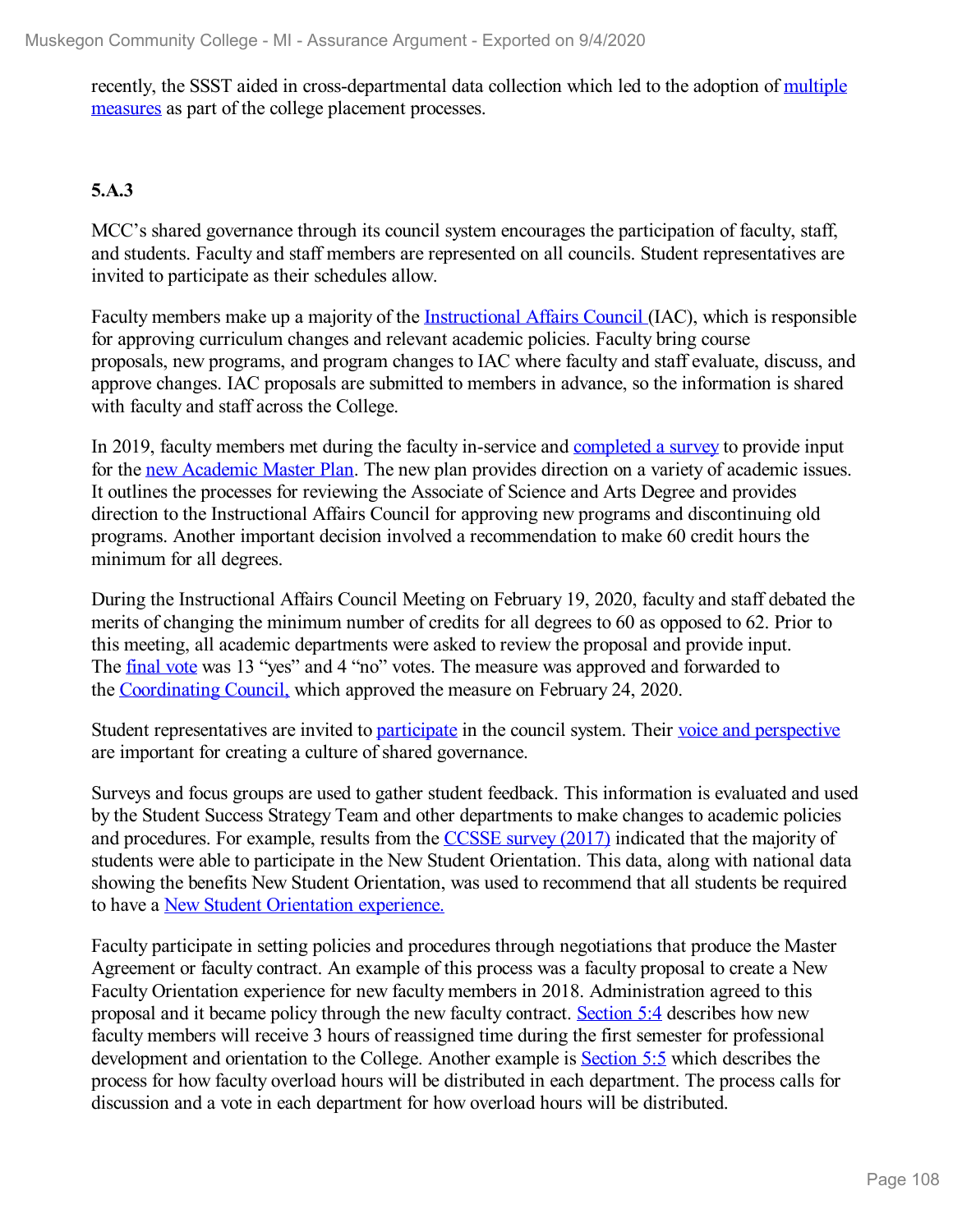#### **Sources**

- 2019 09 18 IAC Minutes 5A3
- Academic Master Planning Faculty Input Survey
- BAC Minutes 2020 03 16 Draft
- Business Department February 2020 Department Meeting Minutes
- Community Needs Assessment September 2019
- Coordinating Council 04.13.2020 Meeting Minutes
- Coordinating Council 2010 Bylaws
- Coordinating Council 2020 02 24 Meeting Minutes
- Coordinating Council 2020 02 24 Meeting Minutes (page number 2)
- EngCom Dept 10.21.19 Mtg Minutes
- Faculty-Agreement-Final
- Faculty-Agreement-Final (page number 25)
- Faculty-Agreement-Final (page number 27)
- IAC BYLAWS 2020
- Institutional Research 2019 Student Success Persistence Useful Data
- Institutional Research and Grants \_ Of Course You Can
- Instructional Affairs Council 2019 05 01 Minutes Multiple Measures
- Instructional Affairs Council 2020 02 19 IAC Minutes
- Instructional Affairs Council 2020 02 19 IAC Minutes (page number 2)
- Joint Sustainability Council Feb 2020 MINUTES
- MCC Develops New Academic Planning Guidelines 5A3
- MCC Website April 16 2020 Goals and Progress Strategic Initiatives
- MCC Website April 16 2020 Useful Data
- MCC Strategic Planning Committee Members 5a1
- MyMCC\_May 4 2020 Business Administration Council Home
- MyMCC May 4 2020 Instructional Affairs Council Home
- MyMCC\_May 4 2020\_Joint Sustainability Council Home
- MyMCC\_May 4 2020\_Technology Council Home
- Nursing Department 1.27.2020 Curriculum Meeting Minutes
- Student Government Association 2020 constitution
- Student Services Council MINUTES November 19 2019
- Student Services Council 18 February 2020 MINUTES
- Student Services Council Nov 2019 Bylaws 2019-2020
- Student Success Strategy Team AtD 2017 Data--Student Success Inventory
- Student Success Strategy Team 2017 CCSSECompleteResults
- Student Success Strategy Team 2017 CCSSECompleteResults (page number 14)
- Student Success Strategy Team 2018 HIEP Evaluation New Student Orientation
- Student Success Strategy Team Fall 2015 HIEP Data Summary Condensed with Charts
- Student Success Strategy Team Fall 2019 To Do List To Do Lists
- StudentSuccessStrategyTeam 2017 CCCSEInstituteShortTermActionPlan 5a2
- Technology Council Minutes February 2020
- Technology Council May 13 2019 Bylaws
- Technology Council 2020 3 30 ITC Minutes
- The Master Plan Process Administration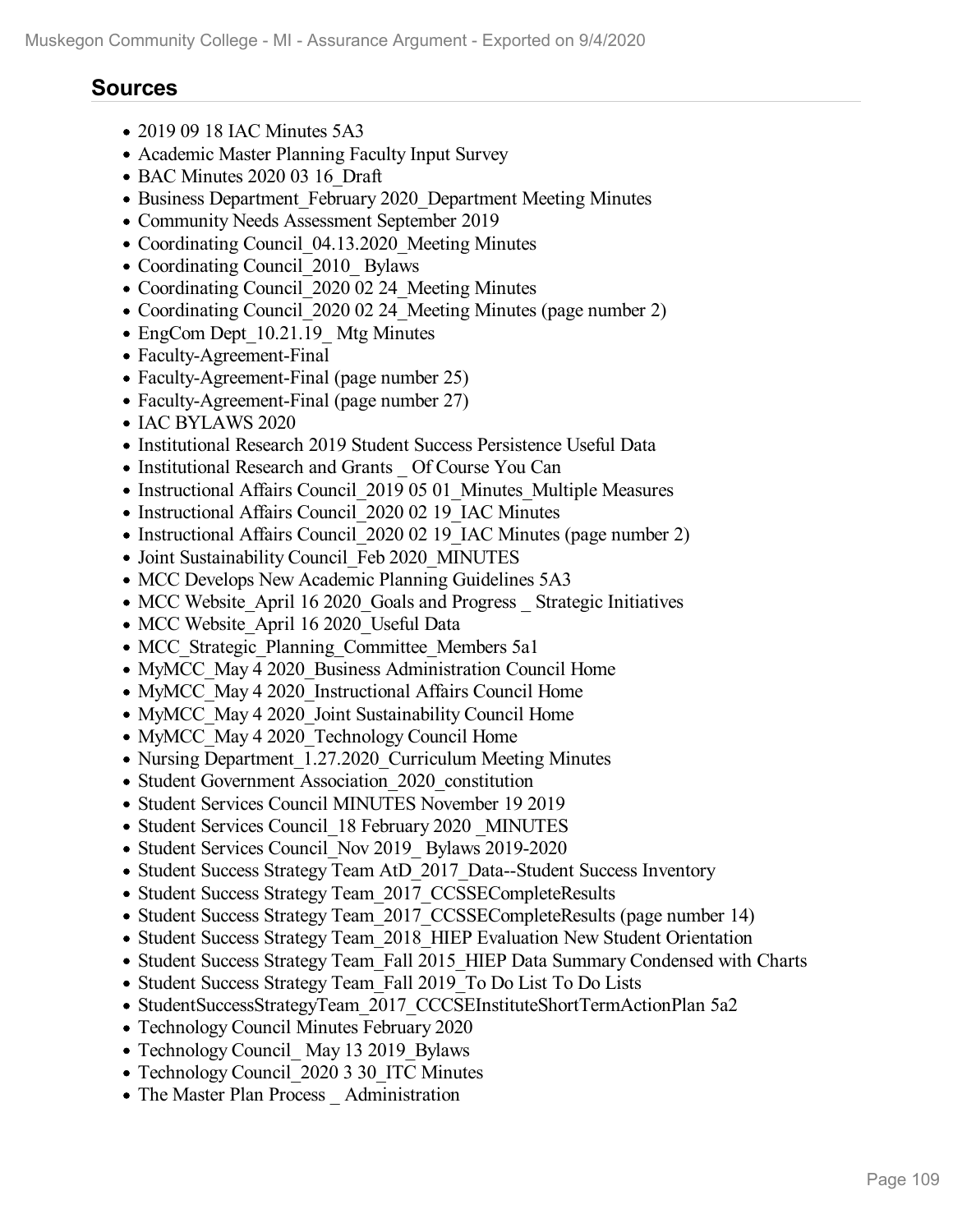# **5.B - Core Component 5.B**

The institution's resource base supports its educational offerings and its plans for maintaining and strengthening their quality in the future.

- 1. The institution has qualified and trained operational staff and infrastructure sufficient to support its operations wherever and however programs are delivered.
- 2. The goals incorporated into the mission and any related statements are realistic in light of the institution's organization, resources and opportunities.
- 3. The institution has a well-developed process in place for budgeting and for monitoring its finances.
- 4. The institution's fiscal allocations ensure that its educational purposes are achieved.

## **Argument**

#### **5.B.1**

The institution's staff is appropriately trained and qualified. Prior to hiring a new employee, the qualifications and responsibilities are reviewed and updated. Job [postings](file:///D:/evidence/viewfile?fileId=1069055) are created for each position that list [qualifications](file:///D:/evidence/viewfile?fileId=1069042), essential functions, and physical requirements. [Hiring](file:///D:/evidence/viewfile?fileId=1069065) teams are made up of both faculty and staff members. Team members are trained and meet on a regular basis to screen candidates, conduct interviews, and select a candidate. The hiring process ensures the new employee has the qualifications and experience to be successful in the organization.

Training and professional developmental opportunities are available, both internally and externally, so team members are exposed to new ideas and have opportunities to grow professionally. Staff and faculty are eligible to take classes at the College at minimal cost. In addition, the College offers programming and training events related to safety, crisis planning, technology, compliance, and wellness. Faculty and staff members receive \$300 each year to use for professional [development](file:///D:/evidence/viewfile?fileId=1069058) activities. Additional funds are available through an [application](file:///D:/evidence/viewfile?fileId=1077246) process.

The recent COVID-19 Virus emergency provided a unique opportunity for faculty to deliver programs through distance learning. Due to the emergency, on-campus [operations](file:///D:/evidence/viewfile?fileId=1069050) were suspended on March 13, 2020. Faculty and staff quickly adopted new technology and procedures to keep courses going and meet student needs. A contributing factor in the success of these efforts was the training and emphasis on technology that was done prior to the emergency.

In December 2019, the College moved the Blackboard learning management system to the Blackboard Cloud. This change provided increased stability and accessibility to support campus operations including distance learning. A new product called Blackboard Collaborate was also added at that time. Blackboard [Collaborate](file:///D:/evidence/viewfile?fileId=1077222#page=3) allows for real time conferencing and promotes communication in the online learning environment. Blackboard Collaborate facilitated the switch from on-campus operations to remote learning in a positive and collaborative manner. A robust training program for instructors teaching online courses aided the transition. Faculty who desire to teach online may participate in a training program provided by the Educational Technology Organization of Michigan [\(ETOM\)](file:///D:/evidence/viewfile?fileId=1069056). In-house training is also available through the Center for [Teaching](file:///D:/evidence/viewfile?fileId=1077112) and Learning. In addition, there is a process for getting new online courses [reviewed](file:///D:/evidence/viewfile?fileId=1069052) and approved. This process is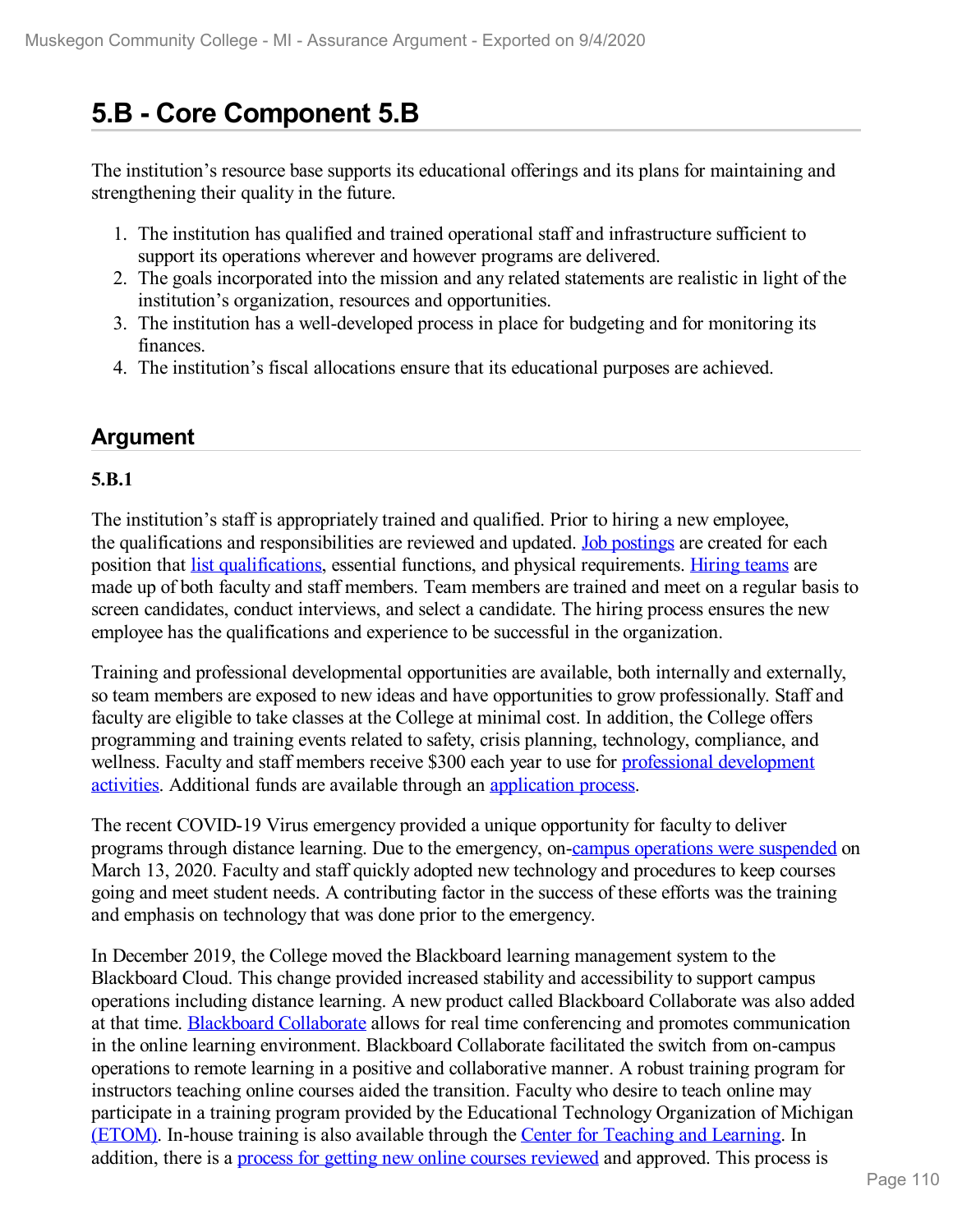coordinated by the Distance Education Coordinator.

In recent years, the College has made significant upgrades to its physical and technological infrastructure. These upgrades were driven by the assessment of the facilities in the 2015 Master Plan and Priority 3 of the [2017-2022](file:///D:/evidence/viewfile?fileId=1077271) Strategic Plan. The completion of the Master Plan during the past five years resulted in an expanded footprint for the institution and state of the art learning environments for students. These new learning spaces have the newest technology. For example in the Health and [Wellness](file:///D:/evidence/viewfile?fileId=1069069) Center, there are simulation labs with high-tech simulation manikins, and this space provides clinical opportunities for students. The [CISCO](file:///D:/evidence/viewfile?fileId=1077256) Networking lab is another example of technology and infrastructure designed to meet the needs of students today.

The College is continually reviewing the technological needs of the institution through the budgeting process. Recent upgrades include a new portal (MyMCC) and updates to student planning. [Information](file:///D:/evidence/viewfile?fileId=1097726) Technology staff (contracted through Ellucian Services) provides the same level of support and service to students and faculty/staff regardless of the physical location/delivery model.

In 2016, the Office of [Information](file:///D:/evidence/viewfile?fileId=1069079) Technology began a process to integrate the [te](file:///D:/evidence/viewfile?fileid=1069079)chnology strategic plan with the new MCC Strategic Plan 2017-2022. The two plans are now integrated. For example, [Goal](file:///D:/evidence/viewfile?fileId=1069079#page=12) 4 from the IT Strategic Plan states:

Exercise best practices in technology governance and administration to two expanding locations, new services, and increasing demands.

This goal corresponds with objective [3.15.02](file:///D:/evidence/viewfile?fileId=1077257#page=3) from the College Strategic Plan:

"Develop and implement 1 technology plan to align technology projects with institutional strategic plan priorities, goals, and objectives by 6/30/2018."

#### **5.B.2**

Mission

#### **Muskegon Community College, dedicated to equity and excellence, prepares students, builds communities, and improves lives.**

The Board of Trustees adopted a new [mission](file:///D:/evidence/viewfile?fileId=1077259) statement in January 2017. The new Mission strives to provide resources and support to meet students where they are. This is accomplished through leveraging resources to provide excellence with a deliberate look at creating equity for students.

Vision

#### **An Educated, Inclusive Community**

The new [Vision](file:///D:/evidence/viewfile?fileId=1077259) was endorsed by the Board of Trustees in August 2019. The Vision describes what the College community hopes to accomplish.

Guiding [Values](file:///D:/evidence/viewfile?fileId=1077259)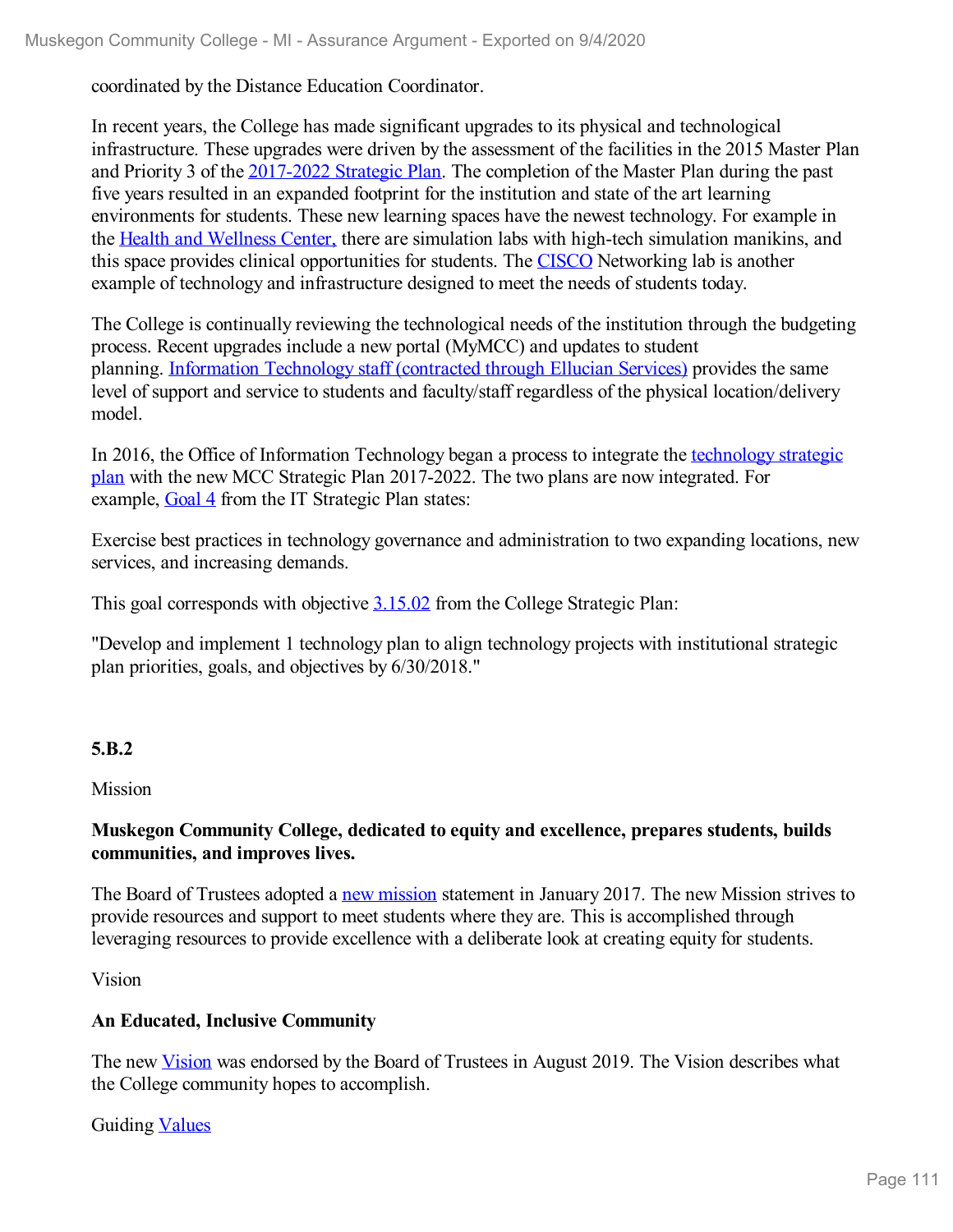- **The Pursuit of Knowledge:** A place where all staff and students share goals and work together to strengthen teaching and learning
- Academic Freedom: A place where freedom of expression and civility are practiced, encouraged, and protected among all groups
- **Diversity:** A place where every person is respected and where diversity is pursued
- **Quality:** A place where staff accepts their obligations to each other and where service to others, internally and externally, is encouraged
- **Shared Governance:** A place where the well-being of each individual is supported and where well-defined governance processes guide behavior for the good of the institution
- **Community Leadership:** A place whose ideas and resources are shared with other members of the educational community – locally, regionally, nationally, and internationally
- **Professional Collegiality and/or Integrity:** A place in which the institution's rituals, affirming both tradition and change, are shared and where the accomplishments of its staff and students are recognized
- **Access:** A place where we promote and embrace community partnerships with a variety of organizations, agencies and institutions

The Guiding Values of Muskegon Community College have been used for over ten years. As of May 2020 these values are being reviewed and updated by the Strategic Plan Implementation Advisory Team.

Muskegon Community College's 2017-2022 Strategic Plan provides goals to strategically plan how resources will be utilized to meet the mission, vision, and guiding values of the College. Measurable objectives are included with the [2017-2022](file:///D:/evidence/viewfile?fileId=1077293) Strategic Plan to track progress and to promote planning, budgeting, new initiatives, and sharing information through effective [communication](file:///D:/evidence/viewfile?fileId=1069073).

The process of the 2017-22 Strategic Plan involved the use of numerous venues for input and discussion, from open forums to formal committees. The **Strategic Plan [Committee](file:///D:/evidence/viewfile?fileId=1069071) and various** constituent groups review the 2017-2022 Strategic Plan throughout the year, and it is refined annually in order to help shape the budgeting decisions for the following year. As such, it serves as a living [document](file:///D:/evidence/viewfile?fileId=1077257) to guide the college in the fulfillment of its mission.

### **5.B.3**

Muskegon Community College uses a fund accounting model which is essential to the budgeting process. The Budget Analyst centrally manages the [budgeting](file:///D:/evidence/viewfile?fileId=1077245) process using Colleague Budget Management and other tools. The process starts with **budget [training](file:///D:/evidence/viewfile?fileId=1077244)** at the department level with budget managers.

Budget managers have access to review expenditures and it is their responsibility to manage expenditures within budget parameters. After getting input from faculty and staff, budget managers annually submit [requests](file:///D:/evidence/viewfile?fileId=1077237), and the Budget Analyst and leadership [review](file:///D:/evidence/viewfile?fileId=1077239) and revise before reaching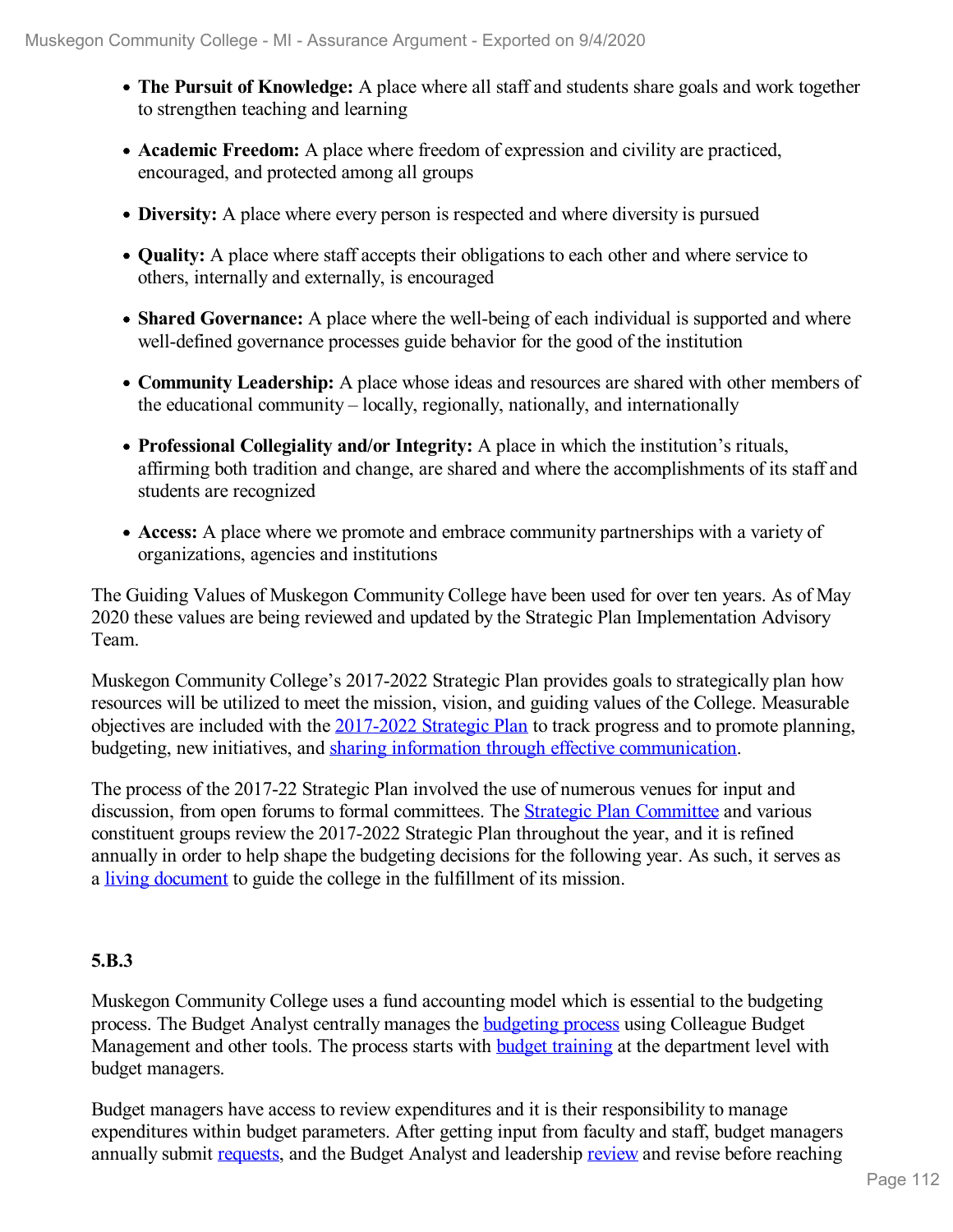a final [decision](file:///D:/evidence/viewfile?fileId=1077243) based on the mission, strategic initiatives, and goals. Ultimately, the final version of the budget is submitted to the Board of [Trustees](file:///D:/evidence/viewfile?fileId=1077215) for approval.

Budget spending is monitored throughout the year with [quarterly](file:///D:/evidence/viewfile?fileId=1077242) meetings between the Budget Analyst and budget managers. This helps ensure spending is within budget parameters, but it also provides an opportunity to evaluate trends impacting the budget.

Wages and fringe benefits are the largest expense for the institution, and they account for approximately 75% of the institutional budget. Budget managers do not manage these items, but the administration monitors them. The provost, VP for Academics, Executive Director of Human Resources, and Vice President of Finance and Chief Advancement Officer meet regularly to discuss positions, staffing changes, and other issues in relation to the [budget](file:///D:/evidence/viewfile?fileId=1077249). Regular meetings are held to update the President and cabinet on any significant changes. The MCC Board of Trustees is given [quarterly](file:///D:/evidence/viewfile?fileId=1077240) board reports addressing the financial [performance](file:///D:/evidence/viewfile?fileId=1077232) of the institution. The Vice President of Finance presents updates for regular Board of [Trustees](file:///D:/evidence/viewfile?fileId=1077217#page=13) meetings.

#### **5.B.4**

Muskegon Community College has a long-standing history of prudent fiscal management practices. This is the result of developing and practicing a culture of responsible spending and oversight.In addition to independent audits, annual budgets, and quarterly budget reports, the institution regularly evaluates new programs and initiatives which may provide value. Conversely, the institution evaluates initiatives that may be losing money or are no longer adding value and should be eliminated.

It is important to note that fiscal performance of any one initiative is only one factor considered when determining its inclusion in the budget. The institution uses a holistic approach to its offerings within the confines of the budget. These practices help ensure educational purposes are achieved. Examples include the following:

- The <u>[re-evaluation](file:///D:/evidence/viewfile?fileId=1077219) of scholarship programs</u> since the launch of the Muskegon Promise—trying to identify types of students who need more assistance
- The introduction and expansion of the Medical [Assistant](file:///D:/evidence/viewfile?fileId=1077251) Program
- The [Jayhawk](file:///D:/evidence/viewfile?fileId=1077254) Hub which was opened to provide additional resources and support to meet student needs
- Offering a Voluntary Early [Retirement](file:///D:/evidence/viewfile?fileId=1077251) Pla[n](file:///D:/evidence/viewfile?fileId=1077213#page=2)
- Instituting a hiring freeze except for critical [postions](file:///D:/evidence/viewfile?fileId=1097727#page=4) due to COVID-19 related budget concerns
- Closure of the [Lakeshore](file:///D:/evidence/viewfile?fileId=1077216#page=2) Fitness Center
- [FARM](file:///D:/evidence/viewfile?fileId=1077223#page=2) Project location and lease
- Student use of **[OER](file:///D:/evidence/viewfile?fileId=1077223#page=2)** (Open Educational Resources)
- Printing and Multifunction [Copying](file:///D:/evidence/viewfile?fileid=1077222#page=3) Services over \$100K in savings with upgraded equipment and reduction in fleet
- Application process to attend national [conferences](file:///D:/evidence/viewfile?fileid=1077246)

### **Sources**

6-17-2020-BOT-Mtg-MINUTES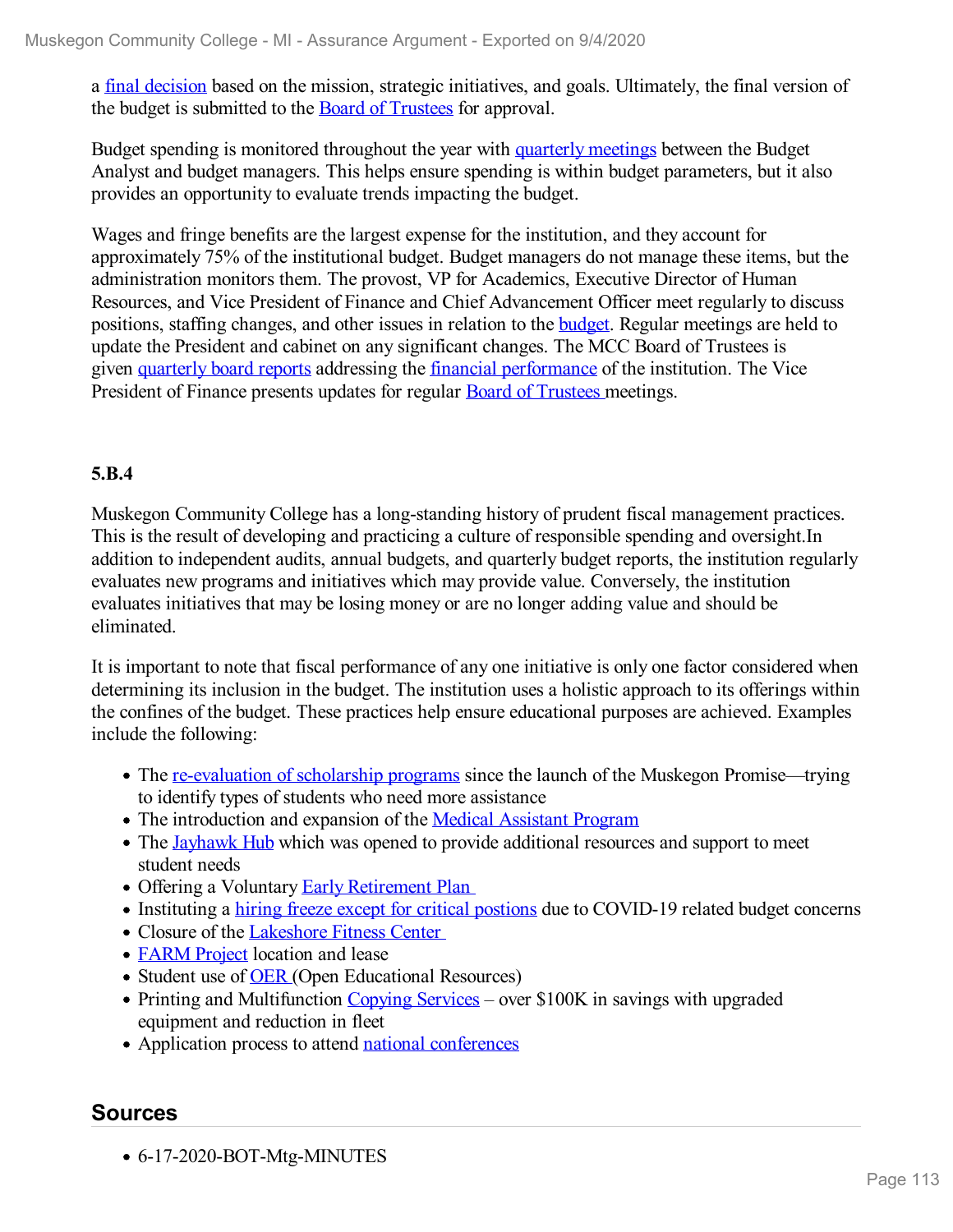- 6-17-2020-BOT-Mtg-MINUTES (page number 4)
- 6-17-2020-BOT-Mtg-MINUTES (page number 6)
- Associate Registrar Job Posting 2019
- Board of Trustees 11-16-16 Mtg-Minutes
- Board of Trustees 11-20-19 Mtg-MINUTES
- Board of Trustees 11-20-19 Mtg-MINUTES (page number 2)
- Board of Trustees 12-18-19 Mtg-MINUTES
- Board of Trustees 12-18-19 Mtg-MINUTES (page number 1)
- Board of Trustees 2-19-2020 Mtg-MINUTES
- Board of Trustees 2-19-2020 Mtg-MINUTES (page number 2)
- Board of Trustees 4.15.2020 Board Pkt Agenda and Minutes
- Board of Trustees 4.15.2020 Board Pkt Agenda and Minutes (page number 13)
- Board of Trustees 5.1.2020 SPECIAL-Mtg-MINUTES
- Board of Trustees 5.1.2020 SPECIAL-Mtg-MINUTES (page number 2)
- Board of Trustees 5-15-19 Mtg-MINUTES 19-20 Budget approval
- Board of Trustees 6-19-19 Mtg-MINUTES
- Board of Trustees 6-19-19 Mtg-MINUTES (page number 3)
- Board of Trustees 6-19-19 Mtg-MINUTES (page number 6)
- Center for Teaching and Learning March 2020 COVID Emergency Online Procedures
- Coronavirus Updates MCC Website 5.1.2020
- DE Guidelines for Dept. Chairs KP 2016
- Economics Instructor Job Description 2019
- ETOM Completion Certificate Summer 2019
- Faculty Travel Expense Report 2017
- Faculty Travel Request March 2019
- Financial Services 19-20 Position Request Form
- Financial Services 19-20 Rennovation.Repairs.Replacment Request Form
- Financial Services 2018-2019 Q4 Financial Board Report
- Financial Services 2019-2020 Budget Timeline
- Financial Services 2019-2020 Proposed Budget
- Financial Services 2019-2020 Q1 Financial Board Report
- Financial Services 2020 2nd Quarter Budget Review Appointment
- Financial Services 2020 National Conference Travel Pool Request
- Financial Services 2020-21 Budget Training Appointment
- Financial Services 6.30.2019 MCC Audited Financial Statements
- Financial Services FY-2019-2020 General-Fund-Budget
- Human Resources Description of Services
- Inside the Health and Wellness Center Health and Wellness Center 5b1
- IT Strategic Plan Page 5
- MCC Begins Development of 2017-2022 Strategic Plan News and Events 5B2
- MCC Goals for Strategic Plan 1 4 5 C6
- MCC Website 5.18.2020 State of Michigan Transparency Reporting \_ Financial Services
- MCC Website 6.22.2020 Medical Assistant Program News and Events
- MCC Website 6.22.2020 Jayhawk Hub
- MCC Website 6.22.2020 Our Mission Vision and Values
- MCC Website 6.30.2019 CISCO Certificate Program Offers Opportunities News and Events
- MCC Website April 16 2020 Goals and Progress Strategic Initiatives
- MCC Website\_April 16 2020\_Goals and Progress \_ Strategic Initiatives (page number 3)
- MCC\_2017-2022\_Strategic\_Plan\_bookview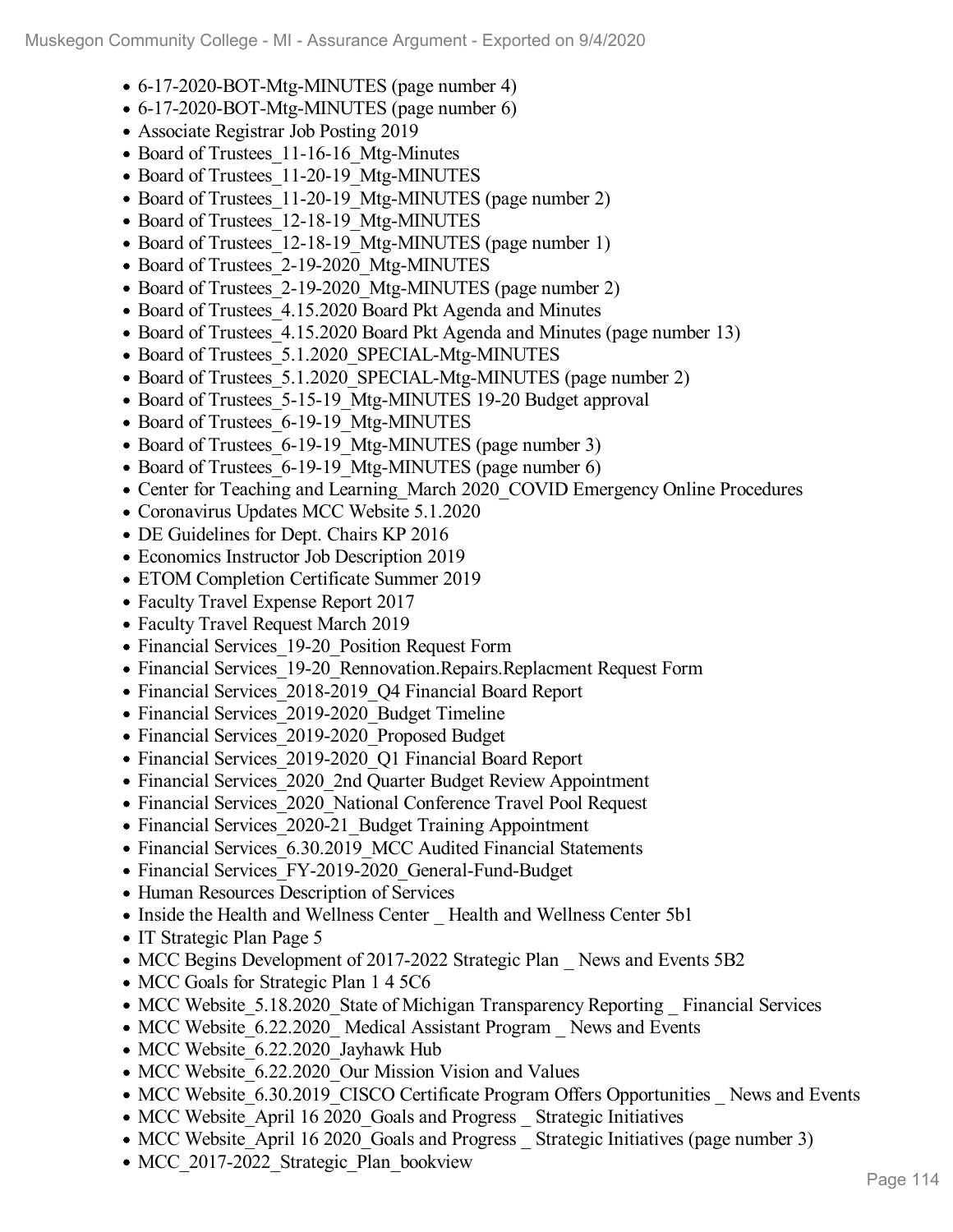- MCC 2018-19 Annual Community Report webview
- Muskegon Community College Information Technology Strategic Plan 2018-2021
- Muskegon Community College Information Technology Strategic Plan 2018-2021 (page number 12)
- Strategic Planning\_2017-18\_Annual-Report p 6 Facilities and Infrastructure
- Technology Services Home
- The Master Plan Process \_ Administration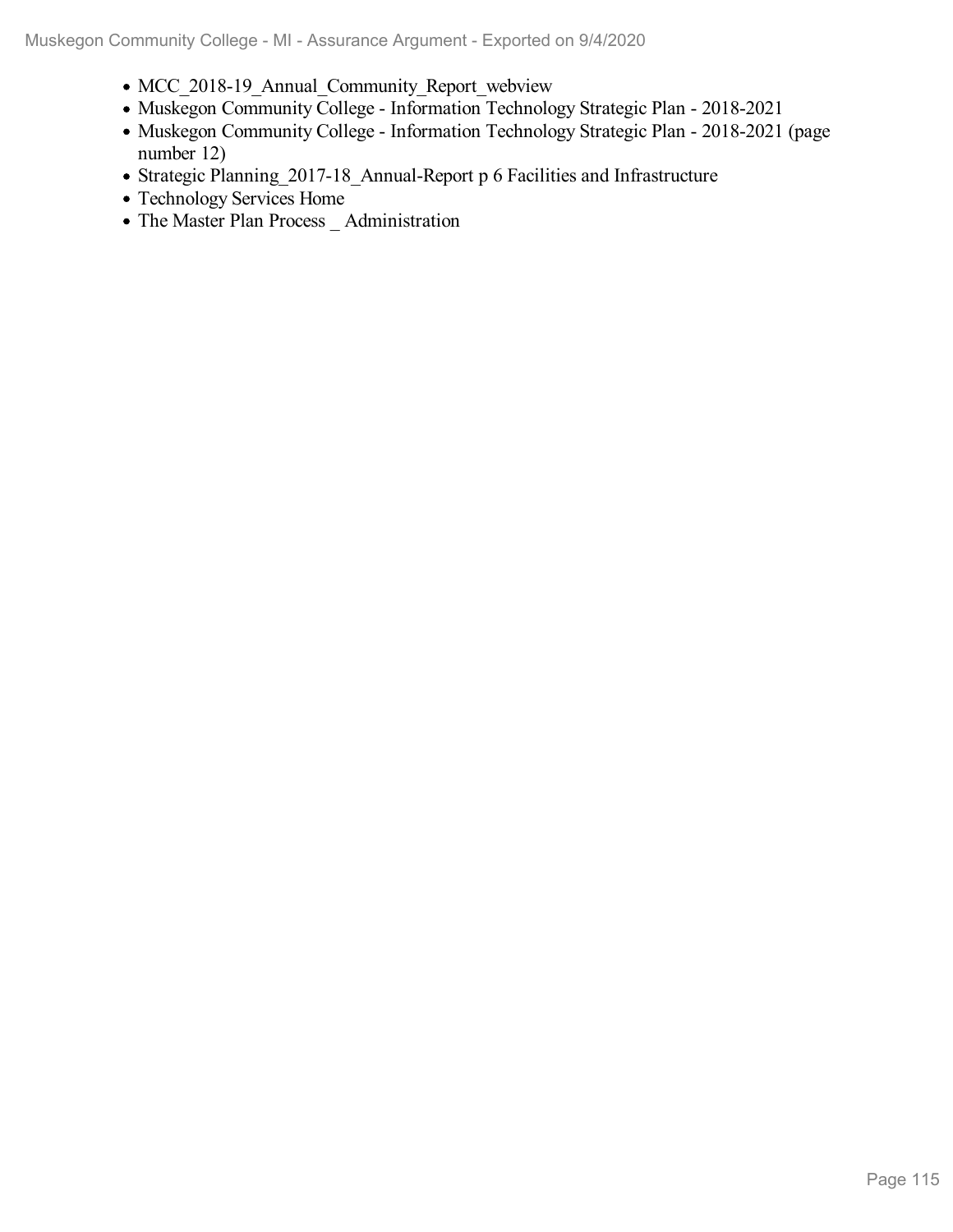# **5.C - Core Component 5.C**

The institution engages in systematic and integrated planning and improvement.

- 1. The institution allocates its resources in alignment with its mission and priorities, including, as applicable, its comprehensive research enterprise, associated institutes and affiliated centers.
- 2. The institution links its processes for assessment of student learning, evaluation of operations, planning and budgeting.
- 3. The planning process encompasses the institution as a whole and considers the perspectives of internal and external constituent groups.
- 4. The institution plans on the basis of a sound understanding of its current capacity, including fluctuations in the institution's sources of revenue and enrollment.
- 5. Institutional planning anticipates evolving external factors, such as technology advancements, demographic shifts, globalization, the economy and state support.
- 6. The institution implements its plans to systematically improve its operations and student outcomes.

## **Argument**

#### **5.C.1**

The President's Cabinet works to ensure budget funds are allocated in the best way to advance the Mission of the College. This process is supported by an integrated planning processes, which ensures resources are allocated in alignment with the priorities and objectives defined in the [2017-2022](file:///D:/evidence/viewfile?fileid=1079287) Strategic Plan. Budget [requests](file:///D:/evidence/viewfile?fileId=1069060) that have ties to goals from the 2017-2022 Strategic Plan receive priority status during the final budgeting process. For example, Goal [1.03.04](file:///D:/evidence/viewfile?fileId=1090015) from the 2017-2022 Strategic Plan states, "Improve collaboration and outreach with K-12 partners and prospective students to provide clear pathways to higher education opportunities." The connected measurable objective states "Host one or more curriculum summit each year." In support of this goal, two faculty members in the English Department were given additional compensation to organize meetings with English staff at local high schools to increase collaboration and data sharing. The [request](file:///D:/evidence/viewfile?fileId=1069054) received priority status because of the connection to the 2017-2022 Strategic Plan.

### **5.C.2**

The primary purpose for following an integrated planning process is to ensure that all processes are aligned with institutional priorities. The **[Strategic](file:///D:/evidence/viewfile?fileId=1079287) Plan** links student learning, evaluation of operations, planning, and budgeting by aligning these areas under the plan's five priorities, all of which are dedicated to student success.

During the fall semester each year, assessment data are collected for courses, occupational programs, liberal arts disciplines, and for general [education](file:///D:/evidence/viewfile?fileId=1068899) outcomes. Faculty members gather assessment data and submit a required yearly report. These reports are sent to the Dean of Instruction and Assessment by March 1, and the reports are shared with the Assessment Committee at the annual evaluation meeting in May. At that time, the reports are reviewed and evaluated. A [follow-up](file:///D:/evidence/viewfile?fileId=1069043) report with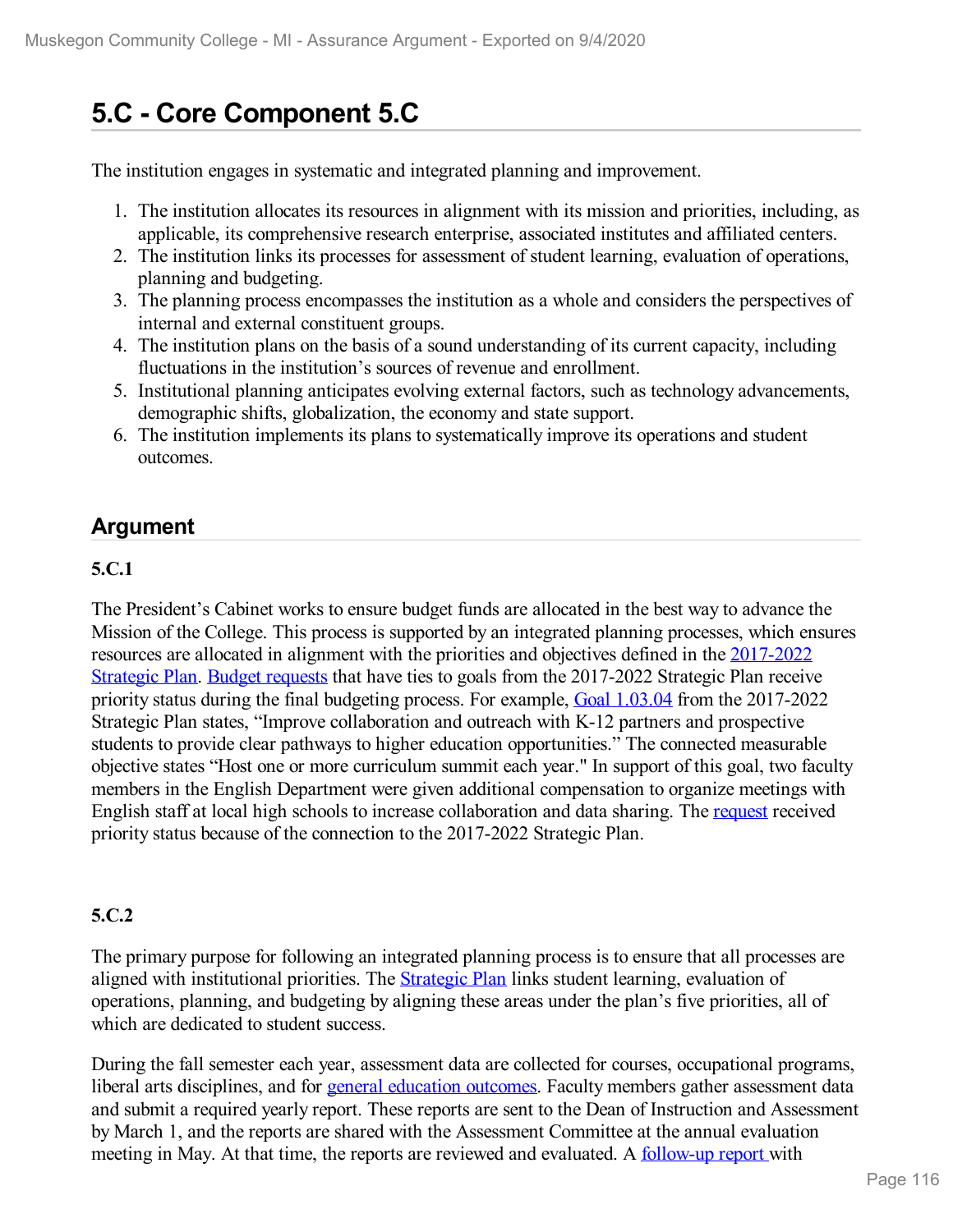comments is sent back to the faculty member and department chair. In addition, an [an](file:///D:/evidence/viewfile?fileId=1069041)nual assessment report [2018-2019](file:///D:/evidence/viewfile?fileid=1069041), [2019-2020](file:///D:/evidence/viewfile?fileId=1100923) is created by the Dean of Instruction and Assessment that is shared with the college community in the fall.

Although the assessment process was linked with the budget process in the past, it has recently become more formalized. The [assessment](file:///D:/evidence/viewfile?fileId=1069093) reporting forms now include a question that asks for any budget requests related to the findings and recommendations from the [assessment](file:///D:/evidence/viewfile?fileid=1069054) report. As part of the budget request process going forward, these assessment requests will be reviewed and evaluated by the department chair or program [coordinator.](file:///D:/evidence/viewfile?fileId=1079092) If approved, the [requests](file:///D:/evidence/viewfile?fileId=1069051) will be included in the department budget requests for the next year. If a budget request is related to an assessment report, the department chair will include this information in the justification notes for the budget request. If a budget request has [justification](file:///D:/evidence/viewfile?fileId=1069064) notes connecting it to assessment, the request will receive priority status in the budget approval process.

While the entire strategic plan is focused on student success, there are several [objectives](file:///D:/evidence/viewfile?fileid=1069038) directly related to the evaluation of operations, planning, and budgeting:

- 1.01.05 Fully implement 1 "Student Success Planning" software by 2/28/18
- 3.12.02 Completely re-number 100% of main campus buildings by 4/30/20
- 3.15.02 Develop and implement 1 technology plan to align technology projects with institutional strategic plan priorities, goals, and objectives by 6/30/2018
- 3.16.01 Commission and conduct one new Facility Needs Assessment by 12/31/2021 to assess future needs in Muskegon, Ottawa, and Newaygo Counties
- 4.19.01 Increase number of Lakeshore Business & Industrial Service Center company meetings by 10% each year (154 meetings in FY18-19) IN SUPPORT OF BOARD ENDS POLICY 5.03.02
- 5.22.01 Increase diversity of applicant pool for faculty positions to reflect population of Muskegon County (23.5% people of color in 2017) IN SUPPORT OF BOARD ENDS POLICY 5.03.3

Progress for each objective in the Strategic Plan is tracked on the MCC [Website](file:///D:/evidence/viewfile?fileid=1069038). Each objective has a target, current progress, and progress notes. Progress for the Strategic Plan is monitored with regular meetings of the Implementation Team and regular [campus](file:///D:/evidence/viewfile?fileId=1084959) updates like the Strategic Initiatives Monthly Report for the President that is shared with the Board of [Trustees.](file:///D:/evidence/viewfile?fileId=1090016)

#### **5.C.3**

In 2016, the College set out to create a strategic plan for the community, by the community. To ensure the plan would meet student and community needs, the institution invited a variety of constituents to participate in the process of setting priorities and goals.One hundred and eighty people volunteered to participate, serving on seven committees over the 2016-2017 academic year. The Strategic [Planning](file:///D:/evidence/viewfile?fileId=1069082) Charter outlined the responsibilities of each committee, which included the following:

- Student Success Committee developed goals related to student retention and success.
- Community Needs Assessment Committee played a vital role in the strategic planning process by determining student and community needs and developing goals and strategies to meet the needs.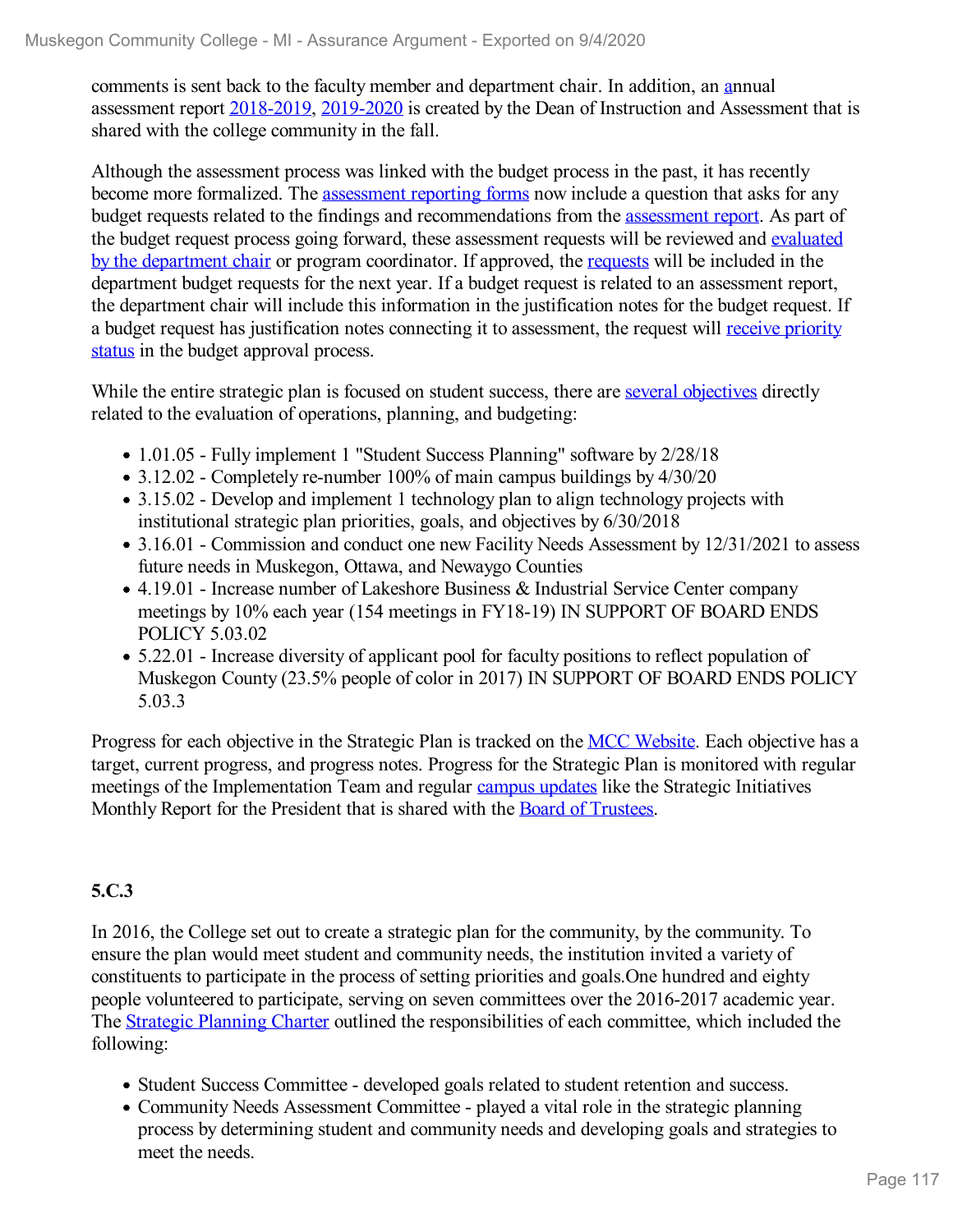- Facilities and Environment Committee examined how environment impacts activities and developed goals related to maintaining facilities, sustainability, management, and planning.
- Communications and Engagement Committee developed goals related to recruitment, marketing, alumni, workforce development, and community relations.
- Health and Safety Committee developed goals related to safety, crisis prevention, collaborations, and community access to health and wellness services.
- Organizational Support Committee examined how administrative and other departments can best support institutional goals and advance MCC's mission, with a focus on diversity and workplace culture.
- Steering Committee manages the strategic planning process to make sure it is inclusive and focused. Many members also serve on the implementation team to support a cohesive process.

Additional input was gathered during the Strategic Planning [Listening](file:///D:/evidence/viewfile?fileId=1097728) Tour with President Nesbary. Additional events included forums, online [surveys](file:///D:/evidence/viewfile?fileId=1069091), and meetings with advisory [committees](file:///D:/evidence/viewfile?fileId=1069049). The collective input led to a <u>[five-year](file:///D:/evidence/viewfile?fileId=1069071) strategic plan</u> with five priorities and twenty-five goals, all focused on student success and advancing the institution's Mission.

The community is kept informed of progress through [quarterly](file:///D:/evidence/viewfile?fileId=1069087) updates, a dashboard on the college website, and annual [reports](file:///D:/evidence/viewfile?fileid=1084959). In addition, community members and campus [stakeholders](file:///D:/evidence/viewfile?fileId=1100518) are invited to an annual [Strategic](file:///D:/evidence/viewfile?fileId=1097729) Plan Summit where updates are presented, and feedback is shared.

### **5.C.4**

Several strategies enable the College to plan based on institutional capacity and fluctuations in revenue. The foundation of these efforts is addressed in the strategic planning process, which included a thorough analysis of the College's strengths, weaknesses, opportunities, and threats [\(SWOT\)](file:///D:/evidence/viewfile?fileId=1069081) in 2017. The information gained from this process was used to develop the Strategic Plan.

Each year, a new Strategic Enrollment Management Plan is developed to provide direction for college enrollment efforts. The plan includes goals for Marketing, Recruitment, Retention, and Workforce Development. Examples from the 2020-2021 Strategic Enrollment [Management](file:///D:/evidence/viewfile?fileId=1069083) Plan appear below:

- Marketing Goal I: Implement Marketing Campaign, Emphasizing Adult Students April 2020
- Recruitment Goal III: In light of COVID 19, find more funds to assist students during this time of crisis by October 1, 2020
- Retention Goal III: Develop and Implement initiative to close the achievement gap with our Tip/Pell eligible students by April 1, 2021

Weekly meetings are held by the Enrollment Committee to share updates and track progress. At these meetings, a Semester [Enrollment](file:///D:/evidence/viewfile?fileId=1069057) Summary report is shared showing current enrollment trends compared to the previous year. Enrollment trends for other community colleges in Michigan are tracked for [comparison](file:///D:/evidence/viewfile?fileId=1069076).

Regular financial updates and related information are shared with the College President and Board of Trustees as part of the typical board agenda. The information includes cash balances, investments, statement of revenue and expenses, net position, and financial statement variance explanations.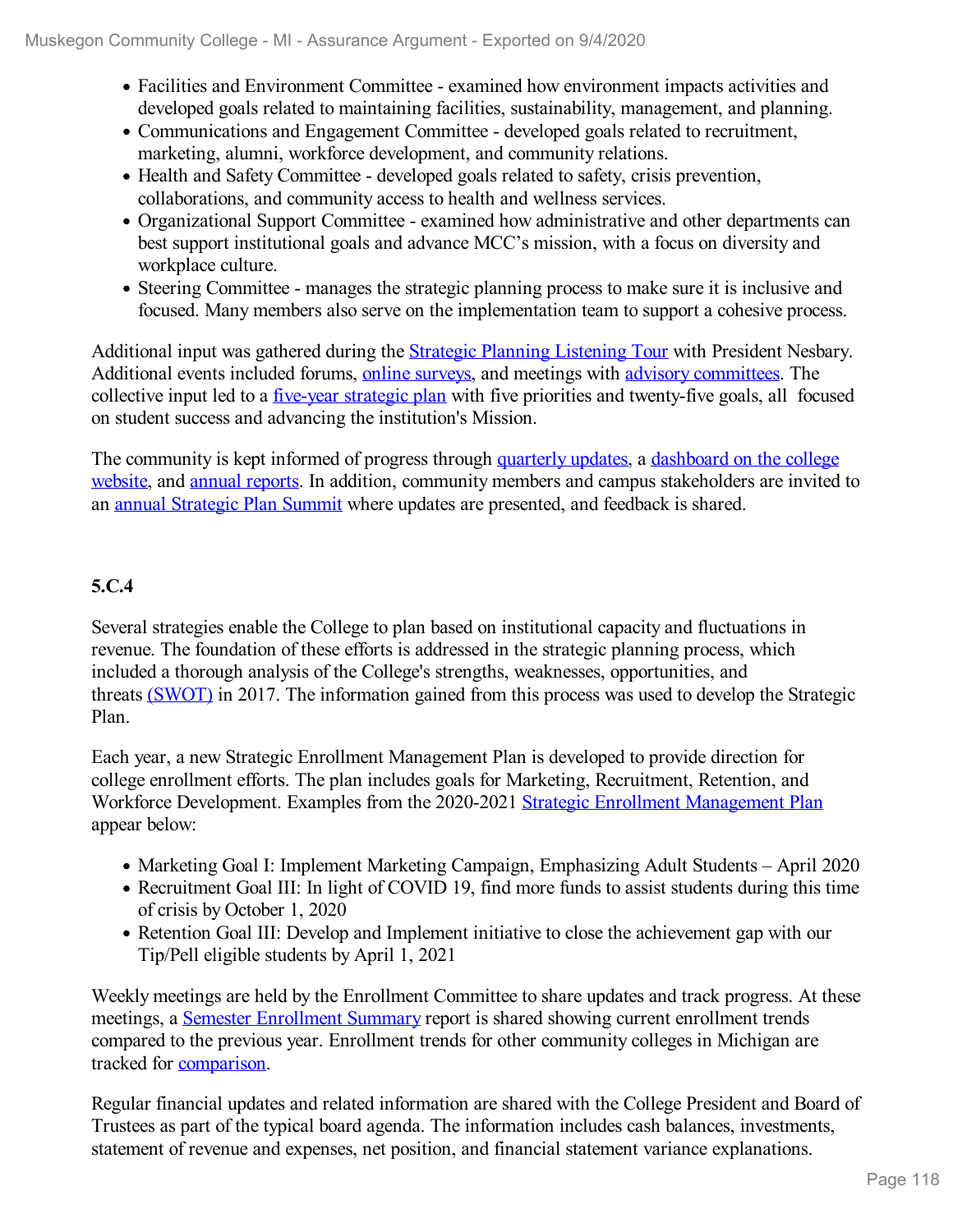Examples from the financial [statement](file:///D:/evidence/viewfile?fileId=1069045) include information on tuition, grants, fringe benefits, and legal settlements.

The Board of Trustees makes decisions on tuition [increases](file:///D:/evidence/viewfile?fileId=1069046). Before a tuition increase is recommended to the Board, it first gets reviewed and approved by the Business [Administration](file:///D:/evidence/viewfile?fileId=1077227) Council, a group composed of faculty, staff, and students. Next, the proposal goes to the [Coordinating](file:///D:/evidence/viewfile?fileId=1077225) Council before it is sent to the Board.

#### **5.C.5**

The College is affiliated with various organizations concerned with identifying changes and trends that affect institutional planning. These organizations include the Michigan Community College Association [\(MCCA\)](file:///D:/evidence/viewfile?fileId=1079094) and the Michigan Occupational Deans Council [\(MODAC\).](file:///D:/evidence/viewfile?fileId=1069077) In addition, the College [President](file:///D:/evidence/viewfile?fileId=1069047) is involved in meetings in Lansing and serves on the boards of numerous community organizations.

The process to develop the new strategic plan included the **[SWOT](file:///D:/evidence/viewfile?fileId=1069081)** analysis and community forums to consider external factors and plan for them. These discussions revealed that the registration and planning process could be improved with the addition of new technology. This idea became Objective 1.01.05 from the [2017-2022](file:///D:/evidence/viewfile?fileid=1079287) Strategic Plan: "Fully implement Student Success Planning Software by 2/28/18." The goal was completed. Students can now use this technology to plan their schedule, register for classes, and see progress toward degree completion.

Each fall at the Strategic Plan Summit, the Dean of Instruction and Assessment presents a [Community](file:///D:/evidence/viewfile?fileId=1069049) Needs Assessment report. This report is a collection of local and state economic forecasts and includes information on local "Hot Jobs."

MCC contracts with Ellucian to provide technology services, which includes monitoring technology trends. The College participates with [EDUCAUSE](file:///D:/evidence/viewfile?fileId=1069079#page=5), a data survey that provides information for future technology trends. In 2018, the survey identified several trends including (1) Complexity of Security Threats (2) Student Success Focus.

Muskegon Community College has a robust collection of [advisory](file:///D:/evidence/viewfile?fileId=1069048) councils that provide guidance for current needs and future planning. For example, at the Medical Assistant [Advisory](file:///D:/evidence/viewfile?fileId=1069078) Meeting on October 12, 2016, advisory council members recommended the College purchase laptops for students to simulate how patient interviews are being conducted in medical offices. The request was shared with college administrators and three laptop computers were purchased.

Like many colleges, Muskegon Community College was impacted by the Stay at Home Orders related to the COVID 19 Virus. The statewide economic impact prompted college leaders to examine expected sources of revenue and recommend changes to help prepare for the future. A presentation in May 2020 to staff by the Vice President of Finance outlined the financial challenges. Aid from the State of Michigan is expected to be down by two million dollars. In addition, enrollment is expected to decline between 5 and 15%. Together, these two revenue sources are projected to create a 4.5 million reduction in the general fund budget for 2020-2021. To address this [situation](file:///D:/evidence/viewfile?fileId=1069061), the College immediately implemented a hiring and travel freeze, reduced capital spending, and implemented pay freezes and furloughs. Faculty and staff also made contract concessions to reduce the shortfall.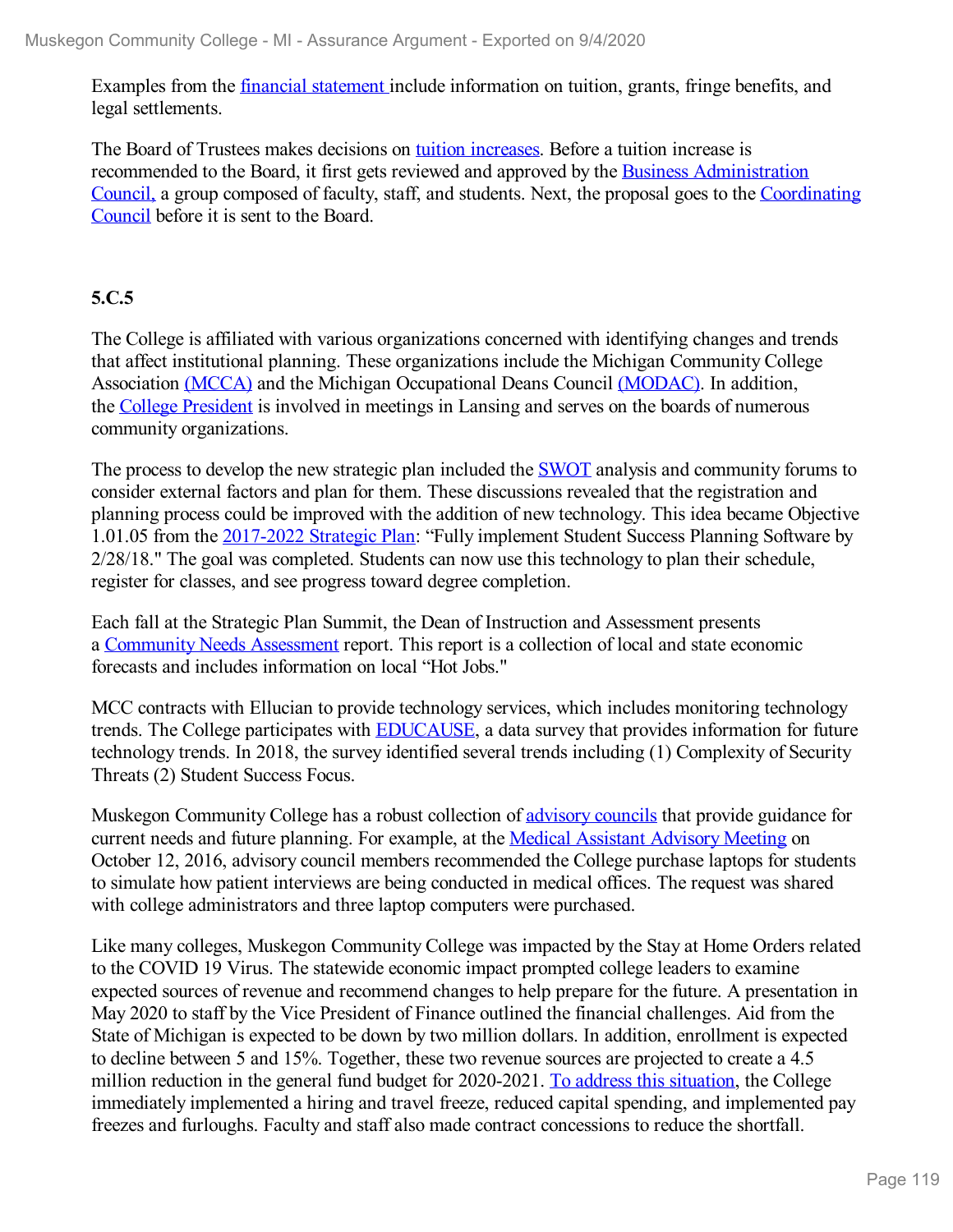### **5.C.6**

MCC's Strategic Plan focuses on twenty-five goals to be met over a five-year period. The [Implementation](file:///D:/evidence/viewfile?fileId=1097731) Advisory Team worked with employees in 2017-18 to set a wide range of measurable objectives in support of these goals. A little over half of the measurable objectives are ongoing; each quarter, the College measures and reports progress related to enrollment, graduation rates, program reviews, fundraising, etc. Two [examples](file:///D:/evidence/viewfile?fileId=1079093) of goals appear below:

| Goal                                                                                                                                                                                                                            | Objective<br><b>Number</b> | Objective                                                                                                                                                                                 | <b>Target</b> | <b>Current</b> | <b>Progress</b>                                                                                                                                                                                       |
|---------------------------------------------------------------------------------------------------------------------------------------------------------------------------------------------------------------------------------|----------------------------|-------------------------------------------------------------------------------------------------------------------------------------------------------------------------------------------|---------------|----------------|-------------------------------------------------------------------------------------------------------------------------------------------------------------------------------------------------------|
| #1 Continue<br>improving<br>outstanding<br>service initiatives<br>to further enhance<br>the student<br>experience from<br>awareness,<br>application, and<br>enrollment,<br>through<br>graduation and<br>lifelong<br>engagement. | 1.01.01                    | Maintain student<br>satisfaction at same<br>or higher rate than<br>the national average<br>(national average is<br>64% as of 2018)                                                        | 64            | 68             | Ruffalo Noel<br>Levitz survey<br>measured our<br>student<br>satisfaction rate at<br>68%, 4% better<br>than the average<br>national rate.                                                              |
| #4 Continue to<br><i>improve</i> student<br>learning as<br>evidenced by pass<br>rates, persistence<br>and retention.<br>GPA, and<br><i>attainment</i>                                                                           | 1.04.06                    | Meet or exceed 3-<br>year rolling average<br>of degrees and<br>certificates earned<br>each year (2015-17)<br>average was 588) IN<br><b>SUPPORT OF</b><br><b>BOARD ENDS</b><br>POLICY 5.01 | 588           | 613            | In 2018-19,<br>students earned<br>657 certificates,<br>professional<br>certificates, and<br>associate degrees.<br>Our current three-<br>year rolling<br>average of awards<br>for 2016-2019 is<br>613. |

The remaining objectives have finite due dates. Seven measurable objectives were defined as Institutional Key [Performance](file:///D:/evidence/viewfile?fileid=1069038) Indicators (KPIs). These Key Performance Indicators are intended to systematically assess performance in key areas, including operations and student outcomes. Examples of "achieved" KPI's appear below: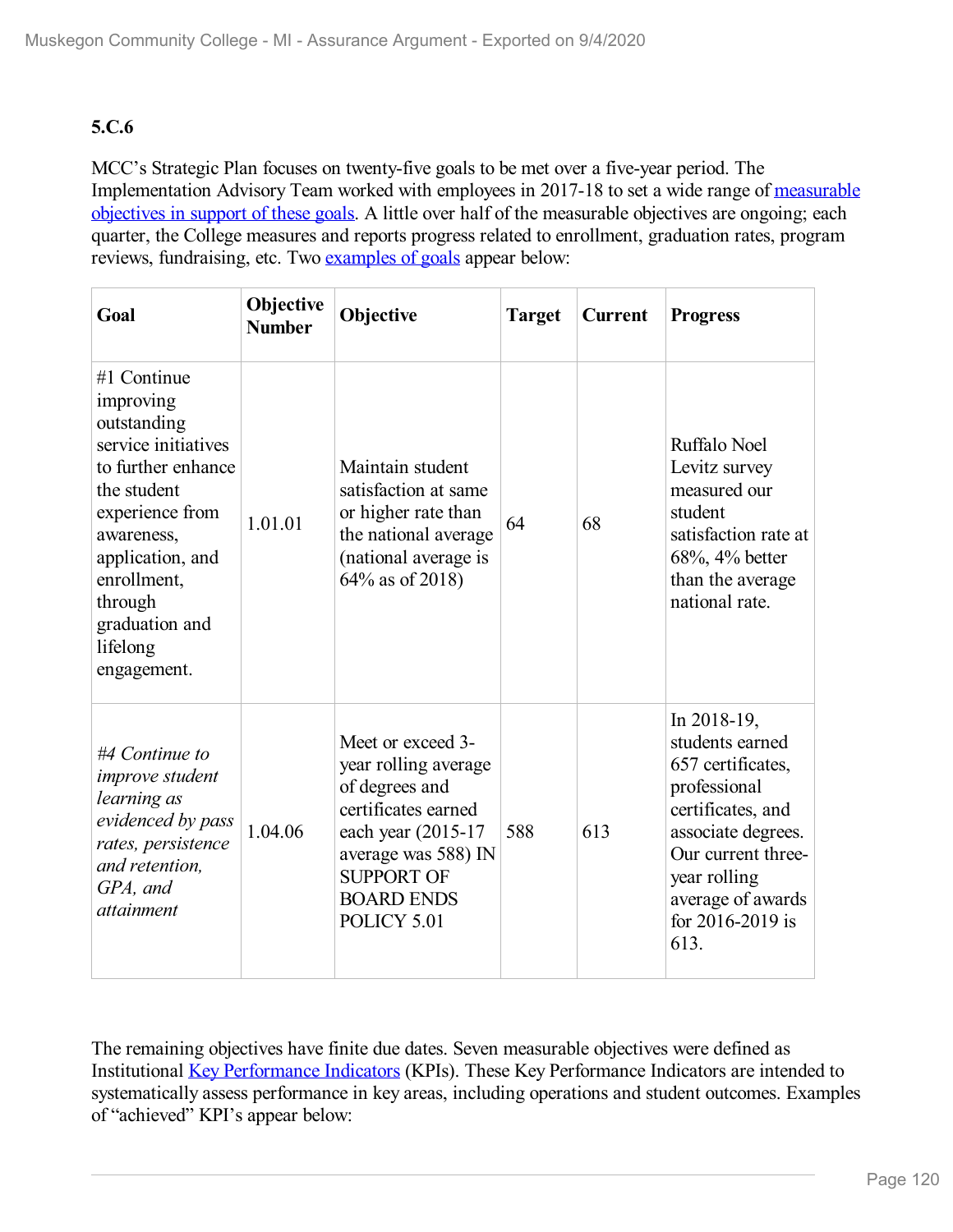| <b>Department</b>                         | FY2018-19<br><b>KPI</b>                                                               | <b>Target</b>  | Final          | Objective | <b>Status</b> |
|-------------------------------------------|---------------------------------------------------------------------------------------|----------------|----------------|-----------|---------------|
| Admissions/<br>Enrollment                 | 17 high schools<br>attend Senior<br>Visit days (up 2<br>from $2016-17$ )              | 17             | 21             | 1.03.06   | Achieved      |
| Career and<br>Transfer<br><b>Services</b> | Create transfer<br>school advisory<br>board that<br>meets at least<br>once annually   | $\mathbf{1}$   | 1              | 1.05.04   | Achieved      |
| Finance                                   | Complete<br>successful audit<br>each year of<br>implementation<br>with no<br>findings | $\overline{0}$ | $\overline{0}$ | N/A       | Achieved      |

Progress on all measurable objectives is reported each quarter through [Quarterly](file:///D:/evidence/viewfile?fileId=1069087) Reports and updates to the college website. In addition, the college produces an [annual](file:///D:/evidence/viewfile?fileid=1084959) report that summarizes what was accomplished over the past year with areas of focus for the coming year.

## **Sources**

- 2018-19 Key Performance Indicators Department KPI Tracker
- Annual Assessment Report 2019-2020 B
- Annual Assessment Report Fall 2018
- Assessment Reports Evaluation Rubric(2)
- Assessment Summary Sheet 2020 4b3
- Board of Trustees 2020 Financial Report April 15 2020
- Board of Trustees 2020 Proposed Tuition Increase May 20 2020
- BusinessAdministrationCouncil 2019 03 20 Minutes
- CAD Advisory Committee Meeting Minutes 10-17-18
- College Wide Zoom Meeting 61220
- Community Needs Assessment September 2019
- Coordinating Council 04.13.2020 Meeting Minutes
- CSS 100A General Education Assessment Summary Sheet 2020
- Curriculum Summitt KPI 1.3.04
- Dept Chairs Minutes February 12 2020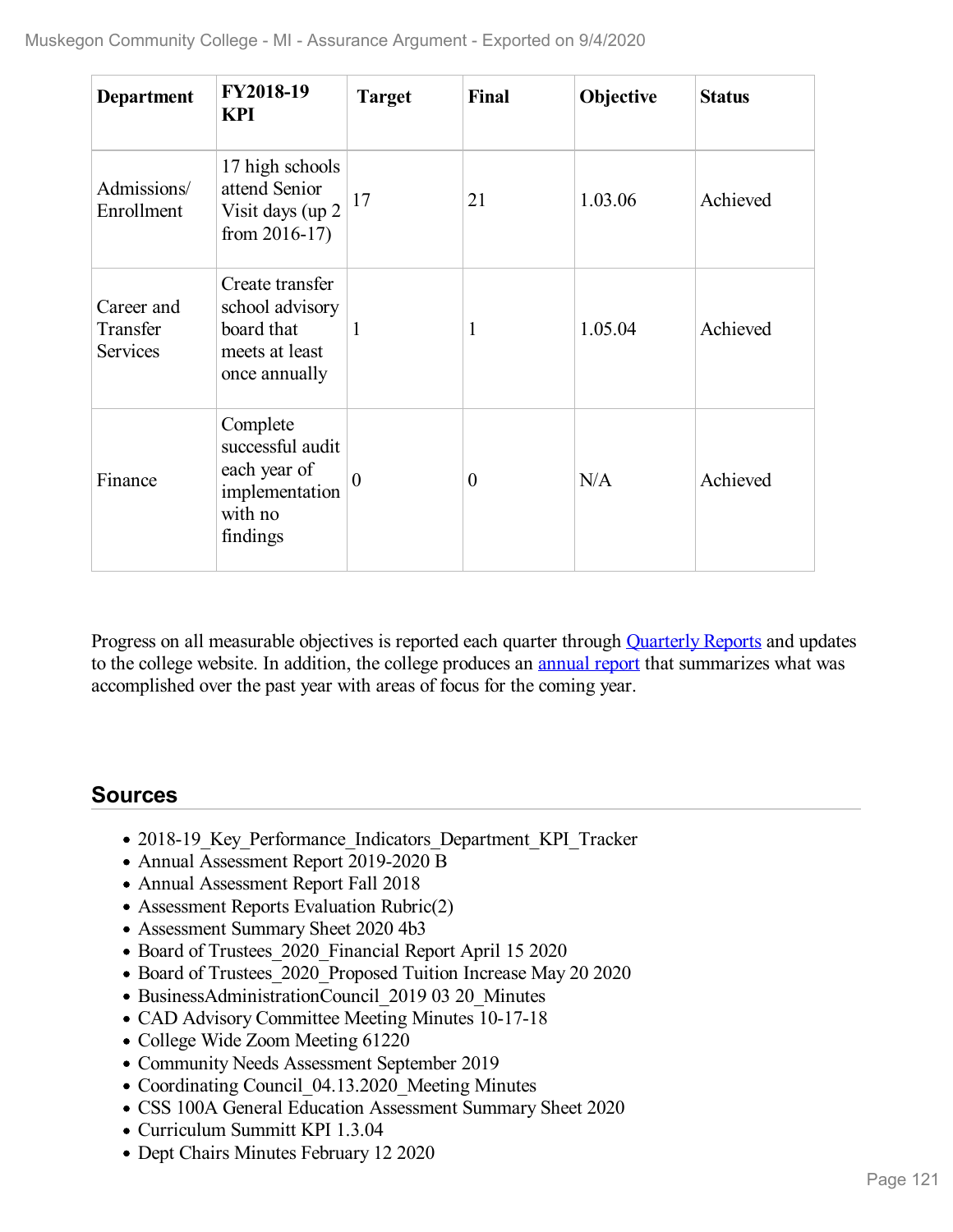- English 2020 Discipline Outcomes Assessment Report
- Enrollment Summary 2020SU 5-17-2020
- Finance Office 2020 Covid 19 Financial Projections
- Finance 2019 Budget Entry Process
- HLC Leadership Team Meeting Minutes January 2020
- MCC 'Listening Tour' Seeking Regional Input into New Strategic Plan News and Events
- MCC Begins Development of 2017-2022 Strategic Plan News and Events 5B2
- MCC Goals and Progress Strategic Initiatives KPIs
- MCC Goals and Progress Strategic Initiatives Summer 2020
- MCC Goals for Strategic Plan 1 4 5 C6
- MCC Website April 16 2020 Goals and Progress Strategic Initiatives
- MCC 2017-2022 Strategic Plan bookview
- MCC 2017-2022 Strategic Plan bookview
- MCC 2018-19 Annual Community Report webview
- MCC Strategic Plan Quarterly Report Fall 2018
- MCC Strategic Planning Committee Members 5a1
- MCCA Report April 20 2020
- Medical Assistant Advisory Meeting Minutes October 2016
- MI CC Summer Enrollment Comparison Chart 5.18.20
- MODAC JUNE 2019 Minutes
- Muskegon Community College Information Technology Strategic Plan 2018-2021
- Muskegon Community College Information Technology Strategic Plan 2018-2021 (page number 5)
- Office of Strategic Iniatives SWOT Analysis 2017
- Office of Strategic Initiatives 2016 Integrated Planning Charter 5c3
- Public Invited to MCC 2019 Community Summit on Sept. 25 News and Events
- Strategic Enrollment Management Plan 2019-2020
- Strategic Iniatives Update Board Packet June 2020
- Strategic Planning Choosing Measurable Objectives 2017
- Strategic Initiatives 2019 Progress Webpage(2)
- Strategic Initiatives 2019 Quarterly Report Spring
- Student Services Council 18 February 2020 MINUTES
- Survey Proposed Priorities and goals Office of Strategic Initiatives 5c3
- Welding Program Outcomes Assessment F2019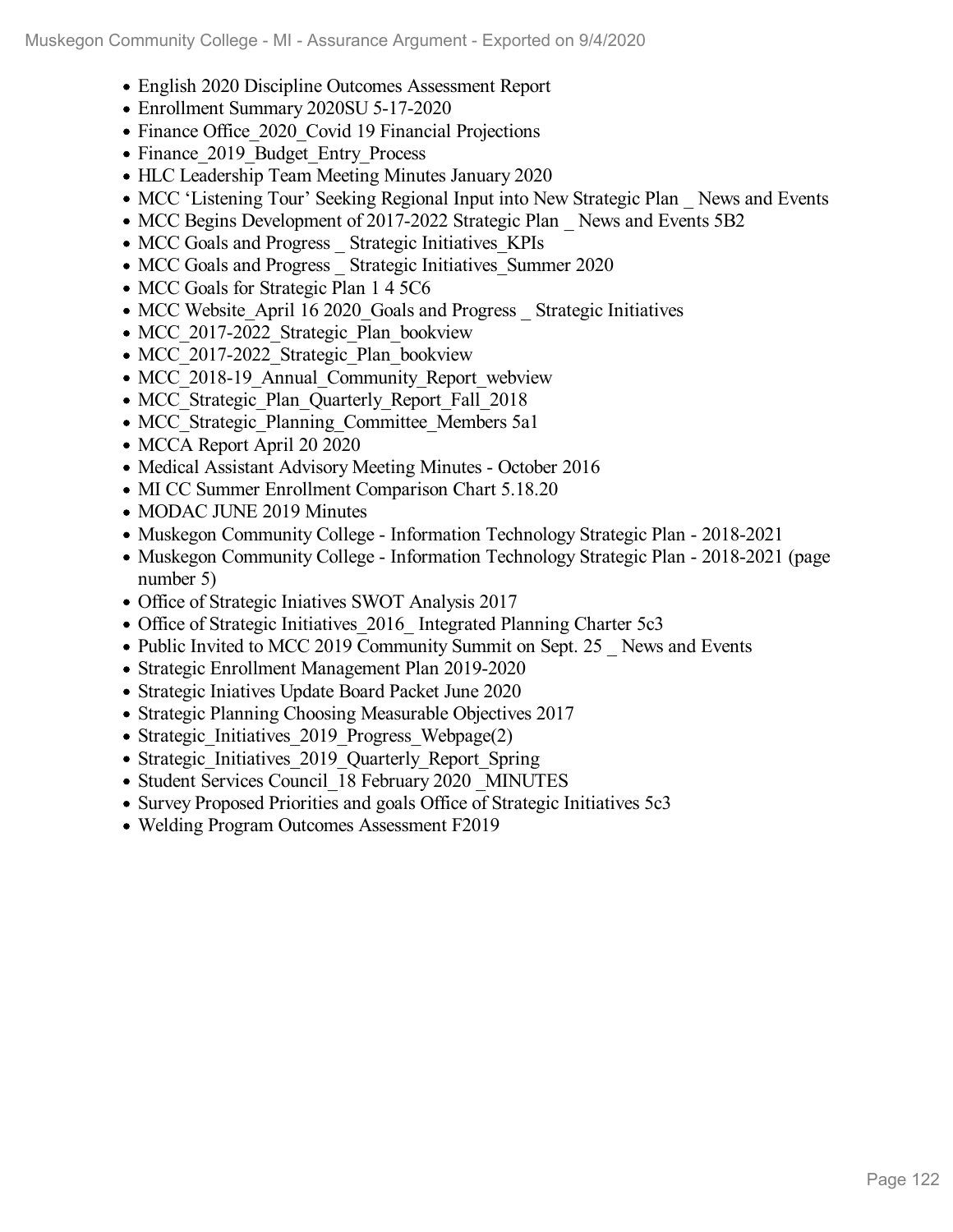## **5.S - Criterion 5 -Summary**

The institution's resources, structures, processes and planning are sufficient to fulfill its mission, improve the quality of its educational offerings, and respond to future challenges and opportunities.

### **Summary**

The Board of Trustees, administration, faculty, staff, and students are involved in setting academic requirements and policy through the shared governance council system.

The 2017-2022 Strategic Plan relies on extensive use of data and continually uses it to monitor progress of strategic goals and objectives. Measurable accomplishments include the implementation of Student Success Planning software, completed renovation of the Testing Center, and negotiations with higher education partners to achieve three STEM-related transfer guides.

In recent years, the College has made significant upgrades to its physical and technological infrastructure. These upgrades were driven by the assessment of the facilities in the 2015 Master Plan. The completion of the Master Plan during the past five years resulted in an expanded footprint for the institution and state of the art learning environments for students. These new learning spaces have the newest technology.

Training and professional developmental opportunities are available, both internally and externally, so team members are exposed to new ideas and have opportunities to learn and grow professionally. Staff and faculty are eligible to take classes at the College at minimal cost. In addition, each year the College offers campus-wide training events related to safety, crisis planning, technology, compliance, and wellness.

Muskegon Community College has a long-standing history of prudent fiscal management practices. In addition to independent audits, annual budgets, and quarterly budget reports, the institution regularly evaluates new programs and initiatives which may provide value. This analysis includes the impact of new initiatives on the institutional budget. Conversely, the institution evaluates initiatives that may be losing money or are no longer adding value and should be eliminated. When a decline in enrollment and state funding were projected for fall 2020, proactive measures were taken to balance the budget.

The President's Cabinet works together to ensure that funds, human resources, technology, and other resources are allocated in the best way possible to advance the Mission of the College. This process is further supported by an integrated planning process, which ensures resources are allocated in alignment with the priorities and objectives defined in the 2017-2022 Strategic Plan.

The College is affiliated with various organizations concerned with identifying changes and trends that affect institutional planning. These organizations include the Michigan Community College Association (MCCA) and the Michigan Occupational Deans Council (MODAC). In addition, the College President is involved in meetings at the state capitol in Lansing and serves on the boards of numerous community organizations.